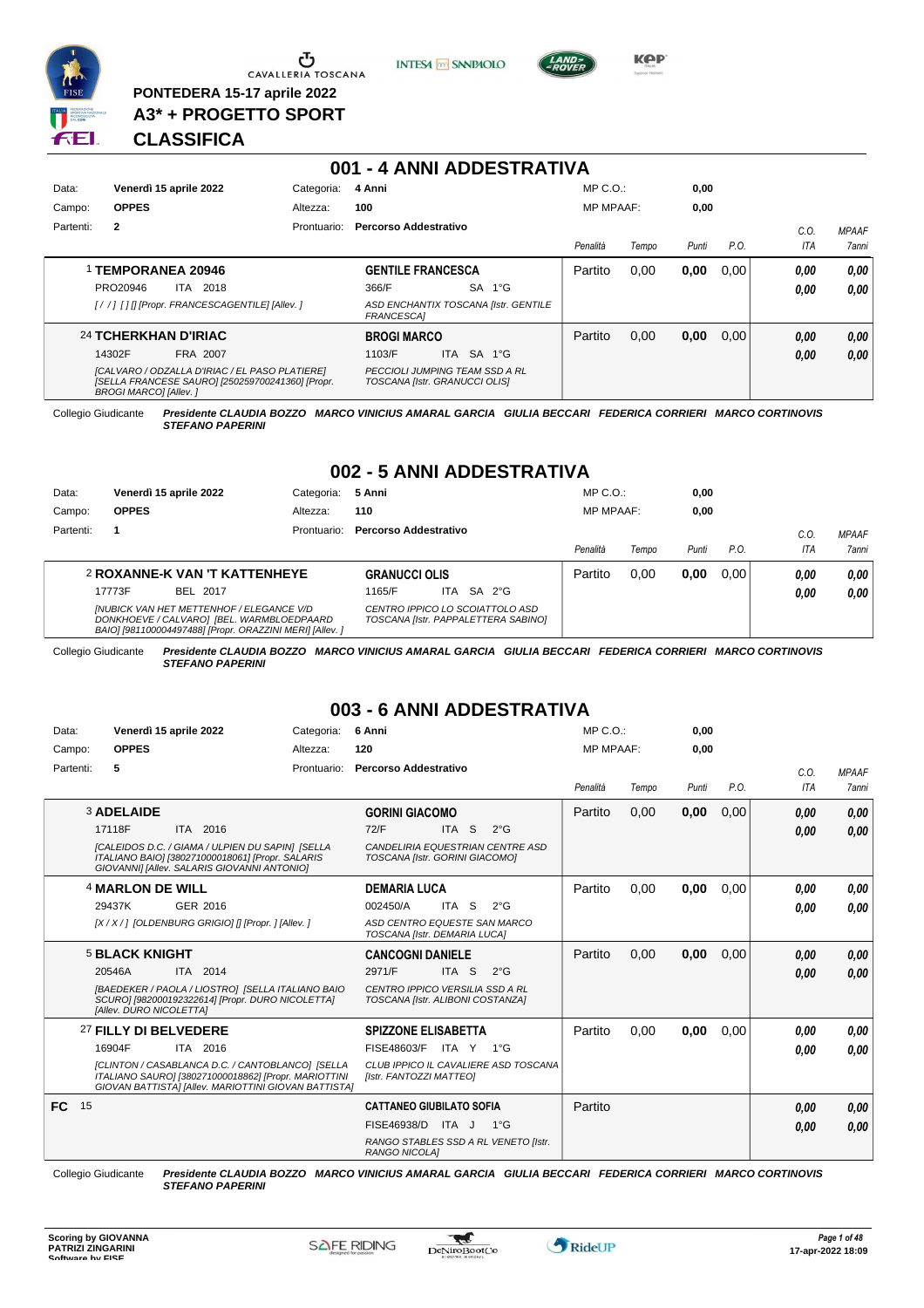

 $\begin{array}{c}\n\bullet \\
\bullet \\
\bullet \\
\bullet\n\end{array}$  CAVALLERIA TOSCANA

**PONTEDERA 15-17 aprile 2022 A3\* + PROGETTO SPORT** **INTESA** M SANPAOLO



**Kep** 

# **CLASSIFICA**

|           |                                                                                                                                                                                     | 007 - C130 MISTA QUALIFICANTE                                      |                  |          |        |      |             |                       |
|-----------|-------------------------------------------------------------------------------------------------------------------------------------------------------------------------------------|--------------------------------------------------------------------|------------------|----------|--------|------|-------------|-----------------------|
| Data:     | Categoria: C130<br>Venerdì 15 aprile 2022                                                                                                                                           |                                                                    | $MP C. O.$ :     |          | 800,00 |      |             |                       |
| Campo:    | <b>OPPES</b><br>Altezza:                                                                                                                                                            | 130                                                                | <b>MP MPAAF:</b> |          | 0,00   |      |             |                       |
| Partenti: | 10                                                                                                                                                                                  | Prontuario: n. 7 mista - Tab. A                                    | Penalità         | Tempo    | Punti  | P.O. | C.O.<br>ITA | <b>MPAAF</b><br>7anni |
| 1.        | 19 HOW ARE YOU                                                                                                                                                                      | <b>DEMARIA LUCA</b>                                                | 0/0              | 45,59    | 0,00   | 0,00 | 293,00      | 0,00                  |
|           | 13867F<br>ITA 2011                                                                                                                                                                  | 002450/A<br>ITA S<br>$2^{\circ}G$                                  |                  |          |        |      | 80,00       | 0.00                  |
|           | [ROBLE Z / ISOTTA XIV / QUIDAM DE LA CERE] [SELLA<br>ITALIANO SAURO] [941000012129486] [Propr. ALBERTI<br>ADELE] [Allev. ORAZZINI MERI]                                             | ASD CENTRO EQUESTE SAN MARCO<br>TOSCANA [Istr. DEMARIA LUCA]       |                  |          |        |      |             |                       |
|           | 2 18 KORRELLINA                                                                                                                                                                     | <b>MATTEOLI FRANCESCO</b>                                          | 0/0              | 48,90    | 0,00   | 0,00 | 210,96      | 0,00                  |
|           | 09628F<br>ITA 2005                                                                                                                                                                  | FISE44907/F ITA Y 1°G                                              |                  |          |        |      | 48,00       | 0,00                  |
|           | [GARWASCH / MAAIKE DU MANOIR D'02 / RAPHAELO]<br>ISELLA ITALIANO BAIO] [977121001136386] [Propr.<br>MATTEOLI FRANCESCO] [Allev. PASQUATO ROBERTO]                                   | C.E.SAN COLOMBANO TOSCANA [Istr.<br><b>UGORI GIANLUCAI</b>         |                  |          |        |      |             |                       |
| 3.        | 8 HHS MILAN                                                                                                                                                                         | <b>MELON PAOLA</b>                                                 | 0/4              | 47,61    | 0,00   | 0.00 | 175,80      | 0,00                  |
|           | 08438D<br>IRL 2006                                                                                                                                                                  | FISE4030/D<br>ITA S<br>$2^{\circ}G$                                |                  |          |        |      | 0.00        | 0.00                  |
|           | [QUIDAM JUNIOR I / FLO FOREVER / CLOVER HILL]<br>[IRISH SPORT HORSE BAIO] [977200004327437] [Propr.<br>MELON PAOLA] [Allev.]                                                        | ASE VENTURINESE TOSCANA [Istr.<br><b>BUCCIANTINI CRISTIANOI</b>    |                  |          |        |      |             |                       |
| 4         | <sup>9</sup> QUENTIN ONE                                                                                                                                                            | <b>DEMARIA LUCA</b>                                                | 0/4              | 50,67    | 0,00   | 0,00 | 140,64      | 0,00                  |
|           | 00997Y<br>ITA 2012                                                                                                                                                                  | 002450/A<br>ITA S<br>$2^{\circ}G$                                  |                  |          |        |      | 0.00        | 0.00                  |
|           | [QUITE CAPITOL / BARUMINI / LEONE DE LE QUINTE]<br>[SELLA ITALIANO BAIO] [982000192323688] [Propr.<br>DAUDRY YARA] [Allev. MARCHESE ESTER]                                          | ASD CENTRO EQUESTE SAN MARCO<br>TOSCANA [Istr. DEMARIA LUCA]       |                  |          |        |      |             |                       |
|           | 5 13 ENRIQUE M                                                                                                                                                                      | UGORI GIANLUCA                                                     | 0/N.P.           | 0,00     | 0,00   | 0,00 | 0.00        | 0,00                  |
|           | 16350F<br><b>NED 2009</b>                                                                                                                                                           | 374/F<br>ITA S<br>$2^{\circ}G$                                     |                  |          |        |      | 0.00        | 0.00                  |
|           | [BALOUBET DU ROUET / RAMITE / NARCOS II SFI [KWPN<br>SAURO] [528210002339431] [Propr. DITTA GIANLUCA<br>UGORI] [Allev.]                                                             | C.E.SAN COLOMBANO TOSCANA [Istr.<br><b>UGORI GIANLUCA]</b>         |                  |          |        |      |             |                       |
| 6         | <b>12 CALLY</b>                                                                                                                                                                     | <b>DEMARIA LUCA</b>                                                |                  | 4 74,32  | 0,00   | 0,00 | 0.00        | 0,00                  |
|           | ITA 2015<br>16464F                                                                                                                                                                  | 002450/A<br>ITA S<br>$2^{\circ}G$                                  |                  |          |        |      | 0.00        | 0.00                  |
|           | [COSTELLI / CALYPSA / CAMBRIDGE] [SELLA ITALIANO<br>BAIO] [982000192315658] [Propr. ASS. SPRTIVA<br>DILETTANTISTICA NUOVA BURLAMACCOI [Allev. DEL<br>CISTIA MARCO]                  | ASD CENTRO EQUESTE SAN MARCO<br>TOSCANA [Istr. DEMARIA LUCA]       |                  |          |        |      |             |                       |
|           | 7 16 TOUCH AND GO                                                                                                                                                                   | <b>BALDINI AZZURRA</b>                                             |                  | 4 74,91  | 0,00   | 0.00 | 0.00        | 0,00                  |
|           | 13127F<br>ITA 2010                                                                                                                                                                  | FISE45617/F ITA Y<br>$2^{\circ}G$                                  |                  |          |        |      | 0.00        | 0.00                  |
|           | [BAEDEKER / ISOTTA XIV / QUIDAM DE LA CERE] [SELLA<br>ITALIANO SAURO] [982000123230588] [Propr. BALDINI<br>AZZURRA] [Allev. ORAZZINI MERI]                                          | CENTRO IPPICO LO SCOIATTOLO ASD<br>TOSCANA [Istr. DEMARIA LUCA]    |                  |          |        |      |             |                       |
| 8         | 10 BABLESSE                                                                                                                                                                         | <b>GORINI GIACOMO</b>                                              | 4                | 85,31    | 0,00   | 0,00 | 0,00        | 0,00                  |
|           | 17199F<br>ITA 2015                                                                                                                                                                  | 72/F<br>ITA S $2^{\circ}G$                                         |                  |          |        |      | 0.00        | 0,00                  |
|           | [SWEET FOR HINSELF D'ACHERONTE / DOBLESSE III /<br>TOULON] [SELLA ITALIANO BAIO] [982000196511112]<br>[Propr. DE MAIO GIANCARLO] [Allev. GARDEN JUMPING<br><b>SRL1</b>              | CANDELIRIA EQUESTRIAN CENTRE ASD<br>TOSCANA [Istr. GORINI GIACOMO] |                  |          |        |      |             |                       |
|           | 9 15 ACQUA PERLA                                                                                                                                                                    | <b>CATTANEO GIUBILATO SOFIA</b>                                    |                  | 8 85,33  | 0,00   | 0,00 | 0,00        | 0,00                  |
|           | 19487A<br>ITA 2013                                                                                                                                                                  | FISE46938/D ITA J<br>− 1°G                                         |                  |          |        |      | 0,00        | 0,00                  |
|           | [CARPACCIO / TAYLOR MADE / ZEUS] [SELLA ITALIANO<br>BAIO] [982000196494265] [Propr. REBOLDI UMBERTO]<br>[Allev. AZ.AGR.RANDONE CHIARA LUISA]                                        | RANGO STABLES SSD A RL VENETO [Istr.<br><b>RANGO NICOLAI</b>       |                  |          |        |      |             |                       |
|           | 10 20 BECKS DI VILLAGANA                                                                                                                                                            | <b>LAMI VITTORIO</b>                                               |                  | 12 83,25 | 0,00   | 0,00 | 0,00        | 0,00                  |
|           | 09166D<br>ITA 2009                                                                                                                                                                  | FISE30704/F ITA Y 1°G                                              |                  |          |        |      | 0,00        | 0,00                  |
|           | [ACODETTO / CELINE / CARTHAGO] [SELLA ITALIANO<br>GRIGIO] [982009106551736] [Propr. VILLAGANA AGRICOLA<br>DI ANNA BRUNA ZORZAN] [Allev. VILLAGANA AGRICOLA<br>DI ANNA BRUNA ZORZAN] | OASI DEL CAVALIERE ASD TOSCANA [Istr.<br><b>BRACALONI ANDREA]</b>  |                  |          |        |      |             |                       |

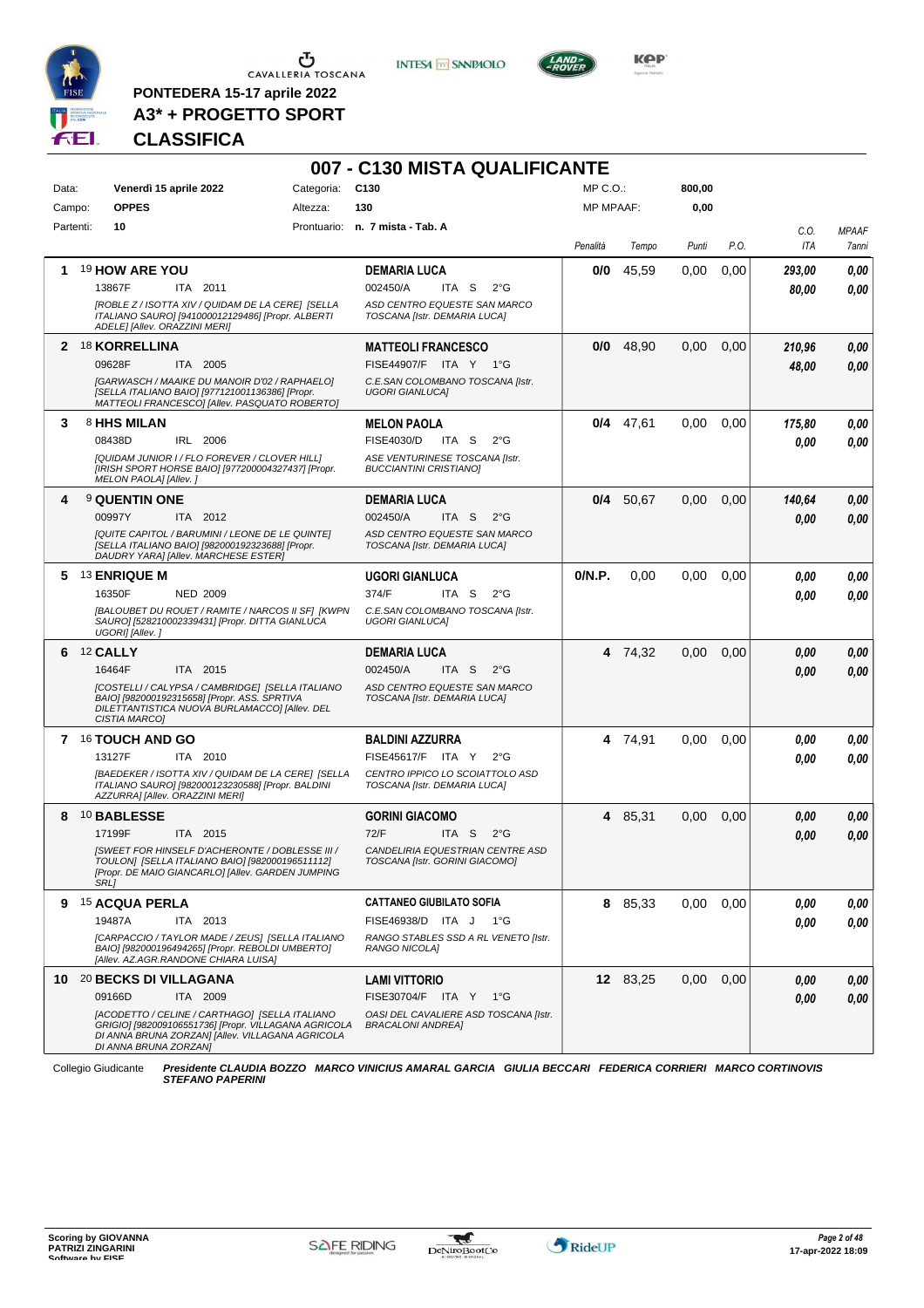

 $\begin{array}{c}\n\bullet \\
\bullet \\
\bullet \\
\bullet\n\end{array}$  CAVALLERIA TOSCANA

**PONTEDERA 15-17 aprile 2022 A3\* + PROGETTO SPORT** **INTESA** M SANPAOLO

**009 - C115 A TEMPO**



**Kep** 

## **CLASSIFICA**

| Data:     | Venerdì 15 aprile 2022                                                                                                                                                                                                                                    | Categoria: | C <sub>115</sub>                                                                                                                                                                                 | MP C. O.         |                   | 0,00         |              |                      |                              |
|-----------|-----------------------------------------------------------------------------------------------------------------------------------------------------------------------------------------------------------------------------------------------------------|------------|--------------------------------------------------------------------------------------------------------------------------------------------------------------------------------------------------|------------------|-------------------|--------------|--------------|----------------------|------------------------------|
| Campo:    | <b>SPRING DERBY</b>                                                                                                                                                                                                                                       | Altezza:   | 115                                                                                                                                                                                              | <b>MP MPAAF:</b> |                   | 0,00         |              |                      |                              |
| Partenti: | 5                                                                                                                                                                                                                                                         |            | Prontuario: n. 3 a tempo - Tab. A                                                                                                                                                                | Penalità         | Tempo             | Punti        | P.O.         | C.O.<br>ITA          | <b>MPAAF</b><br><b>7anni</b> |
|           | 23 LORIANA J<br>ITA 2010<br>31420BXX<br>[LORD Z / QUINTANA / QUIDAM DE REVEL] [OLDENBURG<br>BAIO] [276098104008293] [Propr. BANCHELLI<br>FRANCESCA] [Allev.]                                                                                              |            | <b>BENEDETTI CLAUDIA</b><br>ITA <sub>S</sub><br>$1^{\circ}G$<br>9818<br>CENTRO IPPICO LO SCOIATTOLO ASD<br>TOSCANA [Istr. DEMARIA LUCA]                                                          | $\mathbf{0}$     | 61.01             | 0.00         | 0,00         | 0.00<br>0.00         | 0,00<br>0,00                 |
| 2         | <b>33 KIR ROYAL TEN EENODEKOUTER</b><br>17432F<br>BEL 2010<br>[VAGABOND DE LA POMME / UBIA VAN HET GOORHOF /<br>CORIOLANI [BEL. WARMBLOEDPAARD BAIO]<br>[967000009184553] [Propr. FALCHI MARTINA] [Allev. ]                                               |            | <b>FAMIGLIETTI FEDERICO</b><br>FISE20357/F<br>ITA S<br>Brev.<br>CENTRO IPPICO LO SCOIATTOLO ASD<br>TOSCANA [Istr. DEMARIA LUCA]                                                                  |                  | 4 65,65           | 0,00         | 0,00         | 0,00<br>0,00         | 0,00<br>0,00                 |
| 3.        | 21 BREAK TIME<br>15520F<br>ITA 2013<br>[BAEDEKER / GRAN GALLA / GRAF NOIR] [SELLA<br>ITALIANO GRIGIO] [982000192781681] [Propr. SEDDA<br>NATASHA] [Allev. AZ. AGR. ACQUADOLCE DI FRANCESCA<br>PINI1                                                       |            | <b>BIANCALANI ZOE</b><br>FISE29357/F ITA Y 1°G<br>C.E.SAN COLOMBANO TOSCANA [Istr.<br><b>UGORI GIANLUCAI</b>                                                                                     | 11               | 85,72             | 0.00         | 0,00         | 0.00<br>0.00         | 0.00<br>0.00                 |
| 4         | <b>26 PORTLAND TER DOORN</b><br>18106F<br>BEL 2015<br><b>IKENTUCKY TER DOORN / JOPLIN TER DOORN / NABAB</b><br>DE REVEI [BEL. WARMBLOEDPAARD GRIGIO]<br>[981100004060081] [Propr. ARCANGELI JAY] [Allev. ]<br>66 CIRENE DE LA BATIA<br>17641F<br>FRA 2012 |            | <b>MASSARI MICHELE</b><br>ITA <sub>S</sub><br>3537/F/C<br>$1^{\circ}G$<br>TEAM DEL MARCO LIGURIA [Istr.<br><b>ARCANGELI JAYI</b><br><b>CAFAGGIOLI TOMMASO</b><br><b>FISE18286/F</b><br>ITA Y 1°G | Elim.            | 26 100,87<br>0.00 | 0,00<br>0.00 | 0,00<br>0.00 | 0.00<br>0.00<br>0.00 | 0,00<br>0.00<br>0,00         |
|           | <b>ICAPTAIN PAUL / GOLDIE DE VOZERIER / QUARTZ DU</b><br>VALLON1 [SELLA FRANCESE BAIO] [250258500079104]<br>[Propr. LE ANTICHE SCUDERIE] [Allev. ]                                                                                                        |            | CANDELIRIA EQUESTRIAN CENTRE ASD<br>TOSCANA [Istr. GORINI GIACOMO]                                                                                                                               |                  |                   |              |              | 0.00                 | 0,00                         |

Collegio Giudicante *Presidente CLAUDIA BOZZO MARCO VINICIUS AMARAL GARCIA GIULIA BECCARI FEDERICA CORRIERI MARCO CORTINOVIS STEFANO PAPERINI*

### **010 - B100 A TEMPO**

| Data:         |    | Venerdì 15 aprile 2022                                                                                                                                                   | Categoria:  | <b>B100</b>                                                          | MP C. O.         |           | 0,00  |      |      |              |
|---------------|----|--------------------------------------------------------------------------------------------------------------------------------------------------------------------------|-------------|----------------------------------------------------------------------|------------------|-----------|-------|------|------|--------------|
| Campo:        |    | <b>SPRING DERBY</b>                                                                                                                                                      | Altezza:    | 100                                                                  | <b>MP MPAAF:</b> |           | 0,00  |      |      |              |
| Partenti:     |    | 5                                                                                                                                                                        | Prontuario: | n. 3 a tempo - Tab. A                                                |                  |           |       |      | C.0. | <b>MPAAF</b> |
|               |    |                                                                                                                                                                          |             |                                                                      | Penalità         | Tempo     | Punti | P.O. | ITA  | 7anni        |
| 1             |    | 81 LUCKEY                                                                                                                                                                |             | <b>CENCI VITTORIA</b>                                                | $\bf{0}$         | 75,04     | 0,00  | 0,00 | 0.00 | 0,00         |
|               |    | 15824F<br>ITA 2013                                                                                                                                                       |             | FISE71026/F<br>Brev.<br>ITA J                                        |                  |           |       |      | 0.00 | 0,00         |
|               |    | [CALVARO / ZITA Z / ZEUS (NURZEUS)] [SELLA ITALIANO<br>SAURO] [982000196495245] [Propr. ALLEGRI LUCA] [Allev.<br><b>COLLEONI SILVIAI</b>                                 |             | CANDELIRIA EQUESTRIAN CENTRE<br>TOSCANA [Istr. ANGERAME FILIPPO]     |                  |           |       |      |      |              |
| 2             |    | 31 M.DAFNEO DI CASTELPORZIANO                                                                                                                                            |             | <b>BENASSI REBECCA</b>                                               | 9                | 79,06     | 0.00  | 0,00 | 0.00 | 0,00         |
|               |    | 15954F<br>ITA 2014                                                                                                                                                       |             | FISE27210/F<br>ITA Y<br>Brev.                                        |                  |           |       |      | 0.00 | 0,00         |
|               |    | IM.QUIRINO DEL BELAGAIO / M.IPPONA DI<br>CASTELPORZIANO / Q.APOLLO] [MAREMMANO BAIO]<br>[941000015588860] [Propr. FABIANI PIETRINO] [Allev.<br>TENUTA DI CASTELPORZIANO] |             | ASD CENTRO EQUESTE SAN MARCO<br>TOSCANA [Istr. DEMARIA LUCA]         |                  |           |       |      |      |              |
|               |    | 3 505 CENTALIR                                                                                                                                                           |             | <b>MARCHI NICOLE</b>                                                 |                  | 10 102,27 | 0,00  | 0,00 | 0.00 | 0,00         |
|               |    | 17813F<br>GER 2012                                                                                                                                                       |             | FISE66963/F<br>Brev.<br>ITA J                                        |                  |           |       |      | 0.00 | 0.00         |
|               |    | [CENTADEL / CHACCURA / CHACCO-BLUE] [OLDENBURG<br>SAURO] [276020000056927] [Propr. DEGLI ESPOSTI<br>CLAUDIA] [Allev.]                                                    |             | CENTRO IPPICO PEGASO IOLO ASD<br>TOSCANA [Istr. MEUCCI MANUELA]      |                  |           |       |      |      |              |
| FC.           | 34 |                                                                                                                                                                          |             | <b>UGORI GIANLUCA</b>                                                | Partito          |           |       |      | 0.00 | 0,00         |
|               |    |                                                                                                                                                                          |             | 374/F<br>ITA S<br>$2^{\circ}$ G                                      |                  |           |       |      | 0.00 | 0.00         |
|               |    |                                                                                                                                                                          |             | C.E.SAN COLOMBANO TOSCANA [Istr.<br><b>UGORI GIANLUCAI</b>           |                  |           |       |      |      |              |
| <b>FC</b> 103 |    |                                                                                                                                                                          |             | <b>MAURI LODOVICA</b>                                                | <b>Partito</b>   |           |       |      | 0,00 | 0,00         |
|               |    |                                                                                                                                                                          |             | FISE13380/B<br>ITA S<br>Brev.                                        |                  |           |       |      | 0.00 | 0,00         |
|               |    |                                                                                                                                                                          |             | CANDELIRIA EQUESTRIAN CENTRE ASD<br>TOSCANA [Istr. ANGERAME FILIPPO] |                  |           |       |      |      |              |

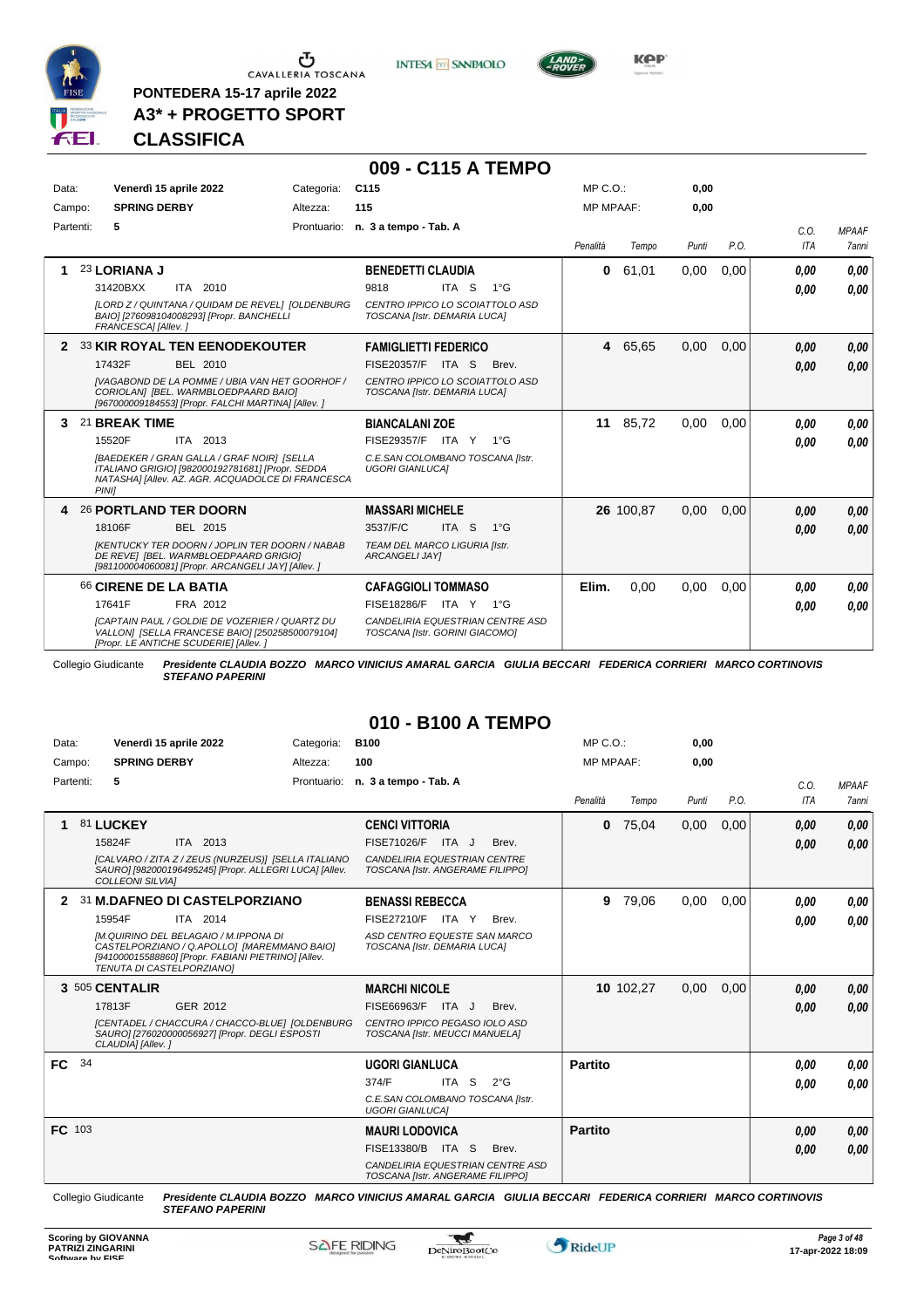

**PONTEDERA 15-17 aprile 2022 A3\* + PROGETTO SPORT** **INTESA** M SANPAOLO



**Kep** 

# *STEFANO PAPERINI* **CLASSIFICA**

| Data: |           | Venerdì 15 aprile 2022                                                                                       | Categoria:  | <b>B110</b>                                                      | $MP C. O.$ :     |       | 0,00  |      |      |              |
|-------|-----------|--------------------------------------------------------------------------------------------------------------|-------------|------------------------------------------------------------------|------------------|-------|-------|------|------|--------------|
|       | Campo:    | <b>SPRING DERBY</b>                                                                                          | Altezza:    | 110                                                              | <b>MP MPAAF:</b> |       | 0,00  |      |      |              |
|       | Partenti: | 3                                                                                                            | Prontuario: | n. 3 a tempo - Tab. A                                            |                  |       |       |      | C.O. | <b>MPAAF</b> |
|       |           |                                                                                                              |             |                                                                  | Penalità         | Tempo | Punti | P.O. | ITA  | 7anni        |
|       |           | 32 PICCOLINA                                                                                                 |             | <b>CAVALLINI DUCCIO</b>                                          | 11               | 85,72 | 0,00  | 0,00 | 0.00 | 0,00         |
|       |           | 13149F<br>GER 2005                                                                                           |             | <b>FISE25228/F</b><br>ITA S<br>Brev.                             |                  |       |       |      | 0.00 | 0,00         |
|       |           | [PONTIFEX / ROMINA / RODNEY] [WESTFALEN BAIO]<br>[2764414112383053] [Propr. BANDINELLI CAROLINA]<br>[Allev.] |             | C.E.SAN COLOMBANO TOSCANA [Istr.<br><b>UGORI GIANLUCAI</b>       |                  |       |       |      |      |              |
| FC.   | 17        |                                                                                                              |             | <b>SPINELLI GIUSEPPE</b>                                         | <b>Partito</b>   |       |       |      | 0,00 | 0,00         |
|       |           |                                                                                                              |             | <b>FISE44917/F</b><br>ITA SA 1°G                                 |                  |       |       |      | 0,00 | 0,00         |
|       |           |                                                                                                              |             | EQUESTRIAN CLUB FIRENZE SSD A RL<br>TOSCANA [Istr. BARONI KATIA] |                  |       |       |      |      |              |
| FC.   | 25        |                                                                                                              |             | <b>ARCANGELI JAY</b>                                             | <b>Partito</b>   |       |       |      | 0.00 | 0,00         |
|       |           |                                                                                                              |             | <b>S</b><br>2334/F<br>ITA<br>$1^{\circ}$ G                       |                  |       |       |      | 0,00 | 0.00         |
|       |           |                                                                                                              |             | TEAM DEL MARCO LIGURIA [Istr.<br>ARCANGELI JAY]                  |                  |       |       |      |      |              |

**011 - B110 A TEMPO**

Collegio Giudicante *Presidente CLAUDIA BOZZO MARCO VINICIUS AMARAL GARCIA GIULIA BECCARI FEDERICA CORRIERI MARCO CORTINOVIS STEFANO PAPERINI*

# **012 - L20 DI PRECISIONE**

| Data:     | Venerdì 15 aprile 2022                                                                                                      | Categoria:  | L <sub>20</sub>                                                            | $MP C. O.$ :     |       | 0,00  |      |      |                     |
|-----------|-----------------------------------------------------------------------------------------------------------------------------|-------------|----------------------------------------------------------------------------|------------------|-------|-------|------|------|---------------------|
| Campo:    | <b>SPRING DERBY</b>                                                                                                         | Altezza:    | 20                                                                         | <b>MP MPAAF:</b> |       | 0,00  |      |      |                     |
| Partenti: | 3                                                                                                                           | Prontuario: | n. 1 di Precisione - Tab. A                                                |                  |       |       |      | C.0  | <b>MPAAF</b>        |
|           |                                                                                                                             |             |                                                                            | Penalità         | Tempo | Punti | P.O. | ITA  | <i><b>7anni</b></i> |
|           | 36 PIOGGIA                                                                                                                  |             | <b>FRUZZETTI VIRGINIA</b>                                                  | 0                | 0,00  | 0,00  | 0,00 | 0,00 | 0,00                |
|           | 18599F<br>2009 Pony<br>ITA.                                                                                                 |             | ITA G<br><b>FISE71533/F</b><br>A LUDI                                      |                  |       |       |      | 0.00 | 0.00                |
|           | [-/-/-] [PONY PEZZATO SAURO] [941000011408913]<br>[Propr. LO CURTO PASQUALE] [Allev. GUZZIO ANTONINO]                       |             | <b>CENTRO IPPICO VERSILIA SSD A RL</b><br>TOSCANA [Istr. ALIBONI COSTANZA] |                  |       |       |      |      |                     |
|           | 39 SELA'S LIZZY                                                                                                             |             | <b>BELLUCCI LUDOVICA</b>                                                   | 0                | 0,00  | 0,00  | 0,00 | 0,00 | 0,00                |
|           | 18061F<br>NED 2014 Pony                                                                                                     |             | <b>FISE69580/F</b><br>ITA<br>G<br>A LUDI                                   |                  |       |       |      | 0,00 | 0.00                |
|           | [YSSELVLIEDTS NOVA ZEMBLA / 'T KOETSHUIS<br>HAYLEY / 1 [PONY BAIO] [528210004085770] [Propr.<br>CAVALLERI AZZURRA] [Allev.] |             | <b>CENTRO IPPICO VERSILIA SSD A RL</b><br>TOSCANA [Istr. ALIBONI COSTANZA] |                  |       |       |      |      |                     |
|           | 575 WENDY                                                                                                                   |             | <b>LUCCHESE CHLOE</b>                                                      | 0                | 0,00  | 0,00  | 0,00 | 0,00 | 0,00                |
|           | 2018 Pony<br>18292F<br>ITA I                                                                                                |             | <b>FISE68283/F</b><br>ITA G<br>A LUDI                                      |                  |       |       |      | 0,00 | 0.00                |
|           | [-/-/-] [PONY PEZZATO TOBIANO] [380271006121972]<br>[Propr. LUCCHESE WALTER] [Allev. ABBRUZZESE<br><b>ANTONIOI</b>          |             | CENTRO IPPICO PEGASO IOLO ASD<br>TOSCANA [Istr. MEUCCI MANUELA]            |                  |       |       |      |      |                     |

Collegio Giudicante *Presidente CLAUDIA BOZZO MARCO VINICIUS AMARAL GARCIA GIULIA BECCARI FEDERICA CORRIERI MARCO CORTINOVIS STEFANO PAPERINI*

# **013 - L40 DI PRECISIONE**

| Data:     | Venerdì 15 aprile 2022                                                                                    | Categoria:  | L40                                                                        | MP C. O.         |       | 0,00  |      |      |              |
|-----------|-----------------------------------------------------------------------------------------------------------|-------------|----------------------------------------------------------------------------|------------------|-------|-------|------|------|--------------|
| Campo:    | <b>SPRING DERBY</b>                                                                                       | Altezza:    | 40                                                                         | <b>MP MPAAF:</b> |       | 0,00  |      |      |              |
| Partenti: | 5                                                                                                         | Prontuario: | n. 1 di Precisione - Tab. A                                                |                  |       |       |      | C.0. | <b>MPAAF</b> |
|           |                                                                                                           |             |                                                                            | Penalità         | Tempo | Punti | P.O. | ITA  | 7anni        |
|           | 38 LIQUIRIZIA                                                                                             |             | <b>BELLUCCI MATILDE</b>                                                    | 0                | 0,00  | 0,00  | 0,00 | 0.00 | 0,00         |
|           | 2009 Pony<br>18060F<br>ITA                                                                                |             | <b>FISE69593/F</b><br>ITA C<br>A LUDI                                      |                  |       |       |      | 0,00 | 0,00         |
|           | [SCONOSCIUTO / SCONOSCIUTA / 1 [PONY MORELLO]<br>[380271006111804] [Propr. ALIBONI COSTANZA] [Allev. ]    |             | <b>CENTRO IPPICO VERSILIA SSD A RL</b><br>TOSCANA [Istr. ALIBONI COSTANZA] |                  |       |       |      |      |              |
|           | 40 SULTAN                                                                                                 |             | <b>FIORENTI CHIARA</b>                                                     | 0                | 0,00  | 0,00  | 0,00 | 0,00 | 0.00         |
|           | <b>BEL 2002 Pony</b><br>13504F                                                                            |             | <b>FISE68556/F</b><br>ITA G<br>A LUDI                                      |                  |       |       |      | 0,00 | 0.00         |
|           | [-/-/] [PONY SAURO] [] [Propr. CARIELLO ALFREDO]<br>[Allev.]                                              |             | CI EMPOLESE ASD TOSCANA [Istr. CORTI<br>OTTAVIAI                           |                  |       |       |      |      |              |
|           | 1 577 SOMETIME H                                                                                          |             | <b>SAMMARCO SOFIA</b>                                                      | 0                | 0,00  | 0,00  | 0,00 | 0.00 | 0,00         |
|           | 17915F<br><b>ITA</b><br>1997                                                                              |             | <b>FISE71935/F</b><br>ITA<br>C.<br>A LUDI                                  |                  |       |       |      | 0.00 | 0.00         |
|           | [-/-/-] [SCONOSCIUTA BAIO] [941000012129826] [Propr.<br>AZ.AGR. PEGASO IOLO] [Allev. AZ.AGR. PEGASO IOLO] |             | CENTRO IPPICO PEGASO IOLO ASD<br>TOSCANA [Istr. MORINI IRENE]              |                  |       |       |      |      |              |
|           |                                                                                                           |             |                                                                            |                  |       |       |      |      |              |

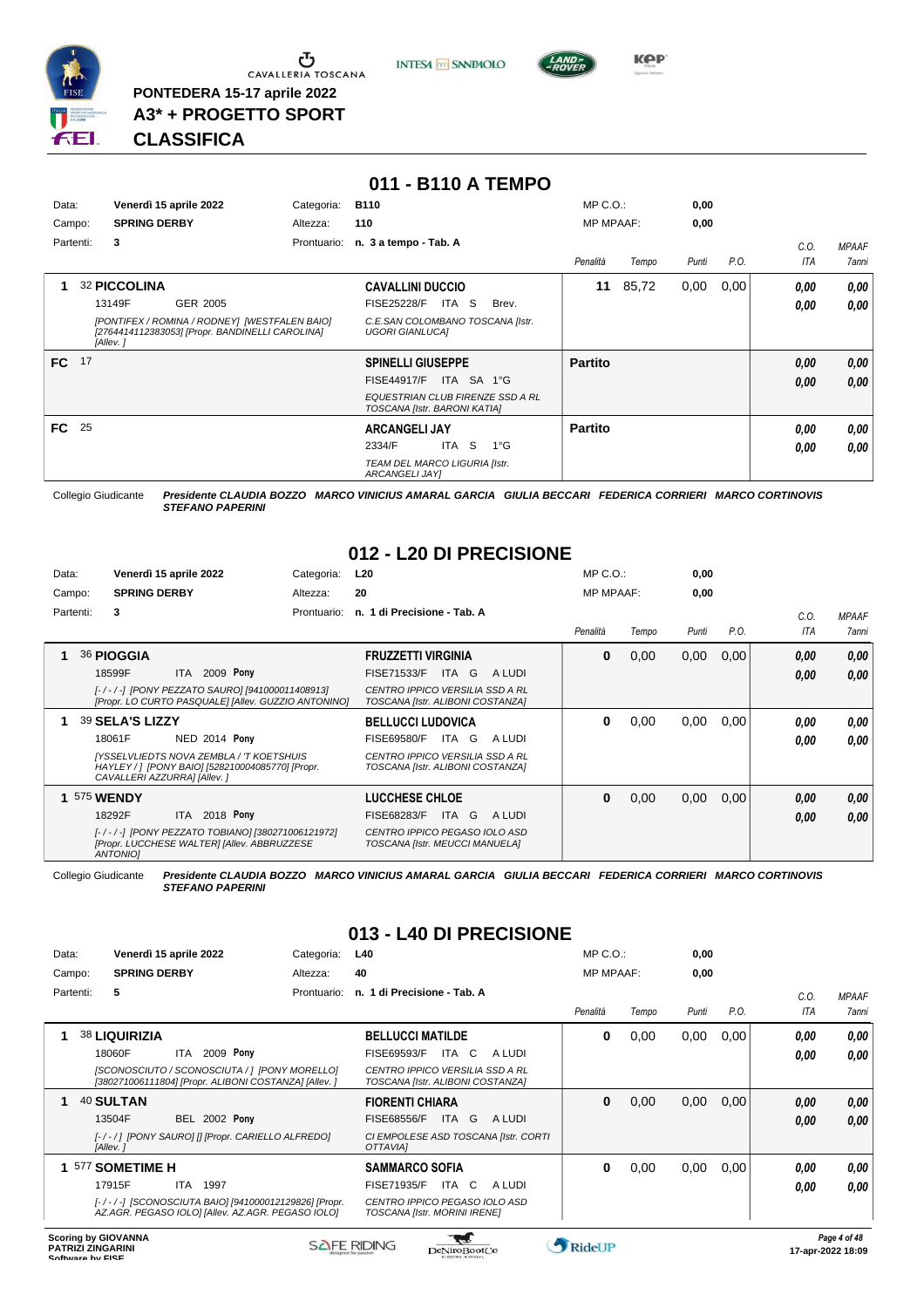

 $\begin{array}{c}\n\bullet \\
\bullet \\
\bullet \\
\bullet \\
\bullet\n\end{array}$  CAVALLERIA TOSCANA

**PONTEDERA 15-17 aprile 2022 A3\* + PROGETTO SPORT** **INTESA** M SANPAOLO



**KPP** 

# **CLASSIFICA**

|           |                                                                                                           |             | 013 - L40 DI PRECISIONE                                              |                  |       |       |      |            |              |
|-----------|-----------------------------------------------------------------------------------------------------------|-------------|----------------------------------------------------------------------|------------------|-------|-------|------|------------|--------------|
| Data:     | Venerdì 15 aprile 2022                                                                                    | Categoria:  | L40                                                                  | $MP C. O.$ :     |       | 0,00  |      |            |              |
| Campo:    | <b>SPRING DERBY</b>                                                                                       | Altezza:    | 40                                                                   | <b>MP MPAAF:</b> |       | 0,00  |      |            |              |
| Partenti: | 5                                                                                                         | Prontuario: | n. 1 di Precisione - Tab. A                                          |                  |       |       |      | C.O.       | <b>MPAAF</b> |
|           |                                                                                                           |             |                                                                      | Penalità         | Tempo | Punti | P.O. | <b>ITA</b> | 7anni        |
|           | 578 REGINA                                                                                                |             | <b>SAMMARCO CLARISSA</b>                                             | 0                | 0,00  | 0,00  | 0.00 | 0.00       | 0,00         |
|           | 1999 <b>Pony</b><br>17841F<br>ITA.                                                                        |             | FISE71936/F<br>ITA<br>G<br>A LUDI                                    |                  |       |       |      | 0.00       | 0,00         |
|           | [-/-/-] [PONY BAIO] [941000013865788] [Propr. AZ.AGR.<br>PEGASO IOLO] [Allev. AZ.AGR. PEGASO IOLO]        |             | CENTRO IPPICO PEGASO IOLO ASD<br><b>TOSCANA [Istr. MORINI IRENE]</b> |                  |       |       |      |            |              |
|           | 580 SOMETIME H                                                                                            |             | <b>NUNZIATI XENIA</b>                                                | 0                | 0,00  | 0,00  | 0.00 | 0,00       | 0,00         |
|           | 17915F<br>ITA.<br>1997                                                                                    |             | FISE72651/F<br><b>ITA</b><br>A LUDI<br>- 1                           |                  |       |       |      | 0.00       | 0,00         |
|           | [-/-/-] [SCONOSCIUTA BAIO] [941000012129826] [Propr.<br>AZ.AGR. PEGASO IOLO] [Allev. AZ.AGR. PEGASO IOLO] |             | CENTRO IPPICO PEGASO IOLO ASD<br>TOSCANA [Istr. MORINI IRENE]        |                  |       |       |      |            |              |

Collegio Giudicante *Presidente CLAUDIA BOZZO MARCO VINICIUS AMARAL GARCIA GIULIA BECCARI FEDERICA CORRIERI MARCO CORTINOVIS STEFANO PAPERINI*

# **014 - L50 DI PRECISIONE**

| Data:         | Venerdì 15 aprile 2022                                                                                               | Categoria:  | L50                                                                     | $MP C. O.$ :     |       | 0,00  |      |      |              |
|---------------|----------------------------------------------------------------------------------------------------------------------|-------------|-------------------------------------------------------------------------|------------------|-------|-------|------|------|--------------|
| Campo:        | <b>SPRING DERBY</b>                                                                                                  | Altezza:    | 50                                                                      | <b>MP MPAAF:</b> |       | 0,00  |      |      |              |
| Partenti:     | 4                                                                                                                    | Prontuario: | n. 1 di Precisione - Tab. A                                             |                  |       |       |      | C.O. | <b>MPAAF</b> |
|               |                                                                                                                      |             |                                                                         | Penalità         | Tempo | Punti | P.O. | ITA  | 7anni        |
| 1             | 565 ILLIAS VAN DE WITHOEVE                                                                                           |             | <b>SCALESE GIORGIA</b>                                                  | $\bf{0}$         | 0,00  | 0,00  | 0,00 | 0,00 | 0,00         |
|               | <b>BEL 2004 Pony</b><br>03316C                                                                                       |             | A LUDI<br><b>FISE70880/F</b><br>ITA G                                   |                  |       |       |      | 0.00 | 0.00         |
|               | <b>IBERKHOF'S BILLBOARD / SCONOSCIUTA / 1 IPONY</b><br>SAURO] [528210000676316] [Propr. TOMASELLA NADIA]<br>[Allev.] |             | <b>EQUESTRIAN CLUB FIRENZE SSD A RL</b><br>TOSCANA [Istr. BARONI KATIA] |                  |       |       |      |      |              |
|               | <sup>570</sup> REGINA                                                                                                |             | <b>BENELLI BECCHI GINEVRA</b>                                           | 0                | 0,00  | 0,00  | 0,00 | 0.00 | 0,00         |
|               | 1999 <b>Pony</b><br>17841F<br>ITA                                                                                    |             | <b>FISE72598/F</b><br>A LUDI<br>ITA J                                   |                  |       |       |      | 0.00 | 0.00         |
|               | [-/-/-] [PONY BAIO] [941000013865788] [Propr. AZ.AGR.<br>PEGASO IOLO] [Allev. AZ.AGR. PEGASO IOLO]                   |             | CENTRO IPPICO PEGASO IOLO ASD<br>TOSCANA [Istr. MORINI IRENE]           |                  |       |       |      |      |              |
| <b>FC</b> 550 |                                                                                                                      |             | <b>CAPPELLI VIRGINIA AGNESE</b>                                         | <b>Partito</b>   |       |       |      | 0,00 | 0,00         |
|               |                                                                                                                      |             | FISE25328/F<br>ITA S<br>$1^{\circ}$ G                                   |                  |       |       |      | 0,00 | 0.00         |
|               |                                                                                                                      |             | CANDELIRIA EQUESTRIAN CENTRE ASD<br>TOSCANA [Istr. ANGERAME FILIPPO]    |                  |       |       |      |      |              |
| <b>FC</b> 575 |                                                                                                                      |             | <b>MORINI IRENE</b>                                                     | <b>Partito</b>   |       |       |      | 0.00 | 0,00         |
|               |                                                                                                                      |             | FISE43001/F<br>ITA S<br>Brev.                                           |                  |       |       |      | 0.00 | 0.00         |
|               |                                                                                                                      |             | CENTRO IPPICO PEGASO IOLO ASD<br>TOSCANA [Istr. MEUCCI MANUELA]         |                  |       |       |      |      |              |

Collegio Giudicante *Presidente CLAUDIA BOZZO MARCO VINICIUS AMARAL GARCIA GIULIA BECCARI FEDERICA CORRIERI MARCO CORTINOVIS STEFANO PAPERINI*

# **015 - L60 DI PRECISIONE**

| Data:     |                                             | Venerdì 15 aprile 2022                                            | Categoria:  | <b>L60</b>                                                                                       |       |        | $MP C. O.$ :     |       | 0,00  |      |              |                              |
|-----------|---------------------------------------------|-------------------------------------------------------------------|-------------|--------------------------------------------------------------------------------------------------|-------|--------|------------------|-------|-------|------|--------------|------------------------------|
| Campo:    | <b>SPRING DERBY</b>                         |                                                                   | Altezza:    | 60                                                                                               |       |        | <b>MP MPAAF:</b> |       | 0,00  |      |              |                              |
| Partenti: | 7                                           |                                                                   | Prontuario: | n. 1 di Precisione - Tab. A                                                                      |       |        | Penalità         | Tempo | Punti | P.O. | C.0<br>ITA   | MPAAF<br><i><b>7anni</b></i> |
|           | 41 T-TOUCH<br>034331<br>MOFETTA"] [Allev. ] | POL 2006 Pony<br>[616098200032627] [Propr. A.S.D. "CIRCOLO IPPICO |             | <b>MASCAGNI BIANCA</b><br><b>FISE62409/F</b><br>CI EMPOLESE ASD TOSCANA [Istr. CORTI<br>OTTAVIAI | ITA G | A LUDI | 0                | 0,00  | 0,00  | 0,00 | 0,00<br>0,00 | 0,00<br>0.00                 |
| 1         | 42 T-TOUCH<br>034331<br>MOFETTA"] [Allev. ] | POL 2006 Pony<br>[616098200032627] [Propr. A.S.D. "CIRCOLO IPPICO |             | <b>BARGAGNA TIBERIO</b><br>FISE61631/F<br>CI EMPOLESE ASD TOSCANA [Istr. CORTI<br>OTTAVIAI       | ITA G | A LUDI | 0                | 0,00  | 0,00  | 0.00 | 0,00<br>0,00 | 0,00<br>0.00                 |

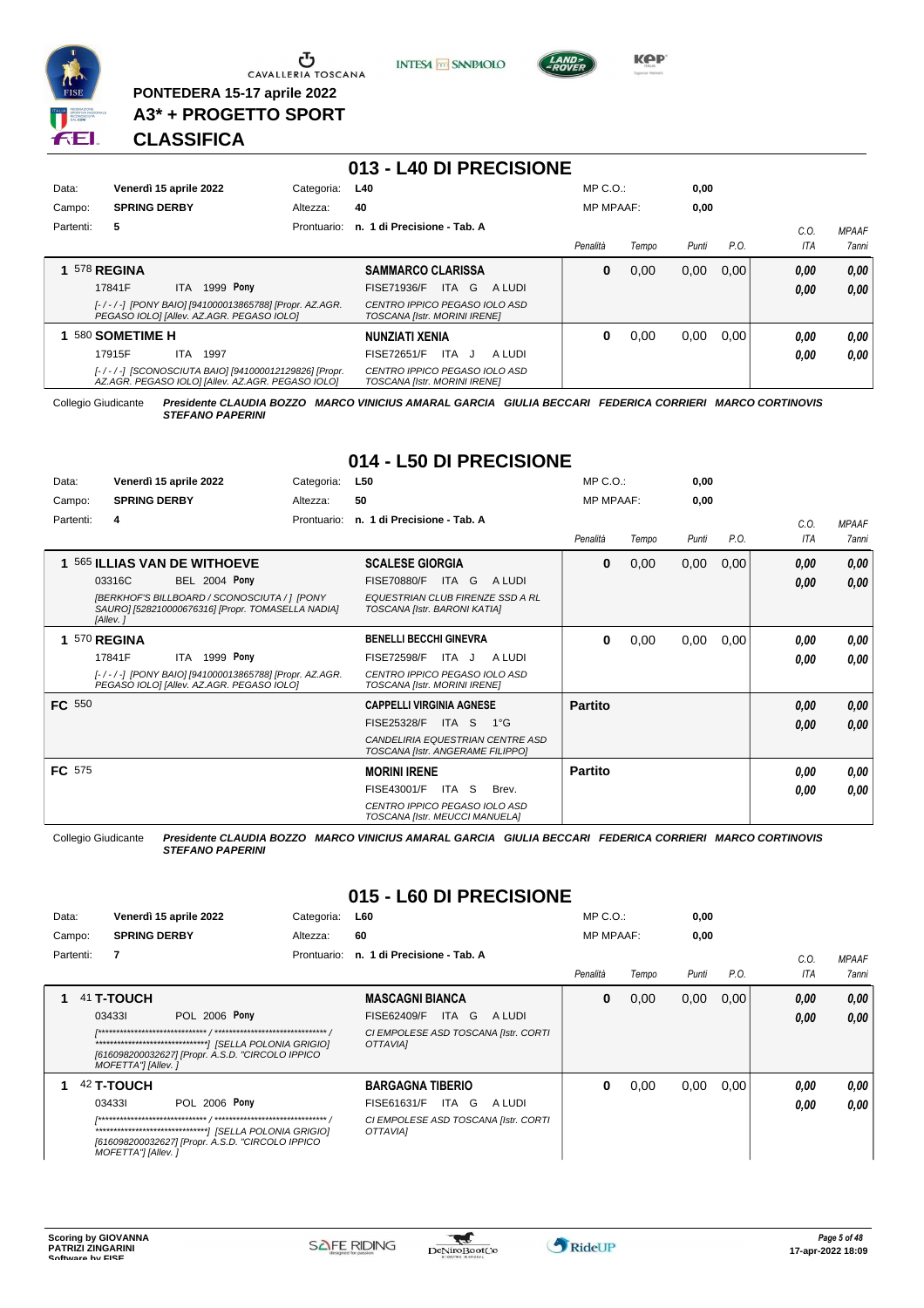

 $\begin{array}{c}\n\bullet \\
\bullet \\
\bullet \\
\bullet\n\end{array}$  CAVALLERIA TOSCANA

**PONTEDERA 15-17 aprile 2022 A3\* + PROGETTO SPORT** **INTESA** M SANPAOLO

**015 - L60 DI PRECISIONE**



**Kep** 

# **CLASSIFICA**

| Data:     |                            | Venerdì 15 aprile 2022                                                                                                                                 | Categoria:  | <b>L60</b>                                                              | MP C. O.         |       | 0,00  |      |      |              |
|-----------|----------------------------|--------------------------------------------------------------------------------------------------------------------------------------------------------|-------------|-------------------------------------------------------------------------|------------------|-------|-------|------|------|--------------|
| Campo:    | <b>SPRING DERBY</b>        |                                                                                                                                                        | Altezza:    | 60                                                                      | <b>MP MPAAF:</b> |       | 0.00  |      |      |              |
| Partenti: | 7                          |                                                                                                                                                        | Prontuario: | n. 1 di Precisione - Tab. A                                             |                  |       |       |      | C.O. | <b>MPAAF</b> |
|           |                            |                                                                                                                                                        |             |                                                                         | Penalità         | Tempo | Punti | P.O. | ITA  | <b>7anni</b> |
|           | <b>45 RECEPTIVE</b>        |                                                                                                                                                        |             | DI PIETRO CARLOTTA                                                      | $\bf{0}$         | 0,00  | 0,00  | 0,00 | 0,00 | 0,00         |
|           | 17209F                     | <b>USA 2013</b>                                                                                                                                        |             | <b>FISE52844/F</b><br>ITA C<br>A LUDI                                   |                  |       |       |      | 0,00 | 0,00         |
|           | [Allev.]                   | [AFLEET ALEX / BRIEF LOOK / ] [PUROSANGUE INGLESE<br>BAIO] [840003010552053] [Propr. BUGLIONE MARTA]                                                   |             | AED CORTE DEGLI ANGELI TOSCANA [Istr.<br><b>DAMI CATERINAI</b>          |                  |       |       |      |      |              |
|           | 1 546 LUCIA 167            |                                                                                                                                                        |             | <b>GORETTI FEDERICA</b>                                                 | 0                | 0,00  | 0,00  | 0.00 | 0,00 | 0,00         |
|           | 19418BXX                   | GER 2001                                                                                                                                               |             | FISE62522/F ITA S<br>A LUDI                                             |                  |       |       |      | 0.00 | 0.00         |
|           |                            | <b>ILANDJONKER / GRANNUSKA / GRANNUS1 IHANNOVER</b><br>BAIO SCUROI [] [Propr. MINOLI FRANCESCO] [Allev. ]                                              |             | <b>EQUESTRIAN CLUB FIRENZE SSD A RL</b><br>TOSCANA [Istr. BARONI KATIA] |                  |       |       |      |      |              |
|           | 1 550 LOVELY GIRL          |                                                                                                                                                        |             | <b>PIERONI MARIASOLE</b>                                                | $\bf{0}$         | 0,00  | 0,00  | 0.00 | 0,00 | 0,00         |
|           | 18363F                     | <b>BEL 2011 Pony</b>                                                                                                                                   |             | <b>FISE77509/F</b><br>ITA C<br>A LUDI                                   |                  |       |       |      | 0,00 | 0.00         |
|           | PERUZZI MICHELA] [Allev. ] | [-/-/-] [PONY GRIGIO] [967000009197945] [Propr.                                                                                                        |             | CANDELIRIA EQUESTRIAN CENTRE ASD<br>TOSCANA [Istr. ANGERAME FILIPPO]    |                  |       |       |      |      |              |
|           | 1 561 ORO DAIT             |                                                                                                                                                        |             | <b>CANGIOLI GINEVRA</b>                                                 | $\bf{0}$         | 0,00  | 0,00  | 0,00 | 0.00 | 0,00         |
|           | 24188BXX                   | ITA 2006                                                                                                                                               |             | FISE70328/F<br>ITA C<br>A LUDI                                          |                  |       |       |      | 0.00 | 0.00         |
|           | GIANANDREA]                | [DIAMANT DE SEMILLY / VILMINA / PEROU DE ROCHE]<br>[SELLA ITALIANO SAURO] [972000000616710] [Propr.<br>PELLEGRINELLI GIANANDREA] [Allev. PELLEGRINELLI |             | CENTRO IPPICO PEGASO IOLO ASD<br>TOSCANA [Istr. MORINI IRENE]           |                  |       |       |      |      |              |
| FC 44     |                            |                                                                                                                                                        |             | <b>LAPI GUIDO</b>                                                       | <b>Partito</b>   |       |       |      | 0,00 | 0,00         |
|           |                            |                                                                                                                                                        |             | FISE56427/F<br>ITA C<br>A LUDI                                          |                  |       |       |      | 0,00 | 0,00         |
|           |                            |                                                                                                                                                        |             | CANDELIRIA EQUESTRIAN CENTRE ASD<br>TOSCANA [Istr. ANGERAME FILIPPO]    |                  |       |       |      |      |              |

Collegio Giudicante *Presidente CLAUDIA BOZZO MARCO VINICIUS AMARAL GARCIA GIULIA BECCARI FEDERICA CORRIERI MARCO CORTINOVIS STEFANO PAPERINI*

# **016 - L70 DI PRECISIONE**

| Data:                                                                      | Venerdì 15 aprile 2022                                                                                                                                                      | Categoria:         | <b>L70</b>                                                             | MP C.O.:         |       | 0,00  |      |            |                                   |
|----------------------------------------------------------------------------|-----------------------------------------------------------------------------------------------------------------------------------------------------------------------------|--------------------|------------------------------------------------------------------------|------------------|-------|-------|------|------------|-----------------------------------|
| Campo:                                                                     | <b>SPRING DERBY</b>                                                                                                                                                         | Altezza:           | 70                                                                     | <b>MP MPAAF:</b> |       | 0.00  |      |            |                                   |
| Partenti:                                                                  | 9                                                                                                                                                                           | Prontuario:        | n. 1 di Precisione - Tab. A                                            |                  |       |       |      | C.O.       | <b>MPAAF</b>                      |
|                                                                            |                                                                                                                                                                             |                    |                                                                        | Penalità         | Tempo | Punti | P.O. | <b>ITA</b> | <b>7anni</b>                      |
|                                                                            | 37 CRYSTA                                                                                                                                                                   |                    | <b>CECCHERINI ALICE</b>                                                | $\bf{0}$         | 0,00  | 0,00  | 0.00 | 0.00       | 0.00                              |
|                                                                            | ITA 2010<br>13596F                                                                                                                                                          |                    | FISE71359/F ITA J<br>A LUDI                                            |                  |       |       |      | 0.00       | 0.00                              |
|                                                                            | [CRISTO / CHYMERA / HATTRICK] [SELLA ITALIANO BAIO]<br>[941000012125564] [Propr. MUSACCHIA STEFANIA] [Allev.<br><b>MUSACCHIA STEFANIA1</b>                                  |                    | NADIR ASD TOSCANA [Istr. MUSACCHIA<br>STEFANIA1                        |                  |       |       |      |            |                                   |
|                                                                            | 1 539 PANAMERA                                                                                                                                                              |                    | <b>GALLI GEMMA</b>                                                     | $\mathbf{0}$     | 0,00  | 0,00  | 0,00 | 0.00       | 0,00                              |
|                                                                            | 18235F<br>ITA 2018 Pony                                                                                                                                                     |                    | FISE69231/F ITA C<br>A LUDI                                            |                  |       |       |      | 0.00       | 0.00                              |
|                                                                            | [-/-/-] [PONY BAIO] [380271004020442] [Propr.<br>ASSOCIAZIONE IPPICA DILETTANTISTICA LA FARNIA]<br>[Allev. ASS. IPPICA DILETTANTISTICA LA FARNIA]                           |                    | C.E.SAN COLOMBANO TOSCANA [Istr.<br><b>SELMER GILDE ALEXANDRA1</b>     |                  |       |       |      |            |                                   |
|                                                                            | 1 550 LOVELY GIRL                                                                                                                                                           |                    | <b>PIERONI MARIASOLE</b>                                               | $\bf{0}$         | 0,00  | 0,00  | 0,00 | 0.00       | 0.00                              |
|                                                                            | <b>BEL 2011 Pony</b><br>18363F                                                                                                                                              |                    | <b>FISE77509/F ITA C</b><br>A LUDI                                     |                  |       |       |      | 0.00       | 0.00                              |
|                                                                            | [-/-/-] [PONY GRIGIO] [967000009197945] [Propr.<br>PERUZZI MICHELA] [Allev.]                                                                                                |                    | CANDELIRIA EQUESTRIAN CENTRE ASD<br>TOSCANA [Istr. ANGERAME FILIPPO]   |                  |       |       |      |            |                                   |
| 4                                                                          | <b>35 PRINCE GIOVANNI</b>                                                                                                                                                   |                    | <b>ISMARI ASIA</b>                                                     | 4                | 0,00  | 0.00  | 0.00 | 0.00       | 0,00                              |
|                                                                            | 18079F<br>ITA 2009                                                                                                                                                          |                    | <b>FISE73142/F</b><br>ITA J<br>A LUDI                                  |                  |       |       |      | 0.00       | 0.00                              |
|                                                                            | IDR DEVIOUS / WHITE QUARTZ / SADLER'S WELLSI<br>[PUROSANGUE INGLESE GRIGIO] [982000123226007]<br>[Propr. RICCI SILVIA] [Allev. BOESSO GIANLUCA]                             |                    | TEAM DEL MARCO LIGURIA [Istr. MASSARI<br><b>MICHELE1</b>               |                  |       |       |      |            |                                   |
| 4 540 M.URO                                                                |                                                                                                                                                                             |                    | <b>MANGANI COSTANZA</b>                                                | 4                | 0,00  | 0,00  | 0,00 | 0.00       | 0,00                              |
|                                                                            | ITA 2008<br>18502F                                                                                                                                                          |                    | FISE69780/F ITA C<br>A LUDI                                            |                  |       |       |      | 0.00       | 0.00                              |
|                                                                            | [R.BARONE / ACACIA DI SAN CARLO / TARVISIO II]<br>[MAREMMANO BAIO CILIEGIA] [941000011122624] [Propr.<br>MANGANI COSTANZA] [Allev. AZ. AGR. CASINA DELLA<br><b>BURRAIA1</b> |                    | CENTRO IPPICO LO SCOIATTOLO ASD<br>TOSCANA [Istr. PAPPALETTERA SABINO] |                  |       |       |      |            |                                   |
| 6                                                                          | <b>44 PINTAU</b>                                                                                                                                                            |                    | <b>LAPI GUIDO</b>                                                      | 8                | 0,00  | 0.00  | 0.00 | 0.00       | 0,00                              |
|                                                                            | 18175F<br>ITA 2016                                                                                                                                                          |                    | <b>FISE56427/F</b><br>ITA C<br>A LUDI                                  |                  |       |       |      | 0.00       | 0.00                              |
|                                                                            | [-/-/-] [SCONOSCIUTA SAURO] [380271004020117]<br>[Propr. LAPI FRANCESCO] [Allev. MANCA MARIO]                                                                               |                    | CANDELIRIA EQUESTRIAN CENTRE ASD<br>TOSCANA [Istr. ANGERAME FILIPPO]   |                  |       |       |      |            |                                   |
| <b>Scoring by GIOVANNA</b><br><b>PATRIZI ZINGARINI</b><br>Coffware by EICE |                                                                                                                                                                             | <b>SAFE RIDING</b> | DeNiroBootCo                                                           | <b>RideUP</b>    |       |       |      |            | Page 6 of 48<br>17-apr-2022 18:09 |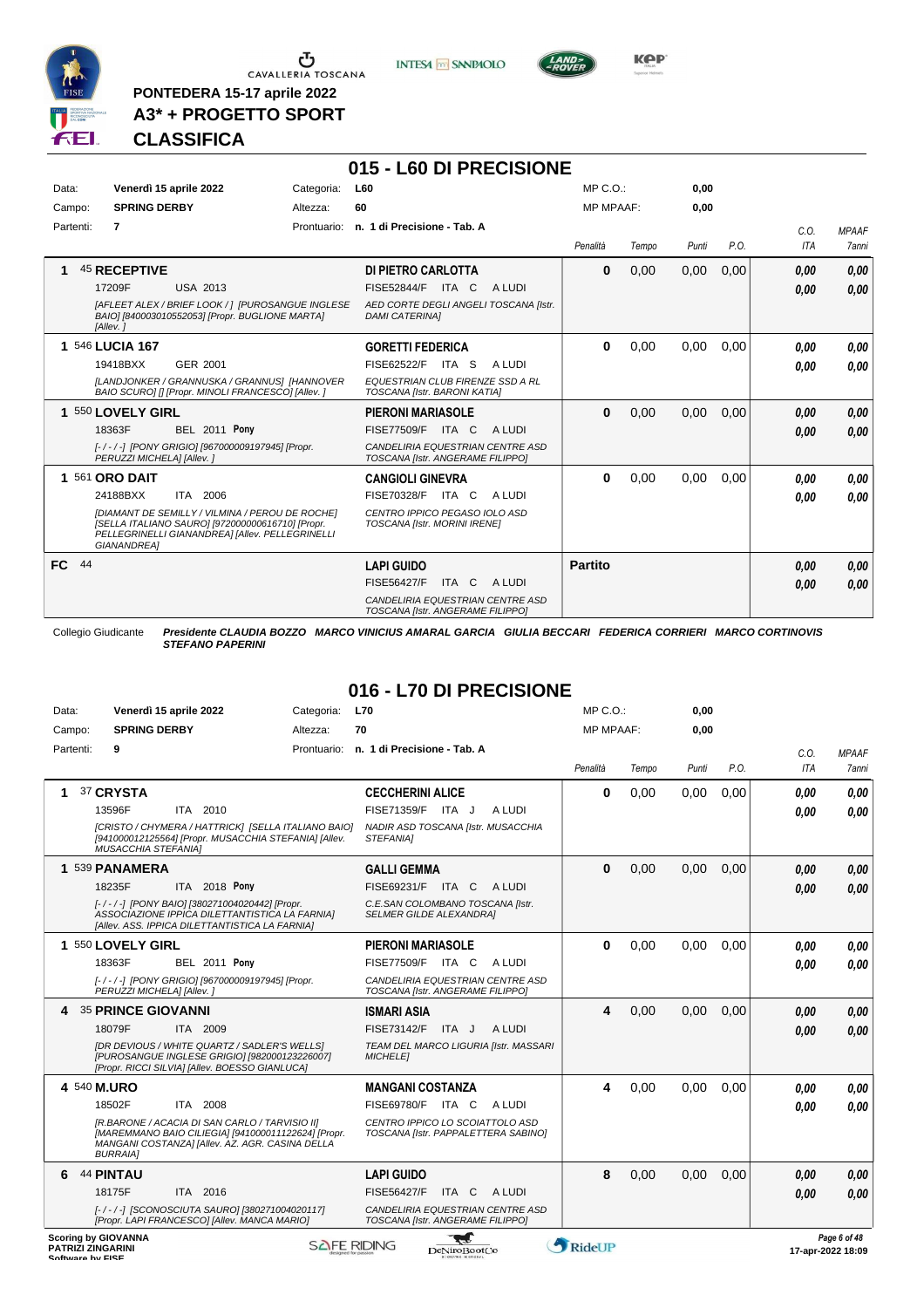

 $\begin{array}{c}\n\bullet \\
\bullet \\
\bullet \\
\bullet \\
\bullet\n\end{array}$  CAVALLERIA TOSCANA

**PONTEDERA 15-17 aprile 2022 A3\* + PROGETTO SPORT** **INTESA M** SANPAOLO



# **CLASSIFICA**

|           |                                                                                                                                              |             | 016 - L70 DI PRECISIONE                                          |                  |       |       |      |      |              |
|-----------|----------------------------------------------------------------------------------------------------------------------------------------------|-------------|------------------------------------------------------------------|------------------|-------|-------|------|------|--------------|
| Data:     | Venerdì 15 aprile 2022                                                                                                                       | Categoria:  | <b>L70</b>                                                       | $MP C. O.$ :     |       | 0,00  |      |      |              |
| Campo:    | <b>SPRING DERBY</b>                                                                                                                          | Altezza:    | 70                                                               | <b>MP MPAAF:</b> |       | 0,00  |      |      |              |
| Partenti: | 9                                                                                                                                            | Prontuario: | n. 1 di Precisione - Tab. A                                      |                  |       |       |      | C.O. | <b>MPAAF</b> |
|           |                                                                                                                                              |             |                                                                  | Penalità         | Tempo | Punti | P.O. | ITA  | 7anni        |
| 6         | <b>46 CORTONA</b>                                                                                                                            |             | <b>MERLINA CLAUDIA</b>                                           | 8                | 0,00  | 0,00  | 0,00 | 0,00 | 0.00         |
|           | 14608F<br>ITA<br>2009                                                                                                                        |             | <b>FISE52729/F</b><br>ITA J<br>A LUDI                            |                  |       |       |      | 0.00 | 0.00         |
|           | [SIR OTTO-S / TAORMINA I / DAILY CHAMP] [SELLA<br>ITALIANO SAURO] [982000121892678] [Propr. MAZZUOLI<br>VANIA] [Allev. SOC. AGR. MONTALGETO] |             | NADIR ASD TOSCANA [Istr. MUSACCHIA<br><i><b>STEFANIAI</b></i>    |                  |       |       |      |      |              |
| FC 48     |                                                                                                                                              |             | <b>MANETTI MARTINA</b>                                           | <b>Partito</b>   |       |       |      | 0.00 | 0,00         |
|           |                                                                                                                                              |             | <b>FISE25622/F</b><br>ITA S<br>$1^{\circ}$ G                     |                  |       |       |      | 0.00 | 0.00         |
|           |                                                                                                                                              |             | C.I. LE STRADACCE ASD TOSCANA [Istr.<br><b>BADIANI RICCARDOI</b> |                  |       |       |      |      |              |
| FC 47     |                                                                                                                                              |             | <b>CALARCO EMILIE</b>                                            | <b>Partito</b>   |       |       |      | 0.00 | 0,00         |
|           |                                                                                                                                              |             | FISE30985/F<br>ITA Y<br>Brev.                                    |                  |       |       |      | 0.00 | 0,00         |
|           |                                                                                                                                              |             | C.I. LE STRADACCE ASD TOSCANA [Istr.<br><b>BADIANI RICCARDOI</b> |                  |       |       |      |      |              |

Collegio Giudicante *Presidente CLAUDIA BOZZO MARCO VINICIUS AMARAL GARCIA GIULIA BECCARI FEDERICA CORRIERI MARCO CORTINOVIS STEFANO PAPERINI*

# **017 - LB80 DI PRECISIONE**

| Data:     | Venerdì 15 aprile 2022                                                                                                               | Categoria:  | <b>LB80</b>                                                          | $MP C. O.$ :     |       | 0,00  |      |            |              |
|-----------|--------------------------------------------------------------------------------------------------------------------------------------|-------------|----------------------------------------------------------------------|------------------|-------|-------|------|------------|--------------|
| Campo:    | <b>SPRING DERBY</b>                                                                                                                  | Altezza:    | 80                                                                   | <b>MP MPAAF:</b> |       | 0.00  |      |            |              |
| Partenti: | 6                                                                                                                                    | Prontuario: | n. 1 di Precisione - Tab. A                                          |                  |       |       |      | C.O.       | <b>MPAAF</b> |
|           |                                                                                                                                      |             |                                                                      | Penalità         | Tempo | Punti | P.O. | <b>ITA</b> | 7anni        |
|           | 49 MISS CORALINE                                                                                                                     |             | <b>SOTGIA ANNA</b>                                                   | $\bf{0}$         | 0,00  | 0,00  | 0,00 | 0.00       | 0,00         |
|           | 13140F<br>ITA 2010                                                                                                                   |             | FISE21347/C ITA J<br>Brev.                                           |                  |       |       |      | 0.00       | 0.00         |
|           | [ORLANDO / IDINE / SIT THIS ONE OUT] [SELLA ITALIANO<br>BAIO] [982000123237010] [Propr. MORELLO CECILIA]<br>[Allev. MORELLO CECILIA] |             | TEAM DEL MARCO LIGURIA [Istr. MASSARI<br><b>MICHELET</b>             |                  |       |       |      |            |              |
|           | 92 ZETA CONY                                                                                                                         |             | <b>BARBIERI CLOTILDE</b>                                             | $\bf{0}$         | 0,00  | 0.00  | 0.00 | 0.00       | 0.00         |
|           | 16320F/ST<br>ITA 2015                                                                                                                |             | FISE33732/F ITA J<br>Brev.                                           |                  |       |       |      | 0.00       | 0.00         |
|           | [QUIZZAU / REVANCHE Z / REVENGE W] [SELLA<br>ITALIANO SAURO] [380271000016015] [Propr. BIANCHI<br>ELENA] [Allev. FODDE FRANCO]       |             | CANDELIRIA EQUESTRIAN CENTRE ASD<br>TOSCANA [Istr. GORINI GIACOMO]   |                  |       |       |      |            |              |
|           | 1 124 HONG KONG D.M.                                                                                                                 |             | <b>FRIAS GUERRERO ISABEL</b>                                         | $\bf{0}$         | 0,00  | 0,00  | 0,00 | 0.00       | 0,00         |
|           | 28461BXX<br>ITA 2009                                                                                                                 |             | FISE50057/F ITA C<br>Brev.                                           |                  |       |       |      | 0.00       | 0.00         |
|           | [-/-/] [SCONOSCIUTA SAURO] [941000012117436] [Propr.<br>RAFFEINER BERND] [Allev. IL BOSCHETTO SOCIETA'<br><b>AGRICOLA SRL1</b>       |             | JUMPING MONTALGETO ASD TOSCANA<br>[Istr. FRANCHINI MAURO]            |                  |       |       |      |            |              |
|           | 1 508 ILLIAS VAN DE WITHOEVE                                                                                                         |             | <b>BORRI CAROLINA</b>                                                | $\bf{0}$         | 0,00  | 0,00  | 0,00 | 0.00       | 0.00         |
|           | 03316C<br><b>BEL 2004 Pony</b>                                                                                                       |             | <b>FISE45940/F</b><br>Brev.<br>ITA Y                                 |                  |       |       |      | 0.00       | 0.00         |
|           | [BERKHOF'S BILLBOARD / SCONOSCIUTA / 1 [PONY<br>SAURO] [528210000676316] [Propr. TOMASELLA NADIA]<br>[Allev.]                        |             | EQUESTRIAN CLUB FIRENZE SSD A RL<br>TOSCANA [Istr. BARONI KATIA]     |                  |       |       |      |            |              |
|           | 1 523 KAMMERHERREGARDENS CARINA                                                                                                      |             | <b>AZZAROLI NERI</b>                                                 | $\bf{0}$         | 0,00  | 0,00  | 0,00 | 0.00       | 0,00         |
|           | <b>DEN 2010</b><br>20345A                                                                                                            |             | FISE24298/R ITA C<br>A LUDI                                          |                  |       |       |      | 0.00       | 0.00         |
|           | [CHELLYS Z / CAPELLA / LANCELOT] [DANKS GRIGIO]<br>[208213990052115] [Propr. PIANTA BEATRICE ROSA<br>MARIA] [Allev.]                 |             | EQUESTRIAN CLUB FIRENZE SSD A RL<br>TOSCANA [Istr. BARONI KATIA]     |                  |       |       |      |            |              |
|           | 6 524 D'ARTAGNAN                                                                                                                     |             | <b>FALSINI BARBARA</b>                                               | 11               | 99,06 | 0,00  | 0,00 | 0.00       | 0.00         |
|           | 10640F<br>GER 2003                                                                                                                   |             | FISE71912/F<br>ITA S<br>Brev.                                        |                  |       |       |      | 0.00       | 0.00         |
|           | [DINARD L / ROYAL CHOICE / CODEXCO] [WESTFALEN<br>SAURO] [380271001024438] [Propr. BUFALINI CINZIA]<br>[Allev.]                      |             | CANDELIRIA EQUESTRIAN CENTRE ASD<br>TOSCANA [Istr. ANGERAME FILIPPO] |                  |       |       |      |            |              |

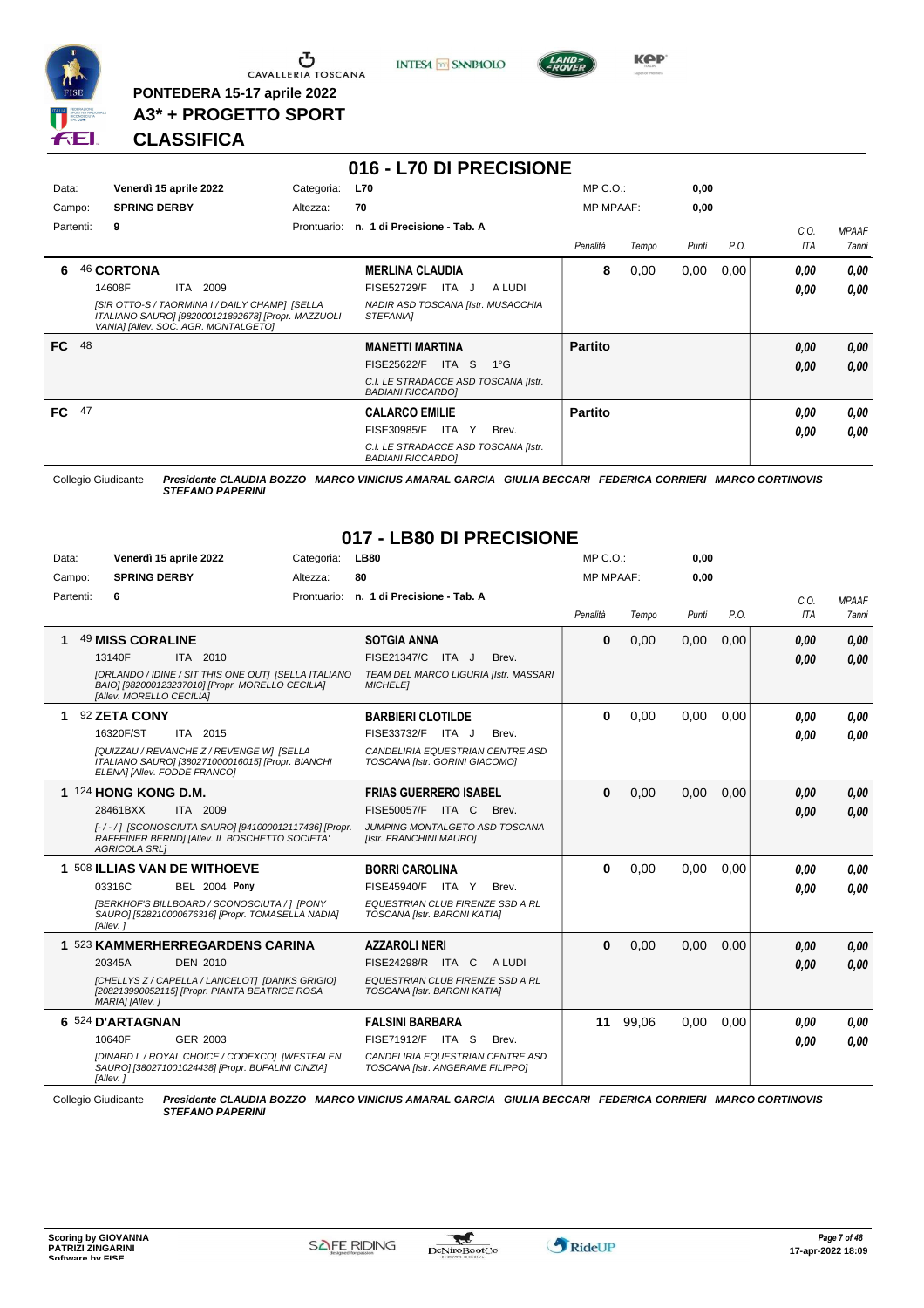

Campo: Partenti: **2**

<u>ა</u> CAVALLERIA TOSCANA

**PONTEDERA 15-17 aprile 2022 A3\* + PROGETTO SPORT** **INTESA M** SANPAOLO

**018 - B90 DI PRECISIONE**



**KPP** 

*C.O. ITA* *MPAAF 7anni*

*0,00*

# **CLASSIFICA**

|           |                         |            | UIO - DJU LI FREUIJIUNE                 |                  |       |       |      |            |
|-----------|-------------------------|------------|-----------------------------------------|------------------|-------|-------|------|------------|
| Data:     | Venerdì 15 aprile 2022  | Categoria: | <b>B90</b>                              | MP C. O.         |       | 0,00  |      |            |
| Campo:    | <b>SPRING DERBY</b>     | Altezza:   | 90                                      | <b>MP MPAAF:</b> |       | 0.00  |      |            |
| Partenti: | $\overline{\mathbf{2}}$ |            | Prontuario: n. 1 di Precisione - Tab. A |                  |       |       |      | C.0        |
|           |                         |            |                                         | Penalità         | Tempo | Punti | P.O. | <b>ITA</b> |
|           | 1 505 CENTALIR          |            | <b>MARCHI NICOLE</b>                    | 0                | 0.00  | 0.00  | 0.00 | 0.00       |
|           | 17813F<br>GER 2012      |            | FISE66963/F<br>Brev.<br>ITA J           |                  |       |       |      | n nn       |

| 17813F                          | GER 2012                                                                                                 | ITA J<br>FISE66963/F<br>Brev.                                   |    |      |      |      | 0.00 | 0,00 |
|---------------------------------|----------------------------------------------------------------------------------------------------------|-----------------------------------------------------------------|----|------|------|------|------|------|
| CLAUDIA] [Allev. ]              | [CENTADEL / CHACCURA / CHACCO-BLUE] [OLDENBURG<br>SAURO] [276020000056927] [Propr. DEGLI ESPOSTI         | CENTRO IPPICO PEGASO IOLO ASD<br>TOSCANA [Istr. MEUCCI MANUELA] |    |      |      |      |      |      |
| 2 49 MISS CORALINE              |                                                                                                          | <b>SOTGIA ANNA</b>                                              | 12 | 0.00 | 0.00 | 0.00 | 0.00 | 0.00 |
| 13140F                          | ITA 2010                                                                                                 | ITA J<br>FISE21347/C<br>Brev.                                   |    |      |      |      | 0.00 | 0,00 |
| <b>[Allev. MORELLO CECILIA]</b> | [ORLANDO / IDINE / SIT THIS ONE OUT] [SELLA ITALIANO<br>BAIO] [982000123237010] [Propr. MORELLO CECILIA] | TEAM DEL MARCO LIGURIA [Istr. MASSARI<br><b>MICHELE1</b>        |    |      |      |      |      |      |

Collegio Giudicante *Presidente CLAUDIA BOZZO MARCO VINICIUS AMARAL GARCIA GIULIA BECCARI FEDERICA CORRIERI MARCO CORTINOVIS STEFANO PAPERINI*

# **020 - 5 ANNI DI PRECISIONE**

| Data:  |           |              | Sabato 16 aprile 2022                                                                                                                                    | Categoria:  | 5 Anni                                                                 |  |                                                                        | $MP C. O.$ :     |       | 400,00 |      |      |              |
|--------|-----------|--------------|----------------------------------------------------------------------------------------------------------------------------------------------------------|-------------|------------------------------------------------------------------------|--|------------------------------------------------------------------------|------------------|-------|--------|------|------|--------------|
| Campo: |           | <b>OPPES</b> |                                                                                                                                                          | Altezza:    | 115                                                                    |  |                                                                        | <b>MP MPAAF:</b> |       | 0,00   |      |      |              |
|        | Partenti: | $\mathbf{2}$ |                                                                                                                                                          | Prontuario: | n. 1 di Precisione - Tab. A                                            |  |                                                                        |                  |       |        |      | C.O. | <b>MPAAF</b> |
|        |           |              |                                                                                                                                                          |             |                                                                        |  |                                                                        | Penalità         | Tempo | Punti  | P.O. | ITA  | 7anni        |
|        |           |              | <b>2 ROXANNE-K VAN 'T KATTENHEYE</b>                                                                                                                     |             | <b>GRANUCCI OLIS</b>                                                   |  |                                                                        | 0                | 0,00  | 0,00   | 0.00 | 0,00 | 0,00         |
|        |           | 17773F       | BEL 2017                                                                                                                                                 |             | 1165/F                                                                 |  | ITA SA 2°G                                                             |                  |       |        |      | 0,00 | 0,00         |
|        |           |              | <b>INUBICK VAN HET METTENHOF / ELEGANCE V/D</b><br>DONKHOEVE / CALVARO] [BEL. WARMBLOEDPAARD<br>BAIO] [981100004497488] [Propr. ORAZZINI MERI] [Allev. ] |             |                                                                        |  | CENTRO IPPICO LO SCOIATTOLO ASD<br>TOSCANA [Istr. PAPPALETTERA SABINO] |                  |       |        |      |      |              |
| FC 24  |           |              |                                                                                                                                                          |             | <b>BROGI MARCO</b>                                                     |  |                                                                        | <b>Partito</b>   |       |        |      | 0.00 | 0,00         |
|        |           |              |                                                                                                                                                          |             | 1103/F                                                                 |  | ITA SA 1°G                                                             |                  |       |        |      | 0,00 | 0,00         |
|        |           |              |                                                                                                                                                          |             | <b>PECCIOLI JUMPING TEAM SSD A RL</b><br>TOSCANA [Istr. GRANUCCI OLIS] |  |                                                                        |                  |       |        |      |      |              |

Collegio Giudicante *Presidente CLAUDIA BOZZO MARCO VINICIUS AMARAL GARCIA GIULIA BECCARI FEDERICA CORRIERI MARCO CORTINOVIS STEFANO PAPERINI*

## **021 - 6 ANNI MISTA**

| Data:     |                       | Sabato 16 aprile 2022                                                                                                                                            | Categoria:  | 6 Anni                                                              |       |                                      | MP C. O.         |       | 445,00 |      |             |                              |
|-----------|-----------------------|------------------------------------------------------------------------------------------------------------------------------------------------------------------|-------------|---------------------------------------------------------------------|-------|--------------------------------------|------------------|-------|--------|------|-------------|------------------------------|
| Campo:    | <b>OPPES</b>          |                                                                                                                                                                  | Altezza:    | 120                                                                 |       |                                      | <b>MP MPAAF:</b> |       | 0.00   |      |             |                              |
| Partenti: | 4                     |                                                                                                                                                                  | Prontuario: | n. 7 mista - Tab. A                                                 |       |                                      | Penalità         | Tempo | Punti  | P.O. | C.0.<br>ITA | <b>MPAAF</b><br><b>7anni</b> |
|           | <b>3 ADELAIDE</b>     |                                                                                                                                                                  |             | <b>GORINI GIACOMO</b>                                               |       |                                      | 4/4              | 45,52 | 0,00   | 0,00 | 111,25      | 0,00                         |
|           | 17118F                | ITA 2016                                                                                                                                                         |             | 72/F                                                                | ITA S | $2^{\circ}$ G                        |                  |       |        |      | 0,00        | 0,00                         |
|           |                       | [CALEIDOS D.C. / GIAMA / ULPIEN DU SAPIN] [SELLA<br>ITALIANO BAIO] [380271000018061] [Propr. SALARIS<br>GIOVANNI] [Allev. SALARIS GIOVANNI ANTONIO]              |             | CANDELIRIA EQUESTRIAN CENTRE ASD<br>TOSCANA [Istr. GORINI GIACOMO]  |       |                                      |                  |       |        |      |             |                              |
| 2         | 4 MARLON DE WILL      |                                                                                                                                                                  |             | <b>DEMARIA LUCA</b>                                                 |       |                                      | 4/4              | 46,82 | 0.00   | 0,00 | 80,10       | 0,00                         |
|           | 29437K                | GER 2016                                                                                                                                                         |             | 002450/A                                                            | ITA S | $2^{\circ}$ G                        |                  |       |        |      | 0.00        | 0.00                         |
|           |                       | [X / X / ] [OLDENBURG GRIGIO] [] [Propr. ] [Allev. ]                                                                                                             |             | ASD CENTRO EQUESTE SAN MARCO<br>TOSCANA [Istr. DEMARIA LUCA]        |       |                                      |                  |       |        |      |             |                              |
| 3         | 27 FILLY DI BELVEDERE |                                                                                                                                                                  |             | <b>SPIZZONE ELISABETTA</b>                                          |       |                                      | 15               | 87,48 | 0,00   | 0,00 | 66,75       | 0,00                         |
|           | 16904F                | ITA 2016                                                                                                                                                         |             | FISE48603/F                                                         | ITA Y | $1^{\circ}G$                         |                  |       |        |      | 0.00        | 0.00                         |
|           |                       | [CLINTON / CASABLANCA D.C. / CANTOBLANCO] [SELLA<br>ITALIANO SAURO] [380271000018862] [Propr. MARIOTTINI<br>GIOVAN BATTISTA] [Allev. MARIOTTINI GIOVAN BATTISTA] |             | [Istr. FANTOZZI MATTEO]                                             |       | CLUB IPPICO IL CAVALIERE ASD TOSCANA |                  |       |        |      |             |                              |
| FC.       | 5                     |                                                                                                                                                                  |             | <b>CANCOGNI DANIELE</b>                                             |       |                                      | <b>Partito</b>   |       |        |      | 0.00        | 0,00                         |
|           |                       |                                                                                                                                                                  |             | 2971/F                                                              | ITA S | $2^{\circ}$ G                        |                  |       |        |      | 0,00        | 0,00                         |
|           |                       |                                                                                                                                                                  |             | CENTRO IPPICO VERSILIA SSD A RL<br>TOSCANA [Istr. ALIBONI COSTANZA] |       |                                      |                  |       |        |      |             |                              |

Collegio Giudicante *Presidente CLAUDIA BOZZO MARCO VINICIUS AMARAL GARCIA GIULIA BECCARI FEDERICA CORRIERI MARCO CORTINOVIS STEFANO PAPERINI*

 $\mathcal{L}$ 

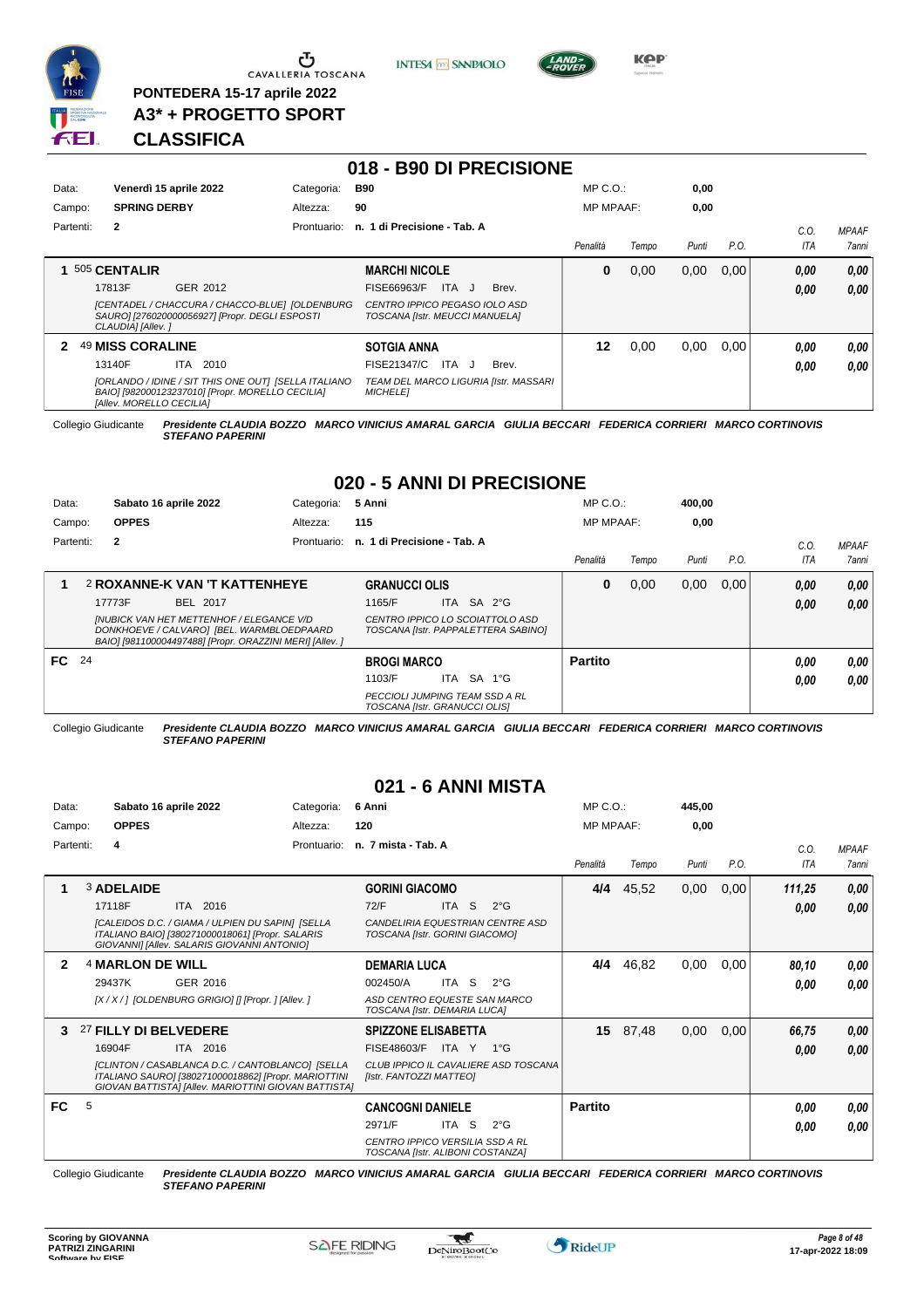

 $\begin{array}{c}\n\bullet \\
\bullet \\
\bullet \\
\bullet \\
\bullet\n\end{array}$  CAVALLERIA TOSCANA

**PONTEDERA 15-17 aprile 2022 A3\* + PROGETTO SPORT**



**022 - C135 MISTA QUALIFICANTE**



**Kep** 

# **CLASSIFICA**

| Data:        | Sabato 16 aprile 2022                                                                                                                                                               | Categoria: | C <sub>135</sub>                                                  | MP C.O.:         |         | 1.000,00 |      |            |              |
|--------------|-------------------------------------------------------------------------------------------------------------------------------------------------------------------------------------|------------|-------------------------------------------------------------------|------------------|---------|----------|------|------------|--------------|
| Campo:       | <b>OPPES</b>                                                                                                                                                                        | Altezza:   | 135                                                               | <b>MP MPAAF:</b> |         | 0,00     |      |            |              |
| Partenti:    | $\overline{7}$                                                                                                                                                                      |            | Prontuario: n. 7 mista - Tab. A                                   |                  |         |          |      | C.O.       | <b>MPAAF</b> |
|              |                                                                                                                                                                                     |            |                                                                   | Penalità         | Tempo   | Punti    | P.O. | <b>ITA</b> | 7anni        |
| 1            | <b>15 ACQUA PERLA</b>                                                                                                                                                               |            | <b>CATTANEO GIUBILATO SOFIA</b>                                   | 0                | 62,51   | 0,00     | 0,00 | 210,00     | 0.00         |
|              | 19487A<br>ITA 2013                                                                                                                                                                  |            | FISE46938/D ITA J 1°G                                             |                  |         |          |      | 100.00     | 0.00         |
|              | [CARPACCIO / TAYLOR MADE / ZEUS] [SELLA ITALIANO<br>BAIO] [982000196494265] [Propr. REBOLDI UMBERTO]<br>[Allev. AZ.AGR.RANDONE CHIARA LUISA]                                        |            | RANGO STABLES SSD A RL VENETO [Istr.<br>RANGO NICOLA]             |                  |         |          |      |            |              |
| $\mathbf{2}$ | 8 HHS MILAN                                                                                                                                                                         |            | <b>MELON PAOLA</b>                                                |                  | 4 62,21 | 0,00     | 0,00 | 151,20     | 0,00         |
|              | IRL 2006<br>08438D                                                                                                                                                                  |            | FISE4030/D<br>ITA S<br>$2^{\circ}$ G                              |                  |         |          |      | 0.00       | 0.00         |
|              | [QUIDAM JUNIOR I / FLO FOREVER / CLOVER HILL]<br>[IRISH SPORT HORSE BAIO] [977200004327437] [Propr.<br>MELON PAOLA] [Allev.]                                                        |            | ASE VENTURINESE TOSCANA [Istr.<br><b>BUCCIANTINI CRISTIANOI</b>   |                  |         |          |      |            |              |
|              | 3 20 BECKS DI VILLAGANA                                                                                                                                                             |            | <b>LAMI VITTORIO</b>                                              |                  | 4 68,12 | 0,00     | 0.00 | 126,00     | 0,00         |
|              | 09166D<br>ITA 2009                                                                                                                                                                  |            | FISE30704/F ITA Y 1°G                                             |                  |         |          |      | 60.00      | 0.00         |
|              | [ACODETTO / CELINE / CARTHAGO] [SELLA ITALIANO<br>GRIGIO] [982009106551736] [Propr. VILLAGANA AGRICOLA<br>DI ANNA BRUNA ZORZAN] [Allev. VILLAGANA AGRICOLA<br>DI ANNA BRUNA ZORZANI |            | OASI DEL CAVALIERE ASD TOSCANA [Istr.<br><b>BRACALONI ANDREA]</b> |                  |         |          |      |            |              |
|              | 4 13 ENRIQUE M                                                                                                                                                                      |            | <b>UGORI GIANLUCA</b>                                             |                  | 4 69,27 | 0.00     | 0.00 | 0,00       | 0,00         |
|              | 16350F<br><b>NED 2009</b>                                                                                                                                                           |            | 374/F<br>ITA S<br>$2^{\circ}G$                                    |                  |         |          |      | 0.00       | 0.00         |
|              | [BALOUBET DU ROUET / RAMITE / NARCOS II SF] [KWPN<br>SAURO] [528210002339431] [Propr. DITTA GIANLUCA<br>UGORI] [Allev.]                                                             |            | C.E.SAN COLOMBANO TOSCANA [Istr.<br><b>UGORI GIANLUCAI</b>        |                  |         |          |      |            |              |
| 5            | 9 QUENTIN ONE                                                                                                                                                                       |            | <b>DEMARIA LUCA</b>                                               |                  | 4 69,28 | 0,00     | 0.00 | 0.00       | 0,00         |
|              | ITA 2012<br>00997Y                                                                                                                                                                  |            | 002450/A<br>ITA S<br>$2^{\circ}$ G                                |                  |         |          |      | 0.00       | 0.00         |
|              | [QUITE CAPITOL / BARUMINI / LEONE DE LE QUINTE]<br>[SELLA ITALIANO BAIO] [982000192323688] [Propr.<br>DAUDRY YARA] [Allev. MARCHESE ESTER]                                          |            | ASD CENTRO EQUESTE SAN MARCO<br>TOSCANA [Istr. DEMARIA LUCA]      |                  |         |          |      |            |              |
| 6            | <b>16 TOUCH AND GO</b>                                                                                                                                                              |            | <b>BALDINI AZZURRA</b>                                            | 8                | 60,36   | 0.00     | 0.00 | 0.00       | 0.00         |
|              | 13127F<br>ITA 2010                                                                                                                                                                  |            | FISE45617/F ITA Y<br>$2^{\circ}G$                                 |                  |         |          |      | 0,00       | 0.00         |
|              | [BAEDEKER / ISOTTA XIV / QUIDAM DE LA CERE] [SELLA<br>ITALIANO SAURO] [982000123230588] [Propr. BALDINI<br>AZZURRA] [Allev. ORAZZINI MERI]                                          |            | CENTRO IPPICO LO SCOIATTOLO ASD<br>TOSCANA [Istr. DEMARIA LUCA]   |                  |         |          |      |            |              |
|              | 7 18 KORRELLINA                                                                                                                                                                     |            | <b>MATTEOLI FRANCESCO</b>                                         |                  | 8 78,40 | 0.00     | 0,00 | 0.00       | 0,00         |
|              | 09628F<br>ITA 2005                                                                                                                                                                  |            | FISE44907/F ITA Y 1°G                                             |                  |         |          |      | 0.00       | 0.00         |
|              | [GARWASCH / MAAIKE DU MANOIR D'02 / RAPHAELO]<br>[SELLA ITALIANO BAIO] [977121001136386] [Propr.<br>MATTEOLI FRANCESCO] [Allev. PASQUATO ROBERTO]                                   |            | C.E.SAN COLOMBANO TOSCANA [Istr.<br><b>UGORI GIANLUCAI</b>        |                  |         |          |      |            |              |

Collegio Giudicante *Presidente CLAUDIA BOZZO MARCO VINICIUS AMARAL GARCIA GIULIA BECCARI FEDERICA CORRIERI MARCO CORTINOVIS STEFANO PAPERINI*

# **024 - C130 A FASI CONSECUTIVE**

| Data:        |           | Sabato 16 aprile 2022                                                                                                                                                                                       | Categoria:  | C <sub>130</sub>                                                                                                              | MP C. O.         |       | 900,00 |      |                 |                       |
|--------------|-----------|-------------------------------------------------------------------------------------------------------------------------------------------------------------------------------------------------------------|-------------|-------------------------------------------------------------------------------------------------------------------------------|------------------|-------|--------|------|-----------------|-----------------------|
| Campo:       |           | <b>OPPES</b>                                                                                                                                                                                                | Altezza:    | 130                                                                                                                           | <b>MP MPAAF:</b> |       | 0,00   |      |                 |                       |
|              | Partenti: | 4                                                                                                                                                                                                           | Prontuario: | n. 19.2 speciale a fasi consecutive - Tab. A                                                                                  | Penalità         | Tempo | Punti  | P.O. | C.O.<br>ITA     | <b>MPAAF</b><br>7anni |
|              |           | 12 CALLY<br>16464F<br>ITA 2015<br>[COSTELLI / CALYPSA / CAMBRIDGE] [SELLA ITALIANO<br>BAIO] [982000192315658] [Propr. ASS. SPRTIVA<br>DILETTANTISTICA NUOVA BURLAMACCOI [Allev. DEL<br><b>CISTIA MARCOI</b> |             | <b>DEMARIA LUCA</b><br>ITA S<br>002450/A<br>$2^{\circ}G$<br>ASD CENTRO EQUESTE SAN MARCO<br>TOSCANA [Istr. DEMARIA LUCA]      | 0/0              | 39,02 | 0,00   | 0,00 | 265,00<br>90,00 | 0,00<br>250,00        |
| $\mathbf{2}$ |           | 11 NORTON DE LANDETTA Z<br><b>NED 2013</b><br>17952F<br>[NUMERO UNO / KAROLINE I / COR DE LA BRYERE]<br>[ZANGERSHEIDE BAIO] [528210002851336] [Propr. FEDI<br>GABRIELLA] [Allev. ]                          |             | <b>CIALDI MATTEO</b><br>2911/F<br>S<br>$2^{\circ}$ G<br>ITA I<br>LA BAITA TOSCANA [Istr. FRATI ANGELA]                        | $\overline{4}$   | 53,60 | 0,00   | 0,00 | 190.80<br>0.00  | 0,00<br>0.00          |
| 3            |           | 19 HOW ARE YOU<br>13867F<br>ITA 2011<br>[ROBLE Z / ISOTTA XIV / QUIDAM DE LA CERE] [SELLA<br>ITALIANO SAURO] [941000012129486] [Propr. ALBERTI<br>ADELEI [Allev. ORAZZINI MERI]                             |             | <b>ALBERTI ADELE</b><br><b>FISE37886/F</b><br>ITA Y<br>1°G<br>CENTRO IPPICO LO SCOIATTOLO ASD<br>TOSCANA [Istr. DEMARIA LUCA] | $\overline{4}$   | 57,14 | 0,00   | 0,00 | 159,00<br>0.00  | 0,00<br>0.00          |

 $\mathbf{r}$ 

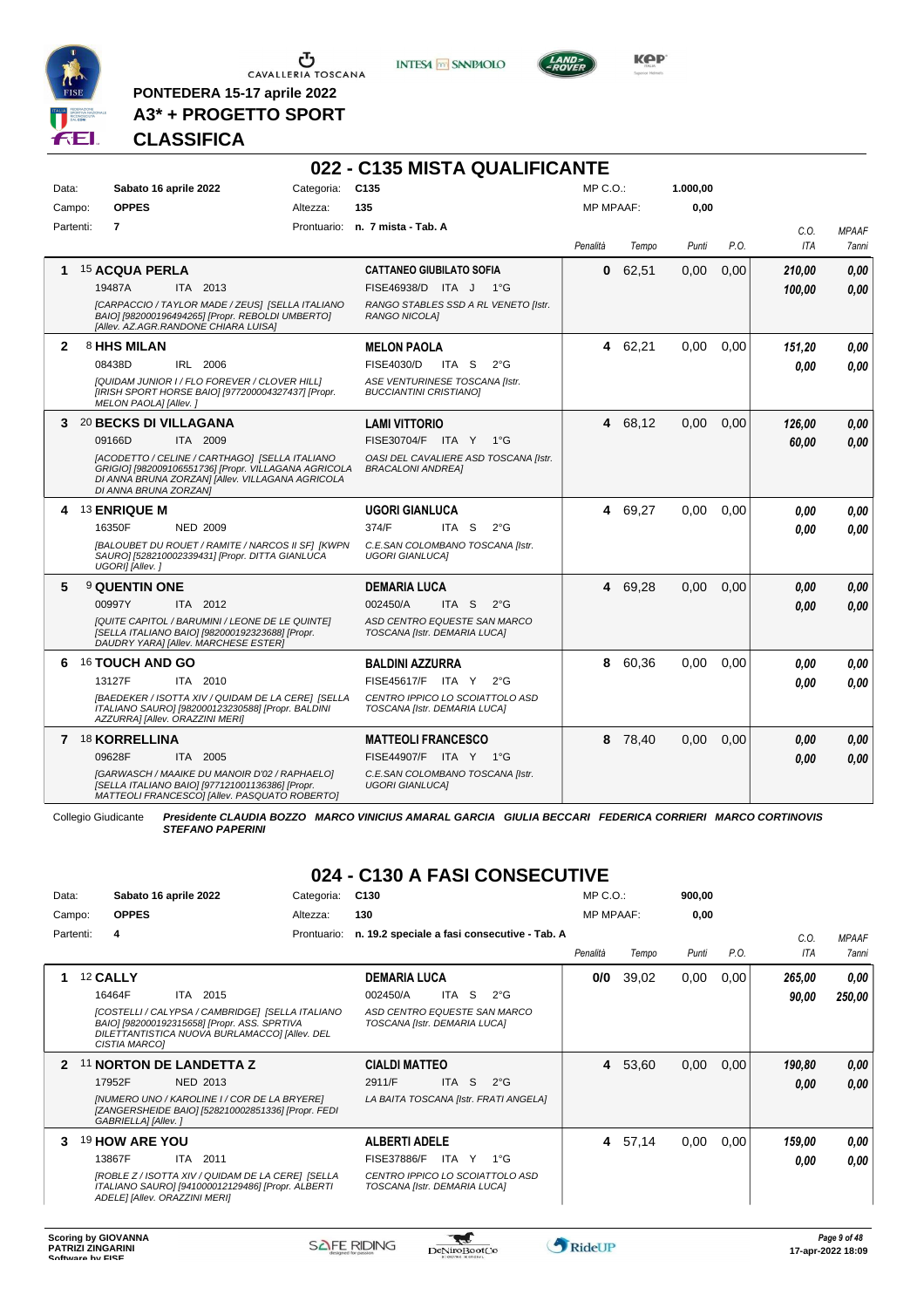

**PONTEDERA 15-17 aprile 2022 A3\* + PROGETTO SPORT** **INTESA M** SANPAOLO



**KPP** 

## **CLASSIFICA**

|           |                       |                                                                                                                                                         |             |                                |                  | 024 - C130 A FASI CONSECUTIVE                |                  |       |        |      |            |              |
|-----------|-----------------------|---------------------------------------------------------------------------------------------------------------------------------------------------------|-------------|--------------------------------|------------------|----------------------------------------------|------------------|-------|--------|------|------------|--------------|
| Data:     | Sabato 16 aprile 2022 |                                                                                                                                                         | Categoria:  | C130                           |                  |                                              | $MP C. O.$ :     |       | 900,00 |      |            |              |
| Campo:    | <b>OPPES</b>          |                                                                                                                                                         | Altezza:    | 130                            |                  |                                              | <b>MP MPAAF:</b> |       | 0,00   |      |            |              |
| Partenti: | 4                     |                                                                                                                                                         | Prontuario: |                                |                  | n. 19.2 speciale a fasi consecutive - Tab. A |                  |       |        |      | C.O.       | <b>MPAAF</b> |
|           |                       |                                                                                                                                                         |             |                                |                  |                                              | Penalità         | Tempo | Punti  | P.O. | <b>ITA</b> | <b>7anni</b> |
| 4         | 10 BABLESSE           |                                                                                                                                                         |             | <b>GORINI GIACOMO</b>          |                  |                                              | 8                | 55,87 | 0.00   | 0.00 | 0.00       | 0,00         |
|           | 17199F                | <b>ITA</b><br>2015                                                                                                                                      |             | 72/F                           | S.<br><b>ITA</b> | $2^{\circ}G$                                 |                  |       |        |      | 0,00       | 0,00         |
|           | <b>SRL</b>            | [SWEET FOR HINSELF D'ACHERONTE / DOBLESSE III /<br>TOULON] [SELLA ITALIANO BAIO] [982000196511112]<br>[Propr. DE MAIO GIANCARLO] [Allev. GARDEN JUMPING |             | TOSCANA [Istr. GORINI GIACOMO] |                  | CANDELIRIA EQUESTRIAN CENTRE ASD             |                  |       |        |      |            |              |

Collegio Giudicante *Presidente CLAUDIA BOZZO MARCO VINICIUS AMARAL GARCIA GIULIA BECCARI FEDERICA CORRIERI MARCO CORTINOVIS*

*STEFANO PAPERINI*

# **025 - C125 A TEMPO**

| Data:     |                |              | Sabato 16 aprile 2022                                                                                                                                                         | Categoria:  | C <sub>125</sub>                                           |                  |                                       | MP C. O.         |       | 0,00  |      |             |                        |
|-----------|----------------|--------------|-------------------------------------------------------------------------------------------------------------------------------------------------------------------------------|-------------|------------------------------------------------------------|------------------|---------------------------------------|------------------|-------|-------|------|-------------|------------------------|
| Campo:    |                | <b>OPPES</b> |                                                                                                                                                                               | Altezza:    | 125                                                        |                  |                                       | <b>MP MPAAF:</b> |       | 0,00  |      |             |                        |
| Partenti: |                | 4            |                                                                                                                                                                               | Prontuario: | n. 3 a tempo - Tab. A                                      |                  |                                       | Penalità         | Tempo | Punti | P.O. | C.O.<br>ITA | <b>MPAAF</b><br>7 anni |
|           | 51 <b>BALI</b> |              |                                                                                                                                                                               |             | <b>ROSSI MIA</b>                                           |                  |                                       | 0                | 58,44 | 0,00  | 0,00 | 0.00        | 0,00                   |
|           |                | 18108F       | GER 2011                                                                                                                                                                      |             | <b>FISE46576/F</b>                                         | ITA J            | $1^{\circ}$ G                         |                  |       |       |      | 0.00        | 0,00                   |
|           |                |              | [BALOUS BELLINI / PIA / PONTIFEX] [WESTFALEN BAIO]<br>[276020000203066] [Propr. ROSSI MIA] [Allev. ]                                                                          |             | JUMPING MONTALGETO ASD TOSCANA<br>[Istr. FRANCHINI MAURO]  |                  |                                       |                  |       |       |      |             |                        |
|           |                |              | 52 GRAVIN VAN HET LINDENHOF AH                                                                                                                                                |             | <b>DEVERIO ALESSANDRA</b>                                  |                  |                                       | 0                | 75,47 | 0,00  | 0,00 | 0,00        | 0,00                   |
|           |                | 17803F       | <b>BEL 2006</b>                                                                                                                                                               |             | 004790/F                                                   | ITA <sub>S</sub> | $1^{\circ}$ G                         |                  |       |       |      | 0.00        | 0,00                   |
|           |                |              | IVIGO D'ARSOUILLES / BESSY VAN HET LINDENHOF /<br>BACARA] [BEL. WARMBLOEDPAARD BAIO]<br>[981100000820792] [Propr. AZIENDA AGRICOLA LA LUNA<br>DI DEVERIO ALESSANDRA] [Allev.] |             | ALESSANDRA]                                                |                  | CE LA LUNA ASD TOSCANA [Istr. DEVERIO |                  |       |       |      |             |                        |
|           |                |              | 50 JAMESON VH DAALHOF                                                                                                                                                         |             | <b>TARABUSI EMMA</b>                                       |                  |                                       | 8                | 66,61 | 0.00  | 0,00 | 0.00        | 0,00                   |
|           |                | 17907F       | <b>BEL 2015</b>                                                                                                                                                               |             | FISE57730/F                                                | ITA J            | $1^{\circ}$ G                         |                  |       |       |      | 0.00        | 0.00                   |
|           |                |              | IEDJAZ VAN'T MERELSNEST / ZHADE / HOLD UP<br>PREMIER1 [CHEVAL DE SANG BELGE BAIO]<br>[967000009752656] [Propr. PASQUATO LEONARDO] [Allev. ]                                   |             | <b>DAMI CATERINAI</b>                                      |                  | AED CORTE DEGLI ANGELI TOSCANA [Istr. |                  |       |       |      |             |                        |
|           |                | 22 CONCARO   |                                                                                                                                                                               |             | <b>CORTI OTTAVIA</b>                                       |                  |                                       | Elim.            | 0,00  | 0,00  | 0,00 | 0,00        | 0,00                   |
|           |                | 18354F       | <b>GER 2006</b>                                                                                                                                                               |             | FISE15829/F                                                | ITA S            | $1^{\circ}$ G                         |                  |       |       |      | 0.00        | 0.00                   |
|           |                |              | [CARINJO / MINARA / CONTENDER] [HOLSTEINER BAIO]<br>[528210002224120] [Propr. CORTI OTTAVIA] [Allev.]                                                                         |             | CI EMPOLESE ASD TOSCANA [Istr.<br><b>ROVERSI RICCARDOI</b> |                  |                                       |                  |       |       |      |             |                        |

Collegio Giudicante *Presidente CLAUDIA BOZZO MARCO VINICIUS AMARAL GARCIA GIULIA BECCARI FEDERICA CORRIERI MARCO CORTINOVIS STEFANO PAPERINI*

# **026 - C120 A FASI CONSECUTIVE**

| Data:     |                     | Sabato 16 aprile 2022                                                                         | Categoria:  | C <sub>120</sub>                                                |                      |       | $MP C. O.$ : |                  | 0,00  |       |      |            |                     |
|-----------|---------------------|-----------------------------------------------------------------------------------------------|-------------|-----------------------------------------------------------------|----------------------|-------|--------------|------------------|-------|-------|------|------------|---------------------|
| Campo:    | <b>OPPES</b>        |                                                                                               | Altezza:    | 120                                                             |                      |       |              | <b>MP MPAAF:</b> |       | 0,00  |      |            |                     |
| Partenti: | $\mathbf{2}$        |                                                                                               | Prontuario: | n. 19.2 speciale a fasi consecutive - Tab. A                    |                      |       |              |                  |       |       |      | C.O.       | <b>MPAAF</b>        |
|           |                     |                                                                                               |             |                                                                 | <b>CIALDI MATTEO</b> |       |              | Penalità         | Tempo | Punti | P.O. | <b>ITA</b> | <i><b>7anni</b></i> |
| FC        |                     |                                                                                               |             |                                                                 |                      |       |              | <b>Partito</b>   |       |       |      | 0.00       | 0,00                |
|           |                     |                                                                                               |             | 2911/F                                                          | ITA.                 | S.    | $2^{\circ}G$ |                  |       |       |      | 0.00       | 0,00                |
|           |                     |                                                                                               |             | LA BAITA TOSCANA [Istr. FRATI ANGELA]                           |                      |       |              |                  |       |       |      |            |                     |
| <b>NP</b> | 23 LORIANA J        |                                                                                               |             | <b>BENEDETTI CLAUDIA</b>                                        |                      |       |              | N.P.             | 0,00  | 0,00  | 0.00 | 0,00       | 0,00                |
|           | 31420BXX            | ITA 2010                                                                                      |             | 9818                                                            |                      | ITA S | $1^{\circ}G$ |                  |       |       |      | 0.00       | 0,00                |
|           | FRANCESCAI [Allev.] | [LORD Z / QUINTANA / QUIDAM DE REVEL] [OLDENBURG<br>BAIO] [276098104008293] [Propr. BANCHELLI |             | CENTRO IPPICO LO SCOIATTOLO ASD<br>TOSCANA [Istr. DEMARIA LUCA] |                      |       |              |                  |       |       |      |            |                     |

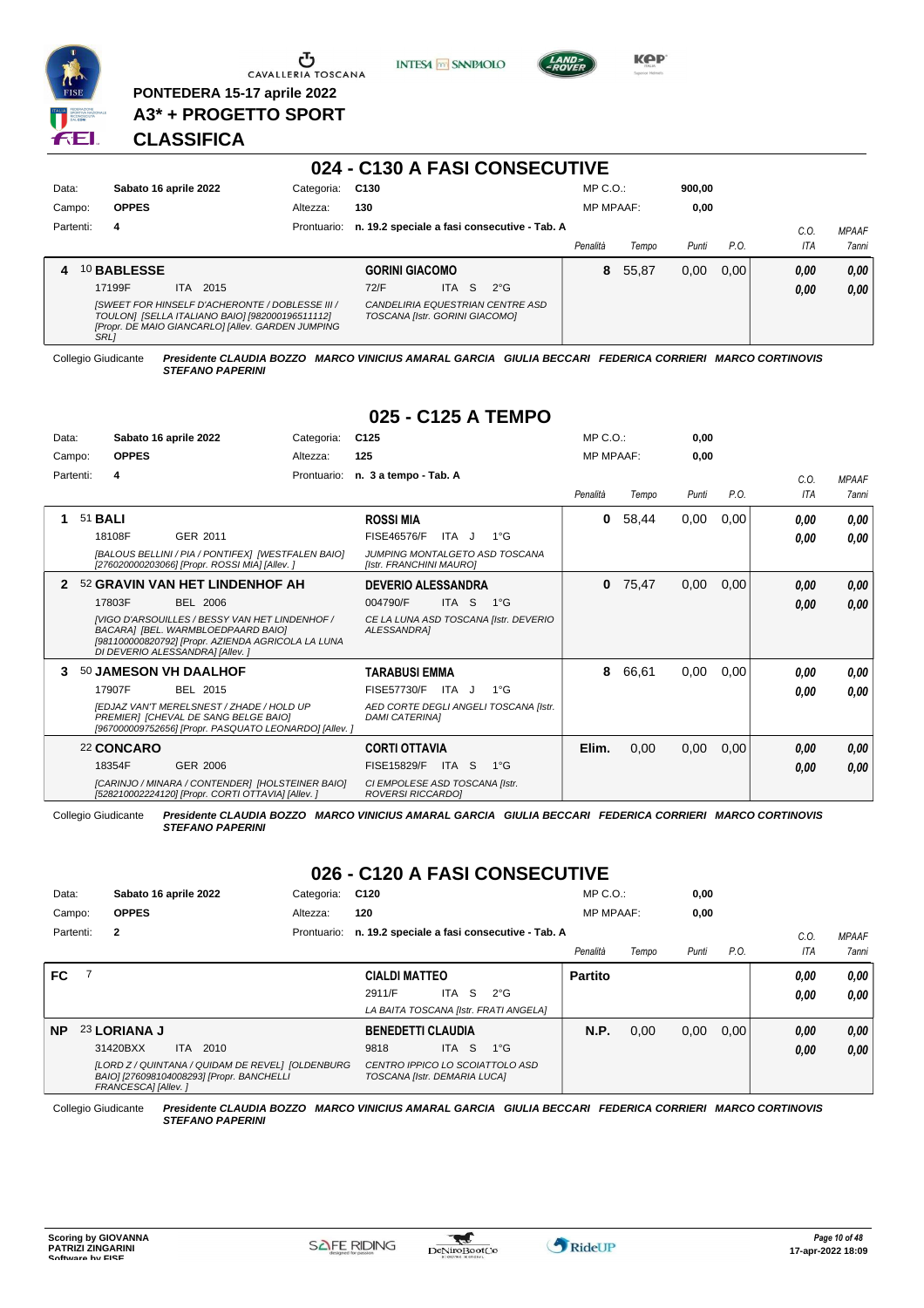

**PONTEDERA 15-17 aprile 2022 A3\* + PROGETTO SPORT** **INTESA M** SANPAOLO



**KOP** 

# **CLASSIFICA**

|              |       |                                                                                                                                                                                                           |             | 028 - C115 A FASI CONSECUTIVE                                                                               |                  |       |       |      |             |                       |
|--------------|-------|-----------------------------------------------------------------------------------------------------------------------------------------------------------------------------------------------------------|-------------|-------------------------------------------------------------------------------------------------------------|------------------|-------|-------|------|-------------|-----------------------|
| Data:        |       | Sabato 16 aprile 2022                                                                                                                                                                                     | Categoria:  | C <sub>115</sub>                                                                                            | MP C. O.         |       | 0.00  |      |             |                       |
| Campo:       |       | <b>SPRING DERBY</b>                                                                                                                                                                                       | Altezza:    | 115                                                                                                         | <b>MP MPAAF:</b> |       | 0.00  |      |             |                       |
| Partenti:    |       | 3                                                                                                                                                                                                         | Prontuario: | n. 19.2 speciale a fasi consecutive - Tab. A                                                                | Penalità         | Tempo | Punti | P.O. | C.0.<br>ITA | <b>MPAAF</b><br>7anni |
|              |       | 17 JOLI COEUR DE NEVADA                                                                                                                                                                                   |             | <b>SPINELLI GIUSEPPE</b>                                                                                    | 0/0              | 25,72 | 0,00  | 0,00 | 0.00        | 0.00                  |
|              |       | <b>BEL 2009</b><br>17558F<br><b>ITHUNDER VAN DE ZUUTHOEVE / FETICHE VAN HET</b><br>WYTEVELD / CARTIER VD HEFFINCK] [BEL.<br>WARMBLOEDPAARD BAIO] [967000002020421] [Propr.<br>SPINELLI GIUSEPPE] [Allev.] |             | <b>FISE44917/F</b><br>ITA SA 1°G<br><b>EQUESTRIAN CLUB FIRENZE SSD A RL</b><br>TOSCANA [Istr. BARONI KATIA] |                  |       |       |      | 0.00        | 0.00                  |
| $\mathbf{2}$ |       | 26 PORTLAND TER DOORN                                                                                                                                                                                     |             | <b>MASSARI MICHELE</b>                                                                                      | 0/0              | 36,20 | 0,00  | 0,00 | 0.00        | 0,00                  |
|              |       | 18106F<br>BEL 2015<br><b>[KENTUCKY TER DOORN / JOPLIN TER DOORN / NABAB</b><br>DE REVEI [BEL. WARMBLOEDPAARD GRIGIO]<br>[981100004060081] [Propr. ARCANGELI JAY] [Allev. ]                                |             | <b>ITA</b><br>3537/F/C<br>-S<br>$1^{\circ}G$<br>TEAM DEL MARCO LIGURIA [Istr.<br>ARCANGELI JAY]             |                  |       |       |      | 0.00        | 0.00                  |
| 3.           |       | 21 BREAK TIME                                                                                                                                                                                             |             | <b>BIANCALANI ZOE</b>                                                                                       | 0/4              | 33,06 | 0,00  | 0.00 | 0.00        | 0,00                  |
|              |       | 15520F<br>ITA<br>2013                                                                                                                                                                                     |             | FISE29357/F<br>ITA Y<br>$1^{\circ}G$                                                                        |                  |       |       |      | 0.00        | 0.00                  |
|              | PINII | <b>IBAEDEKER / GRAN GALLA / GRAF NOIR1 ISELLA</b><br>ITALIANO GRIGIO] [982000192781681] [Propr. SEDDA<br>NATASHAI [Allev. AZ. AGR. ACQUADOLCE DI FRANCESCA                                                |             | C.E.SAN COLOMBANO TOSCANA [Istr.<br><b>UGORI GIANLUCAI</b>                                                  |                  |       |       |      |             |                       |

Collegio Giudicante *Presidente CLAUDIA BOZZO MARCO VINICIUS AMARAL GARCIA GIULIA BECCARI FEDERICA CORRIERI MARCO CORTINOVIS STEFANO PAPERINI*

# **029 - B110 A FASI CONSECUTIVE**

| Data:  | Sabato 16 aprile 2022 |                     | Categoria:                                                                                       | <b>B110</b> |                         |                                  | $MP C. O.$ :                                 |                  | 0,00    |       |      |      |              |
|--------|-----------------------|---------------------|--------------------------------------------------------------------------------------------------|-------------|-------------------------|----------------------------------|----------------------------------------------|------------------|---------|-------|------|------|--------------|
| Campo: |                       | <b>SPRING DERBY</b> |                                                                                                  | Altezza:    | 110                     |                                  |                                              | <b>MP MPAAF:</b> |         | 0,00  |      |      |              |
|        | Partenti:             | $\mathbf{2}$        |                                                                                                  | Prontuario: |                         |                                  | n. 19.2 speciale a fasi consecutive - Tab. A |                  |         |       |      | C.0  | <b>MPAAF</b> |
|        |                       |                     |                                                                                                  |             |                         |                                  |                                              | Penalità         | Tempo   | Punti | P.O. | ITA  | 7anni        |
|        |                       | 32 PICCOLINA        |                                                                                                  |             | <b>CAVALLINI DUCCIO</b> |                                  |                                              |                  | 4 63,54 | 0,00  | 0.00 | 0.00 | 0,00         |
|        |                       | 13149F              | GER 2005                                                                                         |             | <b>FISE25228/F</b>      | ITA S                            | Brev.                                        |                  |         |       |      | 0.00 | 0,00         |
|        |                       | [Allev.]            | [PONTIFEX / ROMINA / RODNEY] [WESTFALEN BAIO]<br>[2764414112383053] [Propr. BANDINELLI CAROLINA] |             | <b>UGORI GIANLUCAI</b>  | C.E.SAN COLOMBANO TOSCANA [Istr. |                                              |                  |         |       |      |      |              |
| FC 25  |                       |                     |                                                                                                  |             | <b>ARCANGELI JAY</b>    |                                  |                                              | <b>Partito</b>   |         |       |      | 0.00 | 0.00         |
|        |                       |                     |                                                                                                  |             | 2334/F                  | S<br>ITA.                        | $1^{\circ}$ G                                |                  |         |       |      | 0,00 | 0.00         |
|        |                       |                     |                                                                                                  |             | ARCANGELI JAYI          | TEAM DEL MARCO LIGURIA [Istr.    |                                              |                  |         |       |      |      |              |

Collegio Giudicante *Presidente CLAUDIA BOZZO MARCO VINICIUS AMARAL GARCIA GIULIA BECCARI FEDERICA CORRIERI MARCO CORTINOVIS STEFANO PAPERINI*

# **034 - L70 DI PRECISIONE**

| Data:     | Sabato 16 aprile 2022                                                                                                                           | Categoria:  | <b>L70</b>                                               | $MP C. O.$ :     |       | 0,00  |       |      |              |
|-----------|-------------------------------------------------------------------------------------------------------------------------------------------------|-------------|----------------------------------------------------------|------------------|-------|-------|-------|------|--------------|
| Campo:    | <b>SPRING DERBY</b><br>Altezza:                                                                                                                 |             | 70                                                       | <b>MP MPAAF:</b> |       | 0.00  |       |      |              |
| Partenti: |                                                                                                                                                 | Prontuario: | n. 1 di Precisione - Tab. A                              |                  |       |       |       | C.O  | <b>MPAAF</b> |
|           |                                                                                                                                                 |             |                                                          | Penalità         | Tempo | Punti | P.O.  | ITA  | 7anni        |
|           | <b>35 PRINCE GIOVANNI</b>                                                                                                                       |             | <b>ISMARI ASIA</b>                                       | 4                | 0.00  | 0,00  | 0.001 | 0.00 | 0.00         |
|           | 2009<br>18079F<br>ITA.                                                                                                                          |             | <b>ITA</b><br><b>FISE73142/F</b><br>A LUDI<br>$\cdot$    |                  |       |       |       | 0.00 | 0.00         |
|           | [DR DEVIOUS / WHITE QUARTZ / SADLER'S WELLS]<br>[PUROSANGUE INGLESE GRIGIO] [982000123226007]<br>[Propr. RICCI SILVIA] [Allev. BOESSO GIANLUCA] |             | TEAM DEL MARCO LIGURIA [Istr. MASSARI<br><b>MICHELET</b> |                  |       |       |       |      |              |

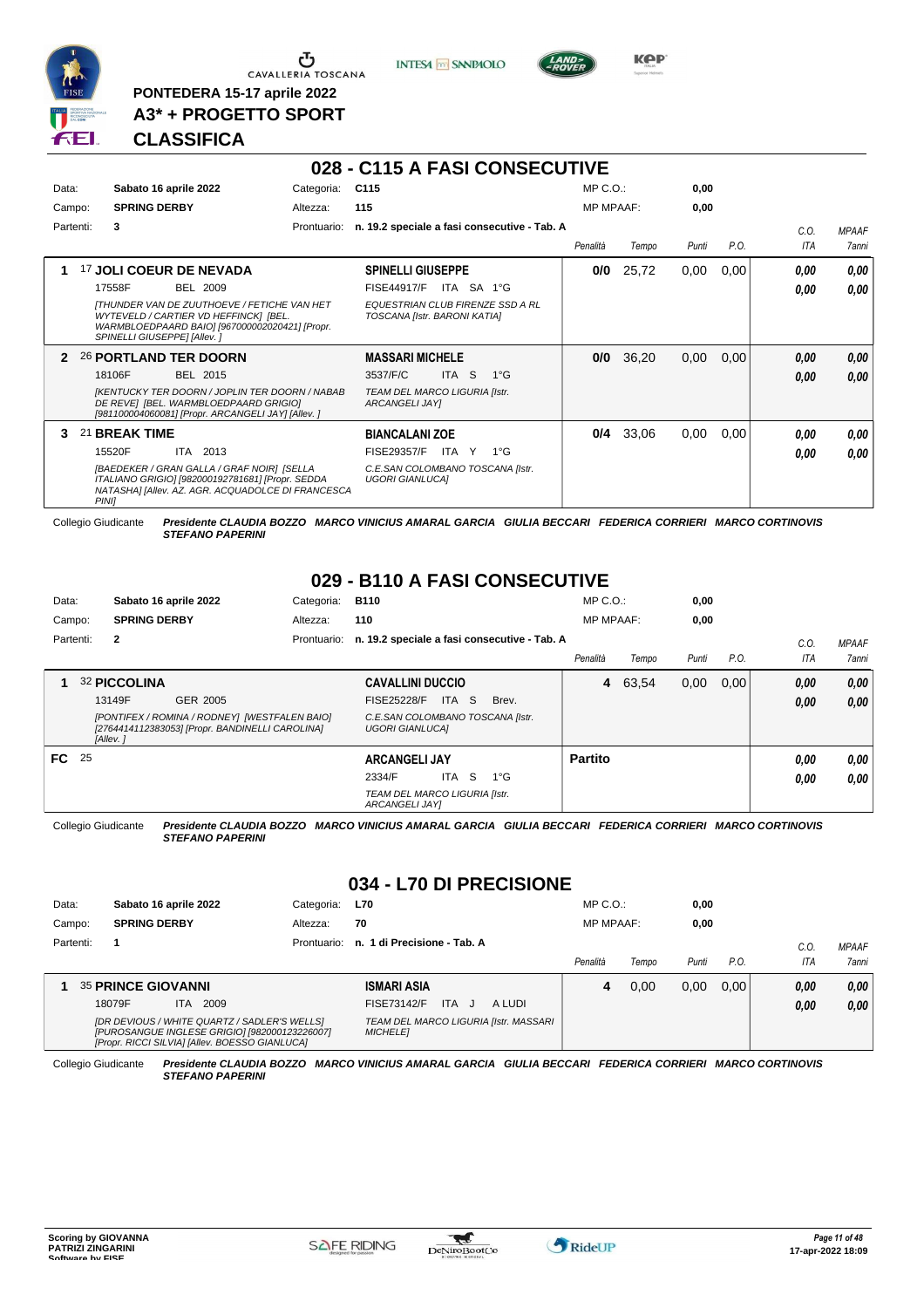

 $\begin{array}{c}\n\bullet \\
\bullet \\
\bullet \\
\bullet \\
\bullet\n\end{array}$  CAVALLERIA TOSCANA

**PONTEDERA 15-17 aprile 2022 A3\* + PROGETTO SPORT** **INTESA** M SANPAOLO

**035 - LB80 DI PRECISIONE**



**Kep** 

# **CLASSIFICA**

| Data:      | Sabato 16 aprile 2022                                                                                                      | Categoria:  | <b>LB80</b>                                                            | $MP C. O.$ :     |       | 0,00  |      |            |              |
|------------|----------------------------------------------------------------------------------------------------------------------------|-------------|------------------------------------------------------------------------|------------------|-------|-------|------|------------|--------------|
| Campo:     | <b>SPRING DERBY</b>                                                                                                        | Altezza:    | 80                                                                     | <b>MP MPAAF:</b> |       | 0,00  |      |            |              |
| Partenti:  | 4                                                                                                                          | Prontuario: | n. 1 di Precisione - Tab. A                                            |                  |       |       |      | C.O.       | <b>MPAAF</b> |
|            |                                                                                                                            |             |                                                                        | Penalità         | Tempo | Punti | P.O. | <b>ITA</b> | 7anni        |
|            | 1 112 PIPPEREDDU                                                                                                           |             | <b>SAMMURI GIULIA</b>                                                  | 0                | 0,00  | 0,00  | 0,00 | 0,00       | 0,00         |
|            | 14189F<br>ITA<br>2008                                                                                                      |             | <b>FISE61526/F</b><br>ITA C<br>Brev.                                   |                  |       |       |      | 0.00       | 0,00         |
|            | [ANIMO / ISPANIA / AVENIR] [SELLA ITALIANO BAIO]<br>[982009106735085] [Propr. MORACCI CLAUDIA] [Allev.<br>CHERI SALVATORE] |             | <b>LIVORNO EQUESTRIAN CENTER ASD</b><br>TOSCANA [Istr. MIGLI RICCARDO] |                  |       |       |      |            |              |
| 2 129 PIU' |                                                                                                                            |             | <b>FERRI NOEMI</b>                                                     | 4                | 0,00  | 0,00  | 0,00 | 0.00       | 0,00         |
|            | ITA 2009 Pony<br>13823D                                                                                                    |             | FISE66264/F<br>ITA C<br>A LUDI                                         |                  |       |       |      | 0.00       | 0,00         |
|            | [***/***/] [SCONOSCIUTA GRIGIO] [941000012036345]<br>[Propr. CAPPELLATO MATTEO] [Allev. ]                                  |             | CENTRO IPPICO PEGASO IOLO ASD<br><b>TOSCANA [Istr. MORINI IRENE]</b>   |                  |       |       |      |            |              |
| <b>FC</b>  |                                                                                                                            |             | <b>GENTILE FRANCESCA</b>                                               | <b>Partito</b>   |       |       |      | 0.00       | 0,00         |
|            |                                                                                                                            |             | 366/F<br>SA 1°G                                                        |                  |       |       |      | 0.00       | 0.00         |
|            |                                                                                                                            |             | ASD ENCHANTIX TOSCANA [Istr. GENTILE<br><b>FRANCESCA1</b>              |                  |       |       |      |            |              |
| FC 587     |                                                                                                                            |             | <b>PERUGI MARTINA</b>                                                  | <b>Partito</b>   |       |       |      | 0.00       | 0,00         |
|            |                                                                                                                            |             | ITA S<br>$1^{\circ}G$<br><b>FISE8746/F</b>                             |                  |       |       |      | 0,00       | 0.00         |
|            |                                                                                                                            |             | SCUDERIE DEL VENTO ASD TOSCANA [Istr.<br><b>INNOCENTI MARCOI</b>       |                  |       |       |      |            |              |

Collegio Giudicante *Presidente CLAUDIA BOZZO MARCO VINICIUS AMARAL GARCIA GIULIA BECCARI FEDERICA CORRIERI MARCO CORTINOVIS STEFANO PAPERINI*

## **036 - B90 DI PRECISIONE**

| Data:     | Sabato 16 aprile 2022                                                                                                                   | Categoria: | <b>B90</b>                                                         | $MP C. O.$ :     |       | 0.00  |      |      |              |
|-----------|-----------------------------------------------------------------------------------------------------------------------------------------|------------|--------------------------------------------------------------------|------------------|-------|-------|------|------|--------------|
| Campo:    | <b>SPRING DERBY</b>                                                                                                                     | Altezza:   | 90                                                                 | <b>MP MPAAF:</b> |       | 0.00  |      |      |              |
| Partenti: | 19                                                                                                                                      |            | Prontuario: n. 1 di Precisione - Tab. A                            |                  |       |       |      | C.O. | <b>MPAAF</b> |
|           |                                                                                                                                         |            |                                                                    | Penalità         | Tempo | Punti | P.O. | ITA  | 7anni        |
|           | 90 CHRISTEL B                                                                                                                           |            | PIFFERI DOROTEA                                                    | $\bf{0}$         | 0.00  | 0,00  | 0.00 | 0.00 | 0.00         |
|           | 15522E<br><b>NED 2007</b>                                                                                                               |            | FISE57610/F ITA J<br>Brev.                                         |                  |       |       |      | 0.00 | 0.00         |
|           | [MR. BLUE / VETAIRE / HEARTBREAKER] [KWPN BAIO]<br>[528003000708039] [Propr. CALDARI ANNA RITA] [Allev. ]                               |            | PICCHIO RANCH ASD TOSCANA [Istr.<br><b>FRANCHINI CRISTIAN]</b>     |                  |       |       |      |      |              |
|           | <b>1 117 GAIGIN</b>                                                                                                                     |            | <b>NANNI KATIUSCIA</b>                                             | $\mathbf{0}$     | 0,00  | 0,00  | 0.00 | 0,00 | 0,00         |
|           | 10871F<br>ITA 2006                                                                                                                      |            | FISE56700/F ITA SA Brev.                                           |                  |       |       |      | 0.00 | 0.00         |
|           | [HEARTBREAKER / ELYSSA / NARCOS II] [SELLA<br>ITALIANO BAIO] [972000000584716] [Propr. SCETTRO<br>LAURA] [Allev. SCETTRO LAURA]         |            | NADIR ASD TOSCANA [Istr. MUSACCHIA<br>STEFANIA]                    |                  |       |       |      |      |              |
|           | 1 119 ALCAPONE I.A.R.                                                                                                                   |            | <b>MAZZANTI ALESSIA</b>                                            | $\bf{0}$         | 0,00  | 0,00  | 0.00 | 0.00 | 0.00         |
|           | <b>GER 2007</b><br>18921A                                                                                                               |            | FISE56059/F ITA J<br>Brev.                                         |                  |       |       |      | 0.00 | 0.00         |
|           | [ABKE / ONTARIA / LEVANTOS I] [OLDENBURG BAIO]<br>[941000011125400] [Propr. BIANCONI LUCIANA] [Allev. ]                                 |            | CLUB IPPICO HORSE'S RANCH ASD<br>TOSCANA [Istr. MOROSI ALESSANDRO] |                  |       |       |      |      |              |
|           | 1 120 CHARMEUR                                                                                                                          |            | <b>CIBEI SOFIA</b>                                                 | $\bf{0}$         | 0,00  | 0.00  | 0.00 | 0.00 | 0.00         |
|           | 18036F<br><b>GER 2006</b>                                                                                                               |            | <b>FISE56008/F</b><br>ITA J<br>Brev.                               |                  |       |       |      | 0.00 | 0.00         |
|           | [CORNET OBOLENSKY / CONCHITA / CHARISMA I]<br>[WESTFALEN BAIO] [981100002087555] [Propr. CIBEI<br>GABRIELE] [Allev. CIBEI GABRIELE]     |            | TEAM DEL MARCO LIGURIA [Istr. MASSARI<br><b>MICHELE1</b>           |                  |       |       |      |      |              |
|           | 1 126 UNAROSA DEL CASTEGNO                                                                                                              |            | ORSINI GUARNIERI SOPHIA                                            | $\Omega$         | 0,00  | 0.00  | 0.00 | 0.00 | 0.00         |
|           | 18275F<br>ITA 2014                                                                                                                      |            | $FISE44914/F$ ITA J<br>Brev.                                       |                  |       |       |      | 0.00 | 0.00         |
|           | [ECO DEL CASTEGNO / ROSA ROSA / RAMIRO Z] [SELLA<br>ITALIANO BAIO] [982000196509402] [Propr. ORSINI PAOLO]<br>[Allev. BOGLIONI GUERINO] |            | TOSCANA EQUITAZIONE ASD TOSCANA<br>[Istr. PITZIANTI CRISTIAN]      |                  |       |       |      |      |              |
|           | 1 509 J-IPSILON VAN DE GRAVENHOEVE                                                                                                      |            | <b>HU MICHELLE</b>                                                 | $\mathbf{0}$     | 0,00  | 0,00  | 0,00 | 0.00 | 0.00         |
|           | 12939F<br><b>BEL 2005 Pony</b>                                                                                                          |            | FISE49429/F<br>CHN C<br>Brev.                                      |                  |       |       |      | 0.00 | 0.00         |
|           | [CALIPSO VAN DE VONDELHOEVE / LAIKA / ] [PONY<br>SAURO] [985120031041458] [Propr. GRAMIGNI SARA]<br>[Allev.]                            |            | EQUESTRIAN CLUB FIRENZE SSD A RL<br>TOSCANA [Istr. BARONI KATIA]   |                  |       |       |      |      |              |
|           | 1 516 J-IPSILON VAN DE GRAVENHOEVE                                                                                                      |            | <b>BOREA ALICE</b>                                                 | $\bf{0}$         | 0,00  | 0.00  | 0.00 | 0.00 | 0.00         |
|           | 12939F<br><b>BEL 2005 Pony</b>                                                                                                          |            | FISE66391/F<br>ITA C<br>Brev.                                      |                  |       |       |      | 0.00 | 0,00         |
|           | [CALIPSO VAN DE VONDELHOEVE / LAIKA / 1 [PONY<br>SAURO] [985120031041458] [Propr. GRAMIGNI SARA]<br>[Allev.]                            |            | EQUESTRIAN CLUB FIRENZE SSD A RL<br>TOSCANA [Istr. BARONI KATIA]   |                  |       |       |      |      |              |

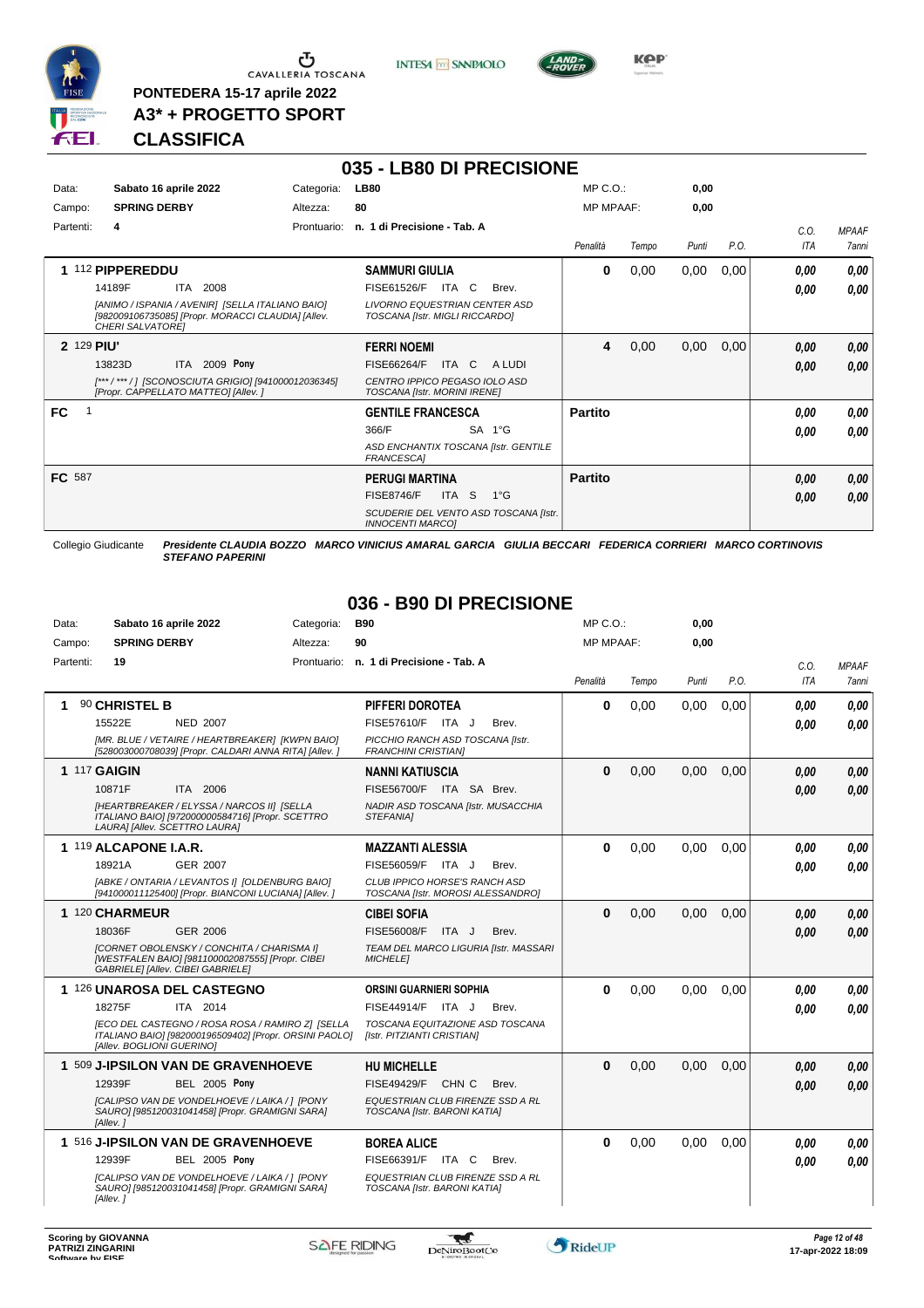

 $\begin{array}{c}\n\bullet \\
\bullet \\
\bullet \\
\bullet\n\end{array}$  CAVALLERIA TOSCANA

**PONTEDERA 15-17 aprile 2022 A3\* + PROGETTO SPORT** **INTESA** M SANPAOLO



# **CLASSIFICA**

|            |                                                                                                                                                            |            | 036 - B90 DI PRECISIONE                                          |                  |          |       |      |            |              |
|------------|------------------------------------------------------------------------------------------------------------------------------------------------------------|------------|------------------------------------------------------------------|------------------|----------|-------|------|------------|--------------|
| Data:      | Sabato 16 aprile 2022                                                                                                                                      | Categoria: | <b>B90</b>                                                       | MP C.O.:         |          | 0,00  |      |            |              |
| Campo:     | <b>SPRING DERBY</b>                                                                                                                                        | Altezza:   | 90                                                               | <b>MP MPAAF:</b> |          | 0,00  |      |            |              |
| Partenti:  | 19                                                                                                                                                         |            | Prontuario: n. 1 di Precisione - Tab. A                          |                  |          |       |      | C.O.       | <b>MPAAF</b> |
|            |                                                                                                                                                            |            |                                                                  | Penalità         | Tempo    | Punti | P.O. | <b>ITA</b> | 7anni        |
|            | 8 102 NABRY                                                                                                                                                |            | <b>BULLI SIMONA</b>                                              | 4                | 0,00     | 0,00  | 0,00 | 0.00       | 0,00         |
|            | 18012F<br>ITA 2014                                                                                                                                         |            | <b>FISE9282/F</b><br>ITA <sub>S</sub><br>Brev.                   |                  |          |       |      | 0.00       | 0.00         |
|            | INABAB DE REVE / DOLLY DEL POGGIOSECCO / ROBIN Z<br>II] [SELLA ITALIANO BAIO] [982000192784001] [Propr.<br><b>BULLI SIMONAI [Allev. CAM. ALLEVAMENTI]</b>  |            | C.I. LE STRADACCE ASD TOSCANA [Istr.<br><b>BADIANI RICCARDO]</b> |                  |          |       |      |            |              |
|            | 8 105 JOICE                                                                                                                                                |            | <b>PASQUATO LORENZO</b>                                          | 4                | 0,00     | 0.00  | 0,00 | 0.00       | 0,00         |
|            | 27987T<br>ITA 2007 Pony                                                                                                                                    |            | FISE60584/F ITA G<br>Brev.                                       |                  |          |       |      | 0.00       | 0,00         |
|            | [**/**/] [PONY BAIO] [] [Propr. AZIENDA AGRICOLA<br>GUATELLI DANTE] [Allev.]                                                                               |            | SAN GORO ASD TOSCANA [Istr.<br>FIORAVANTI ROBERTA]               |                  |          |       |      |            |              |
| 8 109 BART |                                                                                                                                                            |            | <b>GIANNETTA MATILDE</b>                                         | 4                | 0,00     | 0,00  | 0,00 | 0.00       | 0,00         |
|            | <b>NED 2006</b><br>12570F                                                                                                                                  |            | FISE62929/F ITA C<br>Brev.                                       |                  |          |       |      | 0.00       | 0,00         |
|            | [UPGRADE / NORALY / HAMAR] [KWPN BAIO]<br>[528210000878675] [Propr. SELVI SABINA] [Allev. ]                                                                |            | NADIR ASD TOSCANA [Istr. MUSACCHIA<br>STEFANIA]                  |                  |          |       |      |            |              |
|            | 8 115 PRESSING DEL BARONCIO                                                                                                                                |            | <b>DORONI SARA</b>                                               | 4                | 0,00     | 0,00  | 0,00 | 0.00       | 0,00         |
|            | 08632E<br>ITA 2004                                                                                                                                         |            | FISE58711/F ITA C<br>Brev.                                       |                  |          |       |      | 0.00       | 0.00         |
|            | [GRAF NOIR / DAYKEERINGI DEL BARONCIO / CRUISING]<br>[SELLA ITALIANO SAURO] [977121001325319] [Propr.<br>TESTA FRANCESCA] [Allev. AZ.AGRIC. BARONCIO]      |            | PICCHIO RANCH ASD TOSCANA [Istr.<br><b>FRANCHINI CRISTIAN]</b>   |                  |          |       |      |            |              |
|            | 8 116 ZARA LOULOU                                                                                                                                          |            | <b>BALLATORI RACHELE</b>                                         | 4                | 0,00     | 0.00  | 0,00 | 0.00       | 0,00         |
|            | <b>GER 2009</b><br>18481F                                                                                                                                  |            | FISE57641/F ITA C<br>Brev.                                       |                  |          |       |      | 0.00       | 0,00         |
|            | [C-TRENTON Z / JULIA'S LADY / LORD CALANDO]<br>[HOLSTEINER GRIGIO] [276020000653307] [Propr.<br>PUGGELLI BARBARA] [Allev.]                                 |            | CLUB IPPICO IL CAVALIERE ASD TOSCANA<br>[Istr. FANTOZZI MATTEO]  |                  |          |       |      |            |              |
|            | 13 104 ULTRASUONODIBARBAGIA                                                                                                                                |            | <b>COMMELLINI REBECCA GIOVANNA</b>                               | 8                | 0,00     | 0,00  | 0,00 | 0.00       | 0,00         |
|            | 06379H/AN<br>ITA 2013 Pony                                                                                                                                 |            | FISE67036/F ITA C<br>Brev.                                       |                  |          |       |      | 0.00       | 0,00         |
|            | [BONORVESU / BARBAGIA / RUBIS DE CARRERE]<br>[PUROSANGUE ARABO SAURO] [982000192285323]<br>[Propr. FREDIANI SANDRA] [Allev.]                               |            | SAN GORO ASD TOSCANA [Istr.<br><b>FIORAVANTI ROBERTAI</b>        |                  |          |       |      |            |              |
|            | 13 121 L'AMOUR FOU                                                                                                                                         |            | <b>CAPECCHI MARTA</b>                                            | 8                | 0,00     | 0.00  | 0,00 | 0,00       | 0,00         |
|            | 08771E<br>ITA 2004                                                                                                                                         |            | FISE54409/F ITA C<br>Brev.                                       |                  |          |       |      | 0.00       | 0.00         |
|            | [STARON / AIMEE DES BORDES / QUIRACO] [SELLA<br>ITALIANO BAIO] [977121001829396] [Propr. CUDONI GIAN<br>MARIA] [Allev. CUDONI GIAN MARIA]                  |            | C.I. BAVIGLIANO ASD TOSCANA [Istr.<br><b>DROVANDI DANILO]</b>    |                  |          |       |      |            |              |
|            | 13 511 KINGSIZE                                                                                                                                            |            | <b>DINI MORGANA</b>                                              | 8                | 0,00     | 0,00  | 0,00 | 0.00       | 0,00         |
|            | 18283F<br>BEL 2015                                                                                                                                         |            | FISE49900/F ITA Y<br>Brev.                                       |                  |          |       |      | 0.00       | 0.00         |
|            | [EVERGLADE VDL / URIELLE DE LA DRIE / OPIUM DE<br>LAUBRY] [KWPN BAIO] [528210004178533] [Propr. DINI<br>MORGANA] [Allev.]                                  |            | EQUESTRIAN CLUB FIRENZE SSD A RL<br>TOSCANA [Istr. BARONI KATIA] |                  |          |       |      |            |              |
|            | <b>16 123 JIMAGINE DE LA NOYELLE</b>                                                                                                                       |            | <b>MUSINA EMMA</b>                                               |                  | 10 91,65 | 0,00  | 0,00 | 0,00       | 0,00         |
|            | 18210F<br>BEL 2015                                                                                                                                         |            | FISE50803/F ITA C<br>Brev.                                       |                  |          |       |      | 0.00       | 0,00         |
|            | <b>IJOY VAN'T ZORGVLIET / VOLGA DE LA NOYELLE / EL</b><br>ESPOIR DE RETZI (CHEVAL DE SPORT BELG BAIO)<br>[981100004109487] [Propr. PRUNAI ELISA] [Allev. ] |            | LIVORNO EQUESTRIAN CENTER ASD<br>TOSCANA [Istr. MIGLI RICCARDO]  |                  |          |       |      |            |              |
|            | 113 AURORA                                                                                                                                                 |            | <b>RIZZO VERONICA</b>                                            | Elim.            | 0,00     | 0,00  | 0,00 | 0.00       | 0,00         |
|            | 29180T<br>GER 2011                                                                                                                                         |            | FISE60808/F ITA C<br>Brev.                                       |                  |          |       |      | 0.00       | 0,00         |
|            | [CANTO / ISLANE / LACROS] [HOLSTEINER BAIO]<br>[276020000159205] [Propr. MARIN BRUNO] [Allev.]                                                             |            | EQUESTRIAN CLUB FIRENZE SSD A RL<br>TOSCANA [Istr. BARONI KATIA] |                  |          |       |      |            |              |
|            | <b>118 VIVINA</b>                                                                                                                                          |            | <b>CASTELLACCI DUCCIO</b>                                        | Elim.            | 0,00     | 0,00  | 0,00 | 0,00       | 0,00         |
|            | 28545G<br>ITA 2014                                                                                                                                         |            | FISE56550/F ITA SA Brev.                                         |                  |          |       |      | 0,00       | 0,00         |
|            | <b>INADIR DI SAN PATRIGNANO / DORIN / 1 ISELLA</b><br>ITALIANO GRIGIO] [982000192789500] [Propr. PAIS<br>ANTONIO] [Allev.]                                 |            | CI EMPOLESE ASD TOSCANA [Istr. CORTI<br>OTTAVIA]                 |                  |          |       |      |            |              |
| FC 18      |                                                                                                                                                            |            | <b>MATTEOLI FRANCESCO</b>                                        | <b>Partito</b>   |          |       |      | 0,00       | 0,00         |
|            |                                                                                                                                                            |            | FISE44907/F ITA Y 1°G                                            |                  |          |       |      | 0,00       | 0,00         |
|            |                                                                                                                                                            |            | C.E.SAN COLOMBANO TOSCANA [Istr.<br><b>UGORI GIANLUCAI</b>       |                  |          |       |      |            |              |

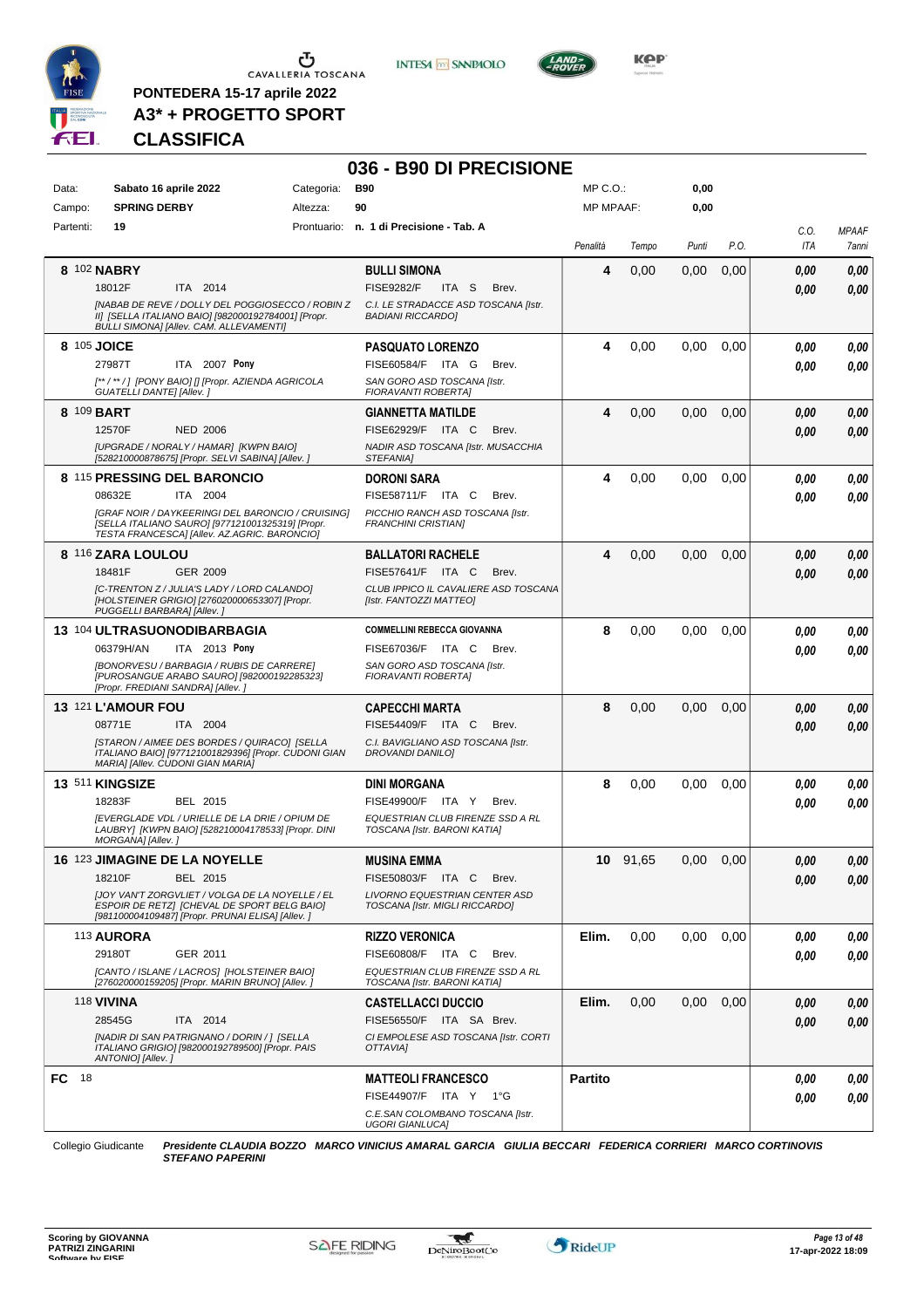

**PONTEDERA 15-17 aprile 2022 A3\* + PROGETTO SPORT** **INTESA M** SANPAOLO



**KOP** 

# **CLASSIFICA**

| 038 - 5 ANNI DI PRECISIONE |                                                                                                                                                          |            |                                                                        |     |            |  |                  |       |        |      |      |              |
|----------------------------|----------------------------------------------------------------------------------------------------------------------------------------------------------|------------|------------------------------------------------------------------------|-----|------------|--|------------------|-------|--------|------|------|--------------|
| Data:                      | Domenica 17 aprile 2022                                                                                                                                  | Categoria: | 5 Anni                                                                 |     |            |  | $MP C. O.$ :     |       | 400.00 |      |      |              |
| Campo:                     | <b>OPPES</b>                                                                                                                                             | Altezza:   | 115                                                                    |     |            |  | <b>MP MPAAF:</b> |       | 0,00   |      |      |              |
| Partenti:                  | $\overline{2}$<br>Prontuario:                                                                                                                            |            | n. 1 di Precisione - Tab. A                                            |     |            |  |                  |       |        |      | C.0  | <b>MPAAF</b> |
|                            |                                                                                                                                                          |            |                                                                        |     |            |  | Penalità         | Tempo | Punti  | P.O. | ITA  | 7anni        |
| FC 24                      |                                                                                                                                                          |            | <b>BROGI MARCO</b>                                                     |     |            |  | <b>Partito</b>   |       |        |      | 0.00 | 0,00         |
|                            |                                                                                                                                                          |            | 1103/F                                                                 |     | ITA SA 1°G |  |                  |       |        |      | 0.00 | 0.00         |
|                            |                                                                                                                                                          |            | PECCIOLI JUMPING TEAM SSD A RL<br>TOSCANA [Istr. GRANUCCI OLIS]        |     |            |  |                  |       |        |      |      |              |
| <b>NP</b>                  | <b>2 ROXANNE-K VAN 'T KATTENHEYE</b>                                                                                                                     |            | <b>GRANUCCI OLIS</b>                                                   |     |            |  | <b>N.P.</b>      | 0,00  | 0.00   | 0.00 | 0.00 | 0.00         |
|                            | BEL 2017<br>17773F                                                                                                                                       |            | 1165/F                                                                 | ITA | SA 2°G     |  |                  |       |        |      | 0.00 | 0.00         |
|                            | <b>INUBICK VAN HET METTENHOF / ELEGANCE V/D</b><br>DONKHOEVE / CALVARO] [BEL. WARMBLOEDPAARD<br>BAIO] [981100004497488] [Propr. ORAZZINI MERI] [Allev. ] |            | CENTRO IPPICO LO SCOIATTOLO ASD<br>TOSCANA [Istr. PAPPALETTERA SABINO] |     |            |  |                  |       |        |      |      |              |

Collegio Giudicante *Presidente CLAUDIA BOZZO MARCO VINICIUS AMARAL GARCIA GIULIA BECCARI FEDERICA CORRIERI MARCO CORTINOVIS STEFANO PAPERINI*

# **039 - 6 ANNI A FASI CONSECUTIVE**

| Data:  |           |                             | Domenica 17 aprile 2022                                                                                                                                          | Categoria:  | 6 Anni                                                                     |       |    |                                                                  | $MP C. O.$ :     |       | 555,00 |      |        |              |
|--------|-----------|-----------------------------|------------------------------------------------------------------------------------------------------------------------------------------------------------------|-------------|----------------------------------------------------------------------------|-------|----|------------------------------------------------------------------|------------------|-------|--------|------|--------|--------------|
| Campo: |           | <b>OPPES</b>                |                                                                                                                                                                  | Altezza:    | 125                                                                        |       |    |                                                                  | <b>MP MPAAF:</b> |       | 0.00   |      |        |              |
|        | Partenti: | 4                           |                                                                                                                                                                  | Prontuario: |                                                                            |       |    | n. 19 speciale a fasi consecutive (tempo della II fase) - Tab. A |                  |       |        |      | C.0.   | <b>MPAAF</b> |
|        |           |                             |                                                                                                                                                                  |             |                                                                            |       |    |                                                                  | Penalità         | Tempo | Punti  | P.O. | ITA    | 7 anni       |
|        |           | <b>3 ADELAIDE</b>           |                                                                                                                                                                  |             | <b>GORINI GIACOMO</b>                                                      |       |    |                                                                  | 0/0              | 25,99 | 0,00   | 0,00 | 138,75 | 0,00         |
|        |           | 17118F                      | ITA 2016                                                                                                                                                         |             | 72/F                                                                       | ITA S |    | $2^{\circ}$ G                                                    |                  |       |        |      | 0.00   | 0.00         |
|        |           |                             | <b>ICALEIDOS D.C. / GIAMA / ULPIEN DU SAPINI ISELLA</b><br>ITALIANO BAIO] [380271000018061] [Propr. SALARIS<br>GIOVANNI] [Allev. SALARIS GIOVANNI ANTONIO]       |             | TOSCANA [Istr. GORINI GIACOMO]                                             |       |    | CANDELIRIA EQUESTRIAN CENTRE ASD                                 |                  |       |        |      |        |              |
| 2      |           | <sup>4</sup> MARLON DE WILL |                                                                                                                                                                  |             | <b>DEMARIA LUCA</b>                                                        |       |    |                                                                  | 0/4              | 24,82 | 0,00   | 0,00 | 99,90  | 0,00         |
|        |           | 29437K                      | GER 2016                                                                                                                                                         |             | 002450/A                                                                   | ITA   | S. | $2^{\circ}$ G                                                    |                  |       |        |      | 0.00   | 0.00         |
|        |           |                             | [X / X / ] [OLDENBURG GRIGIO] [] [Propr. ] [Allev. ]                                                                                                             |             | ASD CENTRO EQUESTE SAN MARCO<br>TOSCANA [Istr. DEMARIA LUCA]               |       |    |                                                                  |                  |       |        |      |        |              |
| 3      |           | 27 FILLY DI BELVEDERE       |                                                                                                                                                                  |             | <b>SPIZZONE ELISABETTA</b>                                                 |       |    |                                                                  | 0/4              | 36,56 | 0,00   | 0,00 | 83,25  | 0,00         |
|        |           | 16904F                      | ITA 2016                                                                                                                                                         |             | FISE48603/F                                                                | ITA Y |    | $1^{\circ}G$                                                     |                  |       |        |      | 0,00   | 0.00         |
|        |           |                             | [CLINTON / CASABLANCA D.C. / CANTOBLANCO] [SELLA<br>ITALIANO SAURO] [380271000018862] [Propr. MARIOTTINI<br>GIOVAN BATTISTA] [Allev. MARIOTTINI GIOVAN BATTISTA] |             | [Istr. FANTOZZI MATTEO]                                                    |       |    | CLUB IPPICO IL CAVALIERE ASD TOSCANA                             |                  |       |        |      |        |              |
| FC.    | 5         |                             |                                                                                                                                                                  |             | <b>CANCOGNI DANIELE</b>                                                    |       |    |                                                                  | <b>Partito</b>   |       |        |      | 0.00   | 0,00         |
|        |           |                             |                                                                                                                                                                  |             | 2971/F                                                                     | ITA I | `S | $2^{\circ}$ G                                                    |                  |       |        |      | 0.00   | 0.00         |
|        |           |                             |                                                                                                                                                                  |             | <b>CENTRO IPPICO VERSILIA SSD A RL</b><br>TOSCANA [Istr. ALIBONI COSTANZA] |       |    |                                                                  |                  |       |        |      |        |              |

Collegio Giudicante *Presidente CLAUDIA BOZZO MARCO VINICIUS AMARAL GARCIA GIULIA BECCARI FEDERICA CORRIERI MARCO CORTINOVIS STEFANO PAPERINI*

# **040 - C135 A FASI CONSECUTIVE Q**

| Data:     |                     | Domenica 17 aprile 2022                                                                                                                    | Categoria:  | C <sub>135</sub>                                             |      |    |                                              | $MP C. O.$ :     |       | 1.100.00 |      |        |              |
|-----------|---------------------|--------------------------------------------------------------------------------------------------------------------------------------------|-------------|--------------------------------------------------------------|------|----|----------------------------------------------|------------------|-------|----------|------|--------|--------------|
| Campo:    | <b>OPPES</b>        |                                                                                                                                            | Altezza:    | 135                                                          |      |    |                                              | <b>MP MPAAF:</b> |       | 0,00     |      |        |              |
| Partenti: | 9                   |                                                                                                                                            | Prontuario: |                                                              |      |    | n. 19.2 speciale a fasi consecutive - Tab. A |                  |       |          |      | C.0    | <b>MPAAF</b> |
|           |                     |                                                                                                                                            |             |                                                              |      |    |                                              | Penalità         | Tempo | Punti    | P.O. | ITA    | 7anni        |
|           | 9 QUENTIN ONE       |                                                                                                                                            |             | <b>DEMARIA LUCA</b>                                          |      |    |                                              | 0/0              | 24.38 | 0,00     | 0.00 | 247.50 | 0,00         |
|           | 00997Y              | ITA 2012                                                                                                                                   |             | 002450/A                                                     | ITA. | S. | $2^{\circ}G$                                 |                  |       |          |      | 110.00 | 0.00         |
|           |                     | [QUITE CAPITOL / BARUMINI / LEONE DE LE QUINTE]<br>[SELLA ITALIANO BAIO] [982000192323688] [Propr.<br>DAUDRY YARA] [Allev. MARCHESE ESTER] |             | ASD CENTRO EQUESTE SAN MARCO<br>TOSCANA [Istr. DEMARIA LUCA] |      |    |                                              |                  |       |          |      |        |              |
| 2         |                     | 11 NORTON DE LANDETTA Z                                                                                                                    |             | <b>CIALDI MATTEO</b>                                         |      |    |                                              | 0/0              | 25,16 | 0,00     | 0,00 | 178,20 | 0,00         |
|           | 17952F              | NED 2013                                                                                                                                   |             | 2911/F                                                       | ITA. | S. | $2^{\circ}$ G                                |                  |       |          |      | 0,00   | 0.00         |
|           | GABRIELLA] [Allev.] | [NUMERO UNO / KAROLINE I / COR DE LA BRYERE]<br>[ZANGERSHEIDE BAIO] [528210002851336] [Propr. FEDI                                         |             |                                                              |      |    | LA BAITA TOSCANA [Istr. FRATI ANGELA]        |                  |       |          |      |        |              |

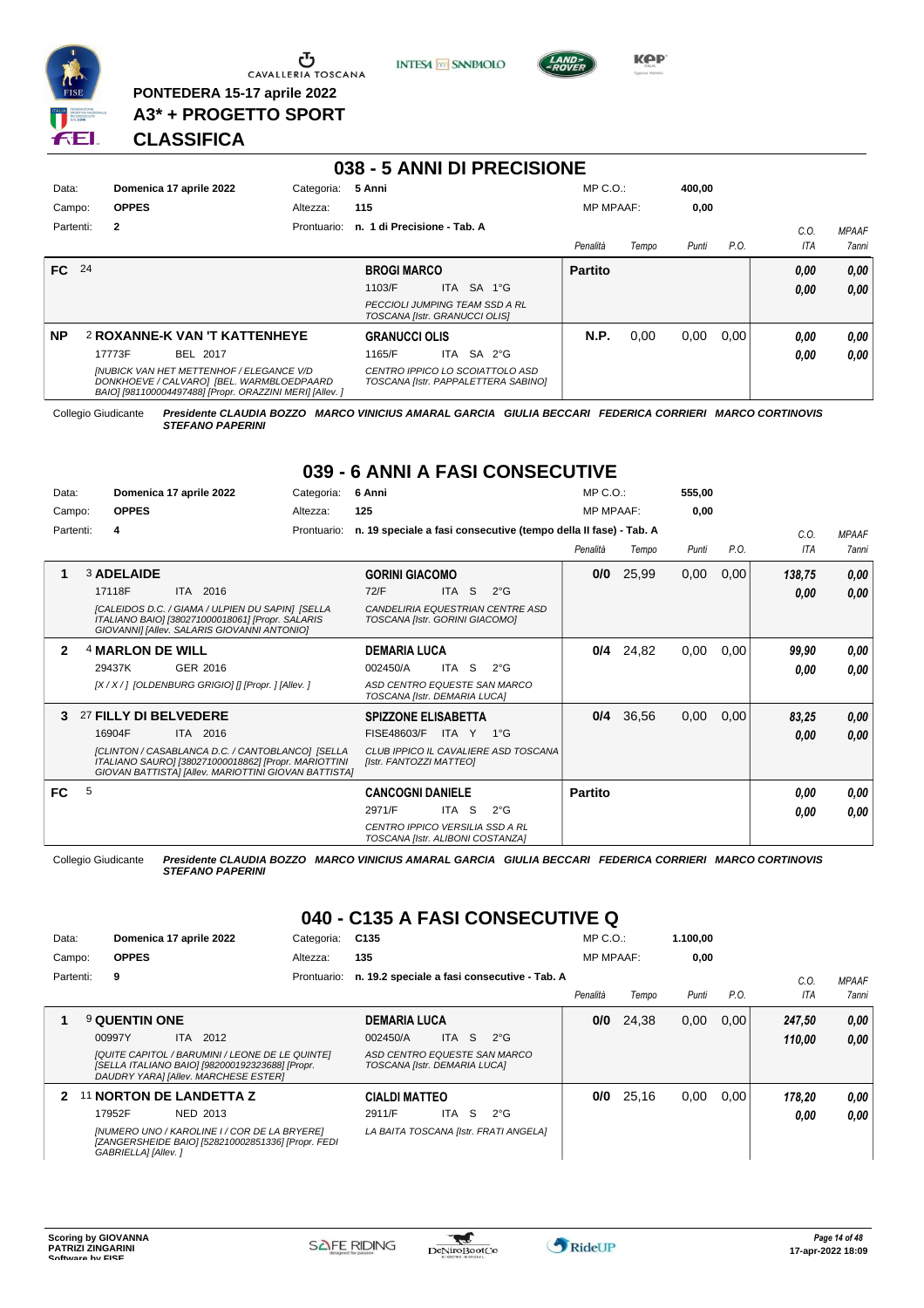

**PONTEDERA 15-17 aprile 2022 A3\* + PROGETTO SPORT** **INTESA** M SANPAOLO

**040 - C135 A FASI CONSECUTIVE Q**



**KOP** 

# **CLASSIFICA**

| Data:<br>Campo: | Domenica 17 aprile 2022<br><b>OPPES</b>                                                                                                                                                                                            | Categoria:<br>Altezza: | C <sub>135</sub><br>135                                                                                                              | MP C.O.:<br><b>MP MPAAF:</b> |         | 1.100,00<br>0,00 |      |                    |                       |
|-----------------|------------------------------------------------------------------------------------------------------------------------------------------------------------------------------------------------------------------------------------|------------------------|--------------------------------------------------------------------------------------------------------------------------------------|------------------------------|---------|------------------|------|--------------------|-----------------------|
| Partenti:       | 9                                                                                                                                                                                                                                  |                        | Prontuario: n. 19.2 speciale a fasi consecutive - Tab. A                                                                             | Penalità                     | Tempo   | Punti            | P.O. | C.O.<br><b>ITA</b> | <b>MPAAF</b><br>7anni |
| 3.              | <b>13 ENRIQUE M</b><br>16350F<br><b>NED 2009</b><br>[BALOUBET DU ROUET / RAMITE / NARCOS II SF] [KWPN<br>SAURO] [528210002339431] [Propr. DITTA GIANLUCA<br>UGORI] [Allev.]                                                        |                        | UGORI GIANLUCA<br>374/F<br>ITA S<br>$2^{\circ}$ G<br>C.E.SAN COLOMBANO TOSCANA [Istr.<br><b>UGORI GIANLUCAI</b>                      | 0/0                          | 26,19   | 0,00             | 0,00 | 148,50<br>0.00     | 0,00<br>0.00          |
|                 | 4 18 KORRELLINA<br>ITA 2005<br>09628F<br>[GARWASCH / MAAIKE DU MANOIR D'02 / RAPHAELO]<br>[SELLA ITALIANO BAIO] [977121001136386] [Propr.<br>MATTEOLI FRANCESCOI [Allev. PASQUATO ROBERTO]                                         |                        | <b>MATTEOLI FRANCESCO</b><br>FISE44907/F ITA Y 1°G<br>C.E.SAN COLOMBANO TOSCANA [Istr.<br><b>UGORI GIANLUCAI</b>                     | 0/0                          | 26,70   | 0,00             | 0,00 | 0.00<br>0.00       | 0.00<br>0.00          |
|                 | 5 12 CALLY<br>16464F<br>ITA 2015<br>[COSTELLI / CALYPSA / CAMBRIDGE] [SELLA ITALIANO<br>BAIOI [982000192315658] [Propr. ASS. SPRTIVA<br>DILETTANTISTICA NUOVA BURLAMACCOI [Allev. DEL<br><b>CISTIA MARCOI</b>                      |                        | <b>DEMARIA LUCA</b><br>002450/A<br>$2^{\circ}$ G<br>ITA S<br>ASD CENTRO EQUESTE SAN MARCO<br>TOSCANA [Istr. DEMARIA LUCA]            | 0/4                          | 26,72   | 0,00             | 0,00 | 0,00<br>0.00       | 0,00<br>0.00          |
| 6.              | 19 HOW ARE YOU<br>ITA 2011<br>13867F<br>[ROBLE Z / ISOTTA XIV / QUIDAM DE LA CERE] [SELLA<br>ITALIANO SAURO] [941000012129486] [Propr. ALBERTI<br>ADELE] [Allev. ORAZZINI MERI]                                                    |                        | <b>ALBERTI ADELE</b><br>FISE37886/F ITA Y<br>1°G<br>CENTRO IPPICO LO SCOIATTOLO ASD<br>TOSCANA [Istr. DEMARIA LUCA]                  | 0/Elim.                      | 0.00    | 0.00             | 0.00 | 0.00<br>0.00       | 0.00<br>0.00          |
|                 | 7 15 ACQUA PERLA<br>19487A<br>ITA 2013<br>[CARPACCIO / TAYLOR MADE / ZEUS] [SELLA ITALIANO<br>BAIO] [982000196494265] [Propr. REBOLDI UMBERTO]<br>[Allev. AZ.AGR.RANDONE CHIARA LUISA]                                             |                        | CATTANEO GIUBILATO SOFIA<br>FISE46938/D ITA J<br>− 1°G<br>RANGO STABLES SSD A RL VENETO [Istr.<br><b>RANGO NICOLAI</b>               |                              | 4 53,84 | 0,00             | 0,00 | 0.00<br>0.00       | 0,00<br>0.00          |
| 8               | 20 BECKS DI VILLAGANA<br>ITA 2009<br>09166D<br>[ACODETTO / CELINE / CARTHAGO] [SELLA ITALIANO<br>GRIGIO] [982009106551736] [Propr. VILLAGANA AGRICOLA<br>DI ANNA BRUNA ZORZAN] [Allev. VILLAGANA AGRICOLA<br>DI ANNA BRUNA ZORZANI |                        | <b>LAMI VITTORIO</b><br>FISE30704/F ITA Y<br>$1^{\circ}G$<br>OASI DEL CAVALIERE ASD TOSCANA [Istr.<br><b>BRACALONI ANDREA]</b>       | 4                            | 54,29   | 0.00             | 0.00 | 0.00<br>0.00       | 0.00<br>0.00          |
| 9               | 8 HHS MILAN<br>08438D<br>IRL 2006<br>[QUIDAM JUNIOR I / FLO FOREVER / CLOVER HILL]<br>[IRISH SPORT HORSE BAIO] [977200004327437] [Propr.<br>MELON PAOLA] [Allev. ]                                                                 |                        | <b>MELON PAOLA</b><br><b>FISE4030/D</b><br>ITA S<br>$2^{\circ}$ G<br>ASE VENTURINESE TOSCANA [Istr.<br><b>BUCCIANTINI CRISTIANOI</b> |                              | 5 67,74 | 0,00             | 0,00 | 0.00<br>0.00       | 0,00<br>0,00          |

Collegio Giudicante *Presidente CLAUDIA BOZZO MARCO VINICIUS AMARAL GARCIA GIULIA BECCARI FEDERICA CORRIERI MARCO CORTINOVIS STEFANO PAPERINI*

## **043 - C120 A TEMPO**

| Data: |           |                     | Sabato 16 aprile 2022                                                                                   | Categoria:  | C <sub>120</sub>                                                       |              | $MP C. O.$ :     |       | 0,00  |      |      |              |
|-------|-----------|---------------------|---------------------------------------------------------------------------------------------------------|-------------|------------------------------------------------------------------------|--------------|------------------|-------|-------|------|------|--------------|
|       | Campo:    | <b>SPRING DERBY</b> |                                                                                                         | Altezza:    | 120                                                                    |              | <b>MP MPAAF:</b> |       | 0,00  |      |      |              |
|       | Partenti: | 5                   |                                                                                                         | Prontuario: | n. 3 a tempo - Tab. A                                                  |              |                  |       |       |      | C.0  | <b>MPAAF</b> |
|       |           |                     |                                                                                                         |             |                                                                        |              | Penalità         | Tempo | Punti | P.O. | ITA  | <b>7anni</b> |
|       |           | 56 CASTEL           |                                                                                                         |             | <b>CAROTI SARA</b>                                                     |              | 0                | 69.71 | 0.00  | 0.00 | 0.00 | 0.00         |
|       |           | 18141F              | GER 2009                                                                                                |             | FISE37111/F<br>ITA Y                                                   | $1^{\circ}G$ |                  |       |       |      | 0.00 | 0.00         |
|       |           |                     | [CACHAS / GISELLE III / LIGORETT] [HOLSTEINER BAIO]<br>[967000009549431] [Propr. CAROTI SARA] [Allev. ] |             | <b>LIVORNO EQUESTRIAN CENTER ASD</b><br>TOSCANA [Istr. MIGLI RICCARDO] |              |                  |       |       |      |      |              |
| 2     |           | 54 MESANDRA PS      |                                                                                                         |             | <b>DE MAIO CAROLINA</b>                                                |              | 4                | 69,84 | 0,00  | 0.00 | 0,00 | 0.00         |
|       |           | 17375F              | GER 2012                                                                                                |             | <b>FISE44250/F</b><br>ITA Y                                            | $1^{\circ}G$ |                  |       |       |      | 0.00 | 0.00         |
|       |           | [Allev.]            | [MEMPHIS / SALITAIRE / SANDRO BOY] [OLDENBURG<br>BAIO] [276020000056717] [Propr. DE MAIO GIANCARLO]     |             | CANDELIRIA EQUESTRIAN CENTRE ASD<br>TOSCANA [Istr. GORINI GIACOMO]     |              |                  |       |       |      |      |              |
| з.    |           |                     | 55 CARLOS'S SON CORLEONE                                                                                |             | <b>MARTELLI REBECCA</b>                                                |              | 12 <sup>1</sup>  | 63,19 | 0,00  | 0.00 | 0.00 | 0.00         |
|       |           | 03241R              | GER 2009                                                                                                |             | FISE38723/F<br>ITA J                                                   | $1^{\circ}G$ |                  |       |       |      | 0.00 | 0.00         |
|       |           | CINZIA] [Allev.]    | [CARLOS DZ / PURLY RUBY / PAINTER'S ROW]<br>[HOLSTEINER GRIGIO] [380271006018738] [Propr. POMPEI        |             | JUMPING MONTALGETO ASD TOSCANA<br>[Istr. FRANCHINI MAURO]              |              |                  |       |       |      |      |              |

 $\mathcal{L}$ 

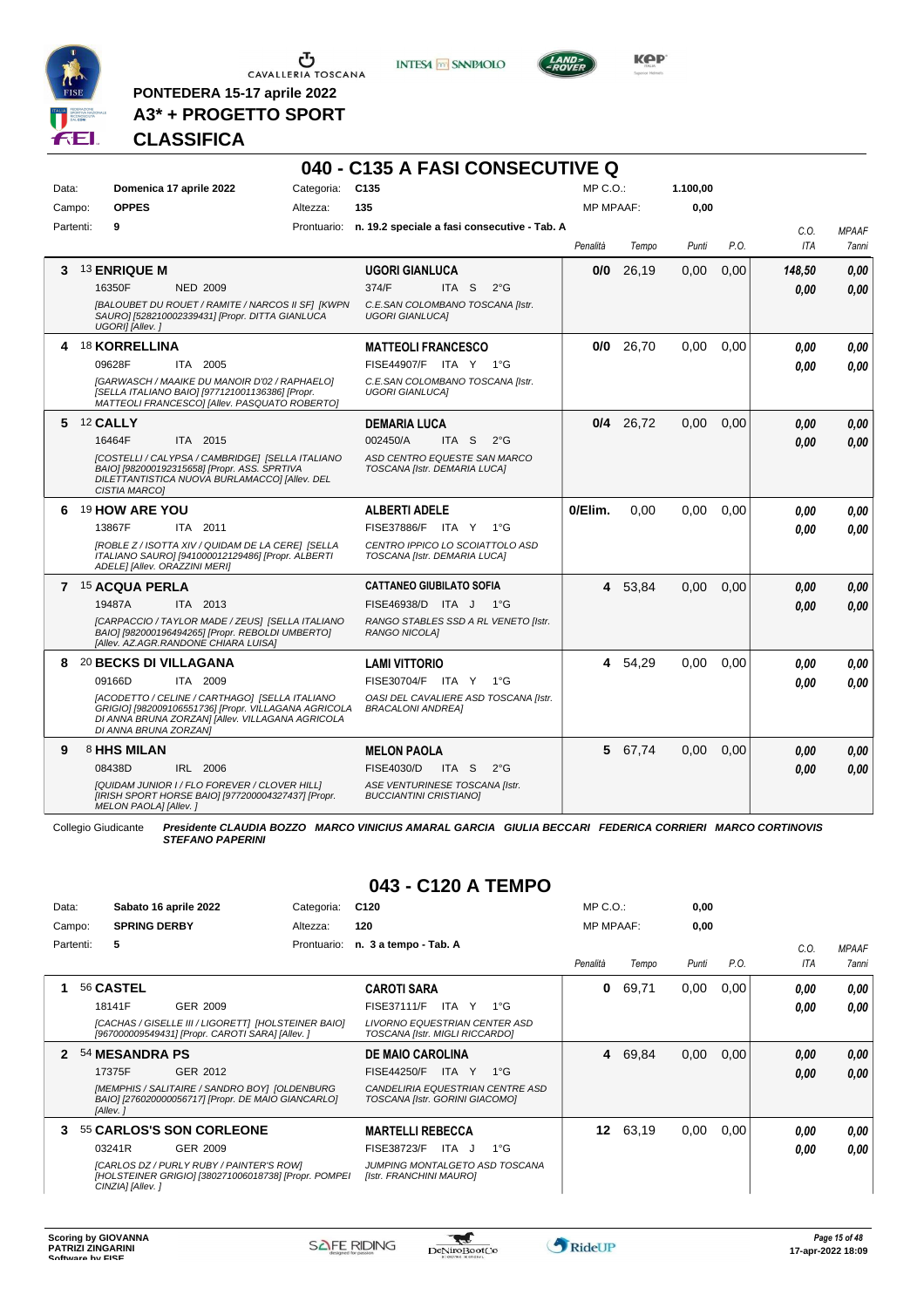

**PONTEDERA 15-17 aprile 2022 A3\* + PROGETTO SPORT**

# **CLASSIFICA**

|           |                       |                 | 043 - C120 A TEMPO                |                  |       |       |      |     |              |
|-----------|-----------------------|-----------------|-----------------------------------|------------------|-------|-------|------|-----|--------------|
| Data:     | Sabato 16 aprile 2022 | Categoria: C120 |                                   | $MP C. O.$ :     |       | 0.00  |      |     |              |
| Campo:    | <b>SPRING DERBY</b>   | Altezza:        | 120                               | <b>MP MPAAF:</b> |       | 0.00  |      |     |              |
| Partenti: |                       |                 | Prontuario: n. 3 a tempo - Tab. A |                  |       |       |      | C.O | <b>MPAAF</b> |
|           |                       |                 |                                   | Penalità         | Tempo | Punti | P.O. | ITA | 7ann         |

# **043 - C120 A TEMPO**

**INTESA** M SANPAOLO

|              |                                                                                                        |                                                                | Penalità | Tempo | Punti | P.O.  | v.v.<br>ITA | <b>IVIFAAI</b><br><b>7anni</b> |
|--------------|--------------------------------------------------------------------------------------------------------|----------------------------------------------------------------|----------|-------|-------|-------|-------------|--------------------------------|
| 22 CONCARO   |                                                                                                        | <b>CORTI OTTAVIA</b>                                           | Elim.    | 0.00  | 0,00  | 0,00  | 0,00        | 0.00                           |
| 18354F       | GER 2006                                                                                               | ITA.<br>FISE15829/F<br>-S<br>$1^{\circ}G$                      |          |       |       |       | 0,00        | 0.00                           |
|              | [CARINJO / MINARA / CONTENDER] [HOLSTEINER BAIO]<br>[528210002224120] [Propr. CORTI OTTAVIA] [Allev. ] | CI EMPOLESE ASD TOSCANA [Istr.<br>ROVERSI RICCARDOI            |          |       |       |       |             |                                |
| 53 CERSEI LM |                                                                                                        | <b>PARENTI MARTINA</b>                                         | Elim.    | 0.00  | 0.00  | 0.001 | 0,00        | 0.00                           |
| 16769F       | GER 2012                                                                                               | ITA<br>FISE50933/F<br>$1^{\circ}G$<br>. J                      |          |       |       |       | 0,00        | 0.00                           |
| [Allev.]     | [CAPTAIN COOPER / BALI / BORMIO XX] [WESTFALEN<br>BAIO] [276020000234588] [Propr. BOLDRINI SIMONA]     | AED CORTE DEGLI ANGELI TOSCANA [Istr.<br><b>DAMI CATERINAI</b> |          |       |       |       |             |                                |

Collegio Giudicante *Presidente CLAUDIA BOZZO MARCO VINICIUS AMARAL GARCIA GIULIA BECCARI FEDERICA CORRIERI MARCO CORTINOVIS STEFANO PAPERINI*

| Data:        | Sabato 16 aprile 2022                                                                                                                                                                           | Categoria: | C <sub>115</sub>                                                     | MP C. O.         |         | 0,00  |      |            |              |
|--------------|-------------------------------------------------------------------------------------------------------------------------------------------------------------------------------------------------|------------|----------------------------------------------------------------------|------------------|---------|-------|------|------------|--------------|
| Campo:       | <b>SPRING DERBY</b>                                                                                                                                                                             | Altezza:   | 115                                                                  | <b>MP MPAAF:</b> |         | 0.00  |      |            |              |
| Partenti:    | 13                                                                                                                                                                                              |            | Prontuario: n. 3 a tempo - Tab. A                                    |                  |         |       |      | C.O.       | <b>MPAAF</b> |
|              |                                                                                                                                                                                                 |            |                                                                      | Penalità         | Tempo   | Punti | P.O. | <b>ITA</b> | <b>7anni</b> |
| 1            | 23 LORIANA J                                                                                                                                                                                    |            | <b>BENEDETTI CLAUDIA</b>                                             | 0                | 56,06   | 0.00  | 0,00 | 0.00       | 0,00         |
|              | 31420BXX<br>ITA 2010                                                                                                                                                                            |            | 9818<br>ITA S<br>$1^{\circ}G$                                        |                  |         |       |      | 0.00       | 0.00         |
|              | [LORD Z / QUINTANA / QUIDAM DE REVEL] [OLDENBURG<br>BAIO] [276098104008293] [Propr. BANCHELLI<br>FRANCESCA] [Allev.]                                                                            |            | CENTRO IPPICO LO SCOIATTOLO ASD<br>TOSCANA [Istr. DEMARIA LUCA]      |                  |         |       |      |            |              |
| $\mathbf{2}$ | 67 QUIRINO                                                                                                                                                                                      |            | <b>AGRETTI TOMMASO</b>                                               | $\mathbf 0$      | 67,18   | 0.00  | 0.00 | 0.00       | 0,00         |
|              | 14325F<br>ITA 2009 Pony                                                                                                                                                                         |            | FISE55339/F ITA C<br>Brev.                                           |                  |         |       |      | 0.00       | 0.00         |
|              | [-/-/] [INDIGENA SAURO] [941000013864467] [Propr.<br>GIULIANO RAFFAELLA] [Allev. PANI GIOVANNI ANTONIO]                                                                                         |            | LIVORNO EQUESTRIAN CENTER ASD<br>TOSCANA [Istr. MIGLI RICCARDO]      |                  |         |       |      |            |              |
| 3            | 61 ALBA DEL PODERACCIO                                                                                                                                                                          |            | <b>SAMMICHELI ANGELA</b>                                             | 0                | 68,99   | 0.00  | 0.00 | 0.00       | 0,00         |
|              | 16836F<br>ITA 2015                                                                                                                                                                              |            | FISE39294/F ITA S<br>Brev.                                           |                  |         |       |      | 0.00       | 0.00         |
|              | [CORIANDER Z / GRANDI APPLAUSI / CAMPIONE VI]<br>[SELLA ITALIANO BAIO] [982000192284783] [Propr. RAVA'<br>LISA] [Allev. RAVA' LISA]                                                             |            | C.I. LE STRADACCE ASD TOSCANA [Istr.<br><b>BADIANI RICCARDO]</b>     |                  |         |       |      |            |              |
| 4            | 71 CHINTINO VAN DE BASQUITA Z                                                                                                                                                                   |            | <b>MOSCARDI ALLEGRA</b>                                              |                  | 4 61,31 | 0,00  | 0,00 | 0,00       | 0,00         |
|              | 17386F<br><b>BEL 2009</b>                                                                                                                                                                       |            | FISE55116/F<br>ITA J<br>Brev.                                        |                  |         |       |      | 0.00       | 0,00         |
|              | [CHIN CHIN / HENDRIEKA / BELASCO] [ZANGERSHEIDE<br>BAIO] [981100002220511] [Propr. MOSCARDI ALLEGRA]<br>[Allev. 1                                                                               |            | JUMPING MONTALGETO ASD TOSCANA<br>[Istr. FRANCHINI MAURO]            |                  |         |       |      |            |              |
| 5            | 59 ELAILA REBUS                                                                                                                                                                                 |            | <b>BIANCHI CAMILLA</b>                                               |                  | 4 63.78 | 0.00  | 0.00 | 0.00       | 0,00         |
|              | 16864F<br>ITA 2011                                                                                                                                                                              |            | FISE56296/F ITA J<br>$1^{\circ}$ G                                   |                  |         |       |      | 0.00       | 0.00         |
|              | [REBUS DI VALMARINA / TWIST / ATHLERICO I] [SELLA<br>ITALIANO BAIO] [982000192789953] [Propr. BIANCHI<br>CAMILLA] [Allev. CARNESECCHI ANNA MARIA]                                               |            | NADIR ASD TOSCANA [Istr. MUSACCHIA<br><b>STEFANIA1</b>               |                  |         |       |      |            |              |
| 6            | 60 BLUE BALOU                                                                                                                                                                                   |            | <b>PELLEGRINI ANDREA</b>                                             | 4                | 68,06   | 0.00  | 0.00 | 0.00       | 0.00         |
|              | 14094F<br><b>GER 2008</b>                                                                                                                                                                       |            | FISE41829/F<br>ITA J<br>Brev.                                        |                  |         |       |      | 0.00       | 0.00         |
|              | ICHACCO BLUE / SARINA / BALOUBET DU ROUET]<br>[OLDENBURG SAURO] [276098102368708] [Propr. C.I.<br>VERSILIA] [Allev.]                                                                            |            | CENTRO IPPICO VERSILIA SSD A RL<br>TOSCANA [Istr. CANCOGNI DANIELE]  |                  |         |       |      |            |              |
| 7            | 63 CASCADE                                                                                                                                                                                      |            | <b>CAPPELLI VIRGINIA AGNESE</b>                                      |                  | 4 72,56 | 0,00  | 0,00 | 0.00       | 0,00         |
|              | 15722F<br><b>HUN 2010</b>                                                                                                                                                                       |            | <b>FISE25328/F</b><br>ITA S<br>$1^{\circ}G$                          |                  |         |       |      | 0.00       | 0.00         |
|              | [CASSUCI / SYMPATHICA INCIPIT / QUICK STAR]<br>[UNGHERESE BAIO] [348099000001106] [Propr. CAPPELLI<br>VIRGINIA AGNESE] [Allev.]                                                                 |            | CANDELIRIA EQUESTRIAN CENTRE ASD<br>TOSCANA [Istr. ANGERAME FILIPPO] |                  |         |       |      |            |              |
| 8            | 58 KUPIDO                                                                                                                                                                                       |            | <b>ROSSETTI BIANCA</b>                                               |                  | 8 59,52 | 0,00  | 0,00 | 0.00       | 0,00         |
|              | 17398F<br>ITA 2016                                                                                                                                                                              |            | FISE61411/F ITA C<br>Brev.                                           |                  |         |       |      | 0.00       | 0,00         |
|              | [LORD DIX / VALENCIA DE WALPUT D'13 / SKIPPY-II]<br>[CHEVAL DE SPORT BELG SAURO] [380271006018130]<br>[Propr. SOC. AGR. IL FORTINO DI MUCCHIETO SRL] [Allev.<br>AZ. AGR. BUCCIANTINI CRISTIANO] |            | AED CORTE DEGLI ANGELI TOSCANA [Istr.<br><b>DAMI CATERINA]</b>       |                  |         |       |      |            |              |

# **045 - C115 A TEMPO**



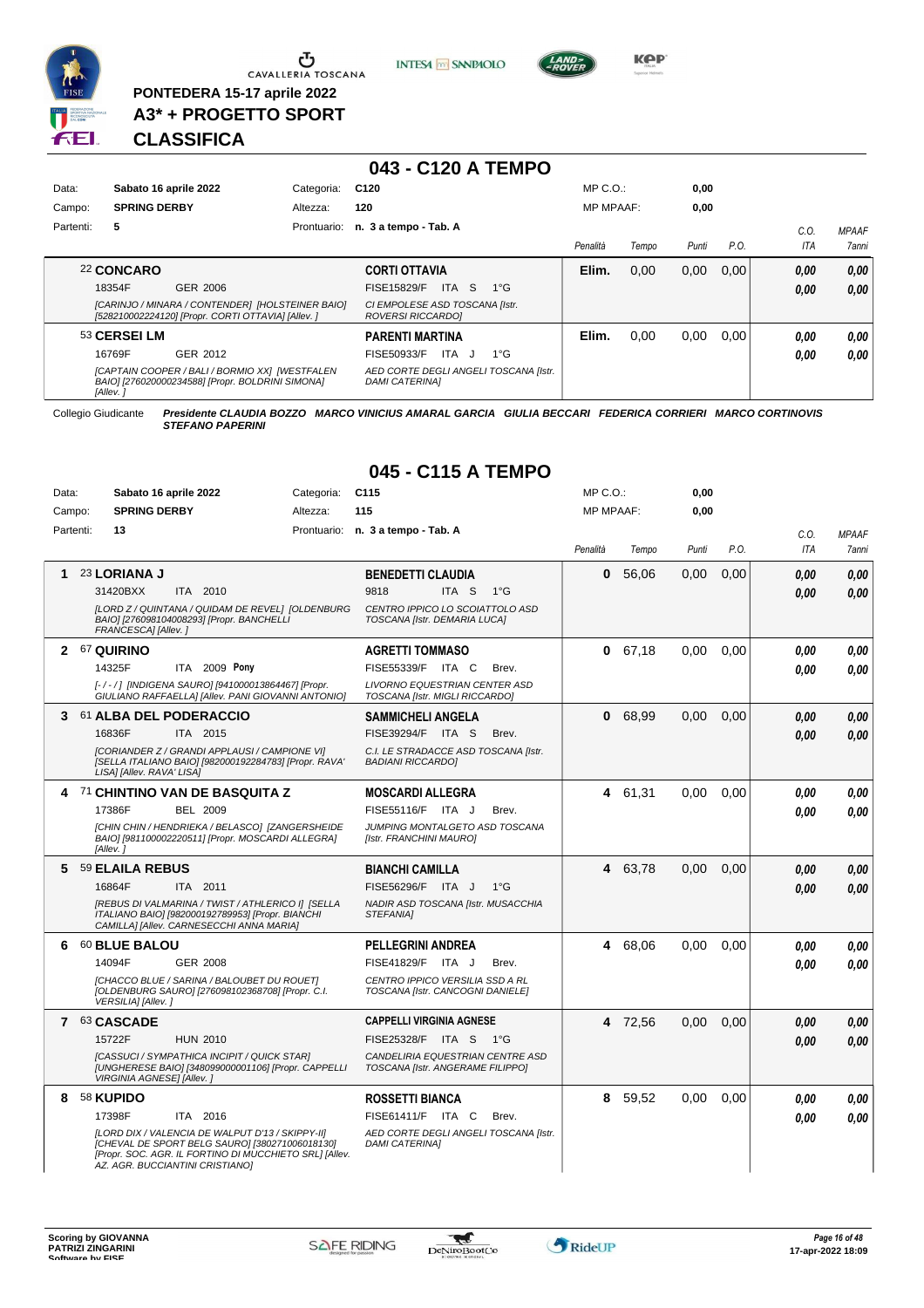

**PONTEDERA 15-17 aprile 2022 A3\* + PROGETTO SPORT** **INTESA** M SANPAOLO



**Kep** 

# **CLASSIFICA**

### **045 - C115 A TEMPO**

| Data:     | Sabato 16 aprile 2022<br>Categoria:                                                                                                                                                                                                               | C <sub>115</sub>                                                                                                                 | $MP C. O.$ :     |       | 0,00  |      |              |                       |
|-----------|---------------------------------------------------------------------------------------------------------------------------------------------------------------------------------------------------------------------------------------------------|----------------------------------------------------------------------------------------------------------------------------------|------------------|-------|-------|------|--------------|-----------------------|
| Campo:    | <b>SPRING DERBY</b><br>Altezza:                                                                                                                                                                                                                   | 115                                                                                                                              | <b>MP MPAAF:</b> |       | 0.00  |      |              |                       |
| Partenti: | 13                                                                                                                                                                                                                                                | Prontuario: n. 3 a tempo - Tab. A                                                                                                | Penalità         | Tempo | Punti | P.O. | C.O.<br>ITA  | <b>MPAAF</b><br>7anni |
| 9         | <b>33 KIR ROYAL TEN EENODEKOUTER</b><br>17432F<br><b>BEL 2010</b><br>IVAGABOND DE LA POMME / UBIA VAN HET GOORHOF /<br>CORIOLANI [BEL. WARMBLOEDPAARD BAIO]<br>[967000009184553] [Propr. FALCHI MARTINA] [Allev. ]                                | <b>FAMIGLIETTI FEDERICO</b><br>FISE20357/F ITA S<br>Brev.<br>CENTRO IPPICO LO SCOIATTOLO ASD<br>TOSCANA [Istr. DEMARIA LUCA]     | 8                | 75,98 | 0,00  | 0,00 | 0,00<br>0.00 | 0,00<br>0.00          |
| 10        | <b>62 L'ARUSPICE</b><br>10801F<br>ITA 2006<br>[LOOPING / MAAIKE DU MANOIR / RAPHAELO] [SELLA<br>ITALIANO BAIO] [972000000622701] [Propr. BOSCHERINI<br>ALLEGRAI [Allev. MASSETANI GIANNI]                                                         | <b>BOSCHERINI ALLEGRA</b><br>FISE29401/F ITA Y<br>Brev.<br>CANDELIRIA EQUESTRIAN CENTRE ASD<br>TOSCANA [Istr. GORINI GIACOMO]    | 8                | 78,53 | 0,00  | 0,00 | 0.00<br>0.00 | 0.00<br>0.00          |
| 11        | 65 OMBRO MANNO<br>13159F<br>ITA 2010<br>IIT IS MY WAY / ANDROMEDA DI CORTEVECCHIA /<br>SATURNO] [SELLA ITALIANO BAIO] [982000123241385]<br>[Propr. COOPERATIVA AGRICOLA MONTEMERCOLE]<br>[Allev. COOPERATIVA AGRICOLA MONTEMERCOLE]               | <b>LEPRI ELENA</b><br><b>FISE22945/F</b><br>ITA S<br>Brev.<br>CANDELIRIA EQUESTRIAN CENTRE ASD<br>TOSCANA [Istr. GORINI GIACOMO] | 8                | 78,74 | 0.00  | 0,00 | 0,00<br>0.00 | 0,00<br>0.00          |
|           | 64 ARABIAN OIL<br>11955F<br>ITA 2008<br>[ACODETTO II / GRETAS / ] [SELLA ITALIANO BAIO]<br>[985000380500512] [Propr. PAPINI CHIARA] [Allev. ROSSI<br><b>FABIOI</b>                                                                                | <b>LEPRI RACHELE</b><br>FISE23289/F ITA S<br>Brev.<br>CANDELIRIA EQUESTRIAN CENTRE ASD<br>TOSCANA [Istr. GORINI GIACOMO]         | Elim.            | 0.00  | 0.00  | 0.00 | 0.00<br>0.00 | 0.00<br>0.00          |
|           | 500 ZINGARO DELLE SEMENTARECCE<br>13099F<br>ITA 2010<br><b>IARKO III / GATTAGARISTA DELLE SEMENTARECCE /</b><br>QUIDAM DE REVELI [SELLA ITALIANO BAIO]<br>[982000123234115] [Propr. MENCARELLI LUCA] [Allev. AZ.<br><b>AGR. SEMENTARECCE SRLI</b> | <b>TAMPUCCI CRISTINA</b><br>3650/F<br>ITA SA 1°G<br>C.I.POGGETTINI TOSCANA [Istr. BECCARI<br><b>GIOVANNII</b>                    | Elim.            | 0,00  | 0,00  | 0,00 | 0.00<br>0.00 | 0.00<br>0,00          |

Collegio Giudicante *Presidente CLAUDIA BOZZO MARCO VINICIUS AMARAL GARCIA GIULIA BECCARI FEDERICA CORRIERI MARCO CORTINOVIS STEFANO PAPERINI*

# **050 - L70 DI PRECISIONE**

| Data:     | Domenica 17 aprile 2022   |     |                                                                                                                                                 | Categoria:  | <b>L70</b>                  |            |                                       | $MP C. O.$ :     |       | 0,00  |      |            |              |
|-----------|---------------------------|-----|-------------------------------------------------------------------------------------------------------------------------------------------------|-------------|-----------------------------|------------|---------------------------------------|------------------|-------|-------|------|------------|--------------|
| Campo:    | <b>SPRING DERBY</b>       |     |                                                                                                                                                 | Altezza:    | 70                          |            |                                       | <b>MP MPAAF:</b> |       | 0.00  |      |            |              |
| Partenti: |                           |     |                                                                                                                                                 | Prontuario: | n. 1 di Precisione - Tab. A |            |                                       |                  |       |       |      | C.O.       | <b>MPAAF</b> |
|           |                           |     |                                                                                                                                                 |             |                             |            |                                       | Penalità         | Tempo | Punti | P.O. | <b>ITA</b> | <b>7anni</b> |
|           | <b>35 PRINCE GIOVANNI</b> |     |                                                                                                                                                 |             | <b>ISMARI ASIA</b>          |            |                                       | 4                | 0.00  | 0,00  | 0.00 | 0.00       | 0.00         |
|           | 18079F                    | ITA | 2009                                                                                                                                            |             | FISE73142/F                 | <b>ITA</b> | A LUDI                                |                  |       |       |      | 0.00       | 0,00         |
|           |                           |     | [DR DEVIOUS / WHITE QUARTZ / SADLER'S WELLS]<br>[PUROSANGUE INGLESE GRIGIO] [982000123226007]<br>[Propr. RICCI SILVIA] [Allev. BOESSO GIANLUCA] |             | <b>MICHELE1</b>             |            | TEAM DEL MARCO LIGURIA [Istr. MASSARI |                  |       |       |      |            |              |

Collegio Giudicante *Presidente CLAUDIA BOZZO MARCO VINICIUS AMARAL GARCIA GIULIA BECCARI FEDERICA CORRIERI MARCO CORTINOVIS STEFANO PAPERINI*

# **051 - LB80 DI PRECISIONE**

| Data:     | Sabato 16 aprile 2022                                                                           | Categoria:  | <b>LB80</b>                                                       | $MP C. O.$ :     |       | 0,00  |      |            |                     |
|-----------|-------------------------------------------------------------------------------------------------|-------------|-------------------------------------------------------------------|------------------|-------|-------|------|------------|---------------------|
| Campo:    | <b>SPRING DERBY</b>                                                                             | Altezza:    | 80                                                                | <b>MP MPAAF:</b> |       | 0,00  |      |            |                     |
| Partenti: | 10                                                                                              | Prontuario: | n. 1 di Precisione - Tab. A                                       |                  |       |       |      | C.O.       | <b>MPAAF</b>        |
|           |                                                                                                 |             |                                                                   | Penalità         | Tempo | Punti | P.O. | <b>ITA</b> | <i><b>7anni</b></i> |
|           | 1 101 SHAKIRA SPEED DOC BAR Q                                                                   |             | ORSINI GUARNIERI SOPHIA                                           | 0                | 0.00  | 0,00  | 0.00 | 0,00       | 0,00                |
|           | ITA 2016 Pony<br>18602F                                                                         |             | <b>FISE44914/F</b><br>ITA J<br>Brev.                              |                  |       |       |      | 0.00       | 0.00                |
|           | [-/-/-] [PONY BAIO] [380271000011624] [Propr. SALVINI<br>MARIA] [Allev. AZ. AGR. BMV]           |             | TOSCANA EQUITAZIONE ASD TOSCANA<br>[Istr. PITZIANTI CRISTIAN]     |                  |       |       |      |            |                     |
|           | 1 130 RV ASSIA SAURA                                                                            |             | <b>CERVINO LUDOVICA</b>                                           | 0                | 0.00  | 0,00  | 0.00 | 0.00       | 0,00                |
|           | 2013 Pony<br>17946F<br>ITA.                                                                     |             | ITA G<br>FISE62229/F<br>A LUDI                                    |                  |       |       |      | 0.00       | 0.00                |
|           | [-/-/-] [PONY SAURO] [380271006126462] [Propr.<br>CHIARENZA FILIPPO] [Allev. CHIARENZA FILIPPO] |             | CANDELIRIA EQUESTRIAN CENTRE ASD<br>TOSCANA [Istr. BIANCHI ELENA] |                  |       |       |      |            |                     |

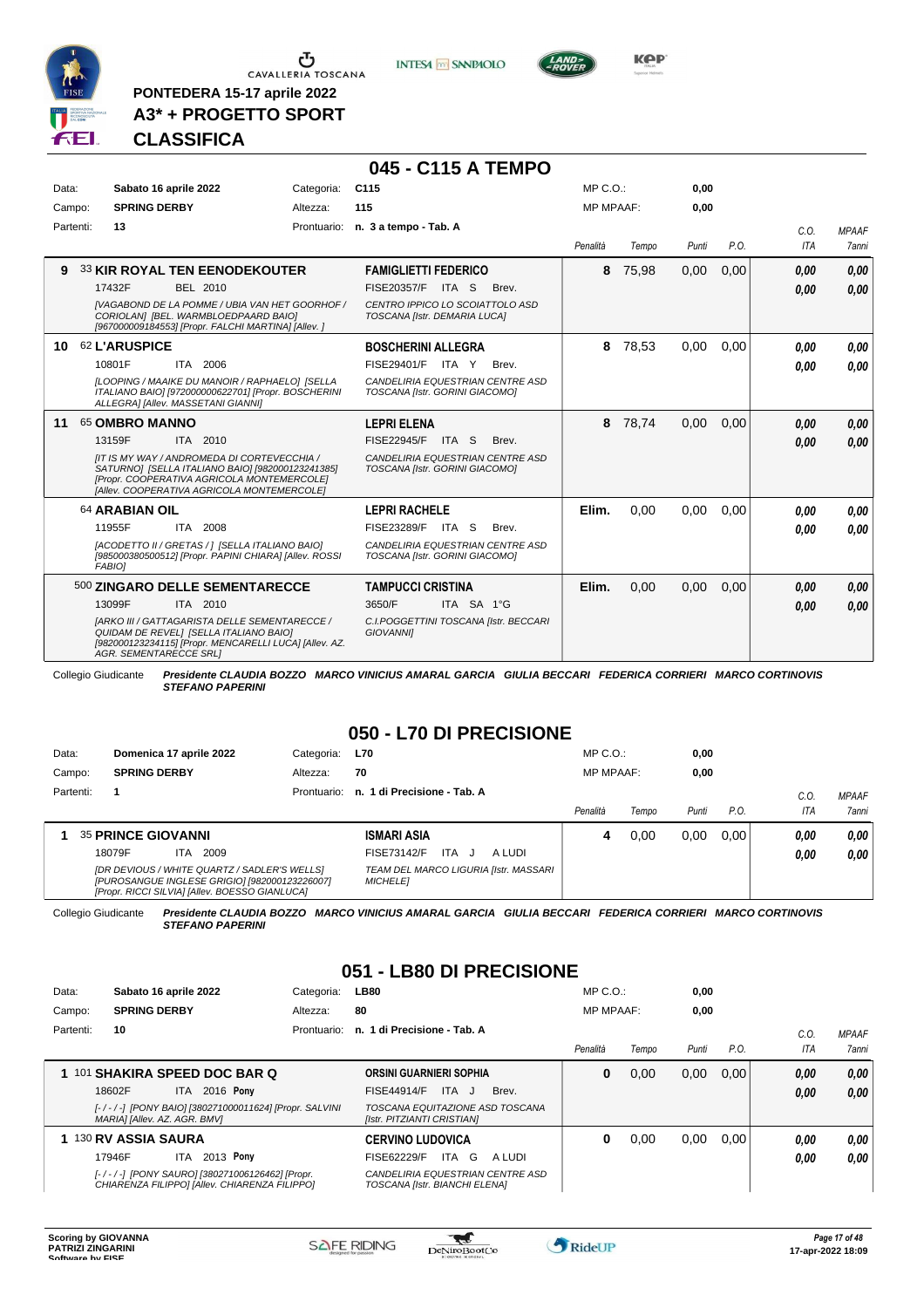

 $\sigma$  cavalleria toscana

**PONTEDERA 15-17 aprile 2022 A3\* + PROGETTO SPORT** **INTESA** M SANPAOLO



**Kep** 

**CLASSIFICA**

|           |                                                                                                                                                                                            |            | 051 - LB80 DI PRECISIONE                                             |                  |       |       |      |      |              |
|-----------|--------------------------------------------------------------------------------------------------------------------------------------------------------------------------------------------|------------|----------------------------------------------------------------------|------------------|-------|-------|------|------|--------------|
| Data:     | Sabato 16 aprile 2022                                                                                                                                                                      | Categoria: | <b>LB80</b>                                                          | $MP C. O.$ :     |       | 0,00  |      |      |              |
| Campo:    | <b>SPRING DERBY</b>                                                                                                                                                                        | Altezza:   | 80                                                                   | <b>MP MPAAF:</b> |       | 0,00  |      |      |              |
| Partenti: | 10                                                                                                                                                                                         |            | Prontuario: n. 1 di Precisione - Tab. A                              |                  |       |       |      | C.O. | <b>MPAAF</b> |
|           |                                                                                                                                                                                            |            |                                                                      | Penalità         | Tempo | Punti | P.O. | ITA  | 7anni        |
|           | 1 133 MALFORIN MAC BALOUBET                                                                                                                                                                |            | <b>LANZILLOTTI GIUDITTA</b>                                          | $\mathbf{0}$     | 0.00  | 0,00  | 0,00 | 0.00 | 0,00         |
|           | 03036R<br><b>SUI 2001 Pony</b>                                                                                                                                                             |            | FISE50148/F ITA C ALUDI                                              |                  |       |       |      | 0.00 | 0.00         |
|           | [/ / ] [SCONOSCIUTA BAIO] [756095200015846] [Propr.<br>PAMMELATI ANTONELLAI [Allev. ]                                                                                                      |            | CI EMPOLESE ASD TOSCANA [Istr. CORTI<br>OTTAVIAI                     |                  |       |       |      |      |              |
|           | 1 536 CARRANAGLOUGH LADY                                                                                                                                                                   |            | <b>ANGERAME MATTIA</b>                                               | 0                | 0.00  | 0.00  | 0.00 | 0.00 | 0.00         |
|           | 13034F<br>IRL 2008 Pony                                                                                                                                                                    |            | FISE71948/F ITA G<br>A LUDI                                          |                  |       |       |      | 0.00 | 0.00         |
|           | <b>ISEOIGEACH / GURTEEN LADY / GLENCARRIG LEXUSI</b><br>[CONNEMARA GRIGIO] [372100400010232] [Propr.<br>BORGHESI PAOLO] [Allev.]                                                           |            | CANDELIRIA EQUESTRIAN CENTRE ASD<br>TOSCANA [Istr. ANGERAME FILIPPO] |                  |       |       |      |      |              |
|           | 5 131 SISTERS S&L                                                                                                                                                                          |            | <b>DELLA MAGGIORE ELENA</b>                                          | 4                | 0,00  | 0.00  | 0,00 | 0.00 | 0,00         |
|           | 17854F<br><b>BEL 2014 Pony</b>                                                                                                                                                             |            | FISE58839/F<br>ITA C ALUDI                                           |                  |       |       |      | 0.00 | 0.00         |
|           | <b>IETERNITY VAN DE N.RANCH / MIEKE VAN DE</b><br>VONDELHOEVE / VEDET VAN DE VONDELHOEVEJ [BEL.<br>WARMBLOEDPAARD BAIO] [947000000497938] [Propr.<br>REALI VANNUCCI ANGELA MARIA] [Allev.] |            | CLUB IPPICO IL CAVALIERE ASD TOSCANA<br>[Istr. FANTOZZI MATTEO]      |                  |       |       |      |      |              |
|           | 5 530 CARAMELLO                                                                                                                                                                            |            | <b>WANG JENNIFER</b>                                                 | 4                | 0.00  | 0.00  | 0.00 | 0.00 | 0.00         |
|           | ITA 2015 Pony<br>05975N                                                                                                                                                                    |            | FISE61438/F ITA G ALUDI                                              |                  |       |       |      | 0.00 | 0.00         |
|           | [SCONOSCIUTO / SCONOSCIUTA / ] [PONY BAIO]<br>[380271006102236] [Propr. MANCA MARIO] [Allev.]                                                                                              |            | EQUESTRIAN CLUB FIRENZE SSD A RL<br>TOSCANA [Istr. BARONI KATIA]     |                  |       |       |      |      |              |
|           | 113 AURORA                                                                                                                                                                                 |            | <b>RIZZO VERONICA</b>                                                | Elim.            | 0,00  | 0,00  | 0,00 | 0.00 | 0,00         |
|           | 29180T<br>GER 2011                                                                                                                                                                         |            | FISE60808/F ITA C<br>Brev.                                           |                  |       |       |      | 0.00 | 0.00         |
|           | [CANTO / ISLANE / LACROS] [HOLSTEINER BAIO]<br>[276020000159205] [Propr. MARIN BRUNO] [Allev.]                                                                                             |            | EQUESTRIAN CLUB FIRENZE SSD A RL<br>TOSCANA [Istr. BARONI KATIA]     |                  |       |       |      |      |              |
|           | 128 LILY OF THE VALLEY                                                                                                                                                                     |            | <b>GIUNTINI GUIDO</b>                                                | Elim.            | 0.00  | 0.00  | 0.00 | 0.00 | 0.00         |
|           | ITA 2014 Pony<br>16845F                                                                                                                                                                    |            | FISE71911/F ITA G ALUDI                                              |                  |       |       |      | 0.00 | 0.00         |
|           | [-/-/] [PONY BAIO] [380271001024444] [Propr. ASS.NE<br>IPPICA IN BATTAGLINO] [Allev. ANTICA OLIVETA DI<br>PATINA1                                                                          |            | CANDELIRIA EQUESTRIAN CENTRE ASD<br>TOSCANA [Istr. BIANCHI ELENA]    |                  |       |       |      |      |              |
| 129 PIU'  |                                                                                                                                                                                            |            | <b>FERRI NOEMI</b>                                                   | Elim.            | 0.00  | 0,00  | 0.00 | 0.00 | 0.00         |
|           | ITA 2009 Pony<br>13823D                                                                                                                                                                    |            | FISE66264/F ITA C ALUDI                                              |                  |       |       |      | 0.00 | 0.00         |
|           | [***/***/] [SCONOSCIUTA GRIGIO] [941000012036345]<br>[Propr. CAPPELLATO MATTEO] [Allev.]                                                                                                   |            | CENTRO IPPICO PEGASO IOLO ASD<br>TOSCANA [Istr. MORINI IRENE]        |                  |       |       |      |      |              |
|           | 528 CARAMELLO                                                                                                                                                                              |            | <b>BERTI ALESSIA</b>                                                 | Elim.            | 0.00  | 0.00  | 0.00 | 0.00 | 0.00         |
|           | 05975N<br>ITA 2015 Pony                                                                                                                                                                    |            | FISE58232/F ITA C ALUDI                                              |                  |       |       |      | 0.00 | 0.00         |
|           | [SCONOSCIUTO / SCONOSCIUTA / ] [PONY BAIO]<br>[380271006102236] [Propr. MANCA MARIO] [Allev.]                                                                                              |            | EQUESTRIAN CLUB FIRENZE SSD A RL<br>TOSCANA [Istr. BARONI KATIA]     |                  |       |       |      |      |              |

Collegio Giudicante *Presidente CLAUDIA BOZZO MARCO VINICIUS AMARAL GARCIA GIULIA BECCARI FEDERICA CORRIERI MARCO CORTINOVIS STEFANO PAPERINI*

# **052 - B90 DI PRECISIONE**

| Data:     | Domenica 17 aprile 2022                                                                                                              | Categoria:  | B90                                                      | $MP C. O.$ :     |       | 0,00  |      |      |              |
|-----------|--------------------------------------------------------------------------------------------------------------------------------------|-------------|----------------------------------------------------------|------------------|-------|-------|------|------|--------------|
| Campo:    | <b>SPRING DERBY</b>                                                                                                                  | Altezza:    | 90                                                       | <b>MP MPAAF:</b> |       | 0,00  |      |      |              |
| Partenti: |                                                                                                                                      | Prontuario: | n. 1 di Precisione - Tab. A                              |                  |       |       |      | C.O. | <b>MPAAF</b> |
|           |                                                                                                                                      |             |                                                          | Penalità         | Tempo | Punti | P.O. | ITA  | 7anni        |
|           | 49 MISS CORALINE                                                                                                                     |             | <b>SOTGIA ANNA</b>                                       | 0                | 0.00  | 0,00  | 0.00 | 0,00 | 0,00         |
|           | 2010<br>13140F<br>ITA.                                                                                                               |             | FISE21347/C<br>ITA.<br>Brev.<br>- . I                    |                  |       |       |      | 0,00 | 0,00         |
|           | [ORLANDO / IDINE / SIT THIS ONE OUT] [SELLA ITALIANO<br>BAIO] [982000123237010] [Propr. MORELLO CECILIA]<br>[Allev. MORELLO CECILIA] |             | TEAM DEL MARCO LIGURIA [Istr. MASSARI<br><b>MICHELE1</b> |                  |       |       |      |      |              |

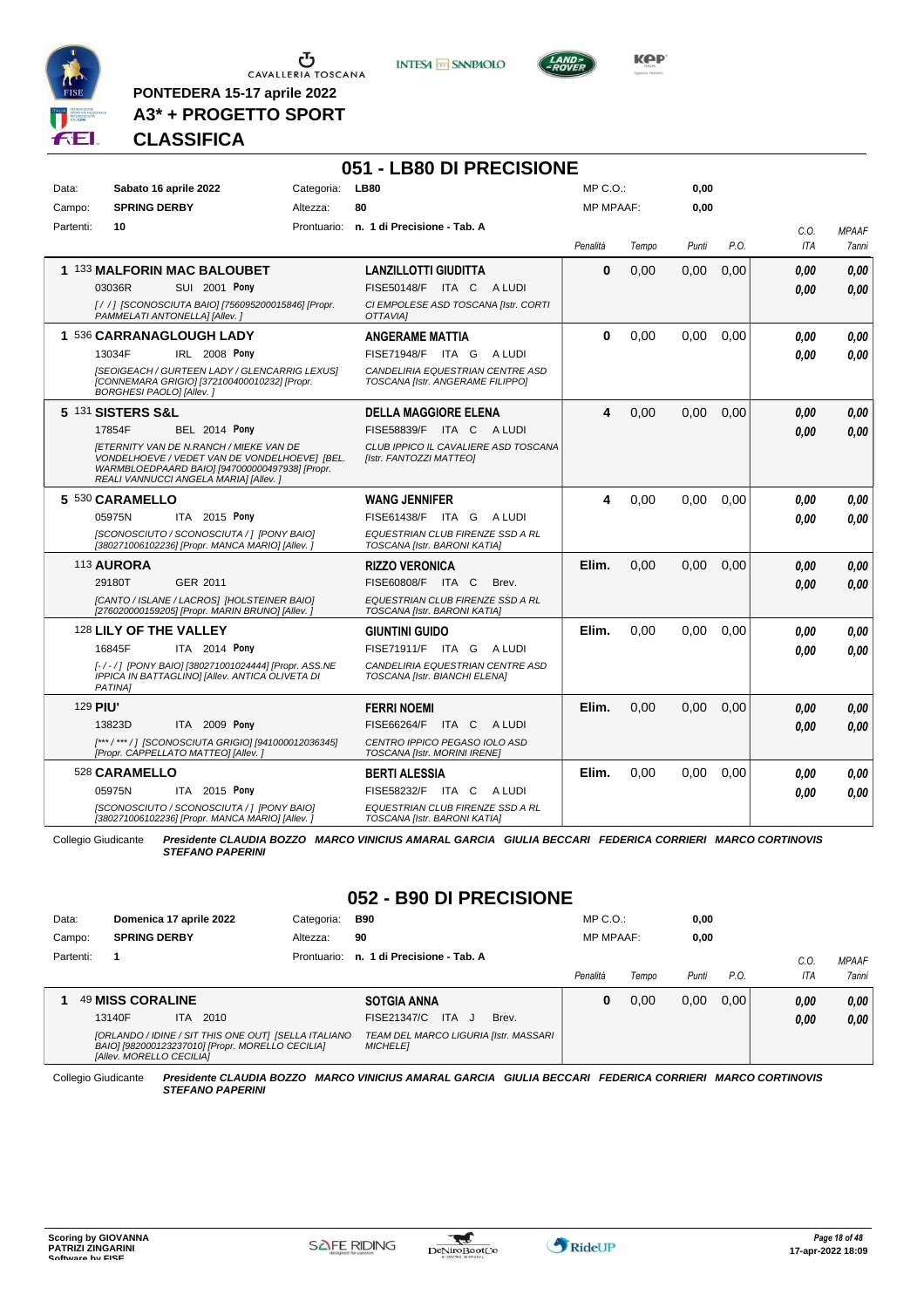

 $\begin{array}{c}\n\bullet \\
\bullet \\
\bullet \\
\bullet\n\end{array}$  CAVALLERIA TOSCANA

**PONTEDERA 15-17 aprile 2022 A3\* + PROGETTO SPORT** **INTESA** M SANPAOLO

**053 - B100 A TEMPO**



**KOP** 

# **CLASSIFICA**

| Data:     | Sabato 16 aprile 2022                                                                                                                                        | Categoria: | <b>B100</b>                                                        | $MP C. O.$ :     |           | 0,00     |      |             |                       |
|-----------|--------------------------------------------------------------------------------------------------------------------------------------------------------------|------------|--------------------------------------------------------------------|------------------|-----------|----------|------|-------------|-----------------------|
| Campo:    | <b>SPRING DERBY</b>                                                                                                                                          | Altezza:   | 100                                                                | <b>MP MPAAF:</b> |           | 0,00     |      |             |                       |
| Partenti: | 21                                                                                                                                                           |            | Prontuario: n. 3 a tempo - Tab. A                                  | Penalità         | Tempo     | Punti    | P.O. | C.O.<br>ITA | <b>MPAAF</b><br>7anni |
| 1         | 86 QUICK AND EASY II Z                                                                                                                                       |            | <b>TETI RACHELE</b>                                                |                  | 0, 51, 87 | 0,00     | 0,00 | 0.00        | 0,00                  |
|           | 12735F<br><b>BEL 2005</b>                                                                                                                                    |            | FISE61295/F ITA J<br>Brev.                                         |                  |           |          |      | 0.00        | 0,00                  |
|           | [QUIDAM DE REVEL / FEMMENOR / NIMMERDOR]<br>[ZANGERSHEIDE BAIO] [528210000953503] [Propr. DELLA<br>PACE GIULIA MARIA] [Allev.]                               |            | AED CORTE DEGLI ANGELI TOSCANA [Istr.<br><b>DAMI CATERINA]</b>     |                  |           |          |      |             |                       |
|           | 2 80 MUFFIN ANNIE                                                                                                                                            |            | <b>NORCINI ANGELINA</b>                                            |                  | 0 55,07   | 0.00     | 0,00 | 0.00        | 0,00                  |
|           | 16850F<br>IRL 2014 Pony                                                                                                                                      |            | FISE50575/F ITA C<br>Brev.                                         |                  |           |          |      | 0.00        | 0,00                  |
|           | [-/-/] [PONY GRIGIO] [372140316836969] [Propr.<br>NORCINI ANGELINA] [Allev.]                                                                                 |            | C.I. LE STRADACCE ASD TOSCANA [Istr.<br><b>BADIANI RICCARDO]</b>   |                  |           |          |      |             |                       |
| 3         | 96 PANYS DE STE HERMELLE (BE)                                                                                                                                |            | <b>ALVONI GRETA</b>                                                | 0                | 56,15     | 0.00     | 0,00 | 0.00        | 0,00                  |
|           | 05278H<br>FRA 2003                                                                                                                                           |            | FISE48882/F ITA C<br>Brev.                                         |                  |           |          |      | 0.00        | 0.00                  |
|           | <b>ISURCOUF DE REVEL / NALTYSSE DE STE HERMELLE</b><br>(BE) / BILLY DU LYS] [SELLA FRANCESE BAIO]<br>[985120023307635] [Propr. CIPULLO GAETANO] [Allev. ]    |            | CLUB IPPICO IL CAVALIERE ASD TOSCANA<br>[Istr. FANTOZZI MATTEO]    |                  |           |          |      |             |                       |
|           | 4 78 BIANCA DES BARRES                                                                                                                                       |            | <b>PONETI SOFIA</b>                                                |                  | 0, 56.67  | 0.00     | 0,00 | 0.00        | 0,00                  |
|           | 32699BXX<br><b>FRA 2011 Pony</b>                                                                                                                             |            | FISE60747/F ITA C<br>Brev.                                         |                  |           |          |      | 0.00        | 0,00                  |
|           | [CARYL DE BEAUCHAMP / QUENT DU BOIS / KARISTO DE<br>L'AUMONT] [PONY GRIGIO] [250259701044018] [Propr.<br>PIERI STEFANO] [Allev.]                             |            | C.I. LE STRADACCE ASD TOSCANA [Istr.<br><b>BADIANI RICCARDOI</b>   |                  |           |          |      |             |                       |
| 5         | <b>99 JACK'S TWINKELING</b>                                                                                                                                  |            | OLIVETI SOFIA IRIS CLARA                                           | 0                | 60,62     | 0.00     | 0,00 | 0.00        | 0,00                  |
|           | 13916F<br><b>BEL 2009</b>                                                                                                                                    |            | FISE43495/F ITA J<br>Brev.                                         |                  |           |          |      | 0.00        | 0,00                  |
|           | [BERLIN / FINCA'S / CONAN Z] [BWP GRIGIO]<br>[981100002259957] [Propr. CARLI MARCO] [Allev. ]                                                                |            | TOSCANA EQUITAZIONE ASD TOSCANA<br>[Istr. PITZIANTI CRISTIAN]      |                  |           |          |      |             |                       |
|           | 6 106 CASSANDRA                                                                                                                                              |            | <b>ANGELONI VITTORIA</b>                                           |                  | 0 62,09   | 0.00     | 0,00 | 0.00        | 0,00                  |
|           | 17410F<br>ITA 2013 Pony                                                                                                                                      |            | FISE56203/F ITA J<br>Brev.                                         |                  |           |          |      | 0.00        | 0.00                  |
|           | [-/-/-] [PONY PALOMINO] [941000013876530] [Propr.<br>ZECCHETTO GIORGIA] [Allev. ZECCHETTO GIORGIA]                                                           |            | EQUESTRIAN CLUB FIRENZE SSD A RL<br>TOSCANA [Istr. BARONI KATIA]   |                  |           |          |      |             |                       |
|           | 7 81 LUCKEY                                                                                                                                                  |            | <b>CENCI VITTORIA</b>                                              | 0                | 64,98     | 0.00     | 0,00 | 0.00        | 0,00                  |
|           | 15824F<br>ITA 2013                                                                                                                                           |            | FISE71026/F ITA J<br>Brev.                                         |                  |           |          |      | 0.00        | 0,00                  |
|           | [CALVARO / ZITA Z / ZEUS (NURZEUS)] [SELLA ITALIANO<br>SAURO] [982000196495245] [Propr. ALLEGRI LUCA] [Allev.<br><b>COLLEONI SILVIA]</b>                     |            | CANDELIRIA EQUESTRIAN CENTRE<br>TOSCANA [Istr. ANGERAME FILIPPO]   |                  |           |          |      |             |                       |
| 8         | <sup>97</sup> GRANJ                                                                                                                                          |            | <b>CLEMENTE SILVIA MARIA FRANCESCA</b>                             |                  | $0$ 73,25 | 0.00     | 0,00 | 0.00        | 0,00                  |
|           | 12178F<br><b>GER 2008</b>                                                                                                                                    |            | <b>FISE47282/F</b><br>ITA Y<br>Brev.                               |                  |           |          |      | 0.00        | 0,00                  |
|           | [RUBINERO / WEDGEWOOD / WITTINGER] [HANNOVER<br>BAIO] [276098102363929] [Propr. PATRIZI MARIO] [Allev. ]                                                     |            | CANDELIRIA EQUESTRIAN CENTRE ASD<br>TOSCANA [Istr. BIANCHI ELENA]  |                  |           |          |      |             |                       |
|           | 9 31 M.DAFNEO DI CASTELPORZIANO                                                                                                                              |            | <b>BENASSI REBECCA</b>                                             |                  | $0$ 74,38 | 0.00     | 0,00 | 0,00        | 0,00                  |
|           | 15954F<br>ITA 2014                                                                                                                                           |            | FISE27210/F ITA Y<br>Brev.                                         |                  |           |          |      | 0.00        | 0,00                  |
|           | IM.QUIRINO DEL BELAGAIO / M.IPPONA DI<br>CASTELPORZIANO / Q.APOLLO] [MAREMMANO BAIO]                                                                         |            | ASD CENTRO EQUESTE SAN MARCO<br>TOSCANA [Istr. DEMARIA LUCA]       |                  |           |          |      |             |                       |
|           | [941000015588860] [Propr. FABIANI PIETRINO] [Allev.<br>TENUTA DI CASTELPORZIANO]                                                                             |            |                                                                    |                  |           |          |      |             |                       |
|           | 10 93 LET'S FLY AWAY                                                                                                                                         |            | <b>BADINI VIOLA</b>                                                |                  | 4 55,01   | 0.00     | 0,00 | 0.00        | 0,00                  |
|           | 27325M<br>ITA 2015                                                                                                                                           |            | FISE54403/F ITA C<br>Brev.                                         |                  |           |          |      | 0.00        | 0,00                  |
|           | [SCONOSCIUTO / FLY AWAY / QUITE CAPITOL] [SELLA<br>ITALIANO GRIGIO] [380271006019723] [Propr. AZ. AGR.<br>ORTISI MARCELLO] [Allev. AZ. AGR. ORTISI MARCELLO] |            | CLUB IPPICO HORSE'S RANCH ASD<br>TOSCANA [Istr. MOROSI ALESSANDRO] |                  |           |          |      |             |                       |
|           | 11 91 GOLDEN GIGGS TIME                                                                                                                                      |            | FIORAVANTI LETIZIA                                                 |                  | 4 57,71   | $0.00\,$ | 0,00 | 0.00        | 0,00                  |
|           | 15325F<br>NED 2011                                                                                                                                           |            | FISE56551/F ITA S<br>Brev.                                         |                  |           |          |      | 0.00        | 0,00                  |
|           | [QUALITY TIME / REFINA / VOLTAIRE] [KWPN BAIO]<br>[528210002634297] [Propr. FIORAVANTI LETIZIA] [Allev.]                                                     |            | CI EMPOLESE ASD TOSCANA [Istr. CORTI<br>OTTAVIA]                   |                  |           |          |      |             |                       |
|           | 12 82 STUPORMUNDI MAXIMO                                                                                                                                     |            | <b>GUASTELLA CRISTOFER GIOVANNI</b>                                |                  | 4 62,46   | 0.00     | 0,00 | 0,00        | 0,00                  |
|           | 25752M<br>ITA 2009                                                                                                                                           |            | FISE62153/F ITA J<br>Brev.                                         |                  |           |          |      | 0.00        | 0,00                  |
|           | [TALOUBET / ATHENA DI VALLERANO / ACORADO II]<br>[SELLA ITALIANO BAIO SCURO] [982009106734092] [Propr.<br>BOLOGNA MASSIMO] [Allev. BOLOGNA MASSIMO]          |            | TOSCANA EQUITAZIONE ASD TOSCANA<br>[Istr. PITZIANTI CRISTIAN]      |                  |           |          |      |             |                       |
|           | 13 29 SOLEANDROS                                                                                                                                             |            | <b>VECCHIATTO RAUL</b>                                             |                  | 4 66,33   | 0,00     | 0,00 | 0.00        | 0,00                  |
|           | 16991F<br>ITA 2011                                                                                                                                           |            | FISE51532/F ITA J<br>Brev.                                         |                  |           |          |      | 0.00        | 0,00                  |
|           | [GIRARD / VALLEVERDE / CROFTER] [ANGLO ARABO<br>BAIO] [941000012740521] [Propr. VECCHIATTO RAUL]<br>[Allev. CANU LUIGI]                                      |            | ASD ENCHANTIX TOSCANA [Istr. GENTILE<br>FRANCESCA]                 |                  |           |          |      |             |                       |

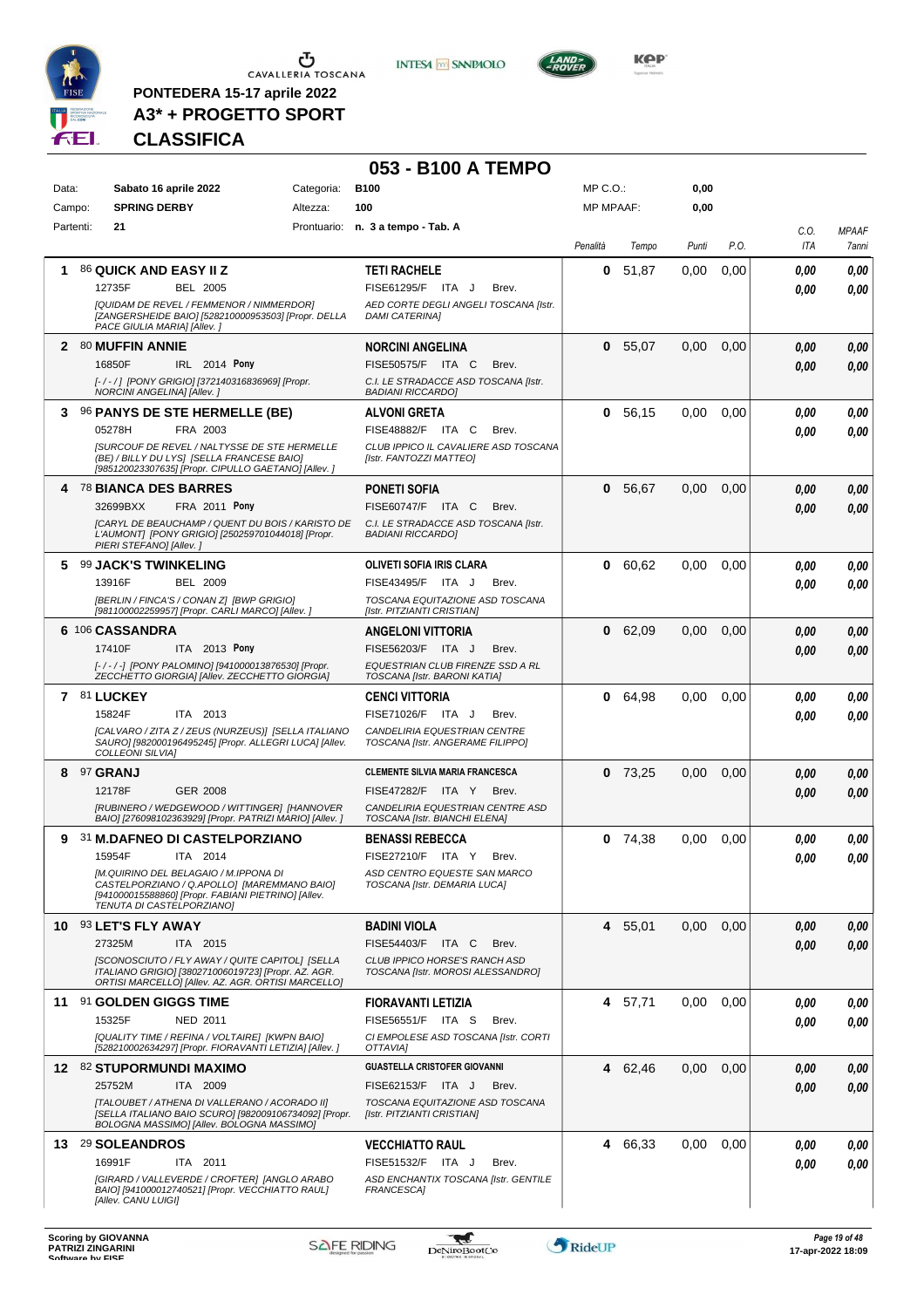

 $\begin{array}{c}\n\bullet \\
\bullet \\
\bullet \\
\bullet\n\end{array}$  CAVALLERIA TOSCANA

**PONTEDERA 15-17 aprile 2022 A3\* + PROGETTO SPORT** **INTESA** M SANPAOLO



# **CLASSIFICA**

|       |           |                                                                                                                                                                      |            | 053 - B100 A TEMPO                                                   |                  |          |       |      |                    |                              |
|-------|-----------|----------------------------------------------------------------------------------------------------------------------------------------------------------------------|------------|----------------------------------------------------------------------|------------------|----------|-------|------|--------------------|------------------------------|
| Data: |           | Sabato 16 aprile 2022                                                                                                                                                | Categoria: | <b>B100</b>                                                          | $MP C. O.$ :     |          | 0,00  |      |                    |                              |
|       | Campo:    | <b>SPRING DERBY</b>                                                                                                                                                  | Altezza:   | 100                                                                  | <b>MP MPAAF:</b> |          | 0,00  |      |                    |                              |
|       | Partenti: | 21                                                                                                                                                                   |            | Prontuario: n. 3 a tempo - Tab. A                                    | Penalità         | Tempo    | Punti | P.O. | C.O.<br><b>ITA</b> | <b>MPAAF</b><br><b>7anni</b> |
| 14    |           | 94 ROSSO DI RIBANO                                                                                                                                                   |            | <b>VIVOLI RINALDO</b>                                                | 4                | 69,26    | 0,00  | 0,00 | 0.00               | 0.00                         |
|       |           | 17565F<br>ITA 2012                                                                                                                                                   |            | FISE51310/F ITA Y<br>Brev.                                           |                  |          |       |      | 0.00               | 0.00                         |
|       |           | [REBUS DI VALMARINA / MONDELLA DI RIBANO /<br>PAPILLON DE LA COURJ [SELLA ITALIANO SAURO]<br>[982000192325222] [Propr. CHIAPPA ALBERTO] [Allev.<br>COLONNA GIOVANNI] |            | TOSCANA EQUITAZIONE ASD TOSCANA<br>[Istr. CHIAPPA ALBERTO]           |                  |          |       |      |                    |                              |
|       |           | 15 88 PRADA DEL CASTEGNO                                                                                                                                             |            | <b>MANCINI VALENTINA</b>                                             |                  | 4 71,82  | 0.00  | 0.00 | 0.00               | 0.00                         |
|       |           | 12726F<br>ITA 2009                                                                                                                                                   |            | FISE58579/F ITA Y<br>Brev.                                           |                  |          |       |      | 0.00               | 0.00                         |
|       |           | [ACODETTO / GIULIA DEL CASTEGNO / ACOBAT II]<br>[SELLA ITALIANO BAIO] [982009106555389] [Propr. AZ.<br>AGR. ANGERAME] [Allev.]                                       |            | CANDELIRIA EQUESTRIAN CENTRE ASD<br>TOSCANA [Istr. ANGERAME FILIPPO] |                  |          |       |      |                    |                              |
|       |           | 16 95 GEREMIA                                                                                                                                                        |            | <b>CECCARELLI SARA</b>                                               | 8                | 61,28    | 0,00  | 0,00 | 0.00               | 0,00                         |
|       |           | 13866F<br>ITA 2011                                                                                                                                                   |            | FISE49531/F ITA S<br>Brev.                                           |                  |          |       |      | 0.00               | 0,00                         |
|       |           | [BAEDEKER / LADY LARY / DOHITZUN GUERNICA]<br>[SELLA ITALIANO BAIO] [941000012127294] [Propr.<br>SOCIETA' AGRICOLA BUTTERFLY SRL] [Allev. ORAZZINI<br><b>MERII</b>   |            | CANDELIRIA EQUESTRIAN CENTRE ASD<br>TOSCANA [Istr. GORINI GIACOMO]   |                  |          |       |      |                    |                              |
|       |           | 17 85 LADY COSTELLI                                                                                                                                                  |            | <b>ROSSETTI MATILDE</b>                                              |                  | 8 75,19  | 0.00  | 0.00 | 0.00               | 0.00                         |
|       |           | ITA 2013<br>15203F                                                                                                                                                   |            | FISE61412/F ITA C<br>Brev.                                           |                  |          |       |      | 0.00               | 0.00                         |
|       |           | [COSTELLI / ISOTTA XIV / QUIDAM DE LA CERE] [SELLA<br>ITALIANO SAURO] [982000192323777] [Propr. ORAZZINI<br>MERI] [Allev. ORAZZINI MERI]                             |            | AED CORTE DEGLI ANGELI TOSCANA [Istr.<br><b>DAMI CATERINAI</b>       |                  |          |       |      |                    |                              |
|       |           | 18 100 POPITZ                                                                                                                                                        |            | <b>ALPINI GINEVRA</b>                                                |                  | 12 58,82 | 0,00  | 0.00 | 0.00               | 0,00                         |
|       |           | 16924F<br>GER 2014                                                                                                                                                   |            | FISE40050/F ITA J<br>Brev.                                           |                  |          |       |      | 0.00               | 0.00                         |
|       |           | [PILOTHAGO / LENA / LANGATA EXPRESS XX]<br>[WESTFALEN BAIO] [276020000403804] [Propr. ASD<br>DILETTANTISTICA JUMPING MONTALGETO] [Allev.]                            |            | C.I. LE STRADACCE ASD TOSCANA [Istr.<br><b>BADIANI RICCARDO]</b>     |                  |          |       |      |                    |                              |
|       |           | 19 84 SCINTILLA SAURA                                                                                                                                                |            | <b>TETI SOFIA</b>                                                    |                  | 12 59,45 | 0.00  | 0.00 | 0.00               | 0.00                         |
|       |           | ITA 2017<br>17730F                                                                                                                                                   |            | FISE61450/F ITA C<br>Brev.                                           |                  |          |       |      | 0.00               | 0.00                         |
|       |           | [CAN CAN DEL TERRICCIO / ATTENTION / ALMETO Z]<br>[SELLA ITALIANO SAURO] [380271000036199] [Propr.<br>PISANI ELENA] [Allev. PISANI ELENA]                            |            | AED CORTE DEGLI ANGELI TOSCANA [Istr.<br><b>DAMI CATERINA1</b>       |                  |          |       |      |                    |                              |
|       |           | 20 103 CRIMINAL MAID                                                                                                                                                 |            | <b>MAURI LODOVICA</b>                                                |                  | 17 87.65 | 0.00  | 0.00 | 0.00               | 0,00                         |
|       |           | ITA 2011<br>33294BXX                                                                                                                                                 |            | FISE13380/B ITA S<br>Brev.                                           |                  |          |       |      | 0.00               | 0.00                         |
|       |           | [CORINTO VMC / HANUSKA / ALASSIO] [SELLA ITALIANO<br>BAIO] [941000012742604] [Propr. TURATI PIERO] [Allev.<br><b>TURATI PIEROI</b>                                   |            | CANDELIRIA EQUESTRIAN CENTRE ASD<br>TOSCANA [Istr. ANGERAME FILIPPO] |                  |          |       |      |                    |                              |
|       |           | 116 ZARA LOULOU                                                                                                                                                      |            | <b>BALLATORI RACHELE</b>                                             | Elim.            | 0,00     | 0,00  | 0,00 | 0.00               | 0,00                         |
|       |           | GER 2009<br>18481F                                                                                                                                                   |            | FISE57641/F ITA C<br>Brev.                                           |                  |          |       |      | 0.00               | 0.00                         |
|       |           | [C-TRENTON Z / JULIA'S LADY / LORD CALANDO]<br>[HOLSTEINER GRIGIO] [276020000653307] [Propr.<br>PUGGELLI BARBARA] [Allev.]                                           |            | CLUB IPPICO IL CAVALIERE ASD TOSCANA<br>[Istr. FANTOZZI MATTEO]      |                  |          |       |      |                    |                              |

Collegio Giudicante *Presidente CLAUDIA BOZZO MARCO VINICIUS AMARAL GARCIA GIULIA BECCARI FEDERICA CORRIERI MARCO CORTINOVIS STEFANO PAPERINI*

# **054 - B110 A TEMPO**

| Data:<br>Campo: |           | <b>SPRING DERBY</b>                                      | Sabato 16 aprile 2022                                                                                                                                            | Categoria:<br>Altezza: | <b>B110</b><br>110                                                                                                                         | $MP C. O.$ : | <b>MP MPAAF:</b> | 0.00<br>0,00 |      |                |                       |
|-----------------|-----------|----------------------------------------------------------|------------------------------------------------------------------------------------------------------------------------------------------------------------------|------------------------|--------------------------------------------------------------------------------------------------------------------------------------------|--------------|------------------|--------------|------|----------------|-----------------------|
|                 | Partenti: | 8                                                        |                                                                                                                                                                  | Prontuario:            | n. 3 a tempo - Tab. A                                                                                                                      | Penalità     | Tempo            | Punti        | P.O. | $C_{0}$<br>ITA | <b>MPAAF</b><br>7anni |
|                 |           | 87 CATY CAT<br>051411                                    | NED 2007<br>[VERON / WAKABEA / INDOCTRO] [SELLA OLANDESE<br>BAIO BRUCIATO] [528210002060375] [Propr. LA FICORA<br>CENTRO IPPICO PUGLIESE S.S.D. A R.L.] [Allev.] |                        | <b>NANNINI ELENA</b><br>ITA C<br>FISE59633/F<br>Brev.<br>EQUESTRIAN CLUB FIRENZE SSD A RL<br>TOSCANA [Istr. BARONI KATIA]                  | 0            | 54.41            | 0,00         | 0.00 | 0,00<br>0.00   | 0.00<br>0.00          |
|                 |           | 83 BACHELOR 1020003<br>17606F<br>MANNINI FABIO] [Allev.] | NED 2006<br>[-/-/-] [IRISH HORSE BAIO] [528210000914297] [Propr.                                                                                                 |                        | <b>MANNINI ANNAMARIA</b><br><b>FISE61580/F</b><br>Brev.<br>ITA J<br><b>LIVORNO EQUESTRIAN CENTER ASD</b><br>TOSCANA [Istr. MIGLI RICCARDO] | 0            | 60.45            | 0.00         | 0.00 | 0.00<br>0.00   | 0.00<br>0.00          |

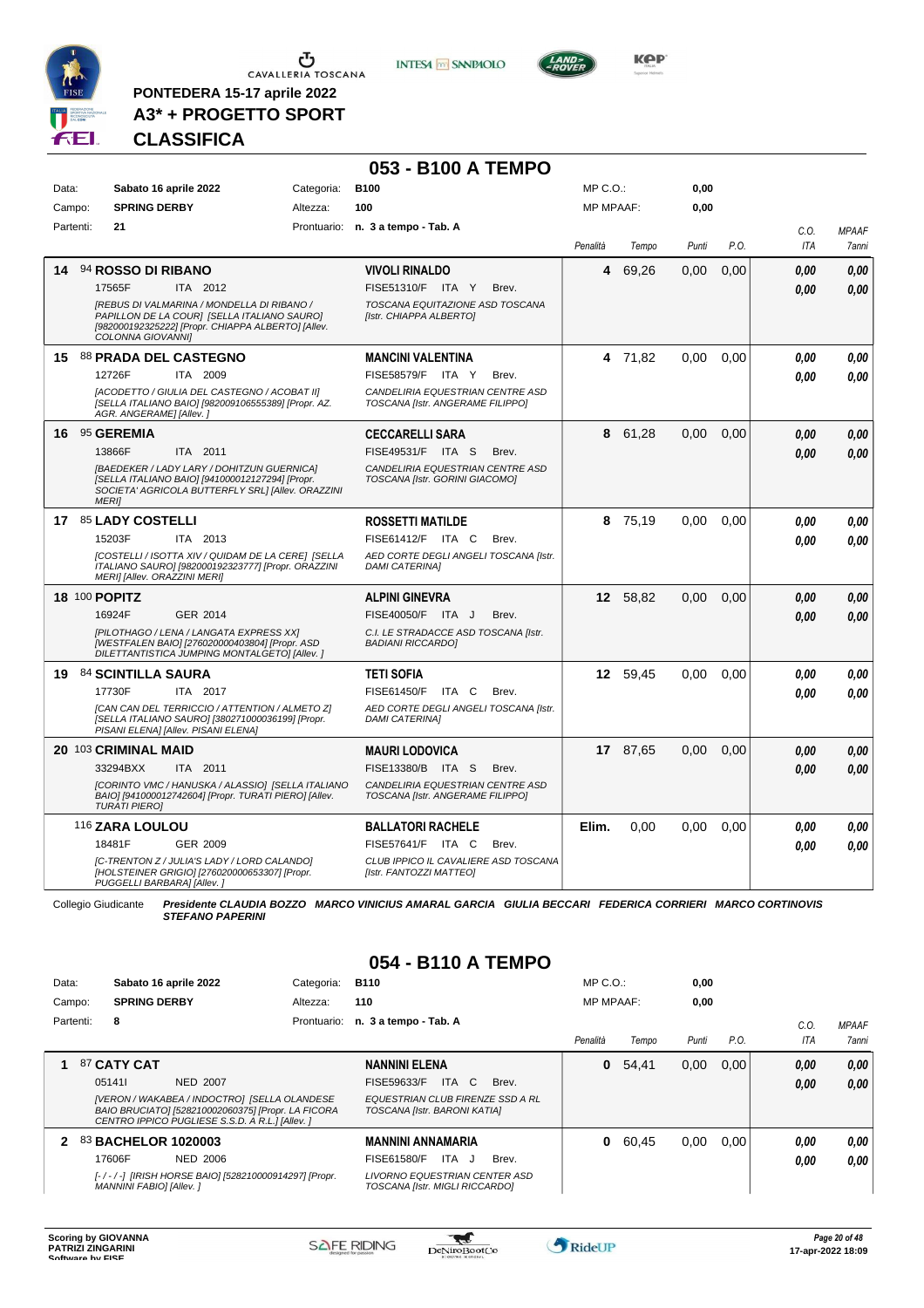

**PONTEDERA 15-17 aprile 2022 A3\* + PROGETTO SPORT** **INTESA** M SANPAOLO



# **CLASSIFICA**

|           |                                     |                                                                                                             |            | 054 - B110 A TEMPO                                             |           |          |       |      |             |                       |
|-----------|-------------------------------------|-------------------------------------------------------------------------------------------------------------|------------|----------------------------------------------------------------|-----------|----------|-------|------|-------------|-----------------------|
| Data:     | Sabato 16 aprile 2022               |                                                                                                             | Categoria: | <b>B110</b>                                                    | MP C.O.:  |          | 0,00  |      |             |                       |
| Campo:    | <b>SPRING DERBY</b>                 |                                                                                                             | Altezza:   | 110                                                            | MP MPAAF: |          | 0,00  |      |             |                       |
| Partenti: | 8                                   |                                                                                                             |            | Prontuario: n. 3 a tempo - Tab. A                              | Penalità  | Tempo    | Punti | P.O. | C.O.<br>ITA | <b>MPAAF</b><br>7anni |
| 3         |                                     | 72 CAPRICE VH WUITENSHOF Z                                                                                  |            | <b>IACOMINI FRANCESCA</b>                                      | 0         | 62,14    | 0,00  | 0,00 | 0,00        | 0.00                  |
|           | 16214F                              | <b>BEL 2011</b>                                                                                             |            | FISE18137/C ITA J<br>Brev.                                     |           |          |       |      | 0.00        | 0.00                  |
|           | [Propr. IACOMINI GRAZIANO] [Allev.] | [CATOKI / WINONA VAN HET WUITENSHOF / QUIDAM DE<br>REVEL] [ZANGERSHEIDE BAIO] [981100002648548]             |            | TEAM DEL MARCO LIGURIA [Istr. MASSARI<br><b>MICHELET</b>       |           |          |       |      |             |                       |
|           | 4 57 LAS VEGAS DI SABUCI            |                                                                                                             |            | <b>INCOLLU TEA</b>                                             |           | 4 56,47  | 0,00  | 0,00 | 0.00        | 0.00                  |
|           | 17748F                              | ITA 2014                                                                                                    |            | FISE61459/F ITA C<br>Brev.                                     |           |          |       |      | 0.00        | 0.00                  |
|           | RAFFAELE] [Allev.]                  | [FITH SENSE DI SABUCI / ELISA / ESCUDO I] [CHEVAL DE<br>SPORT BELG BAIO] [380271006056017] [Propr. APRILE   |            | AED CORTE DEGLI ANGELI TOSCANA [Istr.<br><b>DAMI CATERINAI</b> |           |          |       |      |             |                       |
|           | 5 77 IT'S A PLEASURE                |                                                                                                             |            | <b>BOLDRINI MARIA AUGUSTA</b>                                  |           | 4 72,19  | 0,00  | 0.00 | 0.00        | 0,00                  |
|           | 17488F                              | SLO 2007                                                                                                    |            | FISE34207/F ITA J<br>Brev.                                     |           |          |       |      | 0.00        | 0.00                  |
|           | MARIA AUGUSTA] [Allev.]             | [IMPULS / T LISJ / GANYMED] [SLOVENSKA<br>TOPLOKRVNA BAIO] [947000000732213] [Propr. BOLDRINI               |            | SAN GORO ASD TOSCANA [Istr.<br><b>FIORAVANTI ROBERTAI</b>      |           |          |       |      |             |                       |
| 6         | <b>70 SIR MARCUS</b>                |                                                                                                             |            | <b>NENCIONI CLARA</b>                                          |           | 12 60.16 | 0.00  | 0.00 | 0.00        | 0,00                  |
|           | 15044F                              | ITA 2010                                                                                                    |            | FISE59686/F ITA C<br>Brev.                                     |           |          |       |      | 0.00        | 0.00                  |
|           | [Allev. PACI MARIA GABRIELLA]       | [NOAK / MAIKE 88 / RAMIROFF] [SELLA ITALIANO SAURO]<br>[982000123247450] [Propr. PAGANELLI MARIA TERESA]    |            | SAN GORO ASD TOSCANA [Istr.<br><b>FIORAVANTI ROBERTAI</b>      |           |          |       |      |             |                       |
|           | 68 ZENOBIO                          |                                                                                                             |            | <b>ROSSETTI SOFIA</b>                                          | Elim.     | 0.00     | 0.00  | 0.00 | 0.00        | 0,00                  |
|           | 21151A                              | ITA 2015                                                                                                    |            | FISE61413/F ITA C<br>Brev.                                     |           |          |       |      | 0.00        | 0.00                  |
|           | [Allev. MILIA SAVERIO]              | [KSAR-SITTE / PARIGINA / PIRADIN] [SELLA ITALIANO<br>BAIO] [982000196473828] [Propr. SCAGNOLI DANILO]       |            | AED CORTE DEGLI ANGELI TOSCANA [Istr.<br><b>DAMI CATERINA1</b> |           |          |       |      |             |                       |
|           | 75 LEITRIM CLASSIC K                |                                                                                                             |            | <b>CROCETTI EMMA</b>                                           | Elim.     | 0.00     | 0,00  | 0.00 | 0,00        | 0.00                  |
|           | 16832F                              | IRL 2004                                                                                                    |            | FISE47056/F ITA J<br>Brev.                                     |           |          |       |      | 0.00        | 0.00                  |
|           | DELL'AMICO LUCIANA] [Allev.]        | [LEITRIM ALDATUS K / LEITRIM VISION / CLASSIC VISION]<br>[IRISH SPORT HORSE BAIO] [372141404097470] [Propr. |            | TEAM DEL MARCO LIGURIA [Istr. MASSARI<br><b>MICHELET</b>       |           |          |       |      |             |                       |

Collegio Giudicante *Presidente CLAUDIA BOZZO MARCO VINICIUS AMARAL GARCIA GIULIA BECCARI FEDERICA CORRIERI MARCO CORTINOVIS STEFANO PAPERINI*

# **055 - PROGETTO SPORT LIVELLO 5 H125 GRUPPO 1 JUNIOR/PONY A TEMPO**

| Data:  |                |              | Venerdì 15 aprile 2022                                                                                                                      | Categoria:  | C125                                                           | $MP C. O.$ :     |       | 0,00  |      |            |                     |
|--------|----------------|--------------|---------------------------------------------------------------------------------------------------------------------------------------------|-------------|----------------------------------------------------------------|------------------|-------|-------|------|------------|---------------------|
| Campo: |                | <b>OPPES</b> |                                                                                                                                             | Altezza:    | 125                                                            | <b>MP MPAAF:</b> |       | 0,00  |      |            |                     |
|        | Partenti:      | $\mathbf{2}$ |                                                                                                                                             | Prontuario: | n. 3 a tempo - Tab. A                                          |                  |       |       |      | C.O.       | <b>MPAAF</b>        |
|        |                |              |                                                                                                                                             |             |                                                                | Penalità         | Tempo | Punti | P.O. | <b>ITA</b> | <i><b>7anni</b></i> |
|        | 51 <b>BALI</b> |              |                                                                                                                                             |             | <b>ROSSI MIA</b>                                               | 4                | 64,90 | 0,00  | 8,40 | 0.00       | 0,00                |
|        |                | 18108F       | GER 2011                                                                                                                                    |             | FISE46576/F<br>ITA J<br>$1^{\circ}G$                           |                  |       |       |      | 0.00       | 0.00                |
|        |                |              | [BALOUS BELLINI / PIA / PONTIFEX] [WESTFALEN BAIO]<br>[276020000203066] [Propr. ROSSI MIA] [Allev.]                                         |             | JUMPING MONTALGETO ASD TOSCANA<br>[Istr. FRANCHINI MAURO]      |                  |       |       |      |            |                     |
| 2      |                |              | 50 JAMESON VH DAALHOF                                                                                                                       |             | TARABUSI EMMA                                                  | 25               | 91,62 | 0,00  | 0.00 | 0.00       | 0.00                |
|        |                | 17907F       | BEL 2015                                                                                                                                    |             | ITA<br>FISE57730/F<br>$1^{\circ}G$<br>$\mathbf{I}$             |                  |       |       |      | 0.00       | 0.00                |
|        |                |              | IEDJAZ VAN'T MERELSNEST / ZHADE / HOLD UP<br>PREMIER] [CHEVAL DE SANG BELGE BAIO]<br>[967000009752656] [Propr. PASQUATO LEONARDO] [Allev. ] |             | AED CORTE DEGLI ANGELI TOSCANA Ilstr.<br><b>DAMI CATERINAI</b> |                  |       |       |      |            |                     |

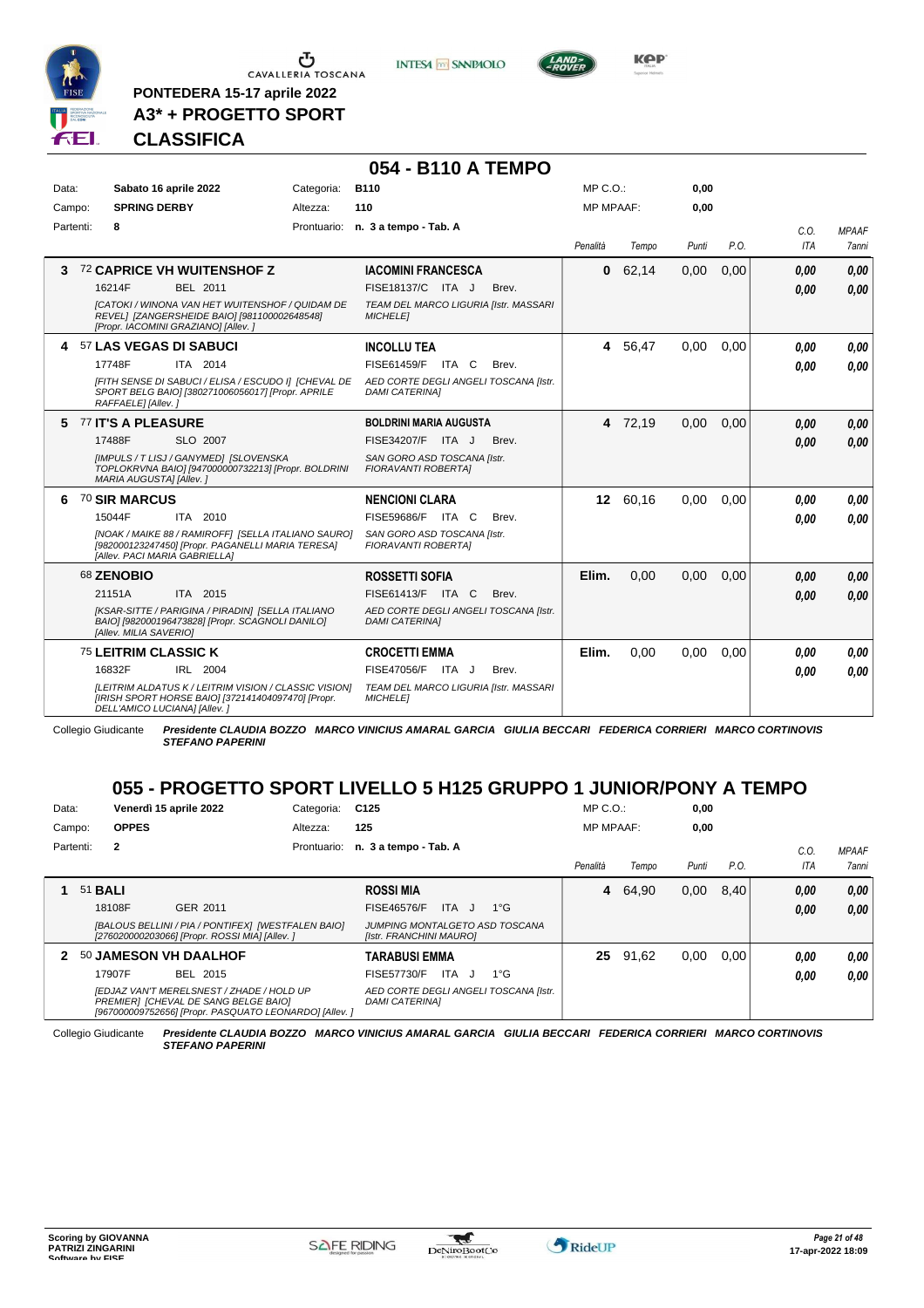

<u>ა</u> CAVALLERIA TOSCANA

**PONTEDERA 15-17 aprile 2022**

**A3\* + PROGETTO SPORT**

## **CLASSIFICA**

**INTESA** M SANPAOLO



**KPP** 

|        |                                                                                                                                                                                         | vvv          | .                              |                                                     |                           |             | ON EIVELLY UTHEY VINUET               |                  |       |       |      |      |     |              |
|--------|-----------------------------------------------------------------------------------------------------------------------------------------------------------------------------------------|--------------|--------------------------------|-----------------------------------------------------|---------------------------|-------------|---------------------------------------|------------------|-------|-------|------|------|-----|--------------|
| Data:  |                                                                                                                                                                                         |              | Venerdì 15 aprile 2022         | Categoria:                                          | C125                      |             |                                       | $MP C. O.$ :     |       | 0,00  |      |      |     |              |
| Campo: |                                                                                                                                                                                         | <b>OPPES</b> |                                | Altezza:                                            | 125                       |             |                                       | <b>MP MPAAF:</b> |       | 0,00  |      |      |     |              |
|        | Partenti:                                                                                                                                                                               | $\mathbf{2}$ |                                | Prontuario:                                         | n. 3 a tempo - Tab. A     |             |                                       |                  |       |       |      | C.0  |     | <b>MPAAF</b> |
|        |                                                                                                                                                                                         |              |                                |                                                     |                           |             |                                       | Penalità         | Tempo | Punti | P.O. |      | ITA | 7anni        |
|        |                                                                                                                                                                                         |              | 52 GRAVIN VAN HET LINDENHOF AH |                                                     | <b>DEVERIO ALESSANDRA</b> |             |                                       | 0                | 71.42 | 0,00  | 6.00 | 0,00 |     | 0,00         |
|        |                                                                                                                                                                                         |              | BEL 2006                       |                                                     | 004790/F                  | -S<br>ITA I | $1^{\circ}G$                          |                  |       |       |      | 0.00 |     | 0.00         |
|        | 17803F<br>[VIGO D'ARSOUILLES / BESSY VAN HET LINDENHOF /<br>BACARA] [BEL. WARMBLOEDPAARD BAIO]<br>[981100000820792] [Propr. AZIENDA AGRICOLA LA LUNA<br>DI DEVERIO ALESSANDRA] [Allev.] |              |                                |                                                     | ALESSANDRA]               |             | CE LA LUNA ASD TOSCANA [Istr. DEVERIO |                  |       |       |      |      |     |              |
|        |                                                                                                                                                                                         | 22 CONCARO   |                                |                                                     | <b>CORTI OTTAVIA</b>      |             |                                       | 0                | 74.56 | 0.00  | 5.90 | 0.00 |     | 0.00         |
|        |                                                                                                                                                                                         | 18354F       | GER 2006                       |                                                     | FISE15829/F               | ITA<br>-S   | $1^{\circ}G$                          |                  |       |       |      | 0.00 |     | 0.00         |
|        | [CARINJO / MINARA / CONTENDER]  [HOLSTEINER BAIO]<br>[528210002224120] [Propr. CORTI OTTAVIA] [Allev. ]                                                                                 |              |                                | CI EMPOLESE ASD TOSCANA [Istr.<br>ROVERSI RICCARDO] |                           |             |                                       |                  |       |       |      |      |     |              |

Collegio Giudicante *Presidente CLAUDIA BOZZO MARCO VINICIUS AMARAL GARCIA GIULIA BECCARI FEDERICA CORRIERI MARCO CORTINOVIS STEFANO PAPERINI*

# **057 - PROGETTO SPORT LIVELLO 4 H120 GRUPPO 1 JUNIOR/PONY A TEMPO**

| Data:  |           |                  | Venerdì 15 aprile 2022                                                                             | Categoria:  | C <sub>120</sub>                                               | $MP C. O.$ :     |       | 0,00  |            |      |              |
|--------|-----------|------------------|----------------------------------------------------------------------------------------------------|-------------|----------------------------------------------------------------|------------------|-------|-------|------------|------|--------------|
| Campo: |           | <b>OPPES</b>     |                                                                                                    | Altezza:    | 120                                                            | <b>MP MPAAF:</b> |       | 0,00  |            |      |              |
|        | Partenti: | $\mathbf{2}$     |                                                                                                    | Prontuario: | n. 3 a tempo - Tab. A                                          |                  |       |       |            | C.O. | <b>MPAAF</b> |
|        |           |                  |                                                                                                    |             |                                                                | Penalità         | Tempo | Punti | P.O.       | ITA  | 7anni        |
|        |           | 53 CERSEI LM     |                                                                                                    |             | <b>PARENTI MARTINA</b>                                         | 0                | 65,01 |       | 0,00 13,20 | 0,00 | 0,00         |
|        |           | 16769F           | GER 2012                                                                                           |             | ITA J<br>$1^{\circ}$ G<br>FISE50933/F                          |                  |       |       |            | 0,00 | 0,00         |
|        |           | [Allev.]         | [CAPTAIN COOPER / BALI / BORMIO XX] [WESTFALEN<br>BAIO] [276020000234588] [Propr. BOLDRINI SIMONA] |             | AED CORTE DEGLI ANGELI TOSCANA [Istr.<br><b>DAMI CATERINAI</b> |                  |       |       |            |      |              |
| 2      |           |                  | 55 CARLOS'S SON CORLEONE                                                                           |             | <b>MARTELLI REBECCA</b>                                        | 16               | 64,62 | 0,00  | 0.00       | 0.00 | 0.00         |
|        |           | 03241R           | GER 2009                                                                                           |             | FISE38723/F<br>ITA J<br>$1^{\circ}G$                           |                  |       |       |            | 0.00 | 0.00         |
|        |           | CINZIA] [Allev.] | [CARLOS DZ / PURLY RUBY / PAINTER'S ROW]<br>[HOLSTEINER GRIGIO] [380271006018738] [Propr. POMPEI   |             | JUMPING MONTALGETO ASD TOSCANA<br>[Istr. FRANCHINI MAURO]      |                  |       |       |            |      |              |

Collegio Giudicante *Presidente CLAUDIA BOZZO MARCO VINICIUS AMARAL GARCIA GIULIA BECCARI FEDERICA CORRIERI MARCO CORTINOVIS STEFANO PAPERINI*

# **058 - PROGETTO SPORT LIVELLO 4 H120 GRUPPO 2 SENIOR A TEMPO**

| Data:  |           |                | Venerdì 15 aprile 2022                                                                                  | Categoria: | C120                                                                   | $MP C. O.$ :     |       | 0,00  |      |      |              |
|--------|-----------|----------------|---------------------------------------------------------------------------------------------------------|------------|------------------------------------------------------------------------|------------------|-------|-------|------|------|--------------|
| Campo: |           | <b>OPPES</b>   |                                                                                                         | Altezza:   | 120                                                                    | <b>MP MPAAF:</b> |       | 0,00  |      |      |              |
|        | Partenti: | $\mathbf{2}$   |                                                                                                         |            | Prontuario: n. 3 a tempo - Tab. A                                      |                  |       |       |      | C.O  | <b>MPAAF</b> |
|        |           |                |                                                                                                         |            |                                                                        | Penalità         | Tempo | Punti | P.O. | ITA  | 7anni        |
|        |           | 56 CASTEL      |                                                                                                         |            | <b>CAROTI SARA</b>                                                     | 0                | 72,42 | 0,00  | 6.00 | 0,00 | 0.00         |
|        |           | 18141F         | GER 2009                                                                                                |            | FISE37111/F<br><b>ITA</b><br>Y 1°G                                     |                  |       |       |      | 0.00 | 0.00         |
|        |           |                | [CACHAS / GISELLE III / LIGORETT] [HOLSTEINER BAIO]<br>[967000009549431] [Propr. CAROTI SARA] [Allev. ] |            | LIVORNO EQUESTRIAN CENTER ASD<br><b>TOSCANA IIstr. MIGLI RICCARDOI</b> |                  |       |       |      |      |              |
|        |           | 54 MESANDRA PS |                                                                                                         |            | <b>DE MAIO CAROLINA</b>                                                | 4                | 75,78 | 0.00  | 4.72 | 0.00 | 0.00         |
|        |           | 17375F         | GER 2012                                                                                                |            | . Y<br>$1^{\circ}G$<br>FISE44250/F<br>ITA.                             |                  |       |       |      | 0.00 | 0.00         |
|        |           |                | [MEMPHIS / SALITAIRE / SANDRO BOY] [OLDENBURG<br>BAIO] [276020000056717] [Propr. DE MAIO GIANCARLO]     |            | CANDELIRIA EQUESTRIAN CENTRE ASD<br>TOSCANA [Istr. GORINI GIACOMO]     |                  |       |       |      |      |              |

Collegio Giudicante *Presidente CLAUDIA BOZZO MARCO VINICIUS AMARAL GARCIA GIULIA BECCARI FEDERICA CORRIERI MARCO CORTINOVIS STEFANO PAPERINI*

*[Allev. ]*

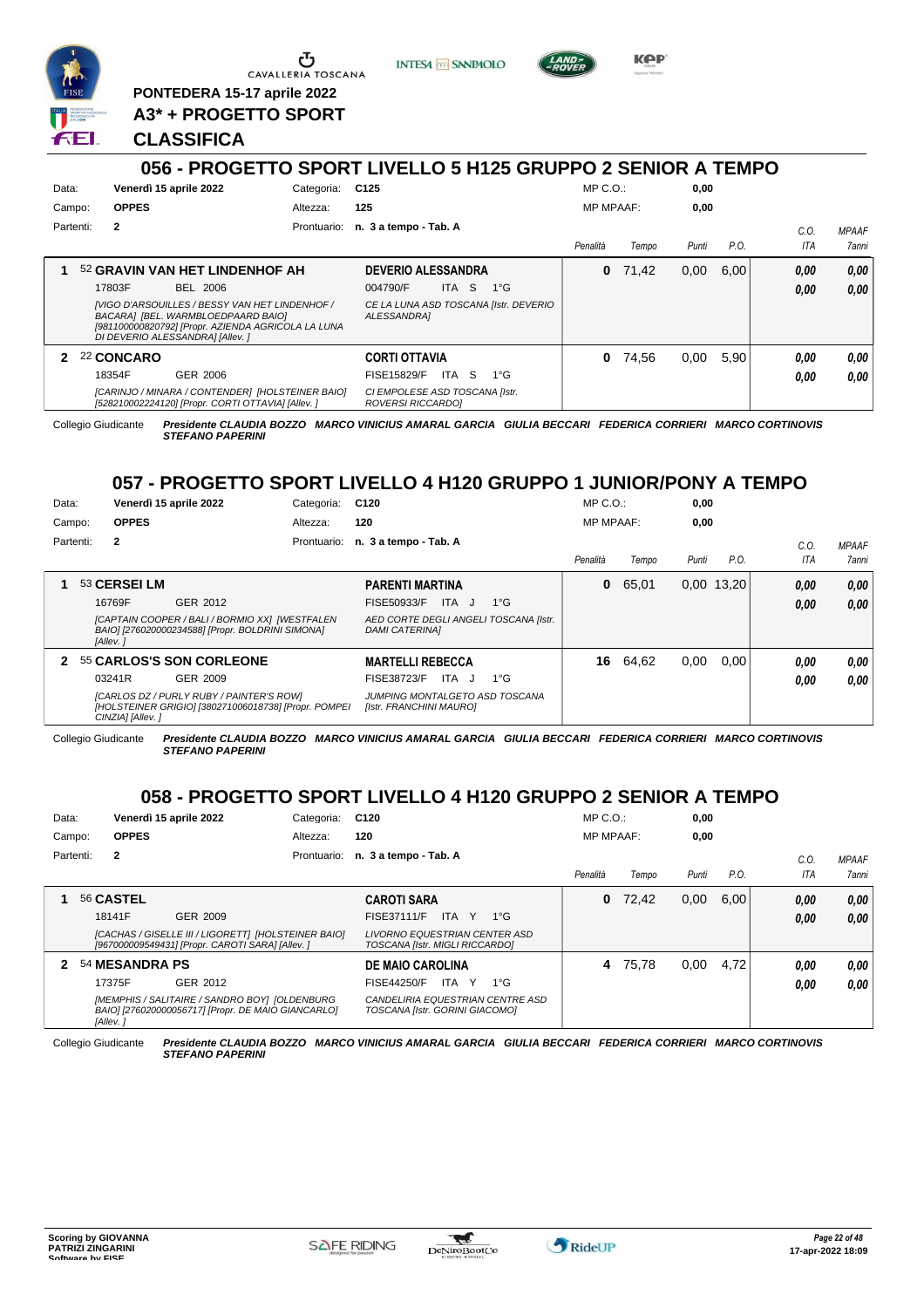

<u>ය</u> CAVALLERIA TOSCANA

**PONTEDERA 15-17 aprile 2022 A3\* + PROGETTO SPORT**

**CLASSIFICA**

|           |                                                                                                         | 059 - PROGETTO SPORT LIVELLO 3 H115 GRUPPO 1 PONY A TEMPO |             |                                                                 |       |       |                  |       |       |      |             |                       |
|-----------|---------------------------------------------------------------------------------------------------------|-----------------------------------------------------------|-------------|-----------------------------------------------------------------|-------|-------|------------------|-------|-------|------|-------------|-----------------------|
| Data:     | Venerdì 15 aprile 2022                                                                                  |                                                           | Categoria:  | CP115                                                           |       |       | $MP C. O.$ :     |       | 0.00  |      |             |                       |
| Campo:    | <b>OPPES</b>                                                                                            |                                                           | Altezza:    | 115                                                             |       |       | <b>MP MPAAF:</b> |       | 0,00  |      |             |                       |
| Partenti: |                                                                                                         |                                                           | Prontuario: | n. 3 a tempo - Tab. A                                           |       |       | Penalità         |       | Punti | P.O. | C.O.<br>ITA | <b>MPAAF</b><br>7anni |
|           |                                                                                                         |                                                           |             |                                                                 |       |       |                  | Tempo |       |      |             |                       |
|           | <b>67 QUIRINO</b>                                                                                       |                                                           |             | <b>AGRETTI TOMMASO</b>                                          |       |       | 8                | 78.69 | 0,00  | 3.60 | 0.00        | 0.00                  |
|           | 14325F<br>ITA.                                                                                          | 2009 Pony                                                 |             | <b>FISE55339/F</b>                                              | ITA C | Brev. |                  |       |       |      | 0,00        | 0.00                  |
|           | [-/-/] [INDIGENA SAURO] [941000013864467] [Propr.<br>GIULIANO RAFFAELLA] [Allev. PANI GIOVANNI ANTONIO] |                                                           |             | LIVORNO EQUESTRIAN CENTER ASD<br>TOSCANA [Istr. MIGLI RICCARDO] |       |       |                  |       |       |      |             |                       |

**INTESA** M SANPAOLO

Collegio Giudicante *Presidente CLAUDIA BOZZO MARCO VINICIUS AMARAL GARCIA GIULIA BECCARI FEDERICA CORRIERI MARCO CORTINOVIS STEFANO PAPERINI*

# **060 - PROGETTO SPORT LIVELLO 3 H115 GRUPPO 2 JUNIOR A TEMPO**

| Data:        |                    | Venerdì 15 aprile 2022                                                                                                                                                                          | Categoria:  | C <sub>115</sub>                                                    |              | $MP C. O.$ :     |       | 0,00  |            |            |              |
|--------------|--------------------|-------------------------------------------------------------------------------------------------------------------------------------------------------------------------------------------------|-------------|---------------------------------------------------------------------|--------------|------------------|-------|-------|------------|------------|--------------|
| Campo:       | <b>OPPES</b>       |                                                                                                                                                                                                 | Altezza:    | 115                                                                 |              | <b>MP MPAAF:</b> |       | 0,00  |            |            |              |
| Partenti:    | 3                  |                                                                                                                                                                                                 | Prontuario: | n. 3 a tempo - Tab. A                                               |              |                  |       |       |            | C.O.       | <b>MPAAF</b> |
|              |                    |                                                                                                                                                                                                 |             |                                                                     |              | Penalità         | Tempo | Punti | P.O.       | <b>ITA</b> | <b>7anni</b> |
|              | 60 BLUE BALOU      |                                                                                                                                                                                                 |             | <b>PELLEGRINI ANDREA</b>                                            |              | 0                | 70,89 |       | 0.00 13,20 | 0.00       | 0,00         |
|              | 14094F             | GER 2008                                                                                                                                                                                        |             | <b>FISE41829/F</b><br>ITA J                                         | Brev.        |                  |       |       |            | 0.00       | 0.00         |
|              | VERSILIA] [Allev.] | [CHACCO BLUE / SARINA / BALOUBET DU ROUET]<br>[OLDENBURG SAURO] [276098102368708] [Propr. C.I.                                                                                                  |             | CENTRO IPPICO VERSILIA SSD A RL<br>TOSCANA [Istr. CANCOGNI DANIELE] |              |                  |       |       |            |            |              |
| $\mathbf{2}$ | 59 ELAILA REBUS    |                                                                                                                                                                                                 |             | <b>BIANCHI CAMILLA</b>                                              |              | 4                | 64,54 | 0,00  | 8,26       | 0.00       | 0,00         |
|              | 16864F             | ITA 2011                                                                                                                                                                                        |             | FISE56296/F<br>ITA J                                                | $1^{\circ}G$ |                  |       |       |            | 0,00       | 0.00         |
|              |                    | [REBUS DI VALMARINA / TWIST / ATHLERICO I] [SELLA<br>ITALIANO BAIO] [982000192789953] [Propr. BIANCHI<br>CAMILLA] [Allev. CARNESECCHI ANNA MARIA]                                               |             | NADIR ASD TOSCANA [Istr. MUSACCHIA<br><b>STEFANIAI</b>              |              |                  |       |       |            |            |              |
|              | 58 KUPIDO          |                                                                                                                                                                                                 |             | <b>ROSSETTI BIANCA</b>                                              |              | 8                | 68,85 | 0.00  | 3,48       | 0.00       | 0,00         |
|              | 17398F             | ITA 2016                                                                                                                                                                                        |             | FISE61411/F<br>ITA C                                                | Brev.        |                  |       |       |            | 0.00       | 0.00         |
|              |                    | [LORD DIX / VALENCIA DE WALPUT D'13 / SKIPPY-II]<br>[CHEVAL DE SPORT BELG SAURO] [380271006018130]<br>[Propr. SOC. AGR. IL FORTINO DI MUCCHIETO SRL] [Allev.<br>AZ. AGR. BUCCIANTINI CRISTIANO] |             | AED CORTE DEGLI ANGELI TOSCANA [Istr.<br><b>DAMI CATERINAI</b>      |              |                  |       |       |            |            |              |

Collegio Giudicante *Presidente CLAUDIA BOZZO MARCO VINICIUS AMARAL GARCIA GIULIA BECCARI FEDERICA CORRIERI MARCO CORTINOVIS STEFANO PAPERINI*

# **061 - PROGETTO SPORT LIVELLO 3 H115 GRUPPO 3 SENIOR A TEMPO**

| Data:     |                                   | Venerdì 15 aprile 2022                                                                                                                                                                      | Categoria:  | C <sub>115</sub>                                                   |           |                                  | MP C. O.         |       | 0,00  |      |      |              |
|-----------|-----------------------------------|---------------------------------------------------------------------------------------------------------------------------------------------------------------------------------------------|-------------|--------------------------------------------------------------------|-----------|----------------------------------|------------------|-------|-------|------|------|--------------|
| Campo:    | <b>OPPES</b>                      |                                                                                                                                                                                             | Altezza:    | 115                                                                |           |                                  | <b>MP MPAAF:</b> |       | 0,00  |      |      |              |
| Partenti: | 6                                 |                                                                                                                                                                                             | Prontuario: | n. 3 a tempo - Tab. A                                              |           |                                  |                  |       |       |      | C.0. | <b>MPAAF</b> |
|           |                                   |                                                                                                                                                                                             |             |                                                                    |           |                                  | Penalità         | Tempo | Punti | P.O. | ITA  | 7anni        |
| 1         |                                   | 61 ALBA DEL PODERACCIO                                                                                                                                                                      |             | <b>SAMMICHELI ANGELA</b>                                           |           |                                  | 0                | 70,21 | 0,00  | 6,00 | 0,00 | 0,00         |
|           | 16836F                            | ITA 2015                                                                                                                                                                                    |             | FISE39294/F                                                        | ITA<br>-S | Brev.                            |                  |       |       |      | 0,00 | 0,00         |
|           | LISA] [Allev. RAVA' LISA]         | [CORIANDER Z / GRANDI APPLAUSI / CAMPIONE VI]<br>[SELLA ITALIANO BAIO] [982000192284783] [Propr. RAVA'                                                                                      |             | C.I. LE STRADACCE ASD TOSCANA [Istr.<br><b>BADIANI RICCARDOI</b>   |           |                                  |                  |       |       |      |      |              |
|           | <b>62 L'ARUSPICE</b>              |                                                                                                                                                                                             |             | <b>BOSCHERINI ALLEGRA</b>                                          |           |                                  | 4                | 72,69 | 0,00  | 4,72 | 0.00 | 0,00         |
|           | 10801F                            | ITA 2006                                                                                                                                                                                    |             | FISE29401/F                                                        | ITA Y     | Brev.                            |                  |       |       |      | 0.00 | 0.00         |
|           |                                   | <b>ILOOPING / MAAIKE DU MANOIR / RAPHAELOI ISELLA</b><br>ITALIANO BAIO] [972000000622701] [Propr. BOSCHERINI<br>ALLEGRAI [Allev. MASSETANI GIANNI]                                          |             | CANDELIRIA EQUESTRIAN CENTRE ASD<br>TOSCANA [Istr. GORINI GIACOMO] |           |                                  |                  |       |       |      |      |              |
| 3         | 63 CASCADE                        |                                                                                                                                                                                             |             | <b>CAPPELLI VIRGINIA AGNESE</b>                                    |           |                                  | 4                | 73,68 | 0,00  | 4,64 | 0,00 | 0,00         |
|           | 15722F                            | <b>HUN 2010</b>                                                                                                                                                                             |             | FISE25328/F                                                        | ITA S     | $1^{\circ}G$                     |                  |       |       |      | 0,00 | 0,00         |
|           | <b>VIRGINIA AGNESEI [Allev. ]</b> | [CASSUCI / SYMPATHICA INCIPIT / QUICK STAR]<br>[UNGHERESE BAIO] [348099000001106] [Propr. CAPPELLI                                                                                          |             | TOSCANA [Istr. ANGERAME FILIPPO]                                   |           | CANDELIRIA EQUESTRIAN CENTRE ASD |                  |       |       |      |      |              |
| 4         | 65 OMBRO MANNO                    |                                                                                                                                                                                             |             | <b>LEPRI ELENA</b>                                                 |           |                                  | 8                | 71,53 | 0,00  | 3,42 | 0,00 | 0,00         |
|           | 13159F                            | ITA 2010                                                                                                                                                                                    |             | <b>FISE22945/F</b>                                                 | ITA S     | Brev.                            |                  |       |       |      | 0,00 | 0.00         |
|           |                                   | IIT IS MY WAY / ANDROMEDA DI CORTEVECCHIA /<br>SATURNO] [SELLA ITALIANO BAIO] [982000123241385]<br>[Propr. COOPERATIVA AGRICOLA MONTEMERCOLE]<br>[Allev. COOPERATIVA AGRICOLA MONTEMERCOLE] |             | CANDELIRIA EQUESTRIAN CENTRE ASD<br>TOSCANA [Istr. GORINI GIACOMO] |           |                                  |                  |       |       |      |      |              |

 $\mathcal{L}$ 



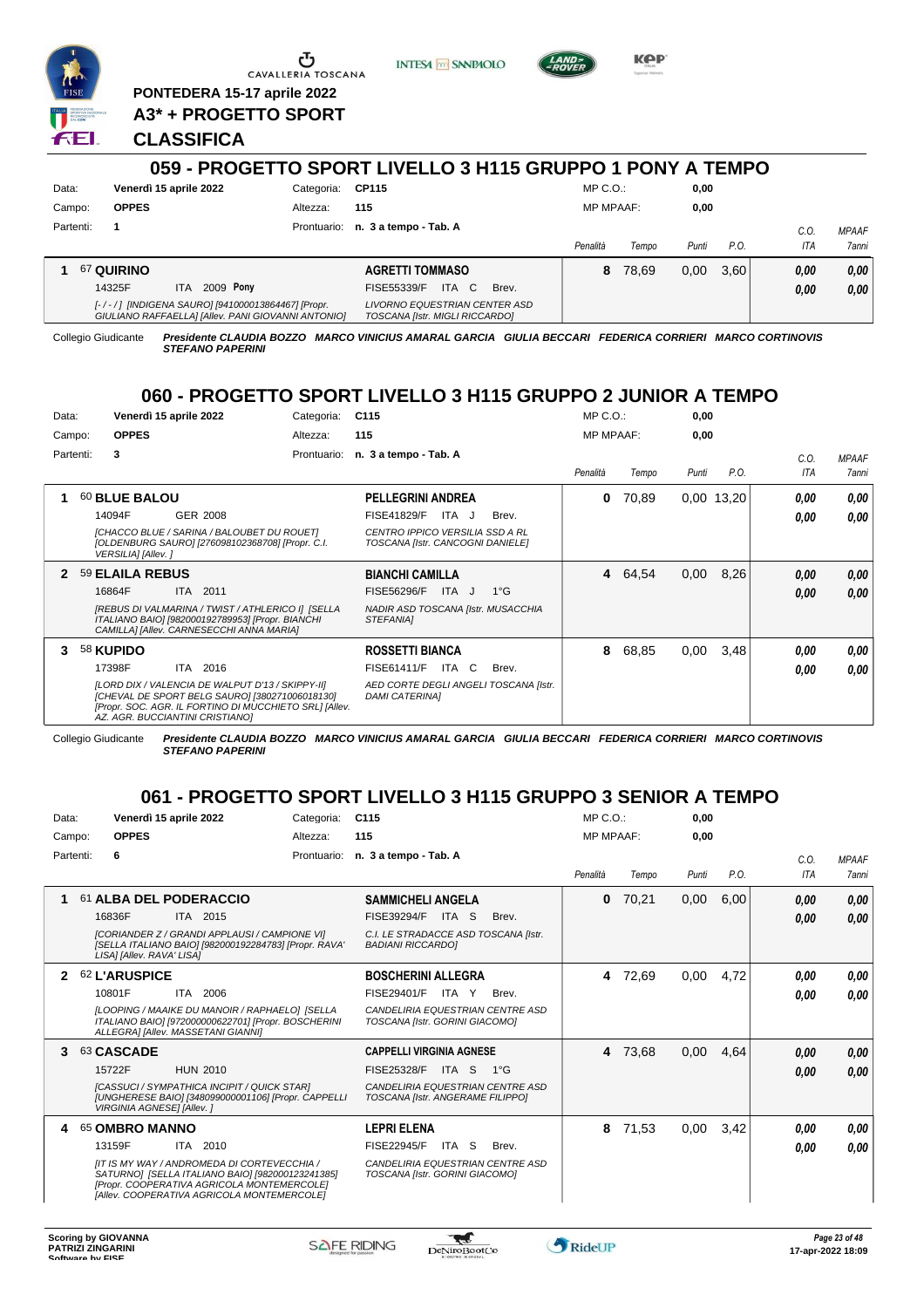

**PONTEDERA 15-17 aprile 2022**

**A3\* + PROGETTO SPORT**

# **CLASSIFICA**

# **061 - PROGETTO SPORT LIVELLO 3 H115 GRUPPO 3 SENIOR A TEMPO**

**INTESA** M SANPAOLO

|           | <u> 001 - FRUGETTU ƏFÜRT LIVELLU 3 NTTƏ GRUFFU 3 ƏLNIUR ATLAMEV</u>                                                                                                         |            |                                   |       |                                       |                  |          |       |      |      |              |
|-----------|-----------------------------------------------------------------------------------------------------------------------------------------------------------------------------|------------|-----------------------------------|-------|---------------------------------------|------------------|----------|-------|------|------|--------------|
| Data:     | Venerdì 15 aprile 2022                                                                                                                                                      | Categoria: | C115                              |       |                                       | $MP C. O.$ :     |          | 0,00  |      |      |              |
| Campo:    | <b>OPPES</b>                                                                                                                                                                | Altezza:   | 115                               |       |                                       | <b>MP MPAAF:</b> |          | 0,00  |      |      |              |
| Partenti: | 6                                                                                                                                                                           |            | Prontuario: n. 3 a tempo - Tab. A |       |                                       |                  |          |       |      | C.0  | <b>MPAAF</b> |
|           |                                                                                                                                                                             |            |                                   |       |                                       | Penalità         | Tempo    | Punti | P.O. | ITA  | 7anni        |
| 5.        | <b>64 ARABIAN OIL</b>                                                                                                                                                       |            | <b>LEPRI RACHELE</b>              |       |                                       | 8                | 75.13    | 0,00  | 3.36 | 0,00 | 0.00         |
|           | 2008<br>11955F<br>ITA.                                                                                                                                                      |            | <b>FISE23289/F</b>                | ITA S | Brev.                                 |                  |          |       |      | 0,00 | 0.00         |
|           | [ACODETTO II / GRETAS / 1 [SELLA ITALIANO BAIO]<br>[985000380500512] [Propr. PAPINI CHIARA] [Allev. ROSSI<br><b>FABIOI</b>                                                  |            | TOSCANA [Istr. GORINI GIACOMO]    |       | CANDELIRIA EQUESTRIAN CENTRE ASD      |                  |          |       |      |      |              |
|           | <b>6 500 ZINGARO DELLE SEMENTARECCE</b>                                                                                                                                     |            | <b>TAMPUCCI CRISTINA</b>          |       |                                       |                  | 25 91,97 | 0.00  | 0.00 | 0.00 | 0.00         |
|           | 13099F<br>ITA 2010                                                                                                                                                          |            | 3650/F                            | ITA   | SA 1°G                                |                  |          |       |      | 0.00 | 0.00         |
|           | [ARKO III / GATTAGARISTA DELLE SEMENTARECCE /<br>QUIDAM DE REVELI [SELLA ITALIANO BAIO]<br>[982000123234115] [Propr. MENCARELLI LUCA] [Allev. AZ.<br>AGR. SEMENTARECCE SRL1 |            | <b>GIOVANNII</b>                  |       | C.I.POGGETTINI TOSCANA [Istr. BECCARI |                  |          |       |      |      |              |

Collegio Giudicante *Presidente CLAUDIA BOZZO MARCO VINICIUS AMARAL GARCIA GIULIA BECCARI FEDERICA CORRIERI MARCO CORTINOVIS STEFANO PAPERINI*

## **063 - PROGETTO SPORT LIVELLO 2 H110 GRUPPO 2 JUNIOR A TEMPO**

| Data:     | Venerdì 15 aprile 2022              |                 | Categoria:                                                                                                                                             | <b>B110</b>                                                            |       | MP C.O.:         |          | 0,00  |            |      |              |
|-----------|-------------------------------------|-----------------|--------------------------------------------------------------------------------------------------------------------------------------------------------|------------------------------------------------------------------------|-------|------------------|----------|-------|------------|------|--------------|
| Campo:    | <b>SPRING DERBY</b>                 |                 | Altezza:                                                                                                                                               | 110                                                                    |       | <b>MP MPAAF:</b> |          | 0.00  |            |      |              |
| Partenti: | 11                                  |                 |                                                                                                                                                        | Prontuario: n. 3 a tempo - Tab. A                                      |       |                  |          |       |            | C.O. | <b>MPAAF</b> |
|           |                                     |                 |                                                                                                                                                        |                                                                        |       | Penalità         | Tempo    | Punti | P.O.       | ITA  | 7anni        |
| 1         | <b>76 CETRO</b>                     |                 |                                                                                                                                                        | <b>GRECHI EMMA</b>                                                     |       | 0                | 70,19    |       | 0,00 13,20 | 0.00 | 0,00         |
|           | 13302D                              | POL 2014        |                                                                                                                                                        | FISE41576/F ITA J                                                      | Brev. |                  |          |       |            | 0.00 | 0.00         |
|           | [Allev. 1                           |                 | [FARMER / CENTINA / ORLY T] [SELLA POLONIA BAIO<br>SCURO] [616098100061113] [Propr. SPINELLI CARLOTTA]                                                 | JUMPING MONTALGETO ASD TOSCANA<br>[Istr. FRANCHINI MAURO]              |       |                  |          |       |            |      |              |
|           | 83 BACHELOR 1020003                 |                 |                                                                                                                                                        | <b>MANNINI ANNAMARIA</b>                                               |       |                  | 4 61,00  | 0.00  | 8,26       | 0.00 | 0.00         |
|           | 17606F                              | <b>NED 2006</b> |                                                                                                                                                        | FISE61580/F ITA J                                                      | Brev. |                  |          |       |            | 0.00 | 0.00         |
|           | MANNINI FABIO] [Allev.]             |                 | [-/-/-] [IRISH HORSE BAIO] [528210000914297] [Propr.                                                                                                   | <b>LIVORNO EQUESTRIAN CENTER ASD</b><br>TOSCANA [Istr. MIGLI RICCARDO] |       |                  |          |       |            |      |              |
|           | 3 71 CHINTINO VAN DE BASQUITA Z     |                 |                                                                                                                                                        | <b>MOSCARDI ALLEGRA</b>                                                |       |                  | 4 63,40  | 0,00  | 8,12       | 0.00 | 0,00         |
|           | 17386F                              | <b>BEL 2009</b> |                                                                                                                                                        | FISE55116/F ITA J                                                      | Brev. |                  |          |       |            | 0,00 | 0.00         |
|           | [Allev.]                            |                 | [CHIN CHIN / HENDRIEKA / BELASCO] [ZANGERSHEIDE<br>BAIO] [981100002220511] [Propr. MOSCARDI ALLEGRA]                                                   | JUMPING MONTALGETO ASD TOSCANA<br>[Istr. FRANCHINI MAURO]              |       |                  |          |       |            |      |              |
| 4         | 87 CATY CAT                         |                 |                                                                                                                                                        | <b>NANNINI ELENA</b>                                                   |       |                  | 4 63,80  | 0.00  | 7,98       | 0.00 | 0,00         |
|           | 051411                              | <b>NED 2007</b> |                                                                                                                                                        | FISE59633/F ITA C                                                      | Brev. |                  |          |       |            | 0.00 | 0.00         |
|           |                                     |                 | [VERON / WAKABEA / INDOCTRO] [SELLA OLANDESE<br>BAIO BRUCIATO] [528210002060375] [Propr. LA FICORA<br>CENTRO IPPICO PUGLIESE S.S.D. A R.L. I [Allev. ] | EQUESTRIAN CLUB FIRENZE SSD A RL<br>TOSCANA [Istr. BARONI KATIA]       |       |                  |          |       |            |      |              |
| 5         | 73 OBI J&J Z                        |                 |                                                                                                                                                        | <b>MANCINI DARIO</b>                                                   |       |                  | 12 67,60 | 0.00  | 1.12       | 0.00 | 0.00         |
|           | 17894F                              | <b>BEL 2012</b> |                                                                                                                                                        | FISE50994/F ITA J                                                      | Brev. |                  |          |       |            | 0.00 | 0.00         |
|           | MANCINI DARIO] [Allev. ]            |                 | [ORLANDO / BABELUT VH LANGWATER / WIENSENDER]<br>[ZANGERSHEIDE BAIO] [981100002171515] [Propr.                                                         | JUMPING MONTALGETO ASD TOSCANA<br>[Istr. FRANCHINI MAURO]              |       |                  |          |       |            |      |              |
|           | 6 70 SIR MARCUS                     |                 |                                                                                                                                                        | <b>NENCIONI CLARA</b>                                                  |       |                  | 12 75.72 | 0.00  | 1.10       | 0.00 | 0.00         |
|           | 15044F                              | ITA 2010        |                                                                                                                                                        | FISE59686/F ITA C                                                      | Brev. |                  |          |       |            | 0.00 | 0.00         |
|           | [Allev. PACI MARIA GABRIELLA]       |                 | [NOAK / MAIKE 88 / RAMIROFF] [SELLA ITALIANO SAURO]<br>[982000123247450] [Propr. PAGANELLI MARIA TERESA]                                               | SAN GORO ASD TOSCANA [Istr.<br>FIORAVANTI ROBERTAI                     |       |                  |          |       |            |      |              |
|           | 7 72 CAPRICE VH WUITENSHOF Z        |                 |                                                                                                                                                        | <b>IACOMINI FRANCESCA</b>                                              |       |                  | 18 84,62 | 0,00  | 0.00       | 0.00 | 0,00         |
|           | 16214F                              | <b>BEL 2011</b> |                                                                                                                                                        | FISE18137/C ITA J                                                      | Brev. |                  |          |       |            | 0.00 | 0.00         |
|           | [Propr. IACOMINI GRAZIANO] [Allev.] |                 | [CATOKI / WINONA VAN HET WUITENSHOF / QUIDAM DE<br>REVEL] [ZANGERSHEIDE BAIO] [981100002648548]                                                        | TEAM DEL MARCO LIGURIA [Istr. MASSARI<br><b>MICHELEI</b>               |       |                  |          |       |            |      |              |
| 8         | 68 ZENOBIO                          |                 |                                                                                                                                                        | <b>ROSSETTI SOFIA</b>                                                  |       |                  | 24 90,42 | 0,00  | 0.00       | 0.00 | 0,00         |
|           | 21151A                              | ITA 2015        |                                                                                                                                                        | FISE61413/F ITA C                                                      | Brev. |                  |          |       |            | 0.00 | 0.00         |
|           | [Allev. MILIA SAVERIO]              |                 | [KSAR-SITTE / PARIGINA / PIRADIN] [SELLA ITALIANO<br>BAIO] [982000196473828] [Propr. SCAGNOLI DANILO]                                                  | AED CORTE DEGLI ANGELI TOSCANA [Istr.<br><b>DAMI CATERINAI</b>         |       |                  |          |       |            |      |              |



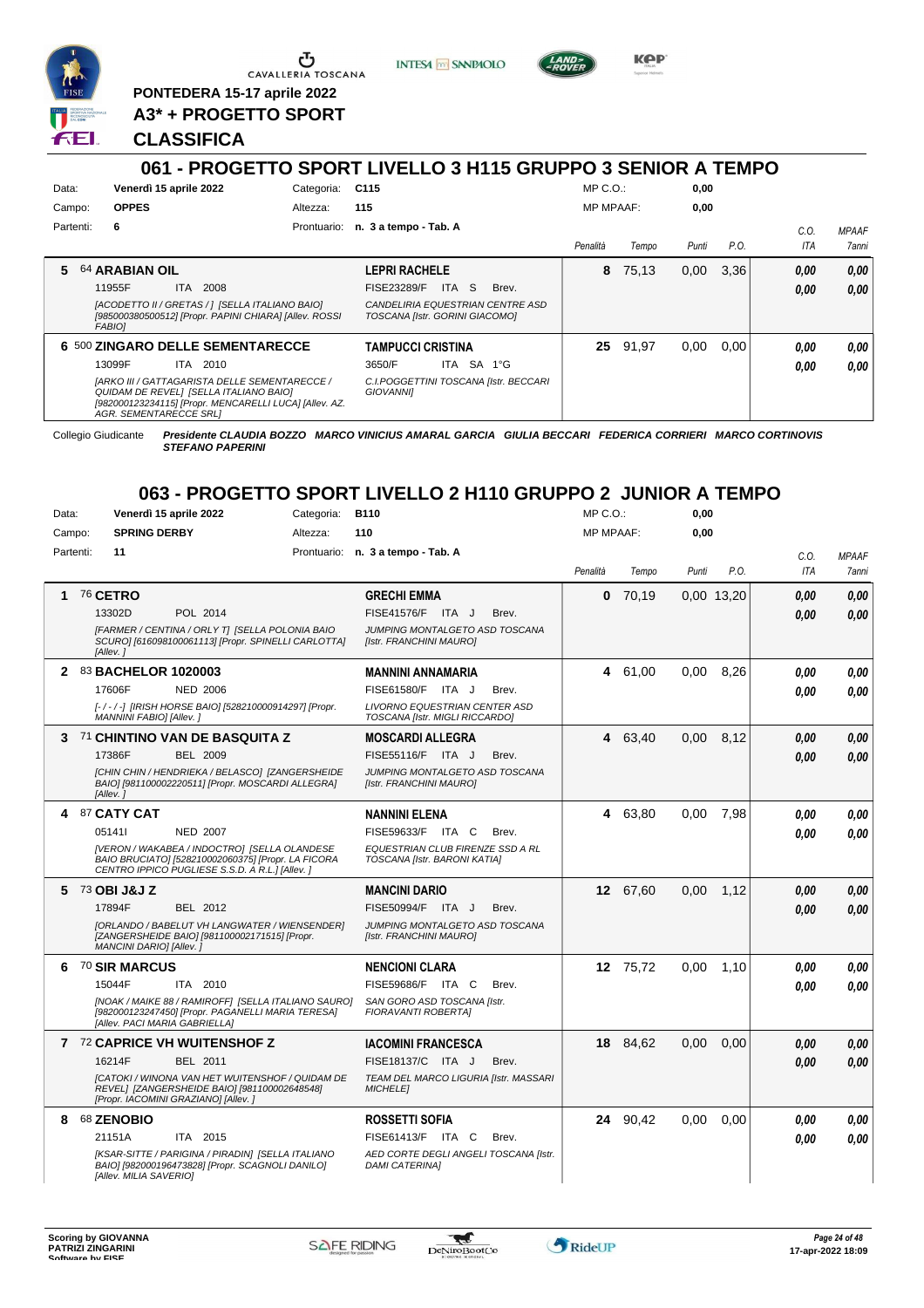

<u>ა</u> CAVALLERIA TOSCANA

**PONTEDERA 15-17 aprile 2022 A3\* + PROGETTO SPORT** **INTESA** M SANPAOLO



KOP

## **CLASSIFICA**

### **063 - PROGETTO SPORT LIVELLO 2 H110 GRUPPO 2 JUNIOR A TEMPO** Data: Venerdì 15 aprile 2022 **Base Categoria:** B110 Prontuario: **n. 3 a tempo - Tab. A** Campo: **SPRING DERBY** Partenti: **11** Altezza: **110** MP C.O.: MP MPAAF: **0,00 0,00** *Penalità Tempo Punti P.O. C.O. ITA MPAAF 7anni* 69 **HIP-HOP DES POUPLIS** BEL 2007 **CHELLI GINEVRA** *[NONSTOP / VAYA DU PETIT CHATEAU / OHIO VAN DE PADENBORRE] [BEL. WARMBLOEDPAARD BAIO] [981100000599788] [Propr. CHELLI LORENZO] [Allev. ] PISTOIA EQUESTRIAN CENTRE A.S.D. TOSCANA [Istr. BARONI MASSIMILIANO]* 17288F BEL 2007 FISE61385/F ITA C Brev. **0,00 0,00 Elim.** 0,00 0,00 0,00 *0,00 0,00 0,00* 75 **LEITRIM CLASSIC K** IRL 2004 **CROCETTI EMMA** *[LEITRIM ALDATUS K / LEITRIM VISION / CLASSIC VISION] [IRISH SPORT HORSE BAIO] [372141404097470] [Propr. DELL'AMICO LUCIANA] [Allev. ] TEAM DEL MARCO LIGURIA [Istr. MASSARI MICHELE]* 16832F IRL 2004 FISE47056/F ITA J Brev. **0,00 0,00 Elim.** 0,00 0,00 0,00 *0,00 0,00 0,00* 77 **IT'S A PLEASURE** SLO 2007 **BOLDRINI MARIA AUGUSTA** *[IMPULS / T LISJ / GANYMED] [SLOVENSKA TOPLOKRVNA BAIO] [947000000732213] [Propr. BOLDRINI MARIA AUGUSTA] [Allev. ] SAN GORO ASD TOSCANA [Istr. FIORAVANTI ROBERTA]* 17488F SLO 2007 FISE34207/F ITA J Brev. <mark>0,00 0,00</mark> **Elim.** 0,00 0,00 0,00 *0,00 0,00 0,00* Collegio Giudicante *Presidente CLAUDIA BOZZO MARCO VINICIUS AMARAL GARCIA GIULIA BECCARI FEDERICA CORRIERI MARCO CORTINOVIS*

*STEFANO PAPERINI*

# **065 - PROGETTO SPORT LIVELLO 1 H100 GRUPPO 1 PONY A TEMPO**

| Data:  |           |                             | Venerdì 15 aprile 2022 |                                                                                                       | Categoria: | <b>BP100</b>                                                     |       | $MP C. O.$ :     |         | 0,00  |              |      |                     |
|--------|-----------|-----------------------------|------------------------|-------------------------------------------------------------------------------------------------------|------------|------------------------------------------------------------------|-------|------------------|---------|-------|--------------|------|---------------------|
| Campo: |           | <b>SPRING DERBY</b>         |                        |                                                                                                       | Altezza:   | 100                                                              |       | <b>MP MPAAF:</b> |         | 0,00  |              |      |                     |
|        | Partenti: | $\mathbf{2}$                |                        |                                                                                                       |            | Prontuario: n. 3 a tempo - Tab. A                                |       |                  |         |       |              | C.0  | <b>MPAAF</b>        |
|        |           |                             |                        |                                                                                                       |            |                                                                  |       | Penalità         | Tempo   | Punti | P.O.         | ITA  | <i><b>7anni</b></i> |
|        |           | 80 MUFFIN ANNIE             |                        |                                                                                                       |            | <b>NORCINI ANGELINA</b>                                          |       | 0                | 63,92   |       | $0,00$ 13,20 | 0.00 | 0.00                |
|        |           | 16850F                      | IRL                    | 2014 <b>Pony</b>                                                                                      |            | FISE50575/F<br>ITA C                                             | Brev. |                  |         |       |              | 0,00 | 0.00                |
|        |           | NORCINI ANGELINA] [Allev. ] |                        | [-/-/] [PONY GRIGIO] [372140316836969] [Propr.                                                        |            | C.I. LE STRADACCE ASD TOSCANA [Istr.<br><b>BADIANI RICCARDOI</b> |       |                  |         |       |              |      |                     |
|        |           | 2 78 BIANCA DES BARRES      |                        |                                                                                                       |            | <b>PONETI SOFIA</b>                                              |       |                  | 5 81,62 | 0,00  | 5.90         | 0,00 | 0.00                |
|        |           | 32699BXX                    | <b>FRA 2011 Pony</b>   |                                                                                                       |            | ITA C<br>FISE60747/F                                             | Brev. |                  |         |       |              | 0.00 | 0.00                |
|        |           | PIERI STEFANO] [Allev.]     |                        | [CARYL DE BEAUCHAMP / QUENT DU BOIS / KARISTO DE<br>L'AUMONT] [PONY GRIGIO] [250259701044018] [Propr. |            | C.I. LE STRADACCE ASD TOSCANA [Istr.<br><b>BADIANI RICCARDOI</b> |       |                  |         |       |              |      |                     |

Collegio Giudicante *Presidente CLAUDIA BOZZO MARCO VINICIUS AMARAL GARCIA GIULIA BECCARI FEDERICA CORRIERI MARCO CORTINOVIS STEFANO PAPERINI*

## **066 - PROGETTO SPORT LIVELLO 1 H100 GRUPPO 2 JUNIOR A TEMPO**

| Data:  |           | Venerdì 15 aprile 2022       |                                                                                                                                                           | Categoria:  | <b>B100</b>                                                     |       | $MP C. O.$ :     |       | 0,00  |            |            |              |
|--------|-----------|------------------------------|-----------------------------------------------------------------------------------------------------------------------------------------------------------|-------------|-----------------------------------------------------------------|-------|------------------|-------|-------|------------|------------|--------------|
| Campo: |           | <b>SPRING DERBY</b>          |                                                                                                                                                           | Altezza:    | 100                                                             |       | <b>MP MPAAF:</b> |       | 0,00  |            |            |              |
|        | Partenti: | 13                           |                                                                                                                                                           | Prontuario: | n. 3 a tempo - Tab. A                                           |       |                  |       |       |            | C.O.       | <b>MPAAF</b> |
|        |           |                              |                                                                                                                                                           |             |                                                                 |       | Penalità         | Tempo | Punti | P.O.       | <b>ITA</b> | <b>7anni</b> |
|        |           |                              | <b>98 KIVIVE VAN DE BRANDEWIJNHOEVE</b>                                                                                                                   |             | <b>TEMPESTINI GEMMA</b>                                         |       | 0                | 60,24 | 0.00  | 13,20      | 0.00       | 0,00         |
|        |           | 17359F                       | BEL 2010                                                                                                                                                  |             | <b>FISE47067/F</b><br>ITA C                                     | Brev. |                  |       |       |            | 0.00       | 0.00         |
|        |           | TEMPESTINI ORNELLAI [Allev.] | [COPPERFIELD VON DER HELD / GISMAU VAN DE<br>BRANDEWIJNHOEVE / TOULON] [BEL.<br>WARMBLOEDPAARD BAIO] [981100002458793] [Propr.                            |             | JUMPING MONTALGETO ASD TOSCANA<br>[Istr. FRANCHINI MAURO]       |       |                  |       |       |            |            |              |
|        |           | 86 QUICK AND EASY II Z       |                                                                                                                                                           |             | <b>TETI RACHELE</b>                                             |       | 0                | 60,33 |       | 0,00 12,98 | 0.00       | 0.00         |
|        |           | 12735F                       | BEL 2005                                                                                                                                                  |             | <b>FISE61295/F</b><br>ITA.<br>J                                 | Brev. |                  |       |       |            | 0.00       | 0.00         |
|        |           | PACE GIULIA MARIA] [Allev. ] | [QUIDAM DE REVEL / FEMMENOR / NIMMERDOR]<br>[ZANGERSHEIDE BAIO] [528210000953503] [Propr. DELLA                                                           |             | AED CORTE DEGLI ANGELI TOSCANA [Istr.<br><b>DAMI CATERINAI</b>  |       |                  |       |       |            |            |              |
| 3      |           |                              | 96 PANYS DE STE HERMELLE (BE)                                                                                                                             |             | <b>ALVONI GRETA</b>                                             |       | 0                | 62,43 | 0.00  | 12,76      | 0.00       | 0,00         |
|        |           | 05278H                       | FRA 2003                                                                                                                                                  |             | <b>FISE48882/F</b><br>ITA C                                     | Brev. |                  |       |       |            | 0.00       | 0.00         |
|        |           |                              | <b>ISURCOUF DE REVEL / NALTYSSE DE STE HERMELLE</b><br>(BE) / BILLY DU LYSI [SELLA FRANCESE BAIO]<br>[985120023307635] [Propr. CIPULLO GAETANO] [Allev. ] |             | CLUB IPPICO IL CAVALIERE ASD TOSCANA<br>[Istr. FANTOZZI MATTEO] |       |                  |       |       |            |            |              |

\*

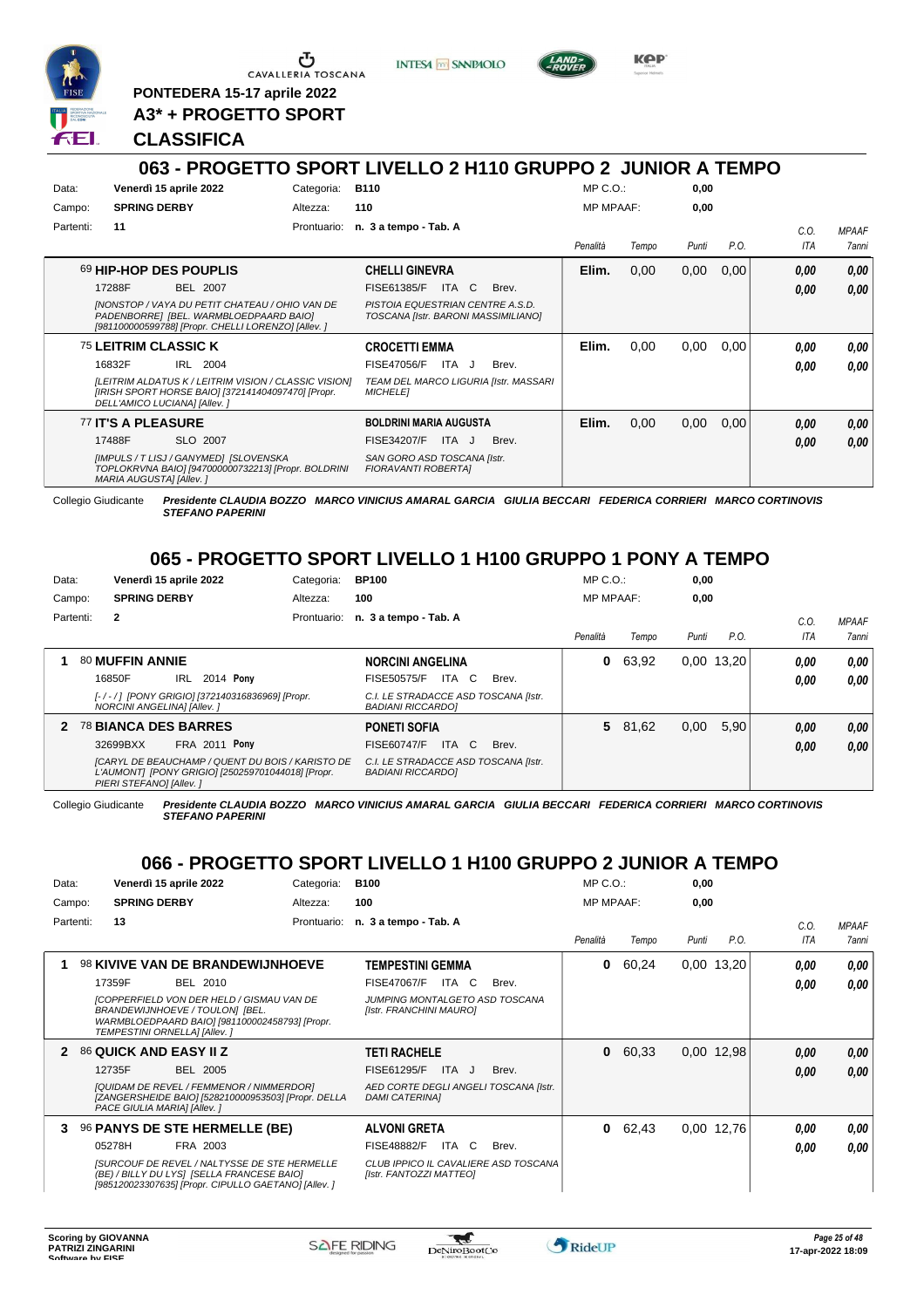

**PONTEDERA 15-17 aprile 2022 A3\* + PROGETTO SPORT** **INTESA m** SANPAOLO



KOP

## **CLASSIFICA**

### **066 - PROGETTO SPORT LIVELLO 1 H100 GRUPPO 2 JUNIOR A TEMPO** Data: Venerdì 15 aprile 2022 **Base Categoria:** B100 Prontuario: **n. 3 a tempo - Tab. A** Campo: **SPRING DERBY** Partenti: **13** Altezza: **100**  $MP \cap O$ MP MPAAF: **0,00 0,00** *Penalità Tempo Punti P.O. C.O. ITA MPAAF 7anni* **4** 93 **LET'S FLY AWAY** ITA 2015 **BADINI VIOLA** *[SCONOSCIUTO / FLY AWAY / QUITE CAPITOL] [SELLA ITALIANO GRIGIO] [380271006019723] [Propr. AZ. AGR. ORTISI MARCELLO] [Allev. AZ. AGR. ORTISI MARCELLO] CLUB IPPICO HORSE'S RANCH ASD TOSCANA [Istr. MOROSI ALESSANDRO]* 27325M ITA 2015 FISE54403/F ITA C Brev. **0,00 0,00 0** 69,65 0,00 12,54 *0,00 0,00 0,00* **5** 74 **ORLANDO DEL SOLE** ITA 2011 **ANDREI LARA** *[LORD Z / GYNERIA DEL SOLE / SILVIO I] [SELLA ITALIANO SAURO] [941000012742632] [Propr. LE BETULLE DI MORETTI MASSIMILIANO] [Allev. SOCIETA' AGRICOLA ALLEVAMENTO CASCINA IL SOLE] JUMPING MONTALGETO ASD TOSCANA [Istr. FRANCHINI MAURO]* 31385BXX ITA 2011 FISE47452/F ITA C Brev. **0,00 0,00 0** 74,89 0,00 12,32 *0,00 0,00 0,00* **6** 82 **STUPORMUNDI MAXIMO** ITA 2009 **GUASTELLA CRISTOFER GIOVANNI** *[TALOUBET / ATHENA DI VALLERANO / ACORADO II] [SELLA ITALIANO BAIO SCURO] [982009106734092] [Propr. BOLOGNA MASSIMO] [Allev. BOLOGNA MASSIMO] TOSCANA EQUITAZIONE ASD TOSCANA [Istr. PITZIANTI CRISTIAN]* 25752M ITA 2009 FISE62153/F ITA J Brev. **0,00 0,00 1** 79,23 0,00 9,90 *0,00 0,00 0,00* **7** 57 **LAS VEGAS DI SABUCI** ITA 2014 **INCOLLU TEA** *[FITH SENSE DI SABUCI / ELISA / ESCUDO I] [CHEVAL DE SPORT BELG BAIO] [380271006056017] [Propr. APRILE RAFFAELE] [Allev. ] AED CORTE DEGLI ANGELI TOSCANA [Istr. DAMI CATERINA]* 17748F ITA 2014 FISE61459/F ITA C Brev. **0,00 0,00 4** 63,98 0,00 7,56 *0,00 0,00 0,00* **8** 85 **LADY COSTELLI** ITA 2013 **ROSSETTI MATILDE** *[COSTELLI / ISOTTA XIV / QUIDAM DE LA CERE] [SELLA ITALIANO SAURO] [982000192323777] [Propr. ORAZZINI MERI] [Allev. ORAZZINI MERI] AED CORTE DEGLI ANGELI TOSCANA [Istr. DAMI CATERINA]* 15203F ITA 2013 FISE61412/F ITA C Brev. **0,00 0,00 4** 65,61 0,00 7,42 *0,00 0,00 0,00* **9** 29 **SOLEANDROS** ITA 2011 **VECCHIATTO RAUL** *[GIRARD / VALLEVERDE / CROFTER] [ANGLO ARABO BAIO] [941000012740521] [Propr. VECCHIATTO RAUL] [Allev. CANU LUIGI] ASD ENCHANTIX TOSCANA [Istr. GENTILE FRANCESCA]* 16991F ITA 2011 FISE51532/F ITA J Brev. **0,00 0,00 5** 79,15 0,00 5,20 *0,00 0,00 0,00* **10** 100 **POPITZ** GER 2014 **ALPINI GINEVRA** *[PILOTHAGO / LENA / LANGATA EXPRESS XX] [WESTFALEN BAIO] [276020000403804] [Propr. ASD DILETTANTISTICA JUMPING MONTALGETO] [Allev. ] C.I. LE STRADACCE ASD TOSCANA [Istr. BADIANI RICCARDO]* 16924F GER\_2014 FISE40050/F ITA J Brev. **0,00 0,00 8** 60,05 0,00 3,06 *0,00 0,00 0,00* 84 **SCINTILLA SAURA** ITA 2017 **TETI SOFIA** *[CAN CAN DEL TERRICCIO / ATTENTION / ALMETO Z] [SELLA ITALIANO SAURO] [380271000036199] [Propr. PISANI ELENA] [Allev. PISANI ELENA] AED CORTE DEGLI ANGELI TOSCANA [Istr. DAMI CATERINA]* ITA C Brev. **Elim.** 0,00 0,00 0,00 *0,00 0,00 0,00* 17730F ITA 2017 FISE61450/F ITA C Brev. <mark> 0,00 0,00</mark> 99 **JACK'S TWINKELING** BEL 2009 **OLIVETI SOFIA IRIS CLARA** *[BERLIN / FINCA'S / CONAN Z] [BWP GRIGIO] [981100002259957] [Propr. CARLI MARCO] [Allev. ] TOSCANA EQUITAZIONE ASD TOSCANA [Istr. PITZIANTI CRISTIAN]* 13916F BEL 2009 FISE43495/F ITA J Brev. *0,00 0,00* **Elim.** 0,00 0,00 0,00 *0,00 0,00 0,00* **FC** 81 **CENCI VITTORIA** *CANDELIRIA EQUESTRIAN CENTRE TOSCANA [Istr. ANGERAME FILIPPO]* ITA J Brev. FISE71026/F *0,00* **Partito** *0,00 0,00 0,00* Collegio Giudicante *Presidente CLAUDIA BOZZO MARCO VINICIUS AMARAL GARCIA GIULIA BECCARI FEDERICA CORRIERI MARCO CORTINOVIS*

*STEFANO PAPERINI*

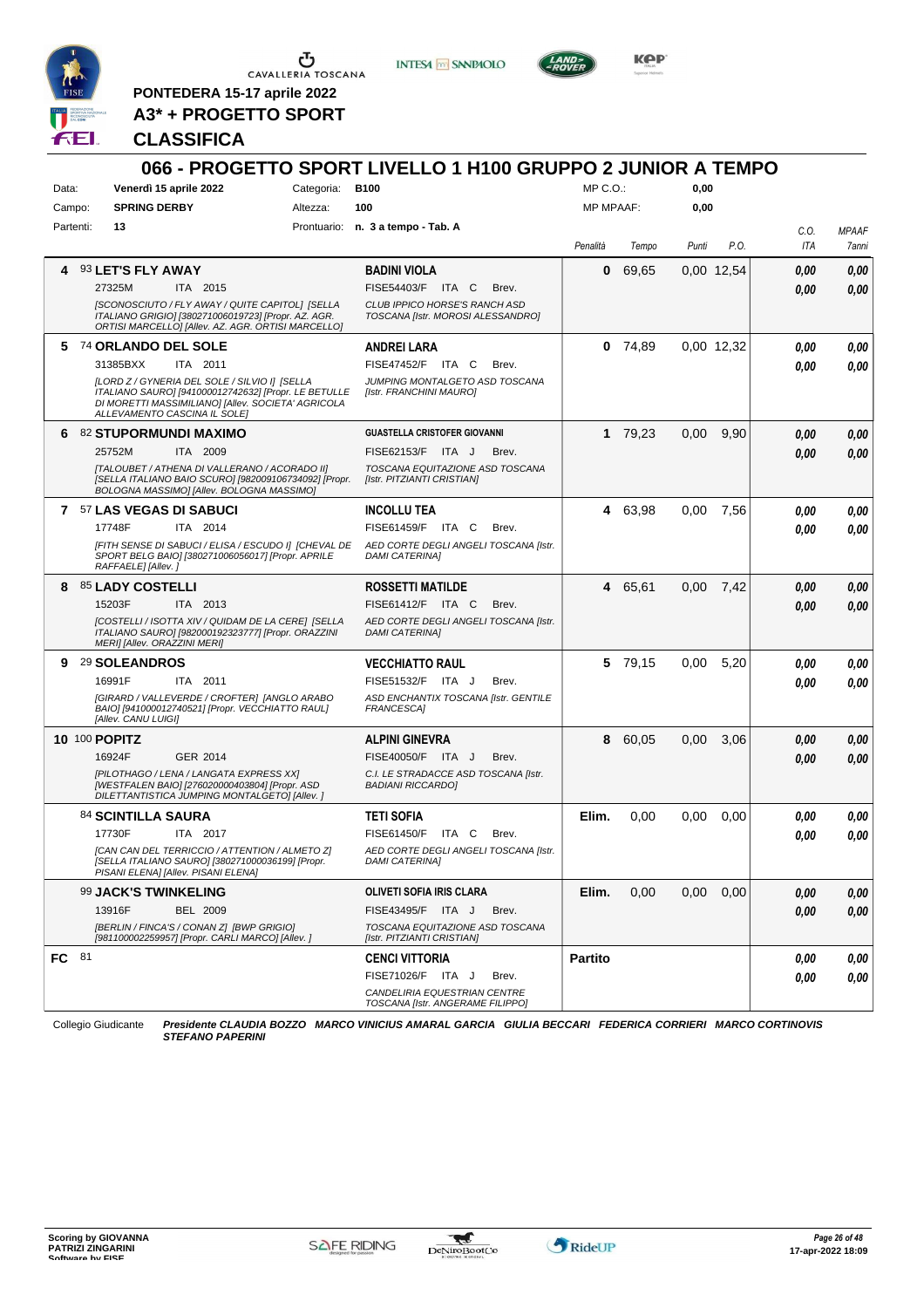

**PONTEDERA 15-17 aprile 2022 A3\* + PROGETTO SPORT** **INTESA** M SANPAOLO



KOP

## **CLASSIFICA**

### **067 - PROGETTO SPORT LIVELLO 1 H100 GRUPPO 3 SENIOR A TEMPO** Data: Venerdì 15 aprile 2022 **Base Categoria:** B100 Prontuario: **n. 3 a tempo - Tab. A** Campo: **SPRING DERBY** Partenti: **6** Altezza: **100** MP C.O.: MP MPAAF: **0,00 0,00** *Penalità Tempo Punti P.O. C.O. ITA MPAAF 7anni* **1** 91 **GOLDEN GIGGS TIME** NED 2011 **FIORAVANTI LETIZIA** *[QUALITY TIME / REFINA / VOLTAIRE] [KWPN BAIO] [528210002634297] [Propr. FIORAVANTI LETIZIA] [Allev. ] CI EMPOLESE ASD TOSCANA [Istr. CORTI OTTAVIA]* ITA S Brev. 15325F FISE56551/F *0,00* **0** 66,01 0,00 6,00 *0,00 0,00 0,00* **1** 95 **GEREMIA** ITA 2011 **CECCARELLI SARA** *[BAEDEKER / LADY LARY / DOHITZUN GUERNICA] [SELLA ITALIANO BAIO] [941000012127294] [Propr. SOCIETA' AGRICOLA BUTTERFLY SRL] [Allev. ORAZZINI MERI] CANDELIRIA EQUESTRIAN CENTRE ASD TOSCANA [Istr. GORINI GIACOMO]* 13866F ITA 2011 FISE49531/F ITA S Brev. **0,00 0,00 0** 66,01 0,00 6,00 *0,00 0,00 0,00* **3** 88 **PRADA DEL CASTEGNO** ITA 2009 **MANCINI VALENTINA** *[ACODETTO / GIULIA DEL CASTEGNO / ACOBAT II] [SELLA ITALIANO BAIO] [982009106555389] [Propr. AZ. AGR. ANGERAME] [Allev. ] CANDELIRIA EQUESTRIAN CENTRE ASD TOSCANA [Istr. ANGERAME FILIPPO]* 12726F ITA 2009 FISE58579/F ITA Y Brev. <mark>0,00 0,00</mark> **0** 75,39 0,00 5,80 *0,00 0,00 0,00* **4** 97 **GRANJ** GER 2008 **CLEMENTE SILVIA MARIA FRANCESCA** *[RUBINERO / WEDGEWOOD / WITTINGER] [HANNOVER BAIO] [276098102363929] [Propr. PATRIZI MARIO] [Allev. ] CANDELIRIA EQUESTRIAN CENTRE ASD TOSCANA [Istr. BIANCHI ELENA]* FISE47282/F ITA Y Brev. **0** 75,63 0,00 5,70 *0,00 0,00 0,00* 12178F GER\_2008 FISE47282/F ITA Y Brev. **0,00 0,00 5** 94 **ROSSO DI RIBANO** ITA 2012 **VIVOLI RINALDO** *[REBUS DI VALMARINA / MONDELLA DI RIBANO / PAPILLON DE LA COUR] [SELLA ITALIANO SAURO] [982000192325222] [Propr. CHIAPPA ALBERTO] [Allev. COLONNA GIOVANNI] TOSCANA EQUITAZIONE ASD TOSCANA [Istr. CHIAPPA ALBERTO]* 17565F ITA 2012 FISE51310/F ITA Y Brev. <mark> 0,00 0,00</mark> **4** 72,39 0,00 4,48 *0,00 0,00 0,00* 103 **CRIMINAL MAID** ITA 2011 **MAURI LODOVICA** *[CORINTO VMC / HANUSKA / ALASSIO] [SELLA ITALIANO BAIO] [941000012742604] [Propr. TURATI PIERO] [Allev. TURATI PIERO] CANDELIRIA EQUESTRIAN CENTRE ASD TOSCANA [Istr. ANGERAME FILIPPO]* 33294BXX ITA 2011 FISE13380/B ITA S Brev. **0,00 0,00 Elim.** 0,00 0,00 0,00 *0,00 0,00 0,00*

Collegio Giudicante *Presidente CLAUDIA BOZZO MARCO VINICIUS AMARAL GARCIA GIULIA BECCARI FEDERICA CORRIERI MARCO CORTINOVIS STEFANO PAPERINI*

# **068 - PROGETTO SPORT LIVELLO BASE H90 GRUPPO 1 PONY A TEMPO**

| Data:     | Venerdì 15 aprile 2022                                                                                                                                                                       | Categoria:  | <b>BP90</b>                                                                                                                               | $MP C. O.$ :     |         | 0,00  |      |                    |                       |
|-----------|----------------------------------------------------------------------------------------------------------------------------------------------------------------------------------------------|-------------|-------------------------------------------------------------------------------------------------------------------------------------------|------------------|---------|-------|------|--------------------|-----------------------|
| Campo:    | <b>SPRING DERBY</b>                                                                                                                                                                          | Altezza:    | 90                                                                                                                                        | <b>MP MPAAF:</b> |         | 0,00  |      |                    |                       |
| Partenti: | 5                                                                                                                                                                                            | Prontuario: | n. 3 a tempo - Tab. A                                                                                                                     | Penalità         | Tempo   | Punti | P.O. | C.0.<br><b>ITA</b> | <b>MPAAF</b><br>7anni |
|           | 1 104 ULTRASUONODIBARBAGIA<br>ITA 2013 Pony<br>06379H/AN<br>[BONORVESU / BARBAGIA / RUBIS DE CARRERE]<br>[PUROSANGUE ARABO SAURO] [982000192285323]<br>[Propr. FREDIANI SANDRA] [Allev.]     |             | <b>COMMELLINI REBECCA GIOVANNA</b><br>FISE67036/F<br>ITA C<br>Brev.<br>SAN GORO ASD TOSCANA [Istr.<br>FIORAVANTI ROBERTAI                 | 4                | 59,25   | 0,00  | 8,40 | 0.00<br>0,00       | 0,00<br>0,00          |
|           | 2 516 J-IPSILON VAN DE GRAVENHOEVE<br><b>BEL 2005 Pony</b><br>12939F<br><b>ICALIPSO VAN DE VONDELHOEVE / LAIKA / 1 IPONY</b><br>SAURO] [985120031041458] [Propr. GRAMIGNI SARA]<br>[Allev.]  |             | <b>BOREA ALICE</b><br>FISE66391/F<br>ITA C<br>Brev.<br>EQUESTRIAN CLUB FIRENZE SSD A RL<br>TOSCANA [Istr. BARONI KATIA]                   |                  | 4 63,09 | 0,00  | 8,26 | 0.00<br>0.00       | 0,00<br>0.00          |
|           | 3 106 CASSANDRA<br>ITA 2013 Pony<br>17410F<br>[-/-/-] [PONY PALOMINO] [941000013876530] [Propr.<br>ZECCHETTO GIORGIA] [Allev. ZECCHETTO GIORGIA]                                             |             | <b>ANGELONI VITTORIA</b><br>FISE56203/F<br>ITA J<br>Brev.<br><b>EQUESTRIAN CLUB FIRENZE SSD A RL</b><br>TOSCANA [Istr. BARONI KATIA]      |                  | 4 67,25 | 0,00  | 8,12 | 0,00<br>0.00       | 0,00<br>0.00          |
|           | 4 509 J-IPSILON VAN DE GRAVENHOEVE<br><b>BEL 2005 Pony</b><br>12939F<br><b>ICALIPSO VAN DE VONDELHOEVE / LAIKA / 1 IPONY</b><br>SAURO] [985120031041458] [Propr. GRAMIGNI SARA]<br>[Allev. i |             | <b>HU MICHELLE</b><br>CHN <sub>C</sub><br><b>FISE49429/F</b><br>Brev.<br>EQUESTRIAN CLUB FIRENZE SSD A RL<br>TOSCANA [Istr. BARONI KATIA] | 4                | 73,93   | 0,00  | 7,98 | 0.00<br>0.00       | 0.00<br>0.00          |

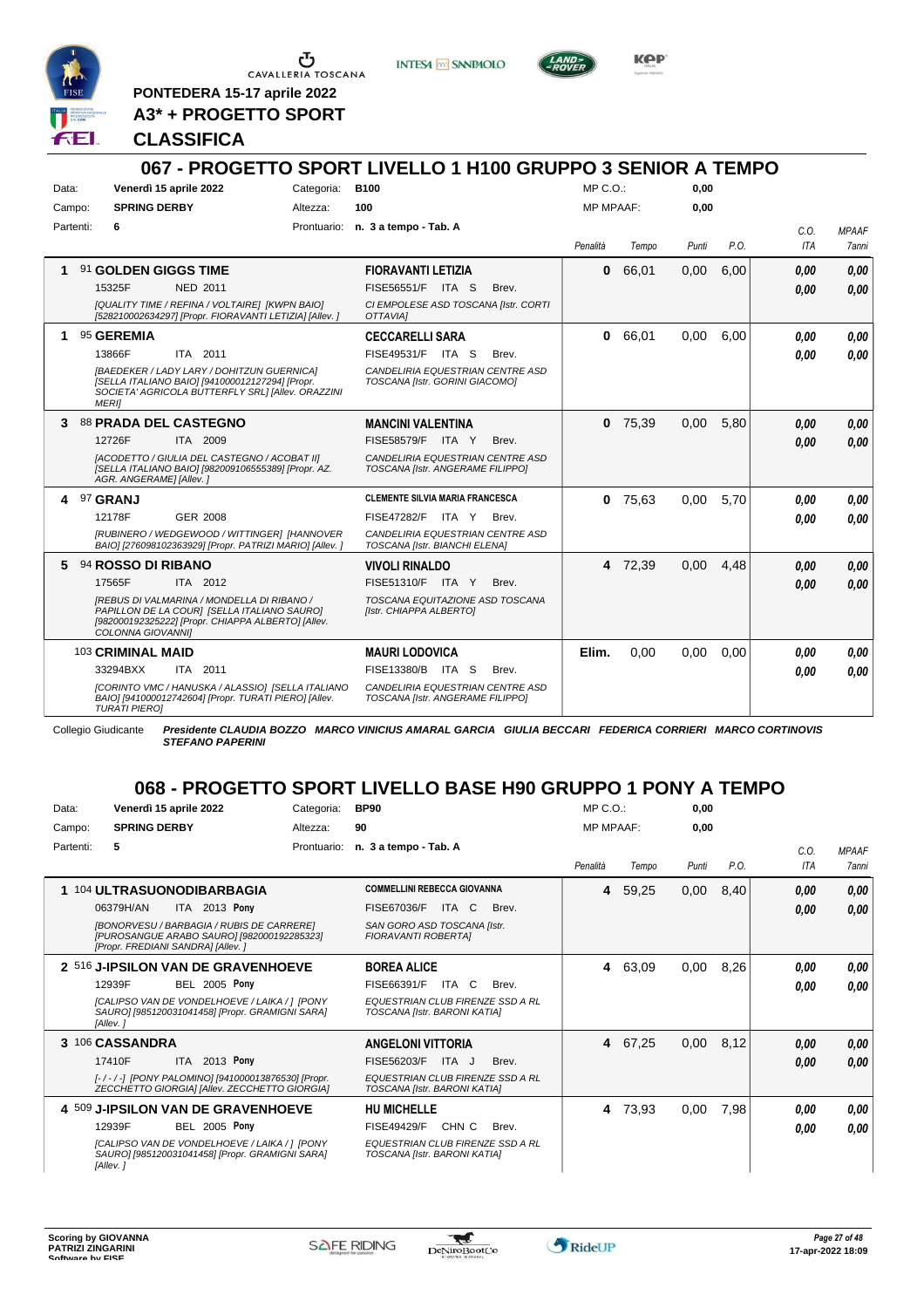

 $\begin{array}{c}\n\bullet \\
\bullet \\
\bullet \\
\bullet\n\end{array}$  CAVALLERIA TOSCANA

**PONTEDERA 15-17 aprile 2022**

**A3\* + PROGETTO SPORT**

# **CLASSIFICA**

|           |                                                                                      |             | 068 - PROGETTO SPORT LIVELLO BASE H90 GRUPPO 1 PONY A TEMPO |                  |       |       |      |            |              |
|-----------|--------------------------------------------------------------------------------------|-------------|-------------------------------------------------------------|------------------|-------|-------|------|------------|--------------|
| Data:     | Venerdì 15 aprile 2022                                                               | Categoria:  | <b>BP90</b>                                                 | MP C. O.         |       | 0.00  |      |            |              |
| Campo:    | <b>SPRING DERBY</b>                                                                  | Altezza:    | 90                                                          | <b>MP MPAAF:</b> |       | 0,00  |      |            |              |
| Partenti: | 5                                                                                    | Prontuario: | n. 3 a tempo - Tab. A                                       |                  |       |       |      | $C_{0}$    | <b>MPAAF</b> |
|           |                                                                                      |             |                                                             | Penalità         | Tempo | Punti | P.O. | <b>ITA</b> | 7anni        |
|           | 5 105 JOICE                                                                          |             | <b>PASQUATO LORENZO</b>                                     | 8                | 77.54 | 0.00  | 3.36 | 0.00       | 0,00         |
|           | 2007 Pony<br>27987T<br>ITA.                                                          |             | ITA G<br>FISE60584/F<br>Brev.                               |                  |       |       |      | 0.00       | 0,00         |
|           | [**/**/] [PONY BAIO] [] [Propr. AZIENDA AGRICOLA<br><b>GUATELLI DANTE] [Allev. ]</b> |             | SAN GORO ASD TOSCANA [Istr.<br><b>FIORAVANTI ROBERTAI</b>   |                  |       |       |      |            |              |

**INTESA** M SANPAOLO

**Kep** 

Collegio Giudicante *Presidente CLAUDIA BOZZO MARCO VINICIUS AMARAL GARCIA GIULIA BECCARI FEDERICA CORRIERI MARCO CORTINOVIS STEFANO PAPERINI*

# **069 - PROGETTO SPORT LIVELLO BASE H90 GRUPPO 2 JUNIOR A TEMPO**

| Data:            | Venerdì 15 aprile 2022                                                                                                                              | Categoria:         | <b>B90</b>                                                       | MP C.O.:  |           | 0,00  |             |      |                                    |
|------------------|-----------------------------------------------------------------------------------------------------------------------------------------------------|--------------------|------------------------------------------------------------------|-----------|-----------|-------|-------------|------|------------------------------------|
| Campo:           | <b>SPRING DERBY</b>                                                                                                                                 | Altezza:           | 90                                                               | MP MPAAF: |           | 0,00  |             |      |                                    |
| Partenti:        | 17                                                                                                                                                  |                    | Prontuario: n. 3 a tempo - Tab. A                                |           |           |       |             | C.O. | <b>MPAAF</b>                       |
|                  |                                                                                                                                                     |                    |                                                                  | Penalità  | Tempo     | Punti | P.O.        | ITA  | 7anni                              |
|                  | 1 107 VANITY DU SUD                                                                                                                                 |                    | <b>MATTUGINI ADELE</b>                                           | 0         | 53,56     |       | 0,00 13,20  | 0.00 | 0,00                               |
|                  | 03989C<br>FRA 2009                                                                                                                                  |                    | FISE66506/F ITA C<br>Brev.                                       |           |           |       |             | 0.00 | 0.00                               |
|                  | [X / X / ] [SCONOSCIUTA GRIGIO] [250259700389776]<br>[Propr. EQUIPASSIONE S.R.L.] [Allev.]                                                          |                    | LE PRADE ASD TOSCANA [Istr. PATANIA<br><b>ANDREA1</b>            |           |           |       |             |      |                                    |
|                  | 2 113 AURORA                                                                                                                                        |                    | <b>RIZZO VERONICA</b>                                            |           | 0 57,02   |       | 0,00 12,98  | 0.00 | 0,00                               |
|                  | 29180T<br>GER 2011                                                                                                                                  |                    | FISE60808/F ITA C<br>Brev.                                       |           |           |       |             | 0.00 | 0,00                               |
|                  | [CANTO / ISLANE / LACROS] [HOLSTEINER BAIO]<br>[276020000159205] [Propr. MARIN BRUNO] [Allev. ]                                                     |                    | EQUESTRIAN CLUB FIRENZE SSD A RL<br>TOSCANA [Istr. BARONI KATIA] |           |           |       |             |      |                                    |
|                  | 3 116 ZARA LOULOU                                                                                                                                   |                    | <b>BALLATORI RACHELE</b>                                         | 0         | 63,63     |       | 0,00 12,76  | 0.00 | 0,00                               |
|                  | 18481F<br>GER 2009                                                                                                                                  |                    | FISE57641/F ITA C<br>Brev.                                       |           |           |       |             | 0.00 | 0.00                               |
|                  | [C-TRENTON Z / JULIA'S LADY / LORD CALANDO]<br>[HOLSTEINER GRIGIO] [276020000653307] [Propr.<br>PUGGELLI BARBARA] [Allev.]                          |                    | CLUB IPPICO IL CAVALIERE ASD TOSCANA<br>[Istr. FANTOZZI MATTEO]  |           |           |       |             |      |                                    |
|                  | 4 123 JIMAGINE DE LA NOYELLE                                                                                                                        |                    | <b>MUSINA EMMA</b>                                               | 0         | 65,87     |       | 0,00 12,54  | 0.00 | 0,00                               |
|                  | 18210F<br>BEL 2015                                                                                                                                  |                    | FISE50803/F ITA C<br>Brev.                                       |           |           |       |             | 0.00 | 0,00                               |
|                  | IJOY VAN'T ZORGVLIET / VOLGA DE LA NOYELLE / EL<br>ESPOIR DE RETZI (CHEVAL DE SPORT BELG BAIO)<br>[981100004109487] [Propr. PRUNAI ELISA] [Allev. ] |                    | LIVORNO EQUESTRIAN CENTER ASD<br>TOSCANA [Istr. MIGLI RICCARDO]  |           |           |       |             |      |                                    |
|                  | 5 122 CORLANDO VAN DE LAKS                                                                                                                          |                    | LODI BIANCA                                                      |           | 1 79,39   |       | 0.00 10.08  | 0.00 | 0,00                               |
|                  | 03637C<br>BEL 2002                                                                                                                                  |                    | FISE53335/F ITA C<br>Brev.                                       |           |           |       |             | 0.00 | 0.00                               |
|                  | [ORLANDO / NIKITA / QUICK D'ARGENTAN] [BEL.<br>WARMBLOEDPAARD BAIO] [967000001522074] [Propr.<br>RISSOTTO GIUSEPPINA] [Allev.]                      |                    | JUMPING MONTALGETO ASD TOSCANA<br>[Istr. FRANCHINI MAURO]        |           |           |       |             |      |                                    |
|                  | 6 121 L'AMOUR FOU                                                                                                                                   |                    | <b>CAPECCHI MARTA</b>                                            |           | 4 62,89   | 0,00  | 7,70        | 0.00 | 0,00                               |
|                  | 08771E<br>ITA 2004                                                                                                                                  |                    | FISE54409/F ITA C<br>Brev.                                       |           |           |       |             | 0.00 | 0.00                               |
|                  | [STARON / AIMEE DES BORDES / QUIRACO] [SELLA<br>ITALIANO BAIO] [977121001829396] [Propr. CUDONI GIAN<br>MARIA] [Allev. CUDONI GIAN MARIA]           |                    | C.I. BAVIGLIANO ASD TOSCANA [Istr.<br>DROVANDI DANILO]           |           |           |       |             |      |                                    |
|                  | 7 125 CRACKOUNETTE                                                                                                                                  |                    | <b>BARSOTTI MARTINA</b>                                          |           | 4 69.33   | 0,00  | 7,56        | 0.00 | 0,00                               |
|                  | 17057F<br>FRA 2012                                                                                                                                  |                    | FISE47285/F ITA J<br>Brev.                                       |           |           |       |             | 0.00 | 0.00                               |
|                  | [SECRET SINGER / FAZENDERA / IAGO] [ANGLO ARABO<br>BAIO] [250258500057041] [Propr. EQUIPASSIONE S.R.L.]<br>[Allev.]                                 |                    | LE PRADE ASD TOSCANA [Istr. PATANIA<br>ANDREA]                   |           |           |       |             |      |                                    |
|                  | 8 126 UNAROSA DEL CASTEGNO                                                                                                                          |                    | ORSINI GUARNIERI SOPHIA                                          |           | 5 79,19   | 0,00  | 5,30        | 0,00 | 0,00                               |
|                  | 18275F<br>ITA 2014                                                                                                                                  |                    | FISE44914/F ITA J<br>Brev.                                       |           |           |       |             | 0.00 | 0.00                               |
|                  | [ECO DEL CASTEGNO / ROSA ROSA / RAMIRO Z] [SELLA<br>ITALIANO BAIO] [982000196509402] [Propr. ORSINI PAOLO]<br>[Allev. BOGLIONI GUERINO]             |                    | TOSCANA EQUITAZIONE ASD TOSCANA<br>[Istr. PITZIANTI CRISTIAN]    |           |           |       |             |      |                                    |
|                  | 9 114 CAANTO                                                                                                                                        |                    | <b>NUTI GIADA</b>                                                | 8         | 76,97     | 0.00  | 3,12        | 0.00 | 0,00                               |
|                  | 14994A<br>ITA 2007                                                                                                                                  |                    | FISE60084/F ITA J<br>Brev.                                       |           |           |       |             | 0,00 | 0,00                               |
|                  | [ACCOLT / STAR 91 / AMIGO]  [SELLA ITALIANO BAIO<br>SCURO] [97200000561806] [Propr. GENTINI ROBERTA]<br>[Allev. GENTINI ROBERTA]                    |                    | RIO BRAVO SSD A RL TOSCANA [Istr.<br>PATANIA ANDREA]             |           |           |       |             |      |                                    |
|                  | 10 90 CHRISTEL B                                                                                                                                    |                    | PIFFERI DOROTEA                                                  |           | 11 103,25 |       | $0,00$ 2,04 | 0,00 | 0,00                               |
|                  | 15522E<br><b>NED 2007</b>                                                                                                                           |                    | FISE57610/F ITA J<br>Brev.                                       |           |           |       |             | 0,00 | 0,00                               |
|                  | [MR. BLUE / VETAIRE / HEARTBREAKER] [KWPN BAIO]<br>[528003000708039] [Propr. CALDARI ANNA RITA] [Allev. ]                                           |                    | PICCHIO RANCH ASD TOSCANA [Istr.<br><b>FRANCHINI CRISTIANI</b>   |           |           |       |             |      |                                    |
| Coffware by EICE | <b>Scoring by GIOVANNA</b><br><b>PATRIZI ZINGARINI</b>                                                                                              | <b>SAFE RIDING</b> | w<br><b>DeNiroBootCo</b>                                         | RideUP    |           |       |             |      | Page 28 of 48<br>17-apr-2022 18:09 |

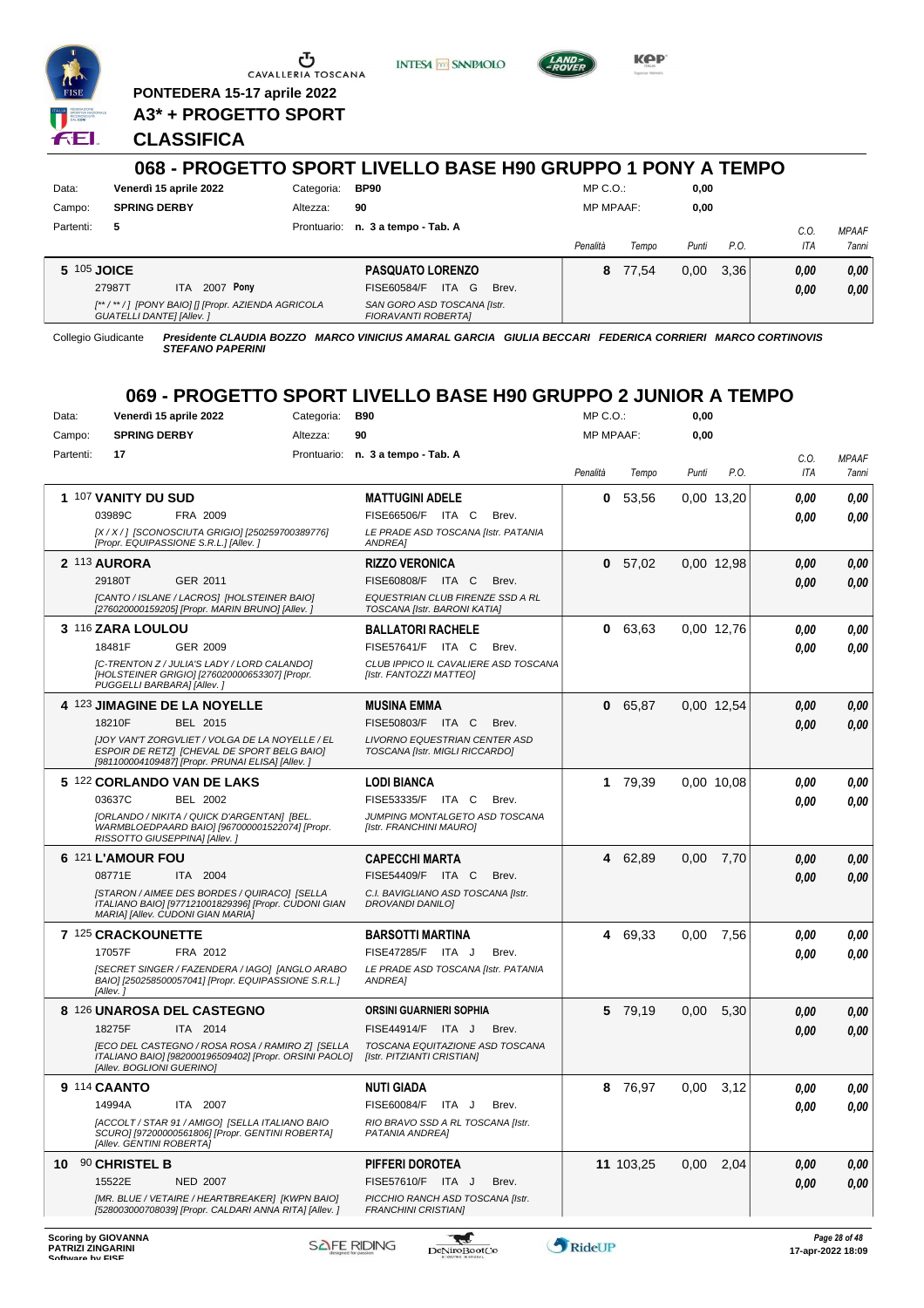

**INTESA** M SANPAOLO



KOP

**PONTEDERA 15-17 aprile 2022 A3\* + PROGETTO SPORT**

## **CLASSIFICA**

#### **069 - PROGETTO SPORT LIVELLO BASE H90 GRUPPO 2 JUNIOR A TEMPO** Data: Venerdì 15 aprile 2022 Categoria: B90 Prontuario: **n. 3 a tempo - Tab. A** Campo: **SPRING DERBY** Partenti: **17** Altezza: **90** MP C.O.: MP MPAAF: **0,00 0,00** *Penalità Tempo Punti P.O. C.O. ITA MPAAF 7anni* **11** 109 **BART** NED 2006 **GIANNETTA MATILDE** *[UPGRADE / NORALY / HAMAR] [KWPN BAIO] [528210000878675] [Propr. SELVI SABINA] [Allev. ] NADIR ASD TOSCANA [Istr. MUSACCHIA STEFANIA]* 12570F NED 2006 FISE62929/F ITA C Brev. **0,00 0,00 16** 62,94 0,00 0,00 *0,00 0,00 0,00* **12** 119 **ALCAPONE I.A.R.** GER 2007 **MAZZANTI ALESSIA** *[ABKE / ONTARIA / LEVANTOS I] [OLDENBURG BAIO] [941000011125400] [Propr. BIANCONI LUCIANA] [Allev. ] CLUB IPPICO HORSE'S RANCH ASD TOSCANA [Istr. MOROSI ALESSANDRO]* 18921A GER\_2007 FISE56059/F ITA J Brev. **0,00 0,00 16** 107,64 0,00 0,00 *0,00 0,00 0,00* **13** 111 **LARINKA K&M** NED 2010 **COPPOLA SVEVA** *[MEANDER V.D. HEIMERIETE / KATINKA / ENRICO] [APPALOOSA SAURO] [528210002492715] [Propr. COPPOLA STEFANO] [Allev. ] JUMPING MONTALGETO ASD TOSCANA [Istr. FRANCHINI MAURO]* 17884F NED 2010 FISE61793/F ITA C Brev. *0,00 0,00* **18** 118,71 0,00 0,00 *0,00 0,00 0,00* 110 **ILKA B** NED 2013 **SODINI FEDERICO** *[TOULON X6772 / RILKA B / CALVADOS] [KWPN BAIO] [528210004005408] [Propr. SODINI FEDERICO] [Allev. ] LE PRADE ASD TOSCANA [Istr. PATANIA ANDREA]* 17696F NED 2013 FISE62524/F ITA C Brev. *0,00 0,00* **Elim.** 0,00 0,00 0,00 *0,00 0,00 0,00* 112 **PIPPEREDDU** ITA 2008 **SAMMURI GIULIA** *[ANIMO / ISPANIA / AVENIR] [SELLA ITALIANO BAIO] [982009106735085] [Propr. MORACCI CLAUDIA] [Allev. CHERI SALVATORE] LIVORNO EQUESTRIAN CENTER ASD TOSCANA [Istr. MIGLI RICCARDO]* 14189F ITA 2008 FISE61526/F ITA C Brev. **0,00 0,00 Elim.** 0,00 0,00 0,00 *0,00 0,00 0,00* 115 **PRESSING DEL BARONCIO** ITA 2004 **DORONI SARA** *[GRAF NOIR / DAYKEERINGI DEL BARONCIO / CRUISING] [SELLA ITALIANO SAURO] [977121001325319] [Propr. TESTA FRANCESCA] [Allev. AZ.AGRIC. BARONCIO] PICCHIO RANCH ASD TOSCANA [Istr. FRANCHINI CRISTIAN]* 08632E ITA 2004 FISE58711/F ITA C Brev. **0,00 0,00 Elim.** 0,00 0,00 0,00 *0,00 0,00 0,00* 120 **CHARMEUR** GER 2006 **CIBEI SOFIA** *[CORNET OBOLENSKY / CONCHITA / CHARISMA I] [WESTFALEN BAIO] [981100002087555] [Propr. CIBEI GABRIELE] [Allev. CIBEI GABRIELE] TEAM DEL MARCO LIGURIA [Istr. MASSARI MICHELE]* 18036F GER\_2006 FISE56008/F ITA J Brev. *0,00 0,00* **Elim.** 0,00 0,00 0,00 *0,00 0,00 0,00*

Collegio Giudicante *Presidente CLAUDIA BOZZO MARCO VINICIUS AMARAL GARCIA GIULIA BECCARI FEDERICA CORRIERI MARCO CORTINOVIS STEFANO PAPERINI*

# **070 - PROGETTO SPORT LIVELLO BASE H90 GRUPPO 3 SENIOR TEMPO**

| Data:             | Venerdì 15 aprile 2022                                                                                                                                    | Categoria:         | <b>B90</b>                                                       | $MP C. O.$ :     |         | 0,00  |      |      |                                    |
|-------------------|-----------------------------------------------------------------------------------------------------------------------------------------------------------|--------------------|------------------------------------------------------------------|------------------|---------|-------|------|------|------------------------------------|
| Campo:            | <b>SPRING DERBY</b>                                                                                                                                       | Altezza:           | 90                                                               | <b>MP MPAAF:</b> |         | 0.00  |      |      |                                    |
| Partenti:         | 5                                                                                                                                                         | Prontuario:        | n. 3 a tempo - Tab. A                                            |                  |         |       |      | C.0. | <b>MPAAF</b>                       |
|                   |                                                                                                                                                           |                    |                                                                  | Penalità         | Tempo   | Punti | P.O. | ITA  | <b>7anni</b>                       |
|                   | <b>1 117 GAIGIN</b>                                                                                                                                       |                    | <b>NANNI KATIUSCIA</b>                                           | 0                | 78,23   | 0,00  | 6,00 | 0.00 | 0,00                               |
|                   | ITA 2006<br>10871F                                                                                                                                        |                    | FISE56700/F<br>ITA SA Brev.                                      |                  |         |       |      | 0,00 | 0,00                               |
|                   | [HEARTBREAKER / ELYSSA / NARCOS II] [SELLA<br>ITALIANO BAIO] [972000000584716] [Propr. SCETTRO<br>LAURA] [Allev. SCETTRO LAURA]                           |                    | NADIR ASD TOSCANA [Istr. MUSACCHIA<br><b>STEFANIAI</b>           |                  |         |       |      |      |                                    |
|                   | 2 102 NABRY                                                                                                                                               |                    | <b>BULLI SIMONA</b>                                              |                  | 2 83,45 | 0,00  | 5,31 | 0.00 | 0,00                               |
|                   | 18012F<br>ITA 2014                                                                                                                                        |                    | <b>FISE9282/F</b><br>ITA S<br>Brev.                              |                  |         |       |      | 0.00 | 0,00                               |
|                   | INABAB DE REVE / DOLLY DEL POGGIOSECCO / ROBIN Z<br>II] [SELLA ITALIANO BAIO] [982000192784001] [Propr.<br><b>BULLI SIMONAI [Allev. CAM. ALLEVAMENTI]</b> |                    | C.I. LE STRADACCE ASD TOSCANA [Istr.<br><b>BADIANI RICCARDOI</b> |                  |         |       |      |      |                                    |
|                   | 3 511 KINGSIZE                                                                                                                                            |                    | <b>DINI MORGANA</b>                                              |                  | 4 70,50 | 0,00  | 4,64 | 0,00 | 0,00                               |
|                   | 18283F<br>BEL 2015                                                                                                                                        |                    | <b>FISE49900/F</b><br>Brev.<br>ITA<br>Y                          |                  |         |       |      | 0.00 | 0.00                               |
|                   | <b>IEVERGLADE VDL / URIELLE DE LA DRIE / OPIUM DE</b><br>LAUBRY] [KWPN BAIO] [528210004178533] [Propr. DINI<br>MORGANA] [Allev.]                          |                    | EQUESTRIAN CLUB FIRENZE SSD A RL<br>TOSCANA [Istr. BARONI KATIA] |                  |         |       |      |      |                                    |
|                   | 4 118 VIVINA                                                                                                                                              |                    | <b>CASTELLACCI DUCCIO</b>                                        | 13 <sup>1</sup>  | 97,34   | 0,00  | 0,00 | 0.00 | 0,00                               |
|                   | 28545G<br>ITA 2014                                                                                                                                        |                    | ITA SA Brev.<br>FISE56550/F                                      |                  |         |       |      | 0.00 | 0.00                               |
|                   | [NADIR DI SAN PATRIGNANO / DORIN / ] [SELLA<br>ITALIANO GRIGIO] [982000192789500] [Propr. PAIS<br>ANTONIO] [Allev.]                                       |                    | CI EMPOLESE ASD TOSCANA [Istr. CORTI<br>OTTAVIAI                 |                  |         |       |      |      |                                    |
| Caffinana Lu FICE | <b>Scoring by GIOVANNA</b><br><b>PATRIZI ZINGARINI</b>                                                                                                    | <b>SAFE RIDING</b> | DeNiroBootCo                                                     | <b>RideUP</b>    |         |       |      |      | Page 29 of 48<br>17-apr-2022 18:09 |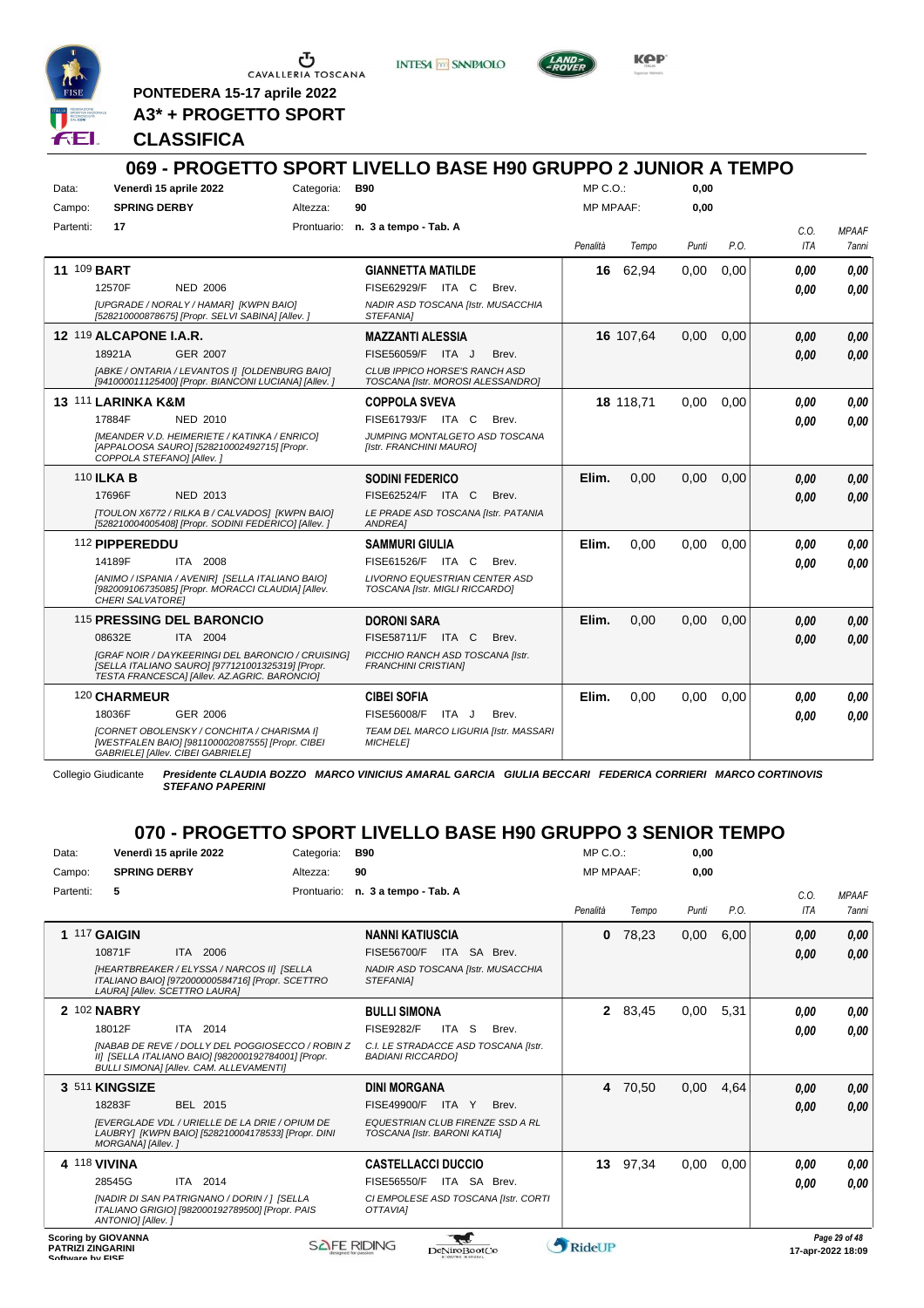

**PONTEDERA 15-17 aprile 2022 A3\* + PROGETTO SPORT**

**CLASSIFICA**

### **070 - PROGETTO SPORT LIVELLO BASE H90 GRUPPO 3 SENIOR TEMPO** Data: Venerdì 15 aprile 2022 Categoria: B90 Prontuario: **n. 3 a tempo - Tab. A** Campo: **SPRING DERBY** Partenti: **5** Altezza: **90** MP C.O.: MP MPAAF: **0,00 0,00** *Penalità Tempo Punti P.O. C.O. ITA MPAAF 7anni* 127 **SPIRIT BAY** ITA 2011 **MARTINI FRANCO** *[CONCORAL / ZETA GIRL / PEROU DE ROCHE] [SELLA ITALIANO BAIO] [941000012740679] [Propr. MARTINI FRANCO] [Allev. FODDE FRANCO] CANDELIRIA EQUESTRIAN CENTRE ASD TOSCANA [Istr. GORINI GIACOMO]* 14476F ITA 2011 FISE34111/F ITA SA Brev. **0,00 0,00 Elim.** 0,00 0,00 0,00 *0,00 0,00 0,00*

**INTESA M** SANPAOLO

Collegio Giudicante *Presidente CLAUDIA BOZZO MARCO VINICIUS AMARAL GARCIA GIULIA BECCARI FEDERICA CORRIERI MARCO CORTINOVIS STEFANO PAPERINI*

# **071 - PROGETTO SPORT LIVELLO PONY H80 GRUPPO 1 PONY A TEMPO**

| Data:      | Venerdì 15 aprile 2022                                                                                                                   | Categoria:  | LBP80                                                                                                   | MP C.O.:         |           | 0,00  |            |            |              |
|------------|------------------------------------------------------------------------------------------------------------------------------------------|-------------|---------------------------------------------------------------------------------------------------------|------------------|-----------|-------|------------|------------|--------------|
| Campo:     | <b>SPRING DERBY</b>                                                                                                                      | Altezza:    | 80                                                                                                      | <b>MP MPAAF:</b> |           | 0,00  |            |            |              |
| Partenti:  | 10                                                                                                                                       | Prontuario: | n. 3 a tempo - Tab. A                                                                                   |                  |           |       |            | C.O.       | <b>MPAAF</b> |
|            |                                                                                                                                          |             |                                                                                                         | Penalità         | Tempo     | Punti | P.O.       | <b>ITA</b> | 7anni        |
|            | 1 130 RV ASSIA SAURA                                                                                                                     |             | <b>CERVINO LUDOVICA</b>                                                                                 | 0                | 67,48     |       | 0,00 13,20 | 0,00       | 0,00         |
|            | 17946F<br>ITA 2013 Pony                                                                                                                  |             | FISE62229/F<br>ITA G<br>A LUDI                                                                          |                  |           |       |            | 0.00       | 0.00         |
|            | [-/-/-] [PONY SAURO] [380271006126462] [Propr.<br>CHIARENZA FILIPPO] [Allev. CHIARENZA FILIPPO]                                          |             | CANDELIRIA EQUESTRIAN CENTRE ASD<br>TOSCANA [Istr. BIANCHI ELENA]                                       |                  |           |       |            |            |              |
|            | 2 536 CARRANAGLOUGH LADY                                                                                                                 |             | <b>ANGERAME MATTIA</b>                                                                                  | 0                | 68,04     |       | 0.00 12.98 | 0,00       | 0.00         |
|            | IRL 2008 Pony<br>13034F                                                                                                                  |             | <b>FISE71948/F</b><br>ITA G<br>A LUDI                                                                   |                  |           |       |            | 0.00       | 0.00         |
|            | [SEOIGEACH / GURTEEN LADY / GLENCARRIG LEXUS]<br>[CONNEMARA GRIGIO] [372100400010232] [Propr.<br>BORGHESI PAOLO] [Allev.]                |             | CANDELIRIA EQUESTRIAN CENTRE ASD<br>TOSCANA [Istr. ANGERAME FILIPPO]                                    |                  |           |       |            |            |              |
|            | 3 528 CARAMELLO                                                                                                                          |             | <b>BERTI ALESSIA</b>                                                                                    | 0                | 69.97     |       | 0,00 12,76 | 0.00       | 0.00         |
|            | 05975N<br>ITA 2015 Pony                                                                                                                  |             | FISE58232/F ITA C<br>A LUDI                                                                             |                  |           |       |            | 0.00       | 0.00         |
|            | [SCONOSCIUTO / SCONOSCIUTA / ] [PONY BAIO]<br>[380271006102236] [Propr. MANCA MARIO] [Allev. ]                                           |             | EQUESTRIAN CLUB FIRENZE SSD A RL<br>TOSCANA [Istr. BARONI KATIA]                                        |                  |           |       |            |            |              |
|            | 4 101 SHAKIRA SPEED DOC BAR Q                                                                                                            |             | ORSINI GUARNIERI SOPHIA                                                                                 |                  | $0$ 77,65 |       | 0,00 12,54 | 0.00       | 0.00         |
|            | 18602F<br>ITA 2016 Pony                                                                                                                  |             | FISE44914/F ITA J<br>Brev.                                                                              |                  |           |       |            | 0,00       | 0.00         |
|            | [-/-/-] [PONY BAIO] [380271000011624] [Propr. SALVINI<br>MARIA] [Allev. AZ. AGR. BMV]                                                    |             | TOSCANA EQUITAZIONE ASD TOSCANA<br>[Istr. PITZIANTI CRISTIAN]                                           |                  |           |       |            |            |              |
|            | 5 131 SISTERS S&L                                                                                                                        |             | <b>DELLA MAGGIORE ELENA</b>                                                                             |                  | 4 62,72   | 0.00  | 7,84       | 0.00       | 0.00         |
|            | 17854F<br><b>BEL 2014 Pony</b>                                                                                                           |             | FISE58839/F ITA C<br>A LUDI                                                                             |                  |           |       |            | 0.00       | 0.00         |
|            | <b>IETERNITY VAN DE N.RANCH / MIEKE VAN DE</b>                                                                                           |             | CLUB IPPICO IL CAVALIERE ASD TOSCANA                                                                    |                  |           |       |            |            |              |
|            | VONDELHOEVE / VEDET VAN DE VONDELHOEVEJ [BEL.<br>WARMBLOEDPAARD BAIO] [947000000497938] [Propr.<br>REALI VANNUCCI ANGELA MARIA] [Allev.] |             | [Istr. FANTOZZI MATTEO]                                                                                 |                  |           |       |            |            |              |
|            | 6 133 MALFORIN MAC BALOUBET                                                                                                              |             | <b>LANZILLOTTI GIUDITTA</b>                                                                             | 4                | 69,58     | 0,00  | 7,70       | 0,00       | 0,00         |
|            | 03036R<br>SUI 2001 Pony                                                                                                                  |             | FISE50148/F ITA C ALUDI                                                                                 |                  |           |       |            | 0.00       | 0.00         |
|            | [/ /] [SCONOSCIUTA BAIO] [756095200015846] [Propr.<br>PAMMELATI ANTONELLA] [Allev.]                                                      |             | CI EMPOLESE ASD TOSCANA [Istr. CORTI<br>OTTAVIA]                                                        |                  |           |       |            |            |              |
| 7 129 PIU' |                                                                                                                                          |             | <b>FERRI NOEMI</b>                                                                                      | 4                | 69,62     | 0.00  | 7,56       | 0.00       | 0.00         |
|            | 13823D<br>ITA 2009 Pony                                                                                                                  |             | FISE66264/F ITA C<br>A LUDI                                                                             |                  |           |       |            | 0,00       | 0.00         |
|            | [***/***/] [SCONOSCIUTA GRIGIO] [941000012036345]<br>[Propr. CAPPELLATO MATTEO] [Allev.]                                                 |             | CENTRO IPPICO PEGASO IOLO ASD<br>TOSCANA [Istr. MORINI IRENE]                                           |                  |           |       |            |            |              |
|            | 8 128 LILY OF THE VALLEY                                                                                                                 |             | <b>GIUNTINI GUIDO</b>                                                                                   | 4                | 82,60     | 0.00  | 7,42       | 0,00       | 0,00         |
|            | 16845F<br>ITA 2014 Pony                                                                                                                  |             | FISE71911/F ITA G ALUDI                                                                                 |                  |           |       |            | 0.00       | 0.00         |
|            | [-/-/] [PONY BAIO] [380271001024444] [Propr. ASS.NE<br>IPPICA IN BATTAGLINO] [Allev. ANTICA OLIVETA DI<br><b>PATINAI</b>                 |             | CANDELIRIA EQUESTRIAN CENTRE ASD<br>TOSCANA [Istr. BIANCHI ELENA]                                       |                  |           |       |            |            |              |
|            | 9 530 CARAMELLO                                                                                                                          |             | <b>WANG JENNIFER</b>                                                                                    | 8                | 66,60     | 0,00  | 3,12       | 0.00       | 0.00         |
|            | 05975N<br>ITA 2015 Pony                                                                                                                  |             | FISE61438/F ITA G ALUDI                                                                                 |                  |           |       |            | 0.00       | 0.00         |
|            | [SCONOSCIUTO / SCONOSCIUTA / ] [PONY BAIO]<br>[380271006102236] [Propr. MANCA MARIO] [Allev. ]                                           |             | EQUESTRIAN CLUB FIRENZE SSD A RL<br>TOSCANA [Istr. BARONI KATIA]                                        |                  |           |       |            |            |              |
|            | <b>10 132 PAPRIKA</b>                                                                                                                    |             | ANZISI ALESSIA                                                                                          | 8                | 71,44     | 0,00  | 3,06       | 0,00       | 0,00         |
|            | 02479R<br><b>SCN 2003 Pony</b>                                                                                                           |             | FISE54609/F ITA C ALUDI                                                                                 |                  |           |       |            | 0.00       | 0.00         |
|            | [-/-/] [SCONOSCIUTA GRIGIO] [941000011406753] [Propr.<br>GIULIANO RAFFAELLA] [Allev.]                                                    |             | CI EMPOLESE ASD TOSCANA [Istr. CORTI<br>OTTAVIAI                                                        |                  |           |       |            |            |              |
|            | Collegio Giudicante<br><b>STEFANO PAPERINI</b>                                                                                           |             | Presidente CLAUDIA BOZZO MARCO VINICIUS AMARAL GARCIA GIULIA BECCARI FEDERICA CORRIERI MARCO CORTINOVIS |                  |           |       |            |            |              |



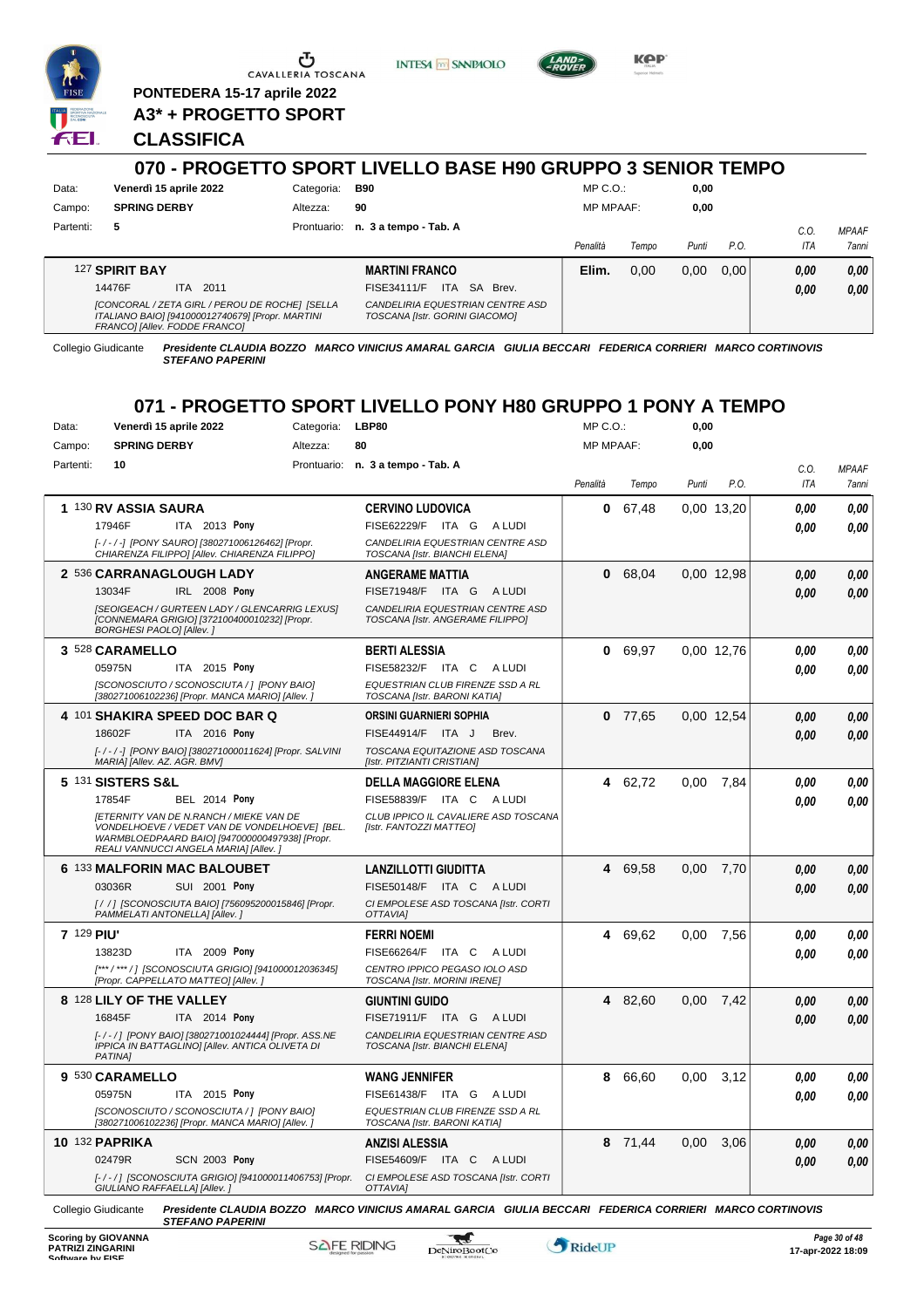

Ⴠ CAVALLERIA TOSCANA **PONTEDERA 15-17 aprile 2022**

**A3\* + PROGETTO SPORT**

**INTESA** M SANPAOLO



*Presidente CLAUDIA BOZZO MARCO VINICIUS AMARAL GARCIA GIULIA BECCARI FEDERICA CORRIERI MARCO CORTINOVIS STEFANO PAPERINI* **CLASSIFICA**

## **072 - PROGETTO SPORT LIVELLO 5 H125 GRUPPO 1 JUNIOR/PONY STILE**

| Data:  |                |              | Domenica 17 aprile 2022                                                                                                                            | Categoria:  | D125 stile                                                     |              | $MP C. O.$ :     |          | 0,00        |      |      |                     |
|--------|----------------|--------------|----------------------------------------------------------------------------------------------------------------------------------------------------|-------------|----------------------------------------------------------------|--------------|------------------|----------|-------------|------|------|---------------------|
| Campo: |                | <b>OPPES</b> |                                                                                                                                                    | Altezza:    | 125                                                            |              | <b>MP MPAAF:</b> |          | 0,00        |      |      |                     |
|        | Partenti:      | $\mathbf{2}$ |                                                                                                                                                    | Prontuario: | Cat. di Stile                                                  |              |                  |          |             |      | C.0  | <b>MPAAF</b>        |
|        |                |              |                                                                                                                                                    |             |                                                                |              | Penalità         | %        | Punti       | P.O. | ITA  | <i><b>7anni</b></i> |
|        | 51 <b>BALI</b> |              |                                                                                                                                                    |             | <b>ROSSI MIA</b>                                               |              | 0                | 76.90    | 80,75 15,38 |      | 0,00 | 0,00                |
|        |                | 18108F       | GER 2011                                                                                                                                           |             | ITA J<br><b>FISE46576/F</b>                                    | $1^{\circ}G$ |                  |          |             |      | 0,00 | 0,00                |
|        |                |              | [BALOUS BELLINI / PIA / PONTIFEX] [WESTFALEN BAIO]<br>[276020000203066] [Propr. ROSSI MIA] [Allev. ]                                               |             | JUMPING MONTALGETO ASD TOSCANA<br>[Istr. FRANCHINI MAURO]      |              |                  |          |             |      |      |                     |
|        |                |              | <b>50 JAMESON VH DAALHOF</b>                                                                                                                       |             | <b>TARABUSI EMMA</b>                                           |              |                  | 0, 44.05 | 46.25       | 8.81 | 0,00 | 0,00                |
|        |                | 17907F       | BEL 2015                                                                                                                                           |             | FISE57730/F<br>ITA J                                           | $1^{\circ}G$ |                  |          |             |      | 0,00 | 0.00                |
|        |                |              | <b>[EDJAZ VAN'T MERELSNEST / ZHADE / HOLD UP</b><br>PREMIERI [CHEVAL DE SANG BELGE BAIO]<br>[967000009752656] [Propr. PASQUATO LEONARDO] [Allev. ] |             | AED CORTE DEGLI ANGELI TOSCANA [Istr.<br><b>DAMI CATERINAI</b> |              |                  |          |             |      |      |                     |

Collegio Giudicante *Presidente CLAUDIA BOZZO MARCO VINICIUS AMARAL GARCIA GIULIA BECCARI FEDERICA CORRIERI MARCO CORTINOVIS STEFANO PAPERINI Giudici di Equitation:*

# **073 - PROGETTO SPORT LIVELLO 5 H125 GRUPPO 1 JUNIOR/PONY A FASI CONSECUTIVE**

| Data:  |                |              | Domenica 17 aprile 2022                                                                                                                            | Categoria:  | C125                                                               | $MP C. O.$ :     |       | 0,00  |      |      |              |
|--------|----------------|--------------|----------------------------------------------------------------------------------------------------------------------------------------------------|-------------|--------------------------------------------------------------------|------------------|-------|-------|------|------|--------------|
| Campo: |                | <b>OPPES</b> |                                                                                                                                                    | Altezza:    | 125                                                                | <b>MP MPAAF:</b> |       | 0,00  |      |      |              |
|        | Partenti:      | $\mathbf{2}$ |                                                                                                                                                    | Prontuario: | n. 20.1 speciale a fasi consecutive (tempo della II fase) - Tab. A |                  |       |       |      | C.0  | <b>MPAAF</b> |
|        |                |              |                                                                                                                                                    |             |                                                                    | Penalità         | Tempo | Punti | P.O. | ITA  | <b>7anni</b> |
|        | 51 <b>BALI</b> |              |                                                                                                                                                    |             | <b>ROSSI MIA</b>                                                   | 4/0              | 29,01 | 0.00  | 6.00 | 0,00 | 0.00         |
|        |                | 18108F       | GER 2011                                                                                                                                           |             | FISE46576/F<br>$1^{\circ}G$<br>ITA.<br>$\cdot$                     |                  |       |       |      | 0.00 | 0.00         |
|        |                |              | [BALOUS BELLINI / PIA / PONTIFEX] [WESTFALEN BAIO]<br>[276020000203066] [Propr. ROSSI MIA] [Allev. ]                                               |             | JUMPING MONTALGETO ASD TOSCANA<br>[Istr. FRANCHINI MAURO]          |                  |       |       |      |      |              |
|        |                |              | 50 JAMESON VH DAALHOF                                                                                                                              |             | <b>TARABUSI EMMA</b>                                               | 30/0             | 34.28 | 0.00  | 0.00 | 0,00 | 0.00         |
|        |                | 17907F       | BEL 2015                                                                                                                                           |             | ITA<br>$1^{\circ}$ G<br>FISE57730/F<br>$\mathbf{I}$                |                  |       |       |      | 0,00 | 0,00         |
|        |                |              | <b>[EDJAZ VAN'T MERELSNEST / ZHADE / HOLD UP</b><br>PREMIER1 [CHEVAL DE SANG BELGE BAIO]<br>[967000009752656] [Propr. PASQUATO LEONARDO] [Allev. ] |             | AED CORTE DEGLI ANGELI TOSCANA [Istr.<br><b>DAMI CATERINAI</b>     |                  |       |       |      |      |              |

Collegio Giudicante *Presidente CLAUDIA BOZZO MARCO VINICIUS AMARAL GARCIA GIULIA BECCARI FEDERICA CORRIERI MARCO CORTINOVIS STEFANO PAPERINI*

# **074 - PROGETTO SPORT LIVELLO 5 H125 GRUPPO 2 SENIOR A FASI CONSECUTIVE**

| Data:     | Domenica 17 aprile 2022                                                                                                                                                       | Categoria:  | C <sub>125</sub>                                                   | $MP C. O.$ :     |       | 0,00  |      |      |              |
|-----------|-------------------------------------------------------------------------------------------------------------------------------------------------------------------------------|-------------|--------------------------------------------------------------------|------------------|-------|-------|------|------|--------------|
| Campo:    | <b>OPPES</b>                                                                                                                                                                  | Altezza:    | 125                                                                | <b>MP MPAAF:</b> |       | 0.00  |      |      |              |
| Partenti: | 2                                                                                                                                                                             | Prontuario: | n. 20.1 speciale a fasi consecutive (tempo della II fase) - Tab. A |                  |       |       |      | C.0  | <b>MPAAF</b> |
|           |                                                                                                                                                                               |             |                                                                    | Penalità         | Tempo | Punti | P.O. | ITA  | 7anni        |
|           | 52 GRAVIN VAN HET LINDENHOF AH                                                                                                                                                |             | <b>DEVERIO ALESSANDRA</b>                                          | 0/0              | 30.63 | 0,00  | 9.00 | 0.00 | 0.00         |
|           | <b>BEL 2006</b><br>17803F                                                                                                                                                     |             | -S<br>004790/F<br>$1^{\circ}G$<br>ITA                              |                  |       |       |      | 0.00 | 0.00         |
|           | [VIGO D'ARSOUILLES / BESSY VAN HET LINDENHOF /<br>BACARA] [BEL. WARMBLOEDPAARD BAIO]<br>[981100000820792] [Propr. AZIENDA AGRICOLA LA LUNA<br>DI DEVERIO ALESSANDRA] [Allev.] |             | CE LA LUNA ASD TOSCANA [Istr. DEVERIO<br>ALESSANDRA]               |                  |       |       |      |      |              |
|           | 22 CONCARO                                                                                                                                                                    |             | <b>CORTI OTTAVIA</b>                                               | Rit.             | 0,00  | 0.00  | 0.00 | 0.00 | 0.00         |
|           | 18354F<br>GER 2006                                                                                                                                                            |             | -S<br><b>FISE15829/F</b><br>ITA I<br>$1^{\circ}G$                  |                  |       |       |      | 0.00 | 0.00         |
|           | [CARINJO / MINARA / CONTENDER] [HOLSTEINER BAIO]<br>[528210002224120] [Propr. CORTI OTTAVIA] [Allev. ]                                                                        |             | CI EMPOLESE ASD TOSCANA [Istr.<br>ROVERSI RICCARDO]                |                  |       |       |      |      |              |

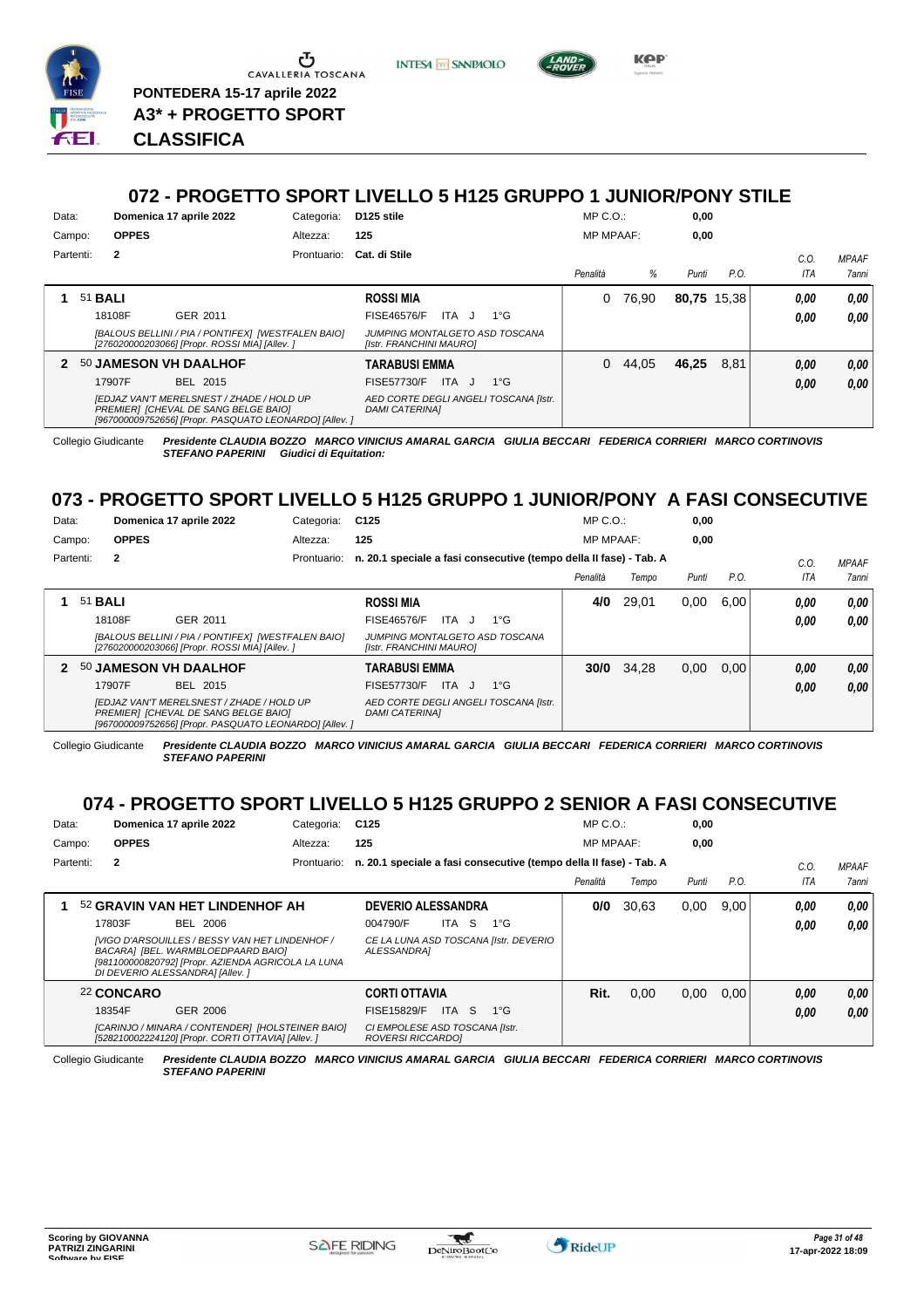

**PONTEDERA 15-17 aprile 2022 A3\* + PROGETTO SPORT** **INTESA** M SANPAOLO



KOP

## **CLASSIFICA**

#### **075 - PROGETTO SPORT LIVELLO 4 H120 GRUPPO 1 JUNIOR/PONY STILE** Data: **Domenica 17 aprile 2022** Categoria: D120 stile Prontuario: **Cat. di Stile** Campo: **OPPES** Partenti: **2** Altezza: **120** MP C.O.: MP MPAAF: **0,00 0,00** *Penalità % Punti P.O. C.O. ITA MPAAF 7anni* **1** 53 **CERSEI LM** GER 2012 **PARENTI MARTINA** *[CAPTAIN COOPER / BALI / BORMIO XX] [WESTFALEN BAIO] [276020000234588] [Propr. BOLDRINI SIMONA] [Allev. ] AED CORTE DEGLI ANGELI TOSCANA [Istr. DAMI CATERINA]* 16769F GER\_2012 FISE50933/F ITA J 1°G **0,00 0,00** 0 75,95 **79,75** 15,19 *0,00 0,00 0,00* **2** 55 **CARLOS'S SON CORLEONE** GER 2009 **MARTELLI REBECCA** *[CARLOS DZ / PURLY RUBY / PAINTER'S ROW] [HOLSTEINER GRIGIO] [380271006018738] [Propr. POMPEI CINZIA] [Allev. ] JUMPING MONTALGETO ASD TOSCANA [Istr. FRANCHINI MAURO]* FISE38723/E ITA J 1°G 0 67,14 **70,50** 13,43 *0,00 0,00 0,00* 03241R GER\_2009 FISE38723/F ITA J 1°G **0,00 0,00**

Collegio Giudicante *Presidente CLAUDIA BOZZO MARCO VINICIUS AMARAL GARCIA GIULIA BECCARI FEDERICA CORRIERI MARCO CORTINOVIS* **Giudici di Equitation:** 

# **076 - PROGETTO SPORT LIVELLO 4 H120 GRUPPO 1 JUNIOR/PONY A FASI CONSECUTIVE**

| Data:     |                  | Domenica 17 aprile 2022                                                                            | Categoria:  | C <sub>120</sub>                                                   |              | $MP C. O.$ :     |           | 0,00  |      |         |              |
|-----------|------------------|----------------------------------------------------------------------------------------------------|-------------|--------------------------------------------------------------------|--------------|------------------|-----------|-------|------|---------|--------------|
| Campo:    | <b>OPPES</b>     |                                                                                                    | Altezza:    | 120                                                                |              | <b>MP MPAAF:</b> |           | 0,00  |      |         |              |
| Partenti: | $\mathbf{2}$     |                                                                                                    | Prontuario: | n. 20.1 speciale a fasi consecutive (tempo della II fase) - Tab. A |              |                  |           |       |      | $C_{0}$ | <b>MPAAF</b> |
|           |                  |                                                                                                    |             |                                                                    |              | Penalità         | Tempo     | Punti | P.O. | ITA     | <b>7anni</b> |
|           | 53 CERSEI LM     |                                                                                                    |             | <b>PARENTI MARTINA</b>                                             |              | 0/0              | 29,44     | 0.00  | 9.00 | 0.00    | 0.00         |
|           | 16769F           | GER 2012                                                                                           |             | <b>ITA</b><br>FISE50933/F<br>J.                                    | $1^{\circ}G$ |                  |           |       |      | 0.00    | 0.00         |
|           | [Allev.]         | [CAPTAIN COOPER / BALI / BORMIO XX] [WESTFALEN<br>BAIO] [276020000234588] [Propr. BOLDRINI SIMONA] |             | AED CORTE DEGLI ANGELI TOSCANA [Istr.<br><b>DAMI CATERINAI</b>     |              |                  |           |       |      |         |              |
|           |                  | 2 55 CARLOS'S SON CORLEONE                                                                         |             | <b>MARTELLI REBECCA</b>                                            |              |                  | 8/4 29.12 | 0,00  | 2.36 | 0.00    | 0.00         |
|           | 03241R           | GER 2009                                                                                           |             | FISE38723/F<br>ITA.<br>. J                                         | $1^{\circ}G$ |                  |           |       |      | 0.00    | 0.00         |
|           | CINZIA] [Allev.] | [CARLOS DZ / PURLY RUBY / PAINTER'S ROW]<br>[HOLSTEINER GRIGIO] [380271006018738] [Propr. POMPEI   |             | JUMPING MONTALGETO ASD TOSCANA<br>[Istr. FRANCHINI MAURO]          |              |                  |           |       |      |         |              |

Collegio Giudicante *Presidente CLAUDIA BOZZO MARCO VINICIUS AMARAL GARCIA GIULIA BECCARI FEDERICA CORRIERI MARCO CORTINOVIS STEFANO PAPERINI*

# **077 - PROGETTO SPORT LIVELLO 4 H120 GRUPPO 2 SENIOR A FASI CONSECUTIVE**

| Data:  |           |                       | Domenica 17 aprile 2022                                                                                 | Categoria:  | C <sub>120</sub>                                                   | $MP C. O.$ :     |       | 0,00  |      |            |              |
|--------|-----------|-----------------------|---------------------------------------------------------------------------------------------------------|-------------|--------------------------------------------------------------------|------------------|-------|-------|------|------------|--------------|
| Campo: |           | <b>OPPES</b>          |                                                                                                         | Altezza:    | 120                                                                | <b>MP MPAAF:</b> |       | 0,00  |      |            |              |
|        | Partenti: | $\mathbf{2}$          |                                                                                                         | Prontuario: | n. 20.1 speciale a fasi consecutive (tempo della II fase) - Tab. A |                  |       |       |      | C.0        | <b>MPAAF</b> |
|        |           |                       |                                                                                                         |             |                                                                    | Penalità         | Tempo | Punti | P.O. | <b>ITA</b> | 7anni        |
|        |           | 56 CASTEL             |                                                                                                         |             | <b>CAROTI SARA</b>                                                 | 0/0              | 32.33 | 0.00  | 9.00 | 0,00       | 0,00         |
|        |           | 18141F                | GER 2009                                                                                                |             | <b>FISE37111/F</b><br>ITA Y<br>$1^{\circ}G$                        |                  |       |       |      | 0,00       | 0,00         |
|        |           |                       | [CACHAS / GISELLE III / LIGORETT] [HOLSTEINER BAIO]<br>[967000009549431] [Propr. CAROTI SARA] [Allev. ] |             | LIVORNO EQUESTRIAN CENTER ASD<br>TOSCANA [Istr. MIGLI RICCARDO]    |                  |       |       |      |            |              |
|        |           | <b>54 MESANDRA PS</b> |                                                                                                         |             | <b>DE MAIO CAROLINA</b>                                            | 4/4              | 29.32 | 0,00  | 3.54 | 0,00       | 0,00         |
|        |           | 17375F                | GER 2012                                                                                                |             | $1^{\circ}G$<br>FISE44250/F<br>ITA Y                               |                  |       |       |      | 0,00       | 0.00         |
|        |           |                       | IMEMPHIS / SALITAIRE / SANDRO BOVI IOLDENBLIRG                                                          |             | CANDELIBIA EQUESTRIAN CENTRE ASD                                   |                  |       |       |      |            |              |

Collegio Giudicante *Presidente CLAUDIA BOZZO MARCO VINICIUS AMARAL GARCIA GIULIA BECCARI FEDERICA CORRIERI MARCO CORTINOVIS STEFANO PAPERINI*

*TOSCANA [Istr. GORINI GIACOMO]*

*[Allev. ]*

*BAIO] [276020000056717] [Propr. DE MAIO GIANCARLO]*

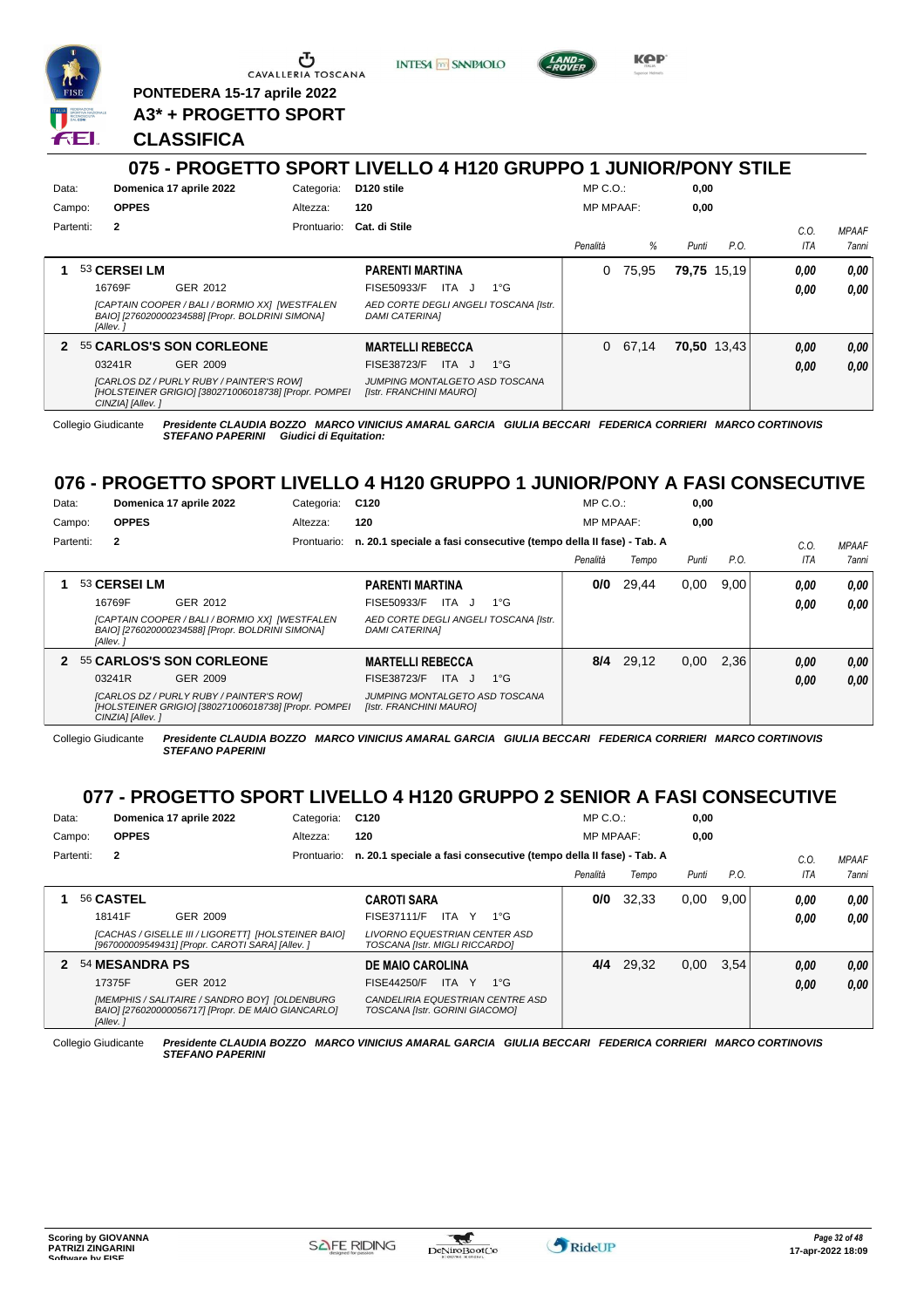

**PONTEDERA 15-17 aprile 2022 A3\* + PROGETTO SPORT** **INTESA** M SANPAOLO



**KPP** 

# **CLASSIFICA**

|           |                         | 078 - PROGETTO SPORT LIVELLO 3 H115 GRUPPO 1 PONY STILE                                                 |                                                                        |   |       |                  |       |       |             |            |                       |
|-----------|-------------------------|---------------------------------------------------------------------------------------------------------|------------------------------------------------------------------------|---|-------|------------------|-------|-------|-------------|------------|-----------------------|
| Data:     | Domenica 17 aprile 2022 | Categoria:                                                                                              | D <sub>115</sub> stile                                                 |   |       | $MP C. O.$ :     |       | 0,00  |             |            |                       |
| Campo:    | <b>OPPES</b>            | Altezza:                                                                                                | 115                                                                    |   |       | <b>MP MPAAF:</b> |       | 0,00  |             |            |                       |
| Partenti: |                         | Prontuario:                                                                                             | Cat. di Stile                                                          |   |       | Penalità         | %     | Punti | P.O.        | C.O<br>ITA | <b>MPAAF</b><br>7anni |
|           | 67 QUIRINO              |                                                                                                         | <b>AGRETTI TOMMASO</b>                                                 |   |       | 0                | 61.43 |       | 64.50 12.29 | 0.00       | 0,00                  |
|           | 14325F<br><b>ITA</b>    | 2009 Pony                                                                                               | <b>ITA</b><br>FISE55339/F                                              | C | Brev. |                  |       |       |             | 0.00       | 0,00                  |
|           |                         | [-/-/] [INDIGENA SAURO] [941000013864467] [Propr.<br>GIULIANO RAFFAELLA] [Allev. PANI GIOVANNI ANTONIO] | <b>LIVORNO EQUESTRIAN CENTER ASD</b><br>TOSCANA [Istr. MIGLI RICCARDO] |   |       |                  |       |       |             |            |                       |

Collegio Giudicante *Presidente CLAUDIA BOZZO MARCO VINICIUS AMARAL GARCIA GIULIA BECCARI FEDERICA CORRIERI MARCO CORTINOVIS STEFANO PAPERINI Giudici di Equitation:*

# **079 - PROGETTO SPORT LIVELLO 3 H115 GRUPPO 1 PONY A FASI CONSECUTIVE**

| Data:     | Domenica 17 aprile 2022                                                                                 | Categoria: | <b>CP115</b>                                                                   | $MP C. O.$ :     |       | 0,00  |      |      |              |
|-----------|---------------------------------------------------------------------------------------------------------|------------|--------------------------------------------------------------------------------|------------------|-------|-------|------|------|--------------|
| Campo:    | <b>OPPES</b>                                                                                            | Altezza:   | 115                                                                            | <b>MP MPAAF:</b> |       | 0.00  |      |      |              |
| Partenti: |                                                                                                         |            | Prontuario: n. 20.1 speciale a fasi consecutive (tempo della II fase) - Tab. A |                  |       |       |      | C.0  | <b>MPAAF</b> |
|           |                                                                                                         |            |                                                                                | Penalità         | Tempo | Punti | P.O. | ITA  | 7anni        |
|           | 67 QUIRINO                                                                                              |            | <b>AGRETTI TOMMASO</b>                                                         | 6/4              | 30.98 | 0.00  | 3.00 | 0.00 | 0.00         |
|           | 2009 Pony<br>14325F<br><b>ITA</b>                                                                       |            | FISE55339/F<br><b>ITA</b><br>C.<br>Brev.                                       |                  |       |       |      | 0.00 | 0.00         |
|           | [-/-/] [INDIGENA SAURO] [941000013864467] [Propr.<br>GIULIANO RAFFAELLA] [Allev. PANI GIOVANNI ANTONIO] |            | LIVORNO EQUESTRIAN CENTER ASD<br>TOSCANA [Istr. MIGLI RICCARDO]                |                  |       |       |      |      |              |

Collegio Giudicante *Presidente CLAUDIA BOZZO MARCO VINICIUS AMARAL GARCIA GIULIA BECCARI FEDERICA CORRIERI MARCO CORTINOVIS STEFANO PAPERINI*

# **080 - PROGETTO SPORT LIVELLO 3 H115 GRUPPO 2 JUNIOR STILE**

| Data:  |           |                    | Domenica 17 aprile 2022                                                                                                                                                                         | Categoria:  | D115 stile                                                          |               | $MP C. O.$ :     |       | 0,00        |             |            |              |
|--------|-----------|--------------------|-------------------------------------------------------------------------------------------------------------------------------------------------------------------------------------------------|-------------|---------------------------------------------------------------------|---------------|------------------|-------|-------------|-------------|------------|--------------|
| Campo: |           | <b>OPPES</b>       |                                                                                                                                                                                                 | Altezza:    | 115                                                                 |               | <b>MP MPAAF:</b> |       | 0,00        |             |            |              |
|        | Partenti: | 3                  |                                                                                                                                                                                                 | Prontuario: | Cat. di Stile                                                       |               |                  |       |             |             | C.O.       | <b>MPAAF</b> |
|        |           |                    |                                                                                                                                                                                                 |             |                                                                     |               | Penalità         | %     | Punti       | P.O.        | <b>ITA</b> | <b>7anni</b> |
|        |           | 59 ELAILA REBUS    |                                                                                                                                                                                                 |             | <b>BIANCHI CAMILLA</b>                                              |               | 0                | 70,24 |             | 73,75 14,05 | 0.00       | 0,00         |
|        |           | 16864F             | ITA 2011                                                                                                                                                                                        |             | FISE56296/F<br>ITA J                                                | $1^{\circ}$ G |                  |       |             |             | 0.00       | 0.00         |
|        |           |                    | [REBUS DI VALMARINA / TWIST / ATHLERICO I] [SELLA<br>ITALIANO BAIO] [982000192789953] [Propr. BIANCHI<br>CAMILLA] [Allev. CARNESECCHI ANNA MARIA]                                               |             | NADIR ASD TOSCANA [Istr. MUSACCHIA<br>STEFANIA1                     |               |                  |       |             |             |            |              |
|        |           | 58 KUPIDO          |                                                                                                                                                                                                 |             | <b>ROSSETTI BIANCA</b>                                              |               | 0                | 69,29 |             | 72,75 13,86 | 0.00       | 0,00         |
|        |           | 17398F             | ITA 2016                                                                                                                                                                                        |             | <b>FISE61411/F</b><br>ITA C                                         | Brev.         |                  |       |             |             | 0.00       | 0,00         |
|        |           |                    | [LORD DIX / VALENCIA DE WALPUT D'13 / SKIPPY-II]<br>[CHEVAL DE SPORT BELG SAURO] [380271006018130]<br>[Propr. SOC. AGR. IL FORTINO DI MUCCHIETO SRL] [Allev.<br>AZ. AGR. BUCCIANTINI CRISTIANO] |             | AED CORTE DEGLI ANGELI TOSCANA [Istr.<br><b>DAMI CATERINAI</b>      |               |                  |       |             |             |            |              |
| з.     |           | 60 BLUE BALOU      |                                                                                                                                                                                                 |             | <b>PELLEGRINI ANDREA</b>                                            |               | 0                | 58,81 | 61,75 11,76 |             | 0.00       | 0,00         |
|        |           | 14094F             | GER 2008                                                                                                                                                                                        |             | ITA J<br><b>FISE41829/F</b>                                         | Brev.         |                  |       |             |             | 0.00       | 0.00         |
|        |           | VERSILIA] [Allev.] | [CHACCO BLUE / SARINA / BALOUBET DU ROUET]<br>[OLDENBURG SAURO] [276098102368708] [Propr. C.I.                                                                                                  |             | CENTRO IPPICO VERSILIA SSD A RL<br>TOSCANA [Istr. CANCOGNI DANIELE] |               |                  |       |             |             |            |              |

Collegio Giudicante *Presidente CLAUDIA BOZZO MARCO VINICIUS AMARAL GARCIA GIULIA BECCARI FEDERICA CORRIERI MARCO CORTINOVIS STEFANO PAPERINI Giudici di Equitation:*

# **081 - PROGETTO SPORT LIVELLO 3 H115 GRUPPO 2 JUNIOR A FASI CONSECUTIVE**

| Data:     | Domenica 17 aprile 2022 |      |                                                                                                       | Categoria: | C115                                                                           |              | $MP C. O.$ :     |       | 0,00  |      |      |              |
|-----------|-------------------------|------|-------------------------------------------------------------------------------------------------------|------------|--------------------------------------------------------------------------------|--------------|------------------|-------|-------|------|------|--------------|
| Campo:    | <b>OPPES</b>            |      |                                                                                                       | Altezza:   | 115                                                                            |              | <b>MP MPAAF:</b> |       | 0.00  |      |      |              |
| Partenti: | 3                       |      |                                                                                                       |            | Prontuario: n. 20.1 speciale a fasi consecutive (tempo della II fase) - Tab. A |              |                  |       |       |      | C.O  | <b>MPAAF</b> |
|           |                         |      |                                                                                                       |            |                                                                                |              | Penalità         | Tempo | Punti | P.O. | ITA  | <b>7anni</b> |
|           | 59 ELAILA REBUS         |      |                                                                                                       |            | <b>BIANCHI CAMILLA</b>                                                         |              | 0/0              | 28.49 | 0.00  | 9.00 | 0.00 | 0,00         |
|           | 16864F                  | ITA. | 2011                                                                                                  |            | FISE56296/F<br>ITA.                                                            | $1^{\circ}G$ |                  |       |       |      | 0,00 | 0,00         |
|           |                         |      | [REBUS DI VALMARINA / TWIST / ATHLERICO I] [SELLA<br>ITALIANO BAIO] [982000192789953] [Propr. BIANCHI |            | NADIR ASD TOSCANA [Istr. MUSACCHIA<br><b>STEFANIAI</b>                         |              |                  |       |       |      |      |              |

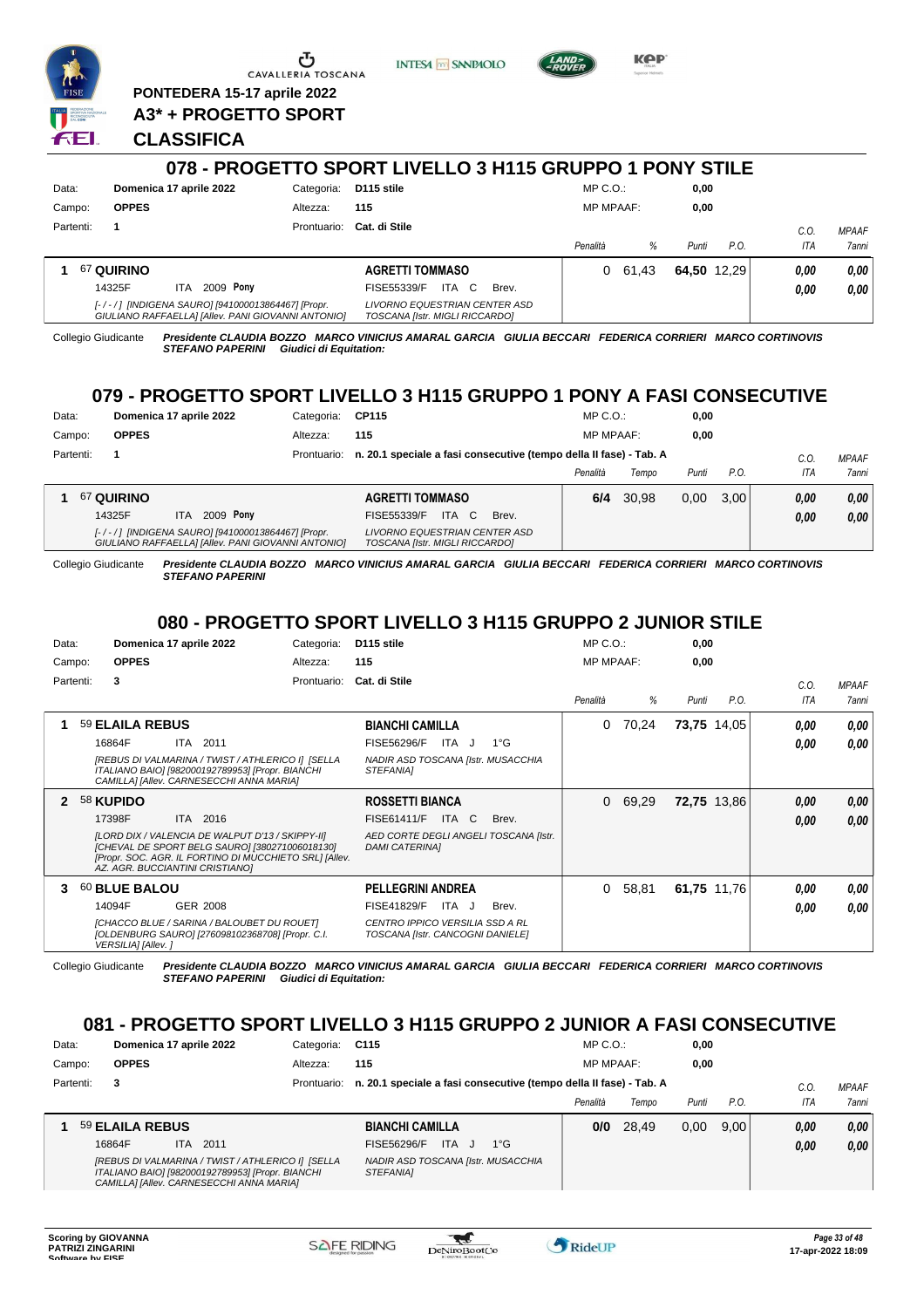

**PONTEDERA 15-17 aprile 2022 A3\* + PROGETTO SPORT** **INTESA M SANPAOLO** 



KOP

# **CLASSIFICA**

### **081 - PROGETTO SPORT LIVELLO 3 H115 GRUPPO 2 JUNIOR A FASI CONSECUTIVE** Data: **Domenica 17 aprile 2022** Categoria: C115 Prontuario: **n. 20.1 speciale a fasi consecutive (tempo della II fase) - Tab. A** Campo: **OPPES** Partenti: **3** Altezza: **115**  $MP \cap O$ MP MPAAF: **0,00 0,00** *Penalità Tempo Punti P.O. C.O. ITA MPAAF 7anni* **2** 58 **KUPIDO** ITA 2016 **ROSSETTI BIANCA** *[LORD DIX / VALENCIA DE WALPUT D'13 / SKIPPY-II] [CHEVAL DE SPORT BELG SAURO] [380271006018130] [Propr. SOC. AGR. IL FORTINO DI MUCCHIETO SRL] [Allev. AZ. AGR. BUCCIANTINI CRISTIANO] AED CORTE DEGLI ANGELI TOSCANA [Istr. DAMI CATERINA]* 17398F ITA 2016 FISE61411/F ITA C Brev. *0,00 0,00* **0/0** 31,26 0,00 8,85 *0,00 0,00 0,00* **3** 60 **BLUE BALOU** GER 2008 **PELLEGRINI ANDREA** *[CHACCO BLUE / SARINA / BALOUBET DU ROUET] [OLDENBURG SAURO] [276098102368708] [Propr. C.I. VERSILIA] [Allev. ] CENTRO IPPICO VERSILIA SSD A RL TOSCANA [Istr. CANCOGNI DANIELE]* 14094F GER\_2008 FISE41829/F ITA J Brev. **0,00 0,00 7/2** 38,24 0,00 2,90 *0,00 0,00 0,00*

Collegio Giudicante *Presidente CLAUDIA BOZZO MARCO VINICIUS AMARAL GARCIA GIULIA BECCARI FEDERICA CORRIERI MARCO CORTINOVIS STEFANO PAPERINI*

# **082 - PROGETTO SPORT LIVELLO 3 H115 GRUPPO 3 SENIOR A FASI CONSECUTIVE**

| Data:     |                               | Domenica 17 aprile 2022                                                                                                                                                                     | Categoria: | C <sub>115</sub>                                                               | $MP C. O.$ :     |       | 0,00  |      |            |                     |
|-----------|-------------------------------|---------------------------------------------------------------------------------------------------------------------------------------------------------------------------------------------|------------|--------------------------------------------------------------------------------|------------------|-------|-------|------|------------|---------------------|
| Campo:    | <b>OPPES</b>                  |                                                                                                                                                                                             | Altezza:   | 115                                                                            | <b>MP MPAAF:</b> |       | 0.00  |      |            |                     |
| Partenti: | $\overline{7}$                |                                                                                                                                                                                             |            | Prontuario: n. 20.1 speciale a fasi consecutive (tempo della II fase) - Tab. A |                  |       |       |      | C.O.       | <b>MPAAF</b>        |
|           |                               |                                                                                                                                                                                             |            |                                                                                | Penalità         | Tempo | Punti | P.O. | <b>ITA</b> | <i><b>7anni</b></i> |
| 1         | 63 CASCADE                    |                                                                                                                                                                                             |            | <b>CAPPELLI VIRGINIA AGNESE</b>                                                | 4/0              | 27,79 | 0,00  | 6,00 | 0.00       | 0.00                |
|           | 15722F                        | <b>HUN 2010</b>                                                                                                                                                                             |            | FISE25328/F<br>ITA S<br>$1^{\circ}G$                                           |                  |       |       |      | 0.00       | 0.00                |
|           | VIRGINIA AGNESE] [Allev. ]    | [CASSUCI / SYMPATHICA INCIPIT / QUICK STAR]<br>[UNGHERESE BAIO] [348099000001106] [Propr. CAPPELLI                                                                                          |            | CANDELIRIA EQUESTRIAN CENTRE ASD<br>TOSCANA [Istr. ANGERAME FILIPPO]           |                  |       |       |      |            |                     |
|           | 2 64 ARABIAN OIL              |                                                                                                                                                                                             |            | <b>LEPRI RACHELE</b>                                                           | 4/0              | 33,70 | 0,00  | 5,90 | 0.00       | 0,00                |
|           | 11955F                        | ITA 2008                                                                                                                                                                                    |            | FISE23289/F<br>ITA S<br>Brev.                                                  |                  |       |       |      | 0.00       | 0,00                |
|           | <b>FABIOI</b>                 | [ACODETTO II / GRETAS / ] [SELLA ITALIANO BAIO]<br>[985000380500512] [Propr. PAPINI CHIARA] [Allev. ROSSI                                                                                   |            | CANDELIRIA EQUESTRIAN CENTRE ASD<br>TOSCANA [Istr. GORINI GIACOMO]             |                  |       |       |      |            |                     |
| 3         | 65 OMBRO MANNO                |                                                                                                                                                                                             |            | <b>LEPRI ELENA</b>                                                             | $12/0$           | 35,38 | 0.00  | 2.32 | 0.00       | 0.00                |
|           | 13159F                        | ITA 2010                                                                                                                                                                                    |            | <b>FISE22945/F</b><br>ITA S<br>Brev.                                           |                  |       |       |      | 0.00       | 0.00                |
|           |                               | [IT IS MY WAY / ANDROMEDA DI CORTEVECCHIA /<br>SATURNO] [SELLA ITALIANO BAIO] [982000123241385]<br>[Propr. COOPERATIVA AGRICOLA MONTEMERCOLE]<br>[Allev. COOPERATIVA AGRICOLA MONTEMERCOLE] |            | CANDELIRIA EQUESTRIAN CENTRE ASD<br>TOSCANA [Istr. GORINI GIACOMO]             |                  |       |       |      |            |                     |
| 4         |                               | 61 ALBA DEL PODERACCIO                                                                                                                                                                      |            | <b>SAMMICHELI ANGELA</b>                                                       | 12/0             | 35,43 | 0,00  | 2,28 | 0.00       | 0,00                |
|           | 16836F                        | ITA 2015                                                                                                                                                                                    |            | FISE39294/F ITA S<br>Brev.                                                     |                  |       |       |      | 0.00       | 0.00                |
|           | LISA] [Allev. RAVA' LISA]     | [CORIANDER Z / GRANDI APPLAUSI / CAMPIONE VI]<br>[SELLA ITALIANO BAIO] [982000192284783] [Propr. RAVA'                                                                                      |            | C.I. LE STRADACCE ASD TOSCANA [Istr.<br><b>BADIANI RICCARDOI</b>               |                  |       |       |      |            |                     |
|           |                               | 5 500 ZINGARO DELLE SEMENTARECCE                                                                                                                                                            |            | <b>TAMPUCCI CRISTINA</b>                                                       | 19/4             | 36,43 | 0,00  | 0,00 | 0.00       | 0.00                |
|           | 13099F                        | ITA 2010                                                                                                                                                                                    |            | 3650/F<br>ITA SA 1°G                                                           |                  |       |       |      | 0.00       | 0.00                |
|           | <b>AGR. SEMENTARECCE SRLI</b> | [ARKO III / GATTAGARISTA DELLE SEMENTARECCE /<br>QUIDAM DE REVELI [SELLA ITALIANO BAIO]<br>[982000123234115] [Propr. MENCARELLI LUCA] [Allev. AZ.                                           |            | C.I.POGGETTINI TOSCANA [Istr. BECCARI<br><b>GIOVANNII</b>                      |                  |       |       |      |            |                     |
|           | 62 L'ARUSPICE                 |                                                                                                                                                                                             |            | <b>BOSCHERINI ALLEGRA</b>                                                      | Elim.            | 0.00  | 0.00  | 0.00 | 0.00       | 0,00                |
|           | 10801F                        | ITA 2006                                                                                                                                                                                    |            | FISE29401/F<br>ITA Y<br>Brev.                                                  |                  |       |       |      | 0.00       | 0.00                |
|           |                               | [LOOPING / MAAIKE DU MANOIR / RAPHAELO] [SELLA<br>ITALIANO BAIO] [972000000622701] [Propr. BOSCHERINI<br>ALLEGRA] [Allev. MASSETANI GIANNI]                                                 |            | CANDELIRIA EQUESTRIAN CENTRE ASD<br>TOSCANA [Istr. GORINI GIACOMO]             |                  |       |       |      |            |                     |
| <b>NP</b> |                               | 33 KIR ROYAL TEN EENODEKOUTER                                                                                                                                                               |            | <b>FAMIGLIETTI FEDERICO</b>                                                    | N.P.             | 0,00  | 0,00  | 0,00 | 0.00       | 0.00                |
|           | 17432F                        | BEL 2010                                                                                                                                                                                    |            | FISE20357/F<br>ITA S<br>Brev.                                                  |                  |       |       |      | 0.00       | 0.00                |
|           |                               | [VAGABOND DE LA POMME / UBIA VAN HET GOORHOF /<br>CORIOLANI [BEL. WARMBLOEDPAARD BAIO]                                                                                                      |            | CENTRO IPPICO LO SCOIATTOLO ASD<br>TOSCANA [Istr. DEMARIA LUCA]                |                  |       |       |      |            |                     |

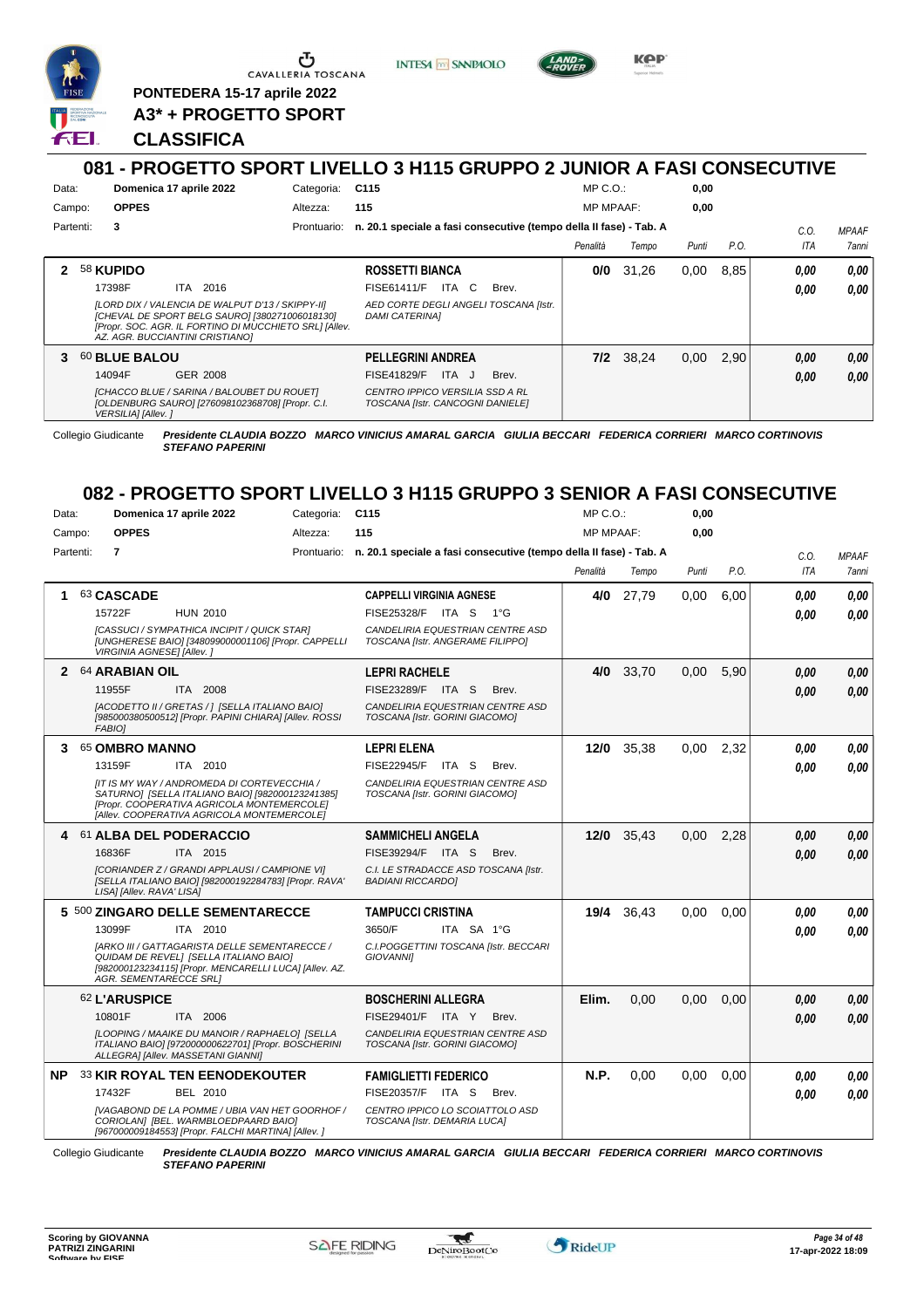

 $\begin{array}{c}\n\bullet \\
\bullet \\
\bullet \\
\bullet\n\end{array}$  CAVALLERIA TOSCANA

**PONTEDERA 15-17 aprile 2022 A3\* + PROGETTO SPORT** **INTESA M** SANPAOLO



**KOP** 

# **CLASSIFICA**

| Data:     | Domenica 17 aprile 2022                                                                                                                                                                     |                 | Categoria: D110 stile | 085 - PROGETTO SPORT LIVELLO 2 H110 GRUPPO 2 JUNIOR STILE           | MP C. O.         |           | 0,00  |             |             |                       |
|-----------|---------------------------------------------------------------------------------------------------------------------------------------------------------------------------------------------|-----------------|-----------------------|---------------------------------------------------------------------|------------------|-----------|-------|-------------|-------------|-----------------------|
| Campo:    | <b>SPRING DERBY</b>                                                                                                                                                                         |                 | Altezza:              | 110                                                                 | <b>MP MPAAF:</b> |           | 0,00  |             |             |                       |
| Partenti: | 13                                                                                                                                                                                          |                 |                       | Prontuario: Cat. di Stile                                           |                  |           |       |             |             |                       |
|           |                                                                                                                                                                                             |                 |                       |                                                                     | Penalità         | %         | Punti | P.O.        | C.O.<br>ITA | <b>MPAAF</b><br>7anni |
|           | 1 74 ORLANDO DEL SOLE                                                                                                                                                                       |                 |                       | <b>ANDREI LARA</b>                                                  |                  | 085,71    |       | 90,00 17,14 | 0,00        | 0,00                  |
|           | 31385BXX                                                                                                                                                                                    | ITA 2011        |                       | FISE47452/F ITA C<br>Brev.                                          |                  |           |       |             | 0.00        | 0.00                  |
|           | [LORD Z / GYNERIA DEL SOLE / SILVIO I] [SELLA<br>ITALIANO SAURO] [941000012742632] [Propr. LE BETULLE<br>DI MORETTI MASSIMILIANO] [Allev. SOCIETA' AGRICOLA<br>ALLEVAMENTO CASCINA IL SOLEI |                 |                       | JUMPING MONTALGETO ASD TOSCANA<br><b>Ilstr. FRANCHINI MAUROI</b>    |                  |           |       |             |             |                       |
|           | 2 60 BLUE BALOU                                                                                                                                                                             |                 |                       | <b>PELLEGRINI ANDREA</b>                                            |                  | $0$ 75,24 |       | 79,00 15,05 | 0.00        | 0,00                  |
|           | 14094F                                                                                                                                                                                      | <b>GER 2008</b> |                       | FISE41829/F ITA J<br>Brev.                                          |                  |           |       |             | 0.00        | 0,00                  |
|           | [CHACCO BLUE / SARINA / BALOUBET DU ROUET]<br>[OLDENBURG SAURO] [276098102368708] [Propr. C.I.<br>VERSILIA] [Allev.]                                                                        |                 |                       | CENTRO IPPICO VERSILIA SSD A RL<br>TOSCANA [Istr. CANCOGNI DANIELE] |                  |           |       |             |             |                       |
|           | $3^{73}$ OBI J&J Z                                                                                                                                                                          |                 |                       | <b>MANCINI DARIO</b>                                                |                  | 0 67,86   |       | 71,25 13,57 | 0.00        | 0,00                  |
|           | 17894F                                                                                                                                                                                      | BEL 2012        |                       | FISE50994/F ITA J<br>Brev.                                          |                  |           |       |             | 0.00        | 0,00                  |
|           | [ORLANDO / BABELUT VH LANGWATER / WIENSENDER]<br>[ZANGERSHEIDE BAIO] [981100002171515] [Propr.<br>MANCINI DARIO] [Allev.]                                                                   |                 |                       | JUMPING MONTALGETO ASD TOSCANA<br>[Istr. FRANCHINI MAURO]           |                  |           |       |             |             |                       |
|           | 4 70 SIR MARCUS                                                                                                                                                                             |                 |                       | <b>NENCIONI CLARA</b>                                               |                  | 0 67,38   |       | 70,75 13,48 | 0.00        | 0,00                  |
|           | 15044F                                                                                                                                                                                      | ITA 2010        |                       | FISE59686/F ITA C<br>Brev.                                          |                  |           |       |             | 0.00        | 0,00                  |
|           | [NOAK / MAIKE 88 / RAMIROFF] [SELLA ITALIANO SAURO]<br>[982000123247450] [Propr. PAGANELLI MARIA TERESA]<br>[Allev. PACI MARIA GABRIELLA]                                                   |                 |                       | SAN GORO ASD TOSCANA [Istr.<br>FIORAVANTI ROBERTA]                  |                  |           |       |             |             |                       |
|           | 5 83 BACHELOR 1020003                                                                                                                                                                       |                 |                       | <b>MANNINI ANNAMARIA</b>                                            |                  | 0 66,90   |       | 70,25 13,38 | 0,00        | 0,00                  |
|           | 17606F                                                                                                                                                                                      | <b>NED 2006</b> |                       | FISE61580/F ITA J<br>Brev.                                          |                  |           |       |             | 0.00        | 0,00                  |
|           | [-/-/-] [IRISH HORSE BAIO] [528210000914297] [Propr.<br>MANNINI FABIO] [Allev. j                                                                                                            |                 |                       | LIVORNO EQUESTRIAN CENTER ASD<br>TOSCANA [Istr. MIGLI RICCARDO]     |                  |           |       |             |             |                       |
|           | 6 57 LAS VEGAS DI SABUCI                                                                                                                                                                    |                 |                       | <b>INCOLLU TEA</b>                                                  |                  | 0 65,71   |       | 69,00 13,14 | 0.00        | 0,00                  |
|           | 17748F                                                                                                                                                                                      | ITA 2014        |                       | FISE61459/F ITA C<br>Brev.                                          |                  |           |       |             | 0.00        | 0.00                  |
|           | [FITH SENSE DI SABUCI / ELISA / ESCUDO I] [CHEVAL DE<br>SPORT BELG BAIO] [380271006056017] [Propr. APRILE<br>RAFFAELE] [Allev.]                                                             |                 |                       | AED CORTE DEGLI ANGELI TOSCANA [Istr.<br><b>DAMI CATERINAI</b>      |                  |           |       |             |             |                       |
|           | 7 76 CETRO                                                                                                                                                                                  |                 |                       | <b>GRECHI EMMA</b>                                                  |                  | 0 63,81   |       | 67,00 12,76 | 0.00        | 0,00                  |
|           | 13302D                                                                                                                                                                                      | POL 2014        |                       | FISE41576/F ITA J<br>Brev.                                          |                  |           |       |             | 0.00        | 0,00                  |
|           | [FARMER / CENTINA / ORLY T] [SELLA POLONIA BAIO<br>SCURO] [616098100061113] [Propr. SPINELLI CARLOTTA]<br>[Allev.]                                                                          |                 |                       | JUMPING MONTALGETO ASD TOSCANA<br>[Istr. FRANCHINI MAURO]           |                  |           |       |             |             |                       |
|           | 8 72 CAPRICE VH WUITENSHOF Z                                                                                                                                                                |                 |                       | <b>IACOMINI FRANCESCA</b>                                           |                  | 0 61,19   |       | 64,25 12,24 | 0.00        | 0,00                  |
|           | 16214F                                                                                                                                                                                      | BEL 2011        |                       | FISE18137/C ITA J<br>Brev.                                          |                  |           |       |             | 0.00        | 0,00                  |
|           | [CATOKI / WINONA VAN HET WUITENSHOF / QUIDAM DE<br>REVEL] [ZANGERSHEIDE BAIO] [981100002648548]<br>[Propr. IACOMINI GRAZIANO] [Allev.]                                                      |                 |                       | TEAM DEL MARCO LIGURIA [Istr. MASSARI<br><b>MICHELE1</b>            |                  |           |       |             |             |                       |
|           | 9 71 CHINTINO VAN DE BASQUITA Z                                                                                                                                                             |                 |                       | <b>MOSCARDI ALLEGRA</b>                                             |                  | 0, 53, 81 |       | 56,50 10,76 | 0.00        | 0,00                  |
|           | 17386F                                                                                                                                                                                      | BEL 2009        |                       | FISE55116/F ITA J<br>Brev.                                          |                  |           |       |             | 0.00        | 0,00                  |
|           | [CHIN CHIN / HENDRIEKA / BELASCO] [ZANGERSHEIDE<br>BAIO] [981100002220511] [Propr. MOSCARDI ALLEGRA]<br>[Allev.]                                                                            |                 |                       | JUMPING MONTALGETO ASD TOSCANA<br>[Istr. FRANCHINI MAURO]           |                  |           |       |             |             |                       |
|           | 10 77 IT'S A PLEASURE                                                                                                                                                                       |                 |                       | <b>BOLDRINI MARIA AUGUSTA</b>                                       |                  | 0, 45,00  | 47,25 | 9,00        | 0.00        | 0,00                  |
|           | 17488F                                                                                                                                                                                      | SLO 2007        |                       | FISE34207/F ITA J<br>Brev.                                          |                  |           |       |             | 0.00        | 0,00                  |
|           | [IMPULS / T LISJ / GANYMED] [SLOVENSKA<br>TOPLOKRVNA BAIO] [947000000732213] [Propr. BOLDRINI<br>MARIA AUGUSTA] [Allev.]                                                                    |                 |                       | SAN GORO ASD TOSCANA [Istr.<br>FIORAVANTI ROBERTA]                  |                  |           |       |             |             |                       |
|           | NP 68 ZENOBIO                                                                                                                                                                               |                 |                       | <b>ROSSETTI SOFIA</b>                                               | N.P.             | 0,00      | 0,00  | 0,00        | 0.00        | 0,00                  |
|           | 21151A                                                                                                                                                                                      | ITA 2015        |                       | FISE61413/F ITA C<br>Brev.                                          |                  |           |       |             | 0.00        | 0,00                  |
|           | [KSAR-SITTE / PARIGINA / PIRADIN] [SELLA ITALIANO<br>BAIO] [982000196473828] [Propr. SCAGNOLI DANILO]<br>[Allev. MILIA SAVERIO]                                                             |                 |                       | AED CORTE DEGLI ANGELI TOSCANA [Istr.<br><b>DAMI CATERINA]</b>      |                  |           |       |             |             |                       |
|           | NP 75 LEITRIM CLASSIC K                                                                                                                                                                     |                 |                       | <b>CROCETTI EMMA</b>                                                | N.P.             | 0,00      | 0,00  | 0,00        | 0.00        | 0,00                  |
|           | 16832F                                                                                                                                                                                      | IRL 2004        |                       | FISE47056/F ITA J<br>Brev.                                          |                  |           |       |             | 0.00        | 0,00                  |
|           | [LEITRIM ALDATUS K / LEITRIM VISION / CLASSIC VISION]<br>[IRISH SPORT HORSE BAIO] [372141404097470] [Propr.                                                                                 |                 |                       | TEAM DEL MARCO LIGURIA [Istr. MASSARI<br><b>MICHELE]</b>            |                  |           |       |             |             |                       |
|           | DELL'AMICO LUCIANA] [Allev. ]                                                                                                                                                               |                 |                       |                                                                     |                  |           |       |             |             |                       |

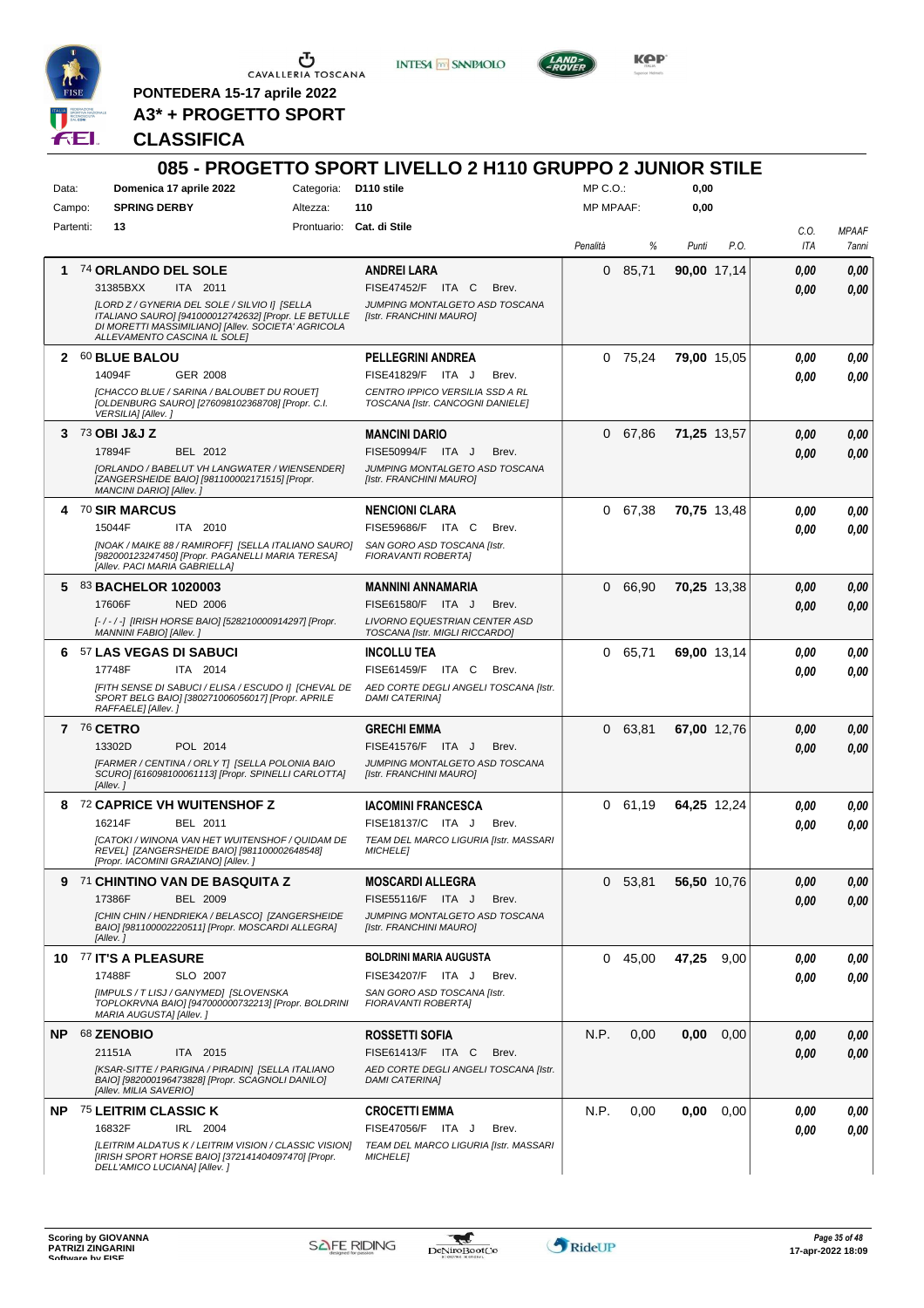

**PONTEDERA 15-17 aprile 2022 A3\* + PROGETTO SPORT** **INTESA** M SANPAOLO



## **CLASSIFICA**

|           |                                                                                                                                                       |             | 085 - PROGETTO SPORT LIVELLO 2 H110 GRUPPO 2 JUNIOR STILE        |                  |      |       |                |            |                       |
|-----------|-------------------------------------------------------------------------------------------------------------------------------------------------------|-------------|------------------------------------------------------------------|------------------|------|-------|----------------|------------|-----------------------|
| Data:     | Domenica 17 aprile 2022                                                                                                                               | Categoria:  | D <sub>110</sub> stile                                           | $MP C. O.$ :     |      | 0,00  |                |            |                       |
| Campo:    | <b>SPRING DERBY</b>                                                                                                                                   | Altezza:    | 110                                                              | <b>MP MPAAF:</b> |      | 0,00  |                |            |                       |
| Partenti: | 13                                                                                                                                                    | Prontuario: | Cat. di Stile                                                    | Penalità         | %    | Punti | $P_{\cdot}$ O. | C.0<br>ITA | <b>MPAAF</b><br>7anni |
| <b>NP</b> | 87 CATY CAT                                                                                                                                           |             | <b>NANNINI ELENA</b>                                             | N.P.             | 0.00 | 0,00  | 0.00           | 0,00       | 0,00                  |
|           | 051411<br>NED 2007                                                                                                                                    |             | ITA.<br>C.<br>FISE59633/F<br>Brev.                               |                  |      |       |                | 0,00       | 0,00                  |
|           | [VERON / WAKABEA / INDOCTRO] [SELLA OLANDESE<br>BAIO BRUCIATO] [528210002060375] [Propr. LA FICORA<br>CENTRO IPPICO PUGLIESE S.S.D. A R.L.] [Allev. ] |             | EQUESTRIAN CLUB FIRENZE SSD A RL<br>TOSCANA [Istr. BARONI KATIA] |                  |      |       |                |            |                       |

Collegio Giudicante *Presidente CLAUDIA BOZZO MARCO VINICIUS AMARAL GARCIA GIULIA BECCARI FEDERICA CORRIERI MARCO CORTINOVIS STEFANO PAPERINI Giudici di Equitation:*

# **086 - PROGETTO SPORT LIVELLO 2 H110 GRUPPO 2 JUNIOR A FASI CONSECUTIVE**

| Data:        |                 | Domenica 17 aprile 2022                                                                                                                                                                     | Categoria:  | <b>B110</b>                                                         | MP C. O.         |            | 0,00  |      |            |              |
|--------------|-----------------|---------------------------------------------------------------------------------------------------------------------------------------------------------------------------------------------|-------------|---------------------------------------------------------------------|------------------|------------|-------|------|------------|--------------|
| Campo:       |                 | <b>SPRING DERBY</b>                                                                                                                                                                         | Altezza:    | 110                                                                 | <b>MP MPAAF:</b> |            | 0,00  |      |            |              |
| Partenti:    |                 | 13                                                                                                                                                                                          | Prontuario: | n. 20.1 speciale a fasi consecutive (tempo della II fase) - Tab. A  |                  |            |       |      | C.O.       | <b>MPAAF</b> |
|              |                 |                                                                                                                                                                                             |             |                                                                     | Penalità         | Tempo      | Punti | P.O. | <b>ITA</b> | <b>7anni</b> |
| 1            |                 | 74 ORLANDO DEL SOLE                                                                                                                                                                         |             | <b>ANDREI LARA</b>                                                  | 0/0              | 27,59      | 0.00  | 9.00 | 0.00       | 0,00         |
|              |                 | 31385BXX<br>ITA 2011                                                                                                                                                                        |             | FISE47452/F ITA C<br>Brev.                                          |                  |            |       |      | 0.00       | 0.00         |
|              |                 | [LORD Z / GYNERIA DEL SOLE / SILVIO I] [SELLA<br>ITALIANO SAURO] [941000012742632] [Propr. LE BETULLE<br>DI MORETTI MASSIMILIANO] [Allev. SOCIETA' AGRICOLA<br>ALLEVAMENTO CASCINA IL SOLEI |             | JUMPING MONTALGETO ASD TOSCANA<br>[Istr. FRANCHINI MAURO]           |                  |            |       |      |            |              |
| $\mathbf{2}$ |                 | <b>83 BACHELOR 1020003</b>                                                                                                                                                                  |             | <b>MANNINI ANNAMARIA</b>                                            | 0/0              | 28,67      | 0.00  | 8.85 | 0,00       | 0,00         |
|              |                 | 17606F<br><b>NED 2006</b>                                                                                                                                                                   |             | FISE61580/F ITA J<br>Brev.                                          |                  |            |       |      | 0.00       | 0.00         |
|              |                 | [-/-/-] [IRISH HORSE BAIO] [528210000914297] [Propr.<br>MANNINI FABIOI [Allev. ]                                                                                                            |             | LIVORNO EQUESTRIAN CENTER ASD<br>TOSCANA [Istr. MIGLI RICCARDO]     |                  |            |       |      |            |              |
|              |                 | 3 70 SIR MARCUS                                                                                                                                                                             |             | <b>NENCIONI CLARA</b>                                               | 0/0              | 30,10      | 0.00  | 8.70 | 0.00       | 0.00         |
|              |                 | 15044F<br>ITA 2010                                                                                                                                                                          |             | FISE59686/F ITA C<br>Brev.                                          |                  |            |       |      | 0.00       | 0.00         |
|              |                 | [NOAK / MAIKE 88 / RAMIROFF] [SELLA ITALIANO SAURO]<br>[982000123247450] [Propr. PAGANELLI MARIA TERESA]<br>[Allev. PACI MARIA GABRIELLA]                                                   |             | SAN GORO ASD TOSCANA [Istr.<br>FIORAVANTI ROBERTAI                  |                  |            |       |      |            |              |
| 4            |                 | 60 BLUE BALOU                                                                                                                                                                               |             | <b>PELLEGRINI ANDREA</b>                                            | 0/0              | 31,46      | 0,00  | 8,55 | 0.00       | 0,00         |
|              |                 | 14094F<br><b>GER 2008</b>                                                                                                                                                                   |             | FISE41829/F ITA J<br>Brev.                                          |                  |            |       |      | 0.00       | 0,00         |
|              |                 | [CHACCO BLUE / SARINA / BALOUBET DU ROUET]<br>[OLDENBURG SAURO] [276098102368708] [Propr. C.I.<br>VERSILIA] [Allev.]                                                                        |             | CENTRO IPPICO VERSILIA SSD A RL<br>TOSCANA [Istr. CANCOGNI DANIELE] |                  |            |       |      |            |              |
| 5            |                 | 73 OBI J&J Z                                                                                                                                                                                |             | <b>MANCINI DARIO</b>                                                | 4/4              | 28.20      | 0.00  | 3.36 | 0.00       | 0.00         |
|              |                 | 17894F<br>BEL 2012                                                                                                                                                                          |             | FISE50994/F ITA J<br>Brev.                                          |                  |            |       |      | 0.00       | 0.00         |
|              |                 | [ORLANDO / BABELUT VH LANGWATER / WIENSENDER]<br>[ZANGERSHEIDE BAIO] [981100002171515] [Propr.<br>MANCINI DARIO] [Allev.]                                                                   |             | JUMPING MONTALGETO ASD TOSCANA<br>[Istr. FRANCHINI MAURO]           |                  |            |       |      |            |              |
| 6            | <b>76 CETRO</b> |                                                                                                                                                                                             |             | <b>GRECHI EMMA</b>                                                  | 4/4              | 30.87      | 0.00  | 3.30 | 0.00       | 0,00         |
|              |                 | 13302D<br>POL 2014                                                                                                                                                                          |             | FISE41576/F ITA J<br>Brev.                                          |                  |            |       |      | 0.00       | 0.00         |
|              |                 | [FARMER / CENTINA / ORLY T] [SELLA POLONIA BAIO<br>SCURO] [616098100061113] [Propr. SPINELLI CARLOTTA]<br>[Allev.]                                                                          |             | JUMPING MONTALGETO ASD TOSCANA<br>[Istr. FRANCHINI MAURO]           |                  |            |       |      |            |              |
|              |                 | 7 72 CAPRICE VH WUITENSHOF Z                                                                                                                                                                |             | <b>IACOMINI FRANCESCA</b>                                           | 4/4              | 30,97      | 0,00  | 3,24 | 0.00       | 0,00         |
|              |                 | 16214F<br>BEL 2011                                                                                                                                                                          |             | FISE18137/C ITA J<br>Brev.                                          |                  |            |       |      | 0.00       | 0.00         |
|              |                 | ICATOKI / WINONA VAN HET WUITENSHOF / QUIDAM DE<br>REVEL] [ZANGERSHEIDE BAIO] [981100002648548]<br>[Propr. IACOMINI GRAZIANO] [Allev.]                                                      |             | TEAM DEL MARCO LIGURIA [Istr. MASSARI<br><b>MICHELE1</b>            |                  |            |       |      |            |              |
| 8            |                 | 71 CHINTINO VAN DE BASQUITA Z                                                                                                                                                               |             | <b>MOSCARDI ALLEGRA</b>                                             |                  | 12/4 29.67 | 0.00  | 0.00 | 0.00       | 0,00         |
|              |                 | <b>BEL 2009</b><br>17386F                                                                                                                                                                   |             | FISE55116/F ITA J<br>Brev.                                          |                  |            |       |      | 0.00       | 0,00         |
|              |                 | [CHIN CHIN / HENDRIEKA / BELASCO] [ZANGERSHEIDE<br>BAIO] [981100002220511] [Propr. MOSCARDI ALLEGRA]<br>[Allev.]                                                                            |             | JUMPING MONTALGETO ASD TOSCANA<br>[Istr. FRANCHINI MAURO]           |                  |            |       |      |            |              |
| 9            |                 | 57 LAS VEGAS DI SABUCI                                                                                                                                                                      |             | <b>INCOLLU TEA</b>                                                  | 8/8              | 30,25      | 0,00  | 0,00 | 0.00       | 0,00         |
|              |                 | 17748F<br>ITA 2014                                                                                                                                                                          |             | FISE61459/F ITA C<br>Brev.                                          |                  |            |       |      | 0.00       | 0.00         |
|              |                 | [FITH SENSE DI SABUCI / ELISA / ESCUDO I] [CHEVAL DE<br>SPORT BELG BAIO] [380271006056017] [Propr. APRILE<br>RAFFAELE] [Allev.]                                                             |             | AED CORTE DEGLI ANGELI TOSCANA [Istr.<br><b>DAMI CATERINAI</b>      |                  |            |       |      |            |              |

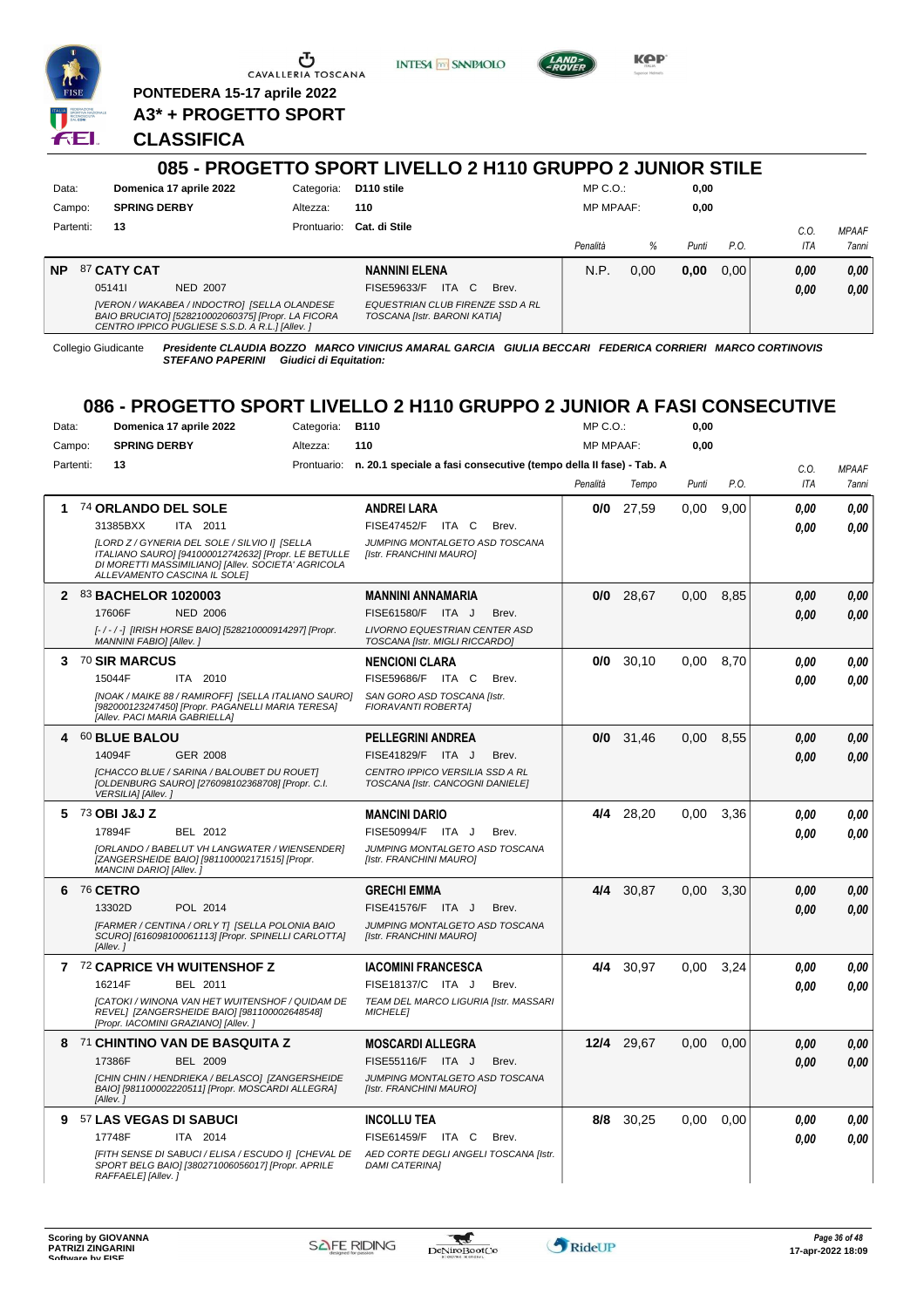

**INTESA M** SANPAOLO



**KPP** 

**PONTEDERA 15-17 aprile 2022 A3\* + PROGETTO SPORT**

## **CLASSIFICA**

# **086 - PROGETTO SPORT LIVELLO 2 H110 GRUPPO 2 JUNIOR A FASI CONSECUTIVE**

| Data:<br>Campo: |           | Domenica 17 aprile 2022<br><b>SPRING DERBY</b>                                                                                                                                                   | Categoria:<br>Altezza: | <b>B110</b><br>110                                                                                                                 | MP C. O.<br><b>MP MPAAF:</b> |       | 0.00<br>0,00 |      |                    |                       |
|-----------------|-----------|--------------------------------------------------------------------------------------------------------------------------------------------------------------------------------------------------|------------------------|------------------------------------------------------------------------------------------------------------------------------------|------------------------------|-------|--------------|------|--------------------|-----------------------|
|                 | Partenti: | 13                                                                                                                                                                                               | Prontuario:            | n. 20.1 speciale a fasi consecutive (tempo della II fase) - Tab. A                                                                 | Penalità                     | Tempo | Punti        | P.O. | C.0.<br><b>ITA</b> | <b>MPAAF</b><br>7anni |
| 10              |           | 77 IT'S A PLEASURE<br>17488F<br>SLO 2007<br>[IMPULS / T LISJ / GANYMED] [SLOVENSKA<br>TOPLOKRVNA BAIO] [947000000732213] [Propr. BOLDRINI<br><b>MARIA AUGUSTAI [Allev. ]</b>                     |                        | <b>BOLDRINI MARIA AUGUSTA</b><br><b>FISE34207/F</b><br>ITA J<br>Brev.<br>SAN GORO ASD TOSCANA Ilstr.<br><b>FIORAVANTI ROBERTAI</b> | 25/4                         | 34,16 | 0,00         | 0,00 | 0,00<br>0,00       | 0,00<br>0,00          |
| <b>NP</b>       |           | 68 ZENOBIO<br>21151A<br>ITA 2015<br>[KSAR-SITTE / PARIGINA / PIRADIN] [SELLA ITALIANO<br>BAIO] [982000196473828] [Propr. SCAGNOLI DANILO]<br>[Allev. MILIA SAVERIO]                              |                        | <b>ROSSETTI SOFIA</b><br>FISE61413/F<br>ITA C<br>Brev.<br>AED CORTE DEGLI ANGELI TOSCANA [Istr.<br><b>DAMI CATERINAI</b>           | N.P.                         | 0,00  | 0,00         | 0,00 | 0.00<br>0.00       | 0,00<br>0.00          |
| <b>NP</b>       |           | 75 LEITRIM CLASSIC K<br>16832F<br>IRL 2004<br>[LEITRIM ALDATUS K / LEITRIM VISION / CLASSIC VISION]<br>[IRISH SPORT HORSE BAIO] [372141404097470] [Propr.<br>DELL'AMICO LUCIANA] [Allev.]        |                        | <b>CROCETTI EMMA</b><br>FISE47056/F ITA J<br>Brev.<br>TEAM DEL MARCO LIGURIA [Istr. MASSARI<br><b>MICHELE1</b>                     | <b>N.P.</b>                  | 0.00  | 0,00         | 0,00 | 0,00<br>0.00       | 0,00<br>0,00          |
| <b>NP</b>       |           | 87 CATY CAT<br>051411<br><b>NED 2007</b><br>[VERON / WAKABEA / INDOCTRO] [SELLA OLANDESE<br>BAIO BRUCIATO] [528210002060375] [Propr. LA FICORA<br>CENTRO IPPICO PUGLIESE S.S.D. A R.L.] [Allev.] |                        | <b>NANNINI ELENA</b><br>FISE59633/F<br>ITA C<br>Brev.<br>EQUESTRIAN CLUB FIRENZE SSD A RL<br>TOSCANA [Istr. BARONI KATIA]          | N.P.                         | 0,00  | 0,00         | 0,00 | 0.00<br>0,00       | 0,00<br>0,00          |

Collegio Giudicante *Presidente CLAUDIA BOZZO MARCO VINICIUS AMARAL GARCIA GIULIA BECCARI FEDERICA CORRIERI MARCO CORTINOVIS STEFANO PAPERINI*

## **088 - PROGETTO SPORT LIVELLO 1 H100 GRUPPO 1 PONY STILE**

| Data:     | Domenica 17 aprile 2022                                                                                                          | Categoria:  | D <sub>100</sub> stile                                           | $MP C. O.$ :     |       | 0,00  |             |            |              |
|-----------|----------------------------------------------------------------------------------------------------------------------------------|-------------|------------------------------------------------------------------|------------------|-------|-------|-------------|------------|--------------|
| Campo:    | <b>SPRING DERBY</b>                                                                                                              | Altezza:    | 100                                                              | <b>MP MPAAF:</b> |       | 0,00  |             |            |              |
| Partenti: | 3                                                                                                                                | Prontuario: | Cat. di Stile                                                    |                  |       |       |             | C.0        | <b>MPAAF</b> |
|           |                                                                                                                                  |             |                                                                  | Penalità         | %     | Punti | P.O.        | <b>ITA</b> | <b>7anni</b> |
|           | 80 MUFFIN ANNIE                                                                                                                  |             | <b>NORCINI ANGELINA</b>                                          | 0                | 71.67 |       | 75,25 14,33 | 0,00       | 0,00         |
|           | 2014 Pony<br>IRL<br>16850F                                                                                                       |             | <b>ITA</b><br>C<br><b>FISE50575/F</b><br>Brev.                   |                  |       |       |             | 0,00       | 0.00         |
|           | [-/-/] [PONY GRIGIO] [372140316836969] [Propr.<br><b>NORCINI ANGELINAI [Allev. ]</b>                                             |             | C.I. LE STRADACCE ASD TOSCANA [Istr.<br><b>BADIANI RICCARDOI</b> |                  |       |       |             |            |              |
|           | <b>78 BIANCA DES BARRES</b>                                                                                                      |             | <b>PONETI SOFIA</b>                                              | Elim.            | 0,00  | 0,00  | 0,00        | 0.00       | 0.00         |
|           | FRA 2011 Pony<br>32699BXX                                                                                                        |             | <b>FISE60747/F</b><br>ITA I<br>C.<br>Brev.                       |                  |       |       |             | 0.00       | 0.00         |
|           | [CARYL DE BEAUCHAMP / QUENT DU BOIS / KARISTO DE<br>L'AUMONT] [PONY GRIGIO] [250259701044018] [Propr.<br>PIERI STEFANO] [Allev.] |             | C.I. LE STRADACCE ASD TOSCANA [Istr.<br><b>BADIANI RICCARDOI</b> |                  |       |       |             |            |              |
| <b>NP</b> | 106 CASSANDRA                                                                                                                    |             | <b>ANGELONI VITTORIA</b>                                         | N.P.             | 0,00  | 0,00  | 0,00        | 0,00       | 0,00         |
|           | 2013 Pony<br>17410F<br><b>ITA</b>                                                                                                |             | FISE56203/F<br>ITA J<br>Brev.                                    |                  |       |       |             | 0,00       | 0.00         |
|           | [-/-/-] [PONY PALOMINO] [941000013876530] [Propr.<br>ZECCHETTO GIORGIA] [Allev. ZECCHETTO GIORGIA]                               |             | EQUESTRIAN CLUB FIRENZE SSD A RL<br>TOSCANA [Istr. BARONI KATIA] |                  |       |       |             |            |              |

Collegio Giudicante *Presidente CLAUDIA BOZZO MARCO VINICIUS AMARAL GARCIA GIULIA BECCARI FEDERICA CORRIERI MARCO CORTINOVIS STEFANO PAPERINI Giudici di Equitation:*

# **089 - PROGETTO SPORT LIVELLO 1 H100 GRUPPO 1 PONY A FASI CONSECUTIVE**

| Data:     | Domenica 17 aprile 2022    |     |                  | Categoria:                                     | <b>BP100</b>             |                  |                                                                    | $MP C. O.$ :     |       | 0,00  |      |      |              |
|-----------|----------------------------|-----|------------------|------------------------------------------------|--------------------------|------------------|--------------------------------------------------------------------|------------------|-------|-------|------|------|--------------|
| Campo:    | <b>SPRING DERBY</b>        |     |                  | Altezza:                                       | 100                      |                  |                                                                    | <b>MP MPAAF:</b> |       | 0,00  |      |      |              |
| Partenti: | 3                          |     |                  | Prontuario:                                    |                          |                  | n. 20.1 speciale a fasi consecutive (tempo della II fase) - Tab. A |                  |       |       |      | C.O  | <b>MPAAF</b> |
|           |                            |     |                  |                                                |                          |                  |                                                                    | Penalità         | Tempo | Punti | P.O. | ITA  | 7anni        |
|           | 80 MUFFIN ANNIE            |     |                  |                                                | <b>NORCINI ANGELINA</b>  |                  |                                                                    | 0/0              | 21.00 | 0.00  | 9.00 | 0.00 | 0.00         |
|           | 16850F                     | IRL | 2014 <b>Pony</b> |                                                | FISE50575/F              | <b>ITA</b><br>C. | Brev.                                                              |                  |       |       |      | 0.00 | 0.00         |
|           | NORCINI ANGELINA] [Allev.] |     |                  | [-/-/] [PONY GRIGIO] [372140316836969] [Propr. | <b>BADIANI RICCARDOI</b> |                  | C.I. LE STRADACCE ASD TOSCANA [Istr.                               |                  |       |       |      |      |              |

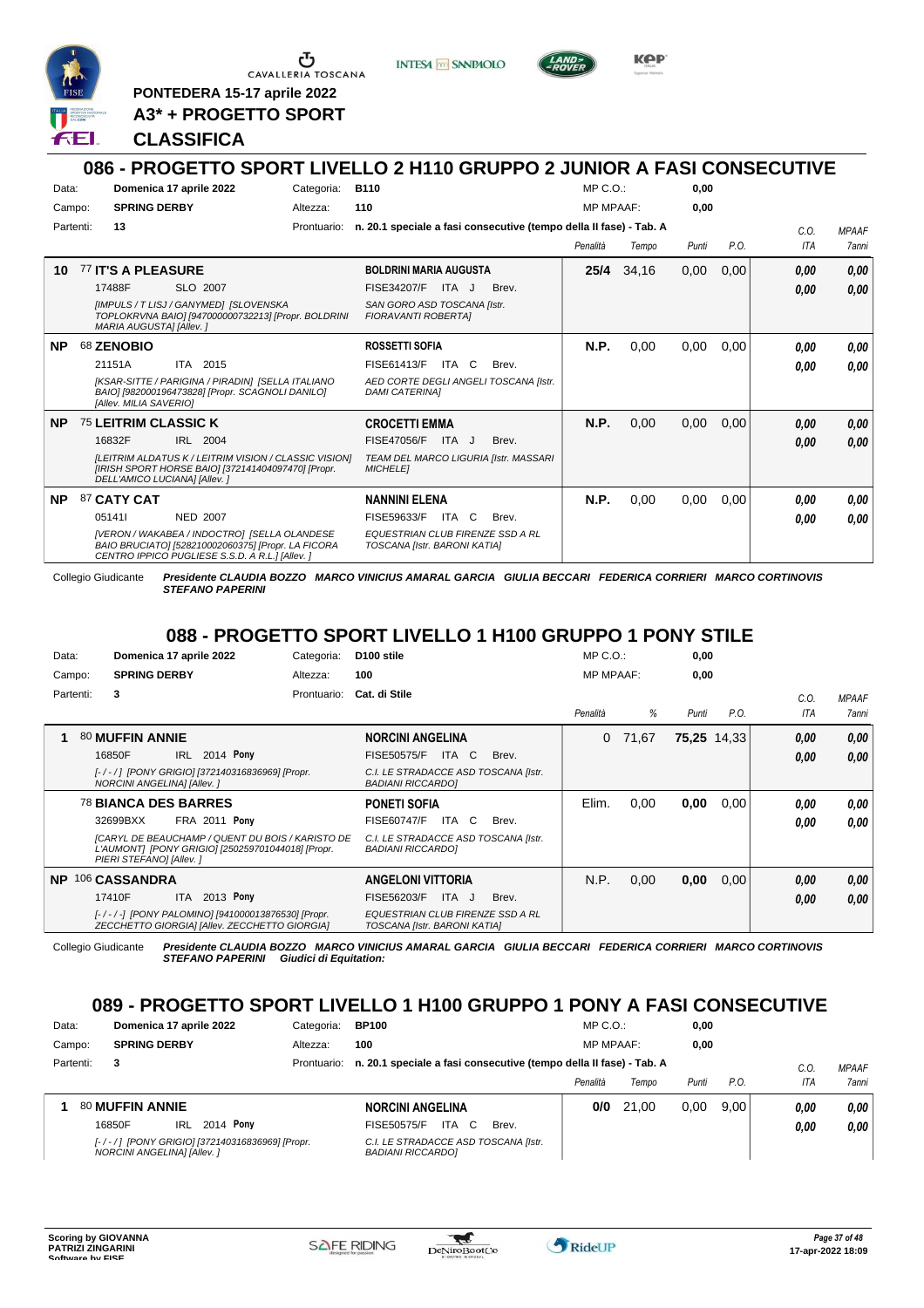

**PONTEDERA 15-17 aprile 2022 A3\* + PROGETTO SPORT**

### **CLASSIFICA**

### **089 - PROGETTO SPORT LIVELLO 1 H100 GRUPPO 1 PONY A FASI CONSECUTIVE** Data: **Domenica 17 aprile 2022** Categoria: BP100 Prontuario: **n. 20.1 speciale a fasi consecutive (tempo della II fase) - Tab. A** Campo: **SPRING DERBY** Partenti: **3** Altezza: **100** MP C.O.: MP MPAAF: **0,00 0,00** *Penalità Tempo Punti P.O. C.O. ITA MPAAF 7anni* 78 **BIANCA DES BARRES FRA 2011 Pony PONETI SOFIA** *[CARYL DE BEAUCHAMP / QUENT DU BOIS / KARISTO DE L'AUMONT] [PONY GRIGIO] [250259701044018] [Propr. PIERI STEFANO] [Allev. ] C.I. LE STRADACCE ASD TOSCANA [Istr. BADIANI RICCARDO]* ITA C Brev. 32699BXX FISE60747/F *0,00* **Pony Elim.** 0,00 0,00 0,00 *0,00 0,00 0,00* **NP** 106 **CASSANDRA ITA** 2013 **Pony ANGELONI VITTORIA** ITA J Brev. 17410F FISE56203/F *0,00* **Pony N.P.** 0,00 0,00 0,00 *0,00 0,00 0,00*

**INTESA M SANPAOLO** 

*EQUESTRIAN CLUB FIRENZE SSD A RL TOSCANA [Istr. BARONI KATIA]*

*[- / - / -] [PONY PALOMINO] [941000013876530] [Propr. ZECCHETTO GIORGIA] [Allev. ZECCHETTO GIORGIA]*

Collegio Giudicante *Presidente CLAUDIA BOZZO MARCO VINICIUS AMARAL GARCIA GIULIA BECCARI FEDERICA CORRIERI MARCO CORTINOVIS STEFANO PAPERINI*

**KPP** 

# **090 - PROGETTO SPORT LIVELLO 1 H100 GRUPPO 2 JUNIOR STILE**

| Data:     | Domenica 17 aprile 2022                                                                                                                                               | Categoria: | D <sub>100</sub> stile                                           | MP C.O.:         |           | 0,00        |             |            |              |
|-----------|-----------------------------------------------------------------------------------------------------------------------------------------------------------------------|------------|------------------------------------------------------------------|------------------|-----------|-------------|-------------|------------|--------------|
| Campo:    | <b>SPRING DERBY</b>                                                                                                                                                   | Altezza:   | 100                                                              | <b>MP MPAAF:</b> |           | 0.00        |             |            |              |
| Partenti: | 10                                                                                                                                                                    |            | Prontuario: Cat. di Stile                                        |                  |           |             |             | C.O.       | <b>MPAAF</b> |
|           |                                                                                                                                                                       |            |                                                                  | Penalità         | %         | Punti       | P.O.        | <b>ITA</b> | 7anni        |
| 1         | 84 SCINTILLA SAURA                                                                                                                                                    |            | <b>TETI SOFIA</b>                                                | $\Omega$         | 72,62     | 76,25 14,52 |             | 0.00       | 0.00         |
|           | 17730F<br>ITA 2017                                                                                                                                                    |            | FISE61450/F ITA C<br>Brev.                                       |                  |           |             |             | 0.00       | 0.00         |
|           | [CAN CAN DEL TERRICCIO / ATTENTION / ALMETO Z]<br>[SELLA ITALIANO SAURO] [380271000036199] [Propr.<br>PISANI ELENA] [Allev. PISANI ELENA]                             |            | AED CORTE DEGLI ANGELI TOSCANA [Istr.<br><b>DAMI CATERINAI</b>   |                  |           |             |             |            |              |
|           | <b>2 86 QUICK AND EASY II Z</b>                                                                                                                                       |            | <b>TETI RACHELE</b>                                              |                  | $0$ 72,38 | 76,00 14,48 |             | 0.00       | 0,00         |
|           | 12735F<br>BEL 2005                                                                                                                                                    |            | FISE61295/F ITA J<br>Brev.                                       |                  |           |             |             | 0.00       | 0.00         |
|           | [QUIDAM DE REVEL / FEMMENOR / NIMMERDOR]<br>[ZANGERSHEIDE BAIO] [528210000953503] [Propr. DELLA<br>PACE GIULIA MARIA] [Allev.]                                        |            | AED CORTE DEGLI ANGELI TOSCANA [Istr.<br><b>DAMI CATERINA]</b>   |                  |           |             |             |            |              |
| 3         | 98 KIVIVE VAN DE BRANDEWIJNHOEVE                                                                                                                                      |            | <b>TEMPESTINI GEMMA</b>                                          |                  | $0$ 71,90 | 75,50 14,38 |             | 0,00       | 0.00         |
|           | <b>BEL 2010</b><br>17359F                                                                                                                                             |            | FISE47067/F ITA C<br>Brev.                                       |                  |           |             |             | 0.00       | 0.00         |
|           | <b>ICOPPERFIELD VON DER HELD / GISMAU VAN DE</b><br>BRANDEWIJNHOEVE / TOULON] [BEL.<br>WARMBLOEDPAARD BAIO] [981100002458793] [Propr.<br>TEMPESTINI ORNELLA] [Allev.] |            | JUMPING MONTALGETO ASD TOSCANA<br>[Istr. FRANCHINI MAURO]        |                  |           |             |             |            |              |
|           | 4 85 LADY COSTELLI                                                                                                                                                    |            | <b>ROSSETTI MATILDE</b>                                          |                  | $0$ 71,19 |             | 74,75 14,24 | 0.00       | 0.00         |
|           | 15203F<br>ITA 2013                                                                                                                                                    |            | FISE61412/F ITA C<br>Brev.                                       |                  |           |             |             | 0.00       | 0.00         |
|           | [COSTELLI / ISOTTA XIV / QUIDAM DE LA CERE] [SELLA<br>ITALIANO SAURO] [982000192323777] [Propr. ORAZZINI<br>MERI] [Allev. ORAZZINI MERI]                              |            | AED CORTE DEGLI ANGELI TOSCANA [Istr.<br><b>DAMI CATERINAI</b>   |                  |           |             |             |            |              |
|           | 5 82 STUPORMUNDI MAXIMO                                                                                                                                               |            | <b>GUASTELLA CRISTOFER GIOVANNI</b>                              |                  | 0 68,33   | 71,75 13,67 |             | 0.00       | 0,00         |
|           | ITA 2009<br>25752M                                                                                                                                                    |            | FISE62153/F ITA J<br>Brev.                                       |                  |           |             |             | 0.00       | 0.00         |
|           | [TALOUBET / ATHENA DI VALLERANO / ACORADO II]<br>[SELLA ITALIANO BAIO SCURO] [982009106734092] [Propr.<br>BOLOGNA MASSIMO] [Allev. BOLOGNA MASSIMO]                   |            | TOSCANA EQUITAZIONE ASD TOSCANA<br>[Istr. PITZIANTI CRISTIAN]    |                  |           |             |             |            |              |
| 6         | <b>96 PANYS DE STE HERMELLE (BE)</b>                                                                                                                                  |            | <b>ALVONI GRETA</b>                                              |                  | 0 67,86   | 71,25 13,57 |             | 0.00       | 0.00         |
|           | 05278H<br>FRA 2003                                                                                                                                                    |            | FISE48882/F ITA C<br>Brev.                                       |                  |           |             |             | 0.00       | 0.00         |
|           | <b>ISURCOUF DE REVEL / NALTYSSE DE STE HERMELLE</b><br>(BE) / BILLY DU LYSI [SELLA FRANCESE BAIO]<br>[985120023307635] [Propr. CIPULLO GAETANO] [Allev. ]             |            | CLUB IPPICO IL CAVALIERE ASD TOSCANA<br>[Istr. FANTOZZI MATTEO]  |                  |           |             |             |            |              |
|           | 7 100 POPITZ                                                                                                                                                          |            | <b>ALPINI GINEVRA</b>                                            |                  | 0 63,57   | 66,75 12,71 |             | 0.00       | 0,00         |
|           | 16924F<br>GER 2014                                                                                                                                                    |            | FISE40050/F ITA J<br>Brev.                                       |                  |           |             |             | 0.00       | 0.00         |
|           | [PILOTHAGO / LENA / LANGATA EXPRESS XX]<br>[WESTFALEN BAIO] [276020000403804] [Propr. ASD<br>DILETTANTISTICA JUMPING MONTALGETO] [Allev. ]                            |            | C.I. LE STRADACCE ASD TOSCANA [Istr.<br><b>BADIANI RICCARDOI</b> |                  |           |             |             |            |              |
|           | 8 81 LUCKEY                                                                                                                                                           |            | <b>CENCI VITTORIA</b>                                            |                  | 0 63,10   |             | 66,25 12,62 | 0,00       | 0,00         |
|           | 15824F<br>ITA 2013                                                                                                                                                    |            | FISE71026/F ITA J<br>Brev.                                       |                  |           |             |             | 0.00       | 0.00         |
|           | [CALVARO / ZITA Z / ZEUS (NURZEUS)] [SELLA ITALIANO<br>SAURO] [982000196495245] [Propr. ALLEGRI LUCA] [Allev.<br><b>COLLEONI SILVIAI</b>                              |            | CANDELIRIA EQUESTRIAN CENTRE<br>TOSCANA [Istr. ANGERAME FILIPPO] |                  |           |             |             |            |              |

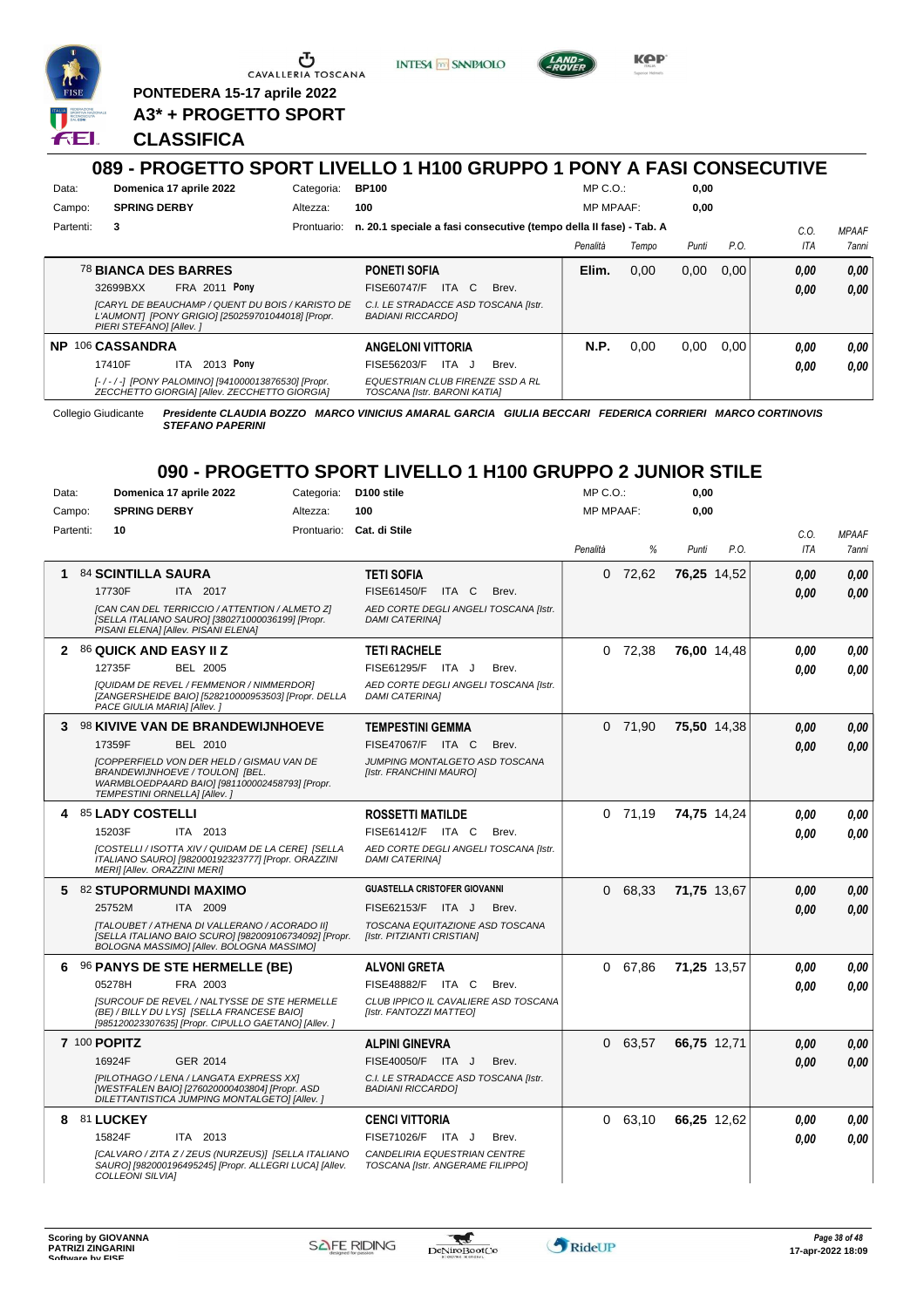

**PONTEDERA 15-17 aprile 2022 A3\* + PROGETTO SPORT**

**CLASSIFICA**





**KPP** 

**090 - PROGETTO SPORT LIVELLO 1 H100 GRUPPO 2 JUNIOR STILE**

| Data:     |                             | Domenica 17 aprile 2022                                                                          | Categoria:  | D <sub>100</sub> stile                                        | $MP C. O.$ :     |       | 0,00        |      |            |              |
|-----------|-----------------------------|--------------------------------------------------------------------------------------------------|-------------|---------------------------------------------------------------|------------------|-------|-------------|------|------------|--------------|
| Campo:    | <b>SPRING DERBY</b>         |                                                                                                  | Altezza:    | 100                                                           | <b>MP MPAAF:</b> |       | 0,00        |      |            |              |
| Partenti: | 10                          |                                                                                                  | Prontuario: | Cat. di Stile                                                 |                  |       |             |      | C.O.       | <b>MPAAF</b> |
|           |                             |                                                                                                  |             |                                                               | Penalità         | %     | Punti       | P.O. | <b>ITA</b> | 7anni        |
| 9         | <b>99 JACK'S TWINKELING</b> |                                                                                                  |             | OLIVETI SOFIA IRIS CLARA                                      | 0                | 56.43 | 59.25 11.29 |      | 0,00       | 0.00         |
|           | 13916F                      | <b>BEL 2009</b>                                                                                  |             | FISE43495/F<br>ITA J<br>Brev.                                 |                  |       |             |      | 0.00       | 0.00         |
|           |                             | [BERLIN / FINCA'S / CONAN Z] [BWP GRIGIO]<br>[981100002259957] [Propr. CARLI MARCO] [Allev. ]    |             | TOSCANA EQUITAZIONE ASD TOSCANA<br>[Istr. PITZIANTI CRISTIAN] |                  |       |             |      |            |              |
|           | 29 SOLEANDROS               |                                                                                                  |             | <b>VECCHIATTO RAUL</b>                                        | Elim.            | 0,00  | 0.00        | 0.00 | 0.00       | 0.00         |
|           | 16991F                      | 2011<br>ITA.                                                                                     |             | FISE51532/F<br>ITA.<br>Brev.<br>J.                            |                  |       |             |      | 0.00       | 0.00         |
|           | [Allev. CANU LUIGI]         | [GIRARD / VALLEVERDE / CROFTER] [ANGLO ARABO<br>BAIO] [941000012740521] [Propr. VECCHIATTO RAUL] |             | ASD ENCHANTIX TOSCANA [Istr. GENTILE<br><b>FRANCESCAI</b>     |                  |       |             |      |            |              |

Collegio Giudicante *Presidente CLAUDIA BOZZO MARCO VINICIUS AMARAL GARCIA GIULIA BECCARI FEDERICA CORRIERI MARCO CORTINOVIS STEFANO PAPERINI Giudici di Equitation:*

# **091 - PROGETTO SPORT LIVELLO 1 H100 GRUPPO 2 JUNIOR A FASI CONSECUTIVE**

| Data:     | Domenica 17 aprile 2022       |                                                                                                                                                           | Categoria: | <b>B100</b>                                                                    |          | $MP C. O.$ :     | 0,00  |      |            |              |
|-----------|-------------------------------|-----------------------------------------------------------------------------------------------------------------------------------------------------------|------------|--------------------------------------------------------------------------------|----------|------------------|-------|------|------------|--------------|
| Campo:    | <b>SPRING DERBY</b>           |                                                                                                                                                           | Altezza:   | 100                                                                            |          | <b>MP MPAAF:</b> | 0,00  |      |            |              |
| Partenti: | 10                            |                                                                                                                                                           |            | Prontuario: n. 20.1 speciale a fasi consecutive (tempo della II fase) - Tab. A |          |                  |       |      | C.O.       | <b>MPAAF</b> |
|           |                               |                                                                                                                                                           |            |                                                                                | Penalità | Tempo            | Punti | P.O. | <b>ITA</b> | <b>7anni</b> |
|           |                               | 96 PANYS DE STE HERMELLE (BE)                                                                                                                             |            | <b>ALVONI GRETA</b>                                                            |          | $0/0$ 23,49      | 0,00  | 9,00 | 0.00       | 0,00         |
|           | 05278H                        | FRA 2003                                                                                                                                                  |            | FISE48882/F ITA C<br>Brev.                                                     |          |                  |       |      | 0.00       | 0.00         |
|           |                               | <b>ISURCOUF DE REVEL / NALTYSSE DE STE HERMELLE</b><br>(BE) / BILLY DU LYS] [SELLA FRANCESE BAIO]<br>[985120023307635] [Propr. CIPULLO GAETANO] [Allev. ] |            | CLUB IPPICO IL CAVALIERE ASD TOSCANA<br>[Istr. FANTOZZI MATTEO]                |          |                  |       |      |            |              |
|           | 2 85 LADY COSTELLI            |                                                                                                                                                           |            | <b>ROSSETTI MATILDE</b>                                                        |          | 23,91<br>0/0     | 0.00  | 8.85 | 0.00       | 0.00         |
|           | 15203F                        | ITA 2013                                                                                                                                                  |            | FISE61412/F ITA C<br>Brev.                                                     |          |                  |       |      | 0.00       | 0.00         |
|           | MERI] [Allev. ORAZZINI MERI]  | [COSTELLI / ISOTTA XIV / QUIDAM DE LA CERE] [SELLA<br>ITALIANO SAURO] [982000192323777] [Propr. ORAZZINI                                                  |            | AED CORTE DEGLI ANGELI TOSCANA Ilstr.<br><b>DAMI CATERINAI</b>                 |          |                  |       |      |            |              |
| 3         | <b>86 QUICK AND EASY II Z</b> |                                                                                                                                                           |            | <b>TETI RACHELE</b>                                                            |          | $0/0$ 24,20      | 0.00  | 8.70 | 0.00       | 0.00         |
|           | 12735F                        | <b>BEL 2005</b>                                                                                                                                           |            | FISE61295/F ITA J<br>Brev.                                                     |          |                  |       |      | 0.00       | 0.00         |
|           | PACE GIULIA MARIA] [Allev.]   | [QUIDAM DE REVEL / FEMMENOR / NIMMERDOR]<br>[ZANGERSHEIDE BAIO] [528210000953503] [Propr. DELLA                                                           |            | AED CORTE DEGLI ANGELI TOSCANA [Istr.<br><b>DAMI CATERINA]</b>                 |          |                  |       |      |            |              |
|           |                               | 4 98 KIVIVE VAN DE BRANDEWIJNHOEVE                                                                                                                        |            | <b>TEMPESTINI GEMMA</b>                                                        |          | $0/0$ 24,84      | 0,00  | 8,55 | 0.00       | 0,00         |
|           | 17359F                        | BEL 2010                                                                                                                                                  |            | FISE47067/F ITA C<br>Brev.                                                     |          |                  |       |      | 0.00       | 0.00         |
|           | TEMPESTINI ORNELLA] [Allev.]  | <b>[COPPERFIELD VON DER HELD / GISMAU VAN DE</b><br>BRANDEWIJNHOEVE / TOULON] [BEL.<br>WARMBLOEDPAARD BAIO] [981100002458793] [Propr.                     |            | JUMPING MONTALGETO ASD TOSCANA<br>[Istr. FRANCHINI MAURO]                      |          |                  |       |      |            |              |
| 5.        | 84 SCINTILLA SAURA            |                                                                                                                                                           |            | <b>TETI SOFIA</b>                                                              |          | 0/0<br>26,30     | 0.00  | 8,40 | 0.00       | 0,00         |
|           | 17730F                        | ITA 2017                                                                                                                                                  |            | FISE61450/F ITA C<br>Brev.                                                     |          |                  |       |      | 0.00       | 0.00         |
|           |                               | [CAN CAN DEL TERRICCIO / ATTENTION / ALMETO Z]<br>[SELLA ITALIANO SAURO] [380271000036199] [Propr.<br>PISANI ELENA] [Allev. PISANI ELENA]                 |            | AED CORTE DEGLI ANGELI TOSCANA [Istr.<br><b>DAMI CATERINA1</b>                 |          |                  |       |      |            |              |
| 6         | <b>99 JACK'S TWINKELING</b>   |                                                                                                                                                           |            | <b>OLIVETI SOFIA IRIS CLARA</b>                                                |          | $0/0$ 27,29      | 0.00  | 8,25 | 0.00       | 0,00         |
|           | 13916F                        | <b>BEL 2009</b>                                                                                                                                           |            | FISE43495/F ITA J<br>Brev.                                                     |          |                  |       |      | 0.00       | 0.00         |
|           |                               | [BERLIN / FINCA'S / CONAN Z] [BWP GRIGIO]<br>[981100002259957] [Propr. CARLI MARCO] [Allev. ]                                                             |            | TOSCANA EQUITAZIONE ASD TOSCANA<br>[Istr. PITZIANTI CRISTIAN]                  |          |                  |       |      |            |              |
|           | 7 82 STUPORMUNDI MAXIMO       |                                                                                                                                                           |            | <b>GUASTELLA CRISTOFER GIOVANNI</b>                                            |          | 29,66<br>0/0     | 0.00  | 8.10 | 0,00       | 0.00         |
|           | 25752M                        | ITA 2009                                                                                                                                                  |            | FISE62153/F ITA J<br>Brev.                                                     |          |                  |       |      | 0.00       | 0.00         |
|           |                               | [TALOUBET / ATHENA DI VALLERANO / ACORADO II]<br>[SELLA ITALIANO BAIO SCURO] [982009106734092] [Propr.<br>BOLOGNA MASSIMO] [Allev. BOLOGNA MASSIMO]       |            | TOSCANA EQUITAZIONE ASD TOSCANA<br>[Istr. PITZIANTI CRISTIAN]                  |          |                  |       |      |            |              |
|           | 8 81 LUCKEY                   |                                                                                                                                                           |            | <b>CENCI VITTORIA</b>                                                          |          | 4/0<br>30,46     | 0.00  | 5,30 | 0.00       | 0,00         |
|           | 15824F                        | ITA 2013                                                                                                                                                  |            | FISE71026/F ITA J<br>Brev.                                                     |          |                  |       |      | 0.00       | 0.00         |
|           | <b>COLLEONI SILVIA]</b>       | [CALVARO / ZITA Z / ZEUS (NURZEUS)] [SELLA ITALIANO<br>SAURO] [982000196495245] [Propr. ALLEGRI LUCA] [Allev.                                             |            | CANDELIRIA EQUESTRIAN CENTRE<br>TOSCANA [Istr. ANGERAME FILIPPO]               |          |                  |       |      |            |              |

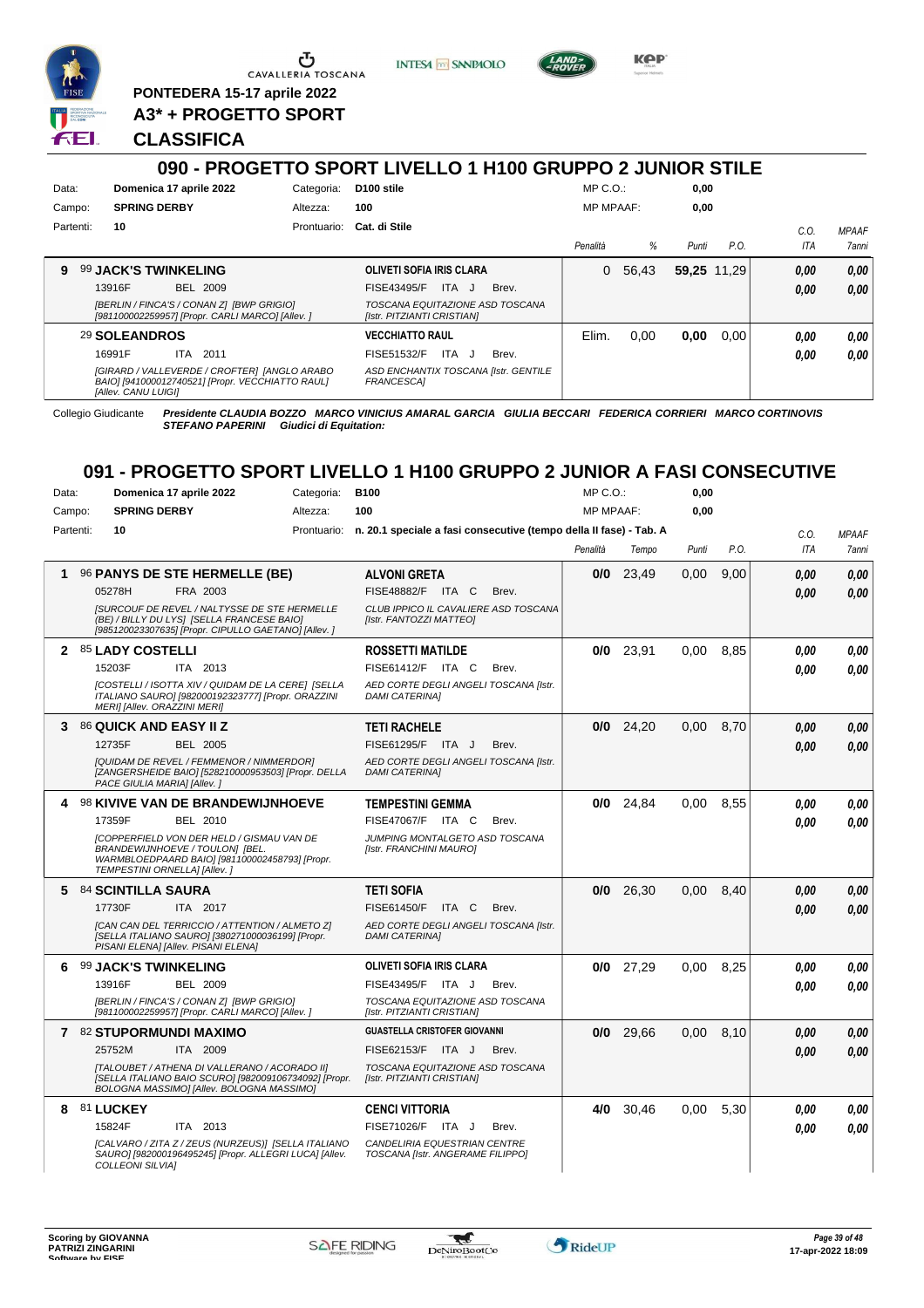

<u>ა</u> CAVALLERIA TOSCANA

**PONTEDERA 15-17 aprile 2022 A3\* + PROGETTO SPORT** **INTESA M SANPAOLO** 



**KPP** 

## **CLASSIFICA**

### **091 - PROGETTO SPORT LIVELLO 1 H100 GRUPPO 2 JUNIOR A FASI CONSECUTIVE** Data: **Domenica 17 aprile 2022** Categoria: B100 Prontuario: **n. 20.1 speciale a fasi consecutive (tempo della II fase) - Tab. A** Campo: **SPRING DERBY** Partenti: **10** Altezza: **100**  $MP \cap O$ MP MPAAF: **0,00 0,00** *Penalità Tempo Punti P.O. C.O. ITA MPAAF 7anni* **9** 100 **POPITZ** GER 2014 **ALPINI GINEVRA** *[PILOTHAGO / LENA / LANGATA EXPRESS XX] [WESTFALEN BAIO] [276020000403804] [Propr. ASD DILETTANTISTICA JUMPING MONTALGETO] [Allev. ] C.I. LE STRADACCE ASD TOSCANA [Istr. BADIANI RICCARDO]* 16924F GER\_2014 FISE40050/F ITA J Brev. **0,00 0,00 8/4** 23,03 0,00 2,08 *0,00 0,00 0,00* 29 **SOLEANDROS** ITA 2011 **VECCHIATTO RAUL** *[GIRARD / VALLEVERDE / CROFTER] [ANGLO ARABO BAIO] [941000012740521] [Propr. VECCHIATTO RAUL] [Allev. CANU LUIGI] ASD ENCHANTIX TOSCANA [Istr. GENTILE FRANCESCA]* FISE51532/F ITA J Brev. **Elim.** 0,00 0,00 0,00 *0,00 0,00 0,00* 16991F ITA 2011 FISE51532/F ITA J Brev. **0,00 0,00**

*STEFANO PAPERINI*

Collegio Giudicante *Presidente CLAUDIA BOZZO MARCO VINICIUS AMARAL GARCIA GIULIA BECCARI FEDERICA CORRIERI MARCO CORTINOVIS*

# **092 - PROGETTO SPORT LIVELLO 1 H100 GRUPPO 3 SENIOR A FASI CONSECUTIVE**

| Data:        | Domenica 17 aprile 2022                                                                                                        | Categoria:                                                                                               | <b>B100</b>                                                                    |       | $MP C. O.$ :     |             | 0,00  |      |            |              |
|--------------|--------------------------------------------------------------------------------------------------------------------------------|----------------------------------------------------------------------------------------------------------|--------------------------------------------------------------------------------|-------|------------------|-------------|-------|------|------------|--------------|
| Campo:       | <b>SPRING DERBY</b>                                                                                                            | Altezza:                                                                                                 | 100                                                                            |       | <b>MP MPAAF:</b> |             | 0,00  |      |            |              |
| Partenti:    | 6                                                                                                                              |                                                                                                          | Prontuario: n. 20.1 speciale a fasi consecutive (tempo della II fase) - Tab. A |       |                  |             |       |      | C.0.       | <b>MPAAF</b> |
|              |                                                                                                                                |                                                                                                          |                                                                                |       | Penalità         | Tempo       | Punti | P.O. | <b>ITA</b> | 7anni        |
|              | 95 GEREMIA                                                                                                                     |                                                                                                          | <b>CECCARELLI SARA</b>                                                         |       | 0/0              | 27,08       | 0,00  | 9,00 | 0.00       | 0.00         |
|              | ITA 2011<br>13866F                                                                                                             |                                                                                                          | FISE49531/F ITA S                                                              | Brev. |                  |             |       |      | 0.00       | 0.00         |
|              | <b>IBAEDEKER / LADY LARY / DOHITZUN GUERNICAI</b>                                                                              |                                                                                                          | CANDELIRIA EQUESTRIAN CENTRE ASD                                               |       |                  |             |       |      |            |              |
|              | [SELLA ITALIANO BAIO] [941000012127294] [Propr.<br><b>MERII</b>                                                                | SOCIETA' AGRICOLA BUTTERFLY SRL] [Allev. ORAZZINI                                                        | TOSCANA [Istr. GORINI GIACOMO]                                                 |       |                  |             |       |      |            |              |
| $\mathbf{2}$ | 31 M.DAFNEO DI CASTELPORZIANO                                                                                                  |                                                                                                          | <b>BENASSI REBECCA</b>                                                         |       |                  | $0/4$ 25,61 | 0,00  | 5,90 | 0.00       | 0.00         |
|              | ITA 2014<br>15954F                                                                                                             |                                                                                                          | FISE27210/F ITA Y                                                              | Brev. |                  |             |       |      | 0.00       | 0.00         |
|              | [M.QUIRINO DEL BELAGAIO / M.IPPONA DI<br>CASTELPORZIANO / Q.APOLLO] [MAREMMANO BAIO]                                           |                                                                                                          | ASD CENTRO EQUESTE SAN MARCO<br>TOSCANA [Istr. DEMARIA LUCA]                   |       |                  |             |       |      |            |              |
|              | [941000015588860] [Propr. FABIANI PIETRINO] [Allev.                                                                            |                                                                                                          |                                                                                |       |                  |             |       |      |            |              |
|              | TENUTA DI CASTELPORZIANO]                                                                                                      |                                                                                                          |                                                                                |       |                  |             |       |      |            |              |
| 3            | 91 GOLDEN GIGGS TIME                                                                                                           |                                                                                                          | <b>FIORAVANTI LETIZIA</b>                                                      |       | 4/0              | 25,79       | 0,00  | 5.80 | 0,00       | 0,00         |
|              | 15325F<br>NED 2011                                                                                                             |                                                                                                          | FISE56551/F ITA S                                                              | Brev. |                  |             |       |      | 0.00       | 0.00         |
|              | [QUALITY TIME / REFINA / VOLTAIRE] [KWPN BAIO]<br>[528210002634297] [Propr. FIORAVANTI LETIZIA] [Allev. ]                      |                                                                                                          | CI EMPOLESE ASD TOSCANA [Istr. CORTI<br>OTTAVIAI                               |       |                  |             |       |      |            |              |
|              | 94 ROSSO DI RIBANO                                                                                                             |                                                                                                          | <b>VIVOLI RINALDO</b>                                                          |       | 4/0              | 28,41       | 0,00  | 5,70 | 0,00       | 0.00         |
|              | 17565F<br>ITA 2012                                                                                                             |                                                                                                          | FISE51310/F<br>ITA Y                                                           | Brev. |                  |             |       |      | 0.00       | 0.00         |
|              | IREBUS DI VALMARINA / MONDELLA DI RIBANO /                                                                                     |                                                                                                          | TOSCANA EQUITAZIONE ASD TOSCANA                                                |       |                  |             |       |      |            |              |
|              | PAPILLON DE LA COURI [SELLA ITALIANO SAURO]<br>[982000192325222] [Propr. CHIAPPA ALBERTO] [Allev.                              |                                                                                                          | [Istr. CHIAPPA ALBERTO]                                                        |       |                  |             |       |      |            |              |
|              | COLONNA GIOVANNI]                                                                                                              |                                                                                                          |                                                                                |       |                  |             |       |      |            |              |
|              | 97 GRANJ                                                                                                                       |                                                                                                          | <b>CLEMENTE SILVIA MARIA FRANCESCA</b>                                         |       | Elim.            | 0.00        | 0,00  | 0,00 | 0,00       | 0,00         |
|              | <b>GER 2008</b><br>12178F                                                                                                      |                                                                                                          | <b>FISE47282/F</b><br>ITA Y                                                    | Brev. |                  |             |       |      | 0.00       | 0.00         |
|              |                                                                                                                                | [RUBINERO / WEDGEWOOD / WITTINGER] [HANNOVER<br>BAIO] [276098102363929] [Propr. PATRIZI MARIO] [Allev. ] | CANDELIRIA EQUESTRIAN CENTRE ASD<br>TOSCANA [Istr. BIANCHI ELENA]              |       |                  |             |       |      |            |              |
| <b>NP</b>    | 88 PRADA DEL CASTEGNO                                                                                                          |                                                                                                          | <b>MANCINI VALENTINA</b>                                                       |       | N.P.             | 0,00        | 0,00  | 0,00 | 0,00       | 0,00         |
|              | 12726F<br>ITA 2009                                                                                                             |                                                                                                          | FISE58579/F ITA Y                                                              | Brev. |                  |             |       |      | 0,00       | 0.00         |
|              | [ACODETTO / GIULIA DEL CASTEGNO / ACOBAT II]<br>[SELLA ITALIANO BAIO] [982009106555389] [Propr. AZ.<br>AGR. ANGERAME] [Allev.] |                                                                                                          | CANDELIRIA EQUESTRIAN CENTRE ASD<br>TOSCANA [Istr. ANGERAME FILIPPO]           |       |                  |             |       |      |            |              |

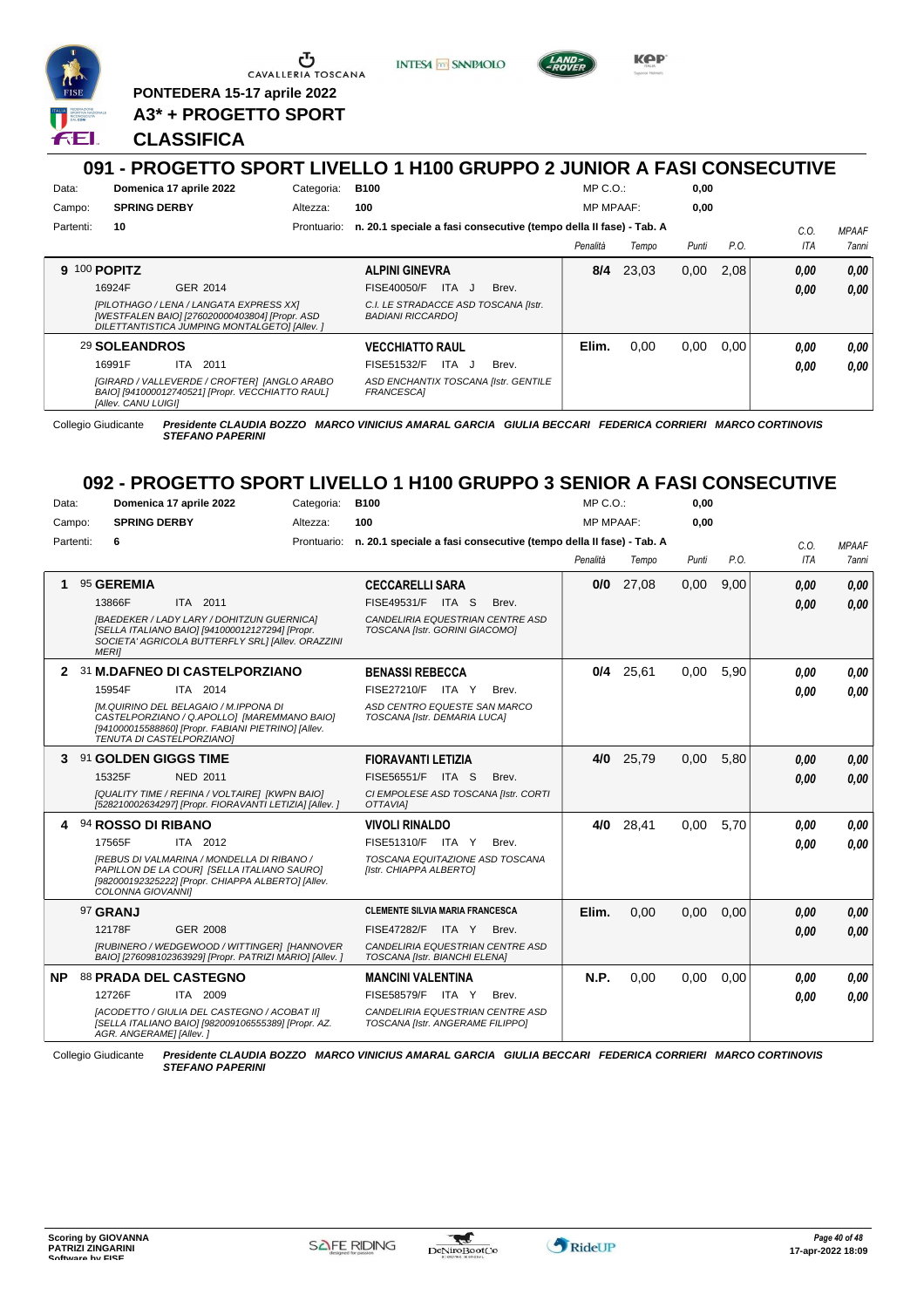

<u>ა</u> CAVALLERIA TOSCANA

**INTESA** M SANPAOLO



KOP

**PONTEDERA 15-17 aprile 2022 A3\* + PROGETTO SPORT**

### **CLASSIFICA**

#### **093 - PROGETTO SPORT LIVELLO BASE H90 GRUPPO 1 PONY STILE** Data: **Domenica 17 aprile 2022** Categoria: D90 stile Prontuario: **Cat. di Stile** Campo: **SPRING DERBY** Partenti: Altezza: **90** MP C.O.: MP MPAAF: **0,00 0,00** *Penalità % Punti P.O. C.O. ITA MPAAF 7anni* **1** 104 **ULTRASUONODIBARBAGIA** ITA 2013 Pony **COMMELLINI REBECCA GIOVANNA** *[BONORVESU / BARBAGIA / RUBIS DE CARRERE] [PUROSANGUE ARABO SAURO] [982000192285323] [Propr. FREDIANI SANDRA] [Allev. ] SAN GORO ASD TOSCANA [Istr. FIORAVANTI ROBERTA]* ITA C Brev. 06379H/AN FISE67036/F *0,00* **Pony** 0 65,95 **69,25** 13,19 *0,00 0,00 0,00* **1** 105 **JOICE ITA 2007 Pony PASQUATO LORENZO** *[\*\* / \*\* / ] [PONY BAIO] [] [Propr. AZIENDA AGRICOLA GUATELLI DANTE] [Allev. ] SAN GORO ASD TOSCANA [Istr. FIORAVANTI ROBERTA]* ITA G Brev. 27987T FISE60584/F *0,00* **Pony** 0 65,95 **69,25** 13,19 *0,00 0,00 0,00* **3** 509 **J-IPSILON VAN DE GRAVENHOEVE BEL 2005 Pony HU MICHELLE** *[CALIPSO VAN DE VONDELHOEVE / LAIKA / ] [PONY SAURO] [985120031041458] [Propr. GRAMIGNI SARA] [Allev. ] EQUESTRIAN CLUB FIRENZE SSD A RL TOSCANA [Istr. BARONI KATIA]* 12939F BEL 2005 Pony FISE49429/F CHN C Brev. *0,00 0,00* 0 63,57 **66,75** 12,71 *0,00 0,00 0,00* **4** 516 **J-IPSILON VAN DE GRAVENHOEVE BEL 2005 Pony BOREA ALICE** *[CALIPSO VAN DE VONDELHOEVE / LAIKA / ] [PONY SAURO] [985120031041458] [Propr. GRAMIGNI SARA] [Allev. ] EQUESTRIAN CLUB FIRENZE SSD A RL TOSCANA [Istr. BARONI KATIA]* ITA C Brev. 0 61,90 **65,00** 12,38 *0,00 0,00 0,00* 12939F FISE66391/F *0,00* **Pony**

Collegio Giudicante *Presidente CLAUDIA BOZZO MARCO VINICIUS AMARAL GARCIA GIULIA BECCARI FEDERICA CORRIERI MARCO CORTINOVIS* **Giudici di Equitation:** 

## **094 - PROGETTO SPORT LIVELLO BASE H90 GRUPPO 1 PONY A FASI CONSECUTIVE**

| Data:     | Domenica 17 aprile 2022                                                                                                              | Categoria:  | <b>BP90</b>                                                             | $MP C. O.$ :     |       | 0.00  |      |            |              |
|-----------|--------------------------------------------------------------------------------------------------------------------------------------|-------------|-------------------------------------------------------------------------|------------------|-------|-------|------|------------|--------------|
| Campo:    | <b>SPRING DERBY</b>                                                                                                                  | Altezza:    | 90                                                                      | <b>MP MPAAF:</b> |       | 0.00  |      |            |              |
| Partenti: | 4                                                                                                                                    | Prontuario: | n. 20.1 speciale a fasi consecutive (tempo della Il fase) - Tab. A      |                  |       |       |      | C.0.       | <b>MPAAF</b> |
|           |                                                                                                                                      |             |                                                                         | Penalità         | Tempo | Punti | P.O. | <b>ITA</b> | <b>7anni</b> |
| 1         | 509 J-IPSILON VAN DE GRAVENHOEVE                                                                                                     |             | <b>HU MICHELLE</b>                                                      | 0/0              | 25,65 | 0,00  | 9,00 | 0.00       | 0,00         |
|           | <b>BEL 2005 Pony</b><br>12939F                                                                                                       |             | CHN C<br><b>FISE49429/F</b><br>Brev.                                    |                  |       |       |      | 0.00       | 0,00         |
|           | <b>ICALIPSO VAN DE VONDELHOEVE / LAIKA / 1 IPONY</b><br>SAURO] [985120031041458] [Propr. GRAMIGNI SARA]<br>[Allev.]                  |             | <b>EQUESTRIAN CLUB FIRENZE SSD A RL</b><br>TOSCANA [Istr. BARONI KATIA] |                  |       |       |      |            |              |
|           | 2 105 JOICE                                                                                                                          |             | <b>PASQUATO LORENZO</b>                                                 | 0/0              | 27,03 | 0,00  | 8,85 | 0.00       | 0.00         |
|           | ITA 2007 Pony<br>27987T                                                                                                              |             | FISE60584/F<br>ITA G<br>Brev.                                           |                  |       |       |      | 0.00       | 0.00         |
|           | [**/**/] [PONY BAIO] [] [Propr. AZIENDA AGRICOLA<br><b>GUATELLI DANTE] [Allev. ]</b>                                                 |             | SAN GORO ASD TOSCANA [Istr.<br><b>FIORAVANTI ROBERTAI</b>               |                  |       |       |      |            |              |
|           | 3 104 ULTRASUONODIBARBAGIA                                                                                                           |             | <b>COMMELLINI REBECCA GIOVANNA</b>                                      | 0/4              | 25,16 | 0,00  | 5,80 | 0,00       | 0,00         |
|           | ITA 2013 Pony<br>06379H/AN                                                                                                           |             | FISE67036/F<br>ITA C<br>Brev.                                           |                  |       |       |      | 0,00       | 0,00         |
|           | <b>IBONORVESU / BARBAGIA / RUBIS DE CARREREI</b><br>[PUROSANGUE ARABO SAURO] [982000192285323]<br>[Propr. FREDIANI SANDRA] [Allev. ] |             | SAN GORO ASD TOSCANA [Istr.<br><b>FIORAVANTI ROBERTAI</b>               |                  |       |       |      |            |              |
|           | 4 516 J-IPSILON VAN DE GRAVENHOEVE                                                                                                   |             | <b>BOREA ALICE</b>                                                      | 5/0              | 26,59 | 0,00  | 5,13 | 0.00       | 0,00         |
|           | <b>BEL 2005 Pony</b><br>12939F                                                                                                       |             | FISE66391/F<br>ITA C<br>Brev.                                           |                  |       |       |      | 0.00       | 0.00         |
|           | [CALIPSO VAN DE VONDELHOEVE / LAIKA / 1 [PONY<br>SAURO] [985120031041458] [Propr. GRAMIGNI SARA]<br>[Allev.]                         |             | <b>EQUESTRIAN CLUB FIRENZE SSD A RL</b><br>TOSCANA [Istr. BARONI KATIA] |                  |       |       |      |            |              |

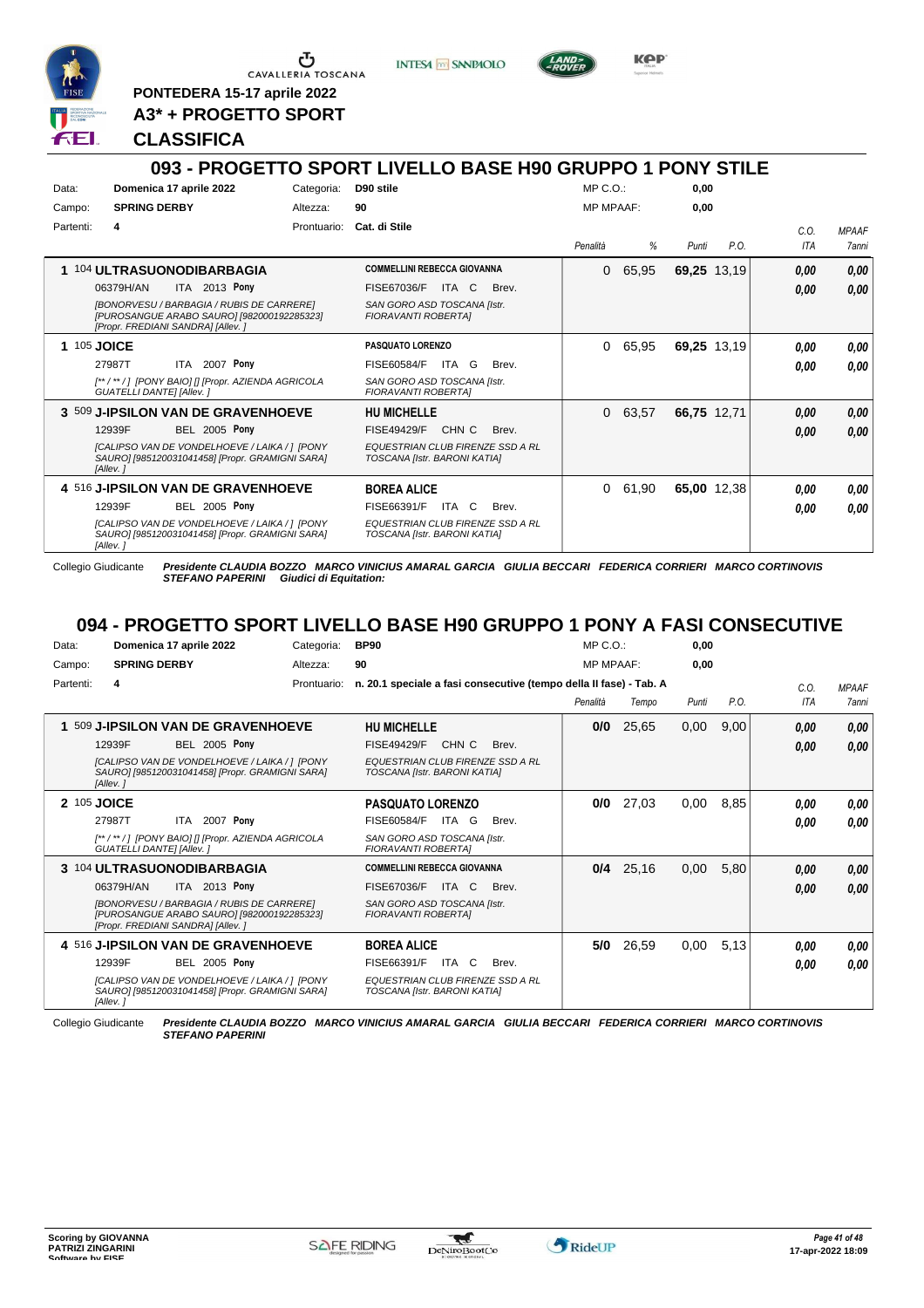

**INTES4 M SANPAOLO** 



KOP

**PONTEDERA 15-17 aprile 2022 A3\* + PROGETTO SPORT**

### **CLASSIFICA**

#### **095 - PROGETTO SPORT LIVELLO BASE H90 GRUPPO 2 JUNIOR STILE** Data: **Domenica 17 aprile 2022** Categoria: D90 stile Prontuario: **Cat. di Stile** Campo: **SPRING DERBY** Partenti: **15** Altezza: **90**  $MP \cap \bigcap$ MP MPAAF: **0,00 0,00** *Penalità % Punti P.O. C.O. ITA MPAAF 7anni* **1** 126 **UNAROSA DEL CASTEGNO** ITA 2014 **ORSINI GUARNIERI SOPHIA** *[ECO DEL CASTEGNO / ROSA ROSA / RAMIRO Z] [SELLA ITALIANO BAIO] [982000196509402] [Propr. ORSINI PAOLO] [Allev. BOGLIONI GUERINO] TOSCANA EQUITAZIONE ASD TOSCANA [Istr. PITZIANTI CRISTIAN]* 18275F ITA 2014 FISE44914/F ITA J Brev. **0,00 0,00** 0 75,95 **79,75** 15,19 *0,00 0,00 0,00* **2** 107 **VANITY DU SUD** FRA 2009 **MATTUGINI ADELE** *[X / X / ] [SCONOSCIUTA GRIGIO] [250259700389776] [Propr. EQUIPASSIONE S.R.L.] [Allev. ] LE PRADE ASD TOSCANA [Istr. PATANIA ANDREA]* 03989C FRA 2009 FISE66506/F ITA C Brev. *0,00 0,00* 0 72,14 **75,75** 14,43 *0,00 0,00 0,00* **3** 114 **CAANTO** ITA 2007 **NUTI GIADA** *[ACCOLT / STAR 91 / AMIGO] [SELLA ITALIANO BAIO SCURO] [97200000561806] [Propr. GENTINI ROBERTA] [Allev. GENTINI ROBERTA] RIO BRAVO SSD A RL TOSCANA [Istr. PATANIA ANDREA]* ITA J Brev. 0 71,90 **75,50** 14,38 *0,00 0,00 0,00* 14994A ITA 2007 FISE60084/F ITA J Brev. <mark>0,00 0,00</mark> **4** 124 **HONG KONG D.M.** ITA 2009 **FRIAS GUERRERO ISABEL** *[- / - / ] [SCONOSCIUTA SAURO] [941000012117436] [Propr. RAFFEINER BERND] [Allev. IL BOSCHETTO SOCIETA' AGRICOLA SRL] JUMPING MONTALGETO ASD TOSCANA [Istr. FRANCHINI MAURO]* ITA C. Brev. 0 70,95 **74,50** 14,19 *0,00 0,00 0,00* 28461BXX ITA 2009 FISE50057/F ITA C Brev. <mark>0,00 0,00</mark> **5** 115 **PRESSING DEL BARONCIO** ITA 2004 **DORONI SARA** *[GRAF NOIR / DAYKEERINGI DEL BARONCIO / CRUISING] [SELLA ITALIANO SAURO] [977121001325319] [Propr. TESTA FRANCESCA] [Allev. AZ.AGRIC. BARONCIO] PICCHIO RANCH ASD TOSCANA [Istr. FRANCHINI CRISTIAN]* 08632E ITA 2004 FISE58711/F ITA C Brev. **0,00 0,00** 0 66,90 **70,25** 13,38 *0,00 0,00 0,00* **5** 122 **CORLANDO VAN DE LAKS** BEL 2002 **LODI BIANCA** *[ORLANDO / NIKITA / QUICK D'ARGENTAN] [BEL. WARMBLOEDPAARD BAIO] [967000001522074] [Propr. RISSOTTO GIUSEPPINA] [Allev. ] JUMPING MONTALGETO ASD TOSCANA [Istr. FRANCHINI MAURO]* 03637C BEL 2002 FISE53335/F ITA C Brev. **0,00 0,00** 0 66,90 **70,25** 13,38 *0,00 0,00 0,00* **7** 109 **BART** NED 2006 **GIANNETTA MATILDE** *[UPGRADE / NORALY / HAMAR] [KWPN BAIO] [528210000878675] [Propr. SELVI SABINA] [Allev. ] NADIR ASD TOSCANA [Istr. MUSACCHIA STEFANIA]* 12570F NED 2006 FISE62929/F ITA C Brev. **0,00 0,00** 0 65,71 **69,00** 13,14 *0,00 0,00 0,00* **8** 120 **CHARMEUR** GER 2006 **CIBEI SOFIA** *[CORNET OBOLENSKY / CONCHITA / CHARISMA I] [WESTFALEN BAIO] [981100002087555] [Propr. CIBEI GABRIELE] [Allev. CIBEI GABRIELE] TEAM DEL MARCO LIGURIA [Istr. MASSARI MICHELE]* 18036F GER\_2006 FISE56008/F ITA J Brev. *0,00 0,00* 0 64,52 **67,75** 12,90 *0,00 0,00 0,00* **9** 113 **AURORA** GER 2011 **RIZZO VERONICA** *[CANTO / ISLANE / LACROS] [HOLSTEINER BAIO] [276020000159205] [Propr. MARIN BRUNO] [Allev. ] EQUESTRIAN CLUB FIRENZE SSD A RL TOSCANA [Istr. BARONI KATIA]* 29180T GER\_2011 FISE60808/F ITA C Brev. *0,00 0,00* 0 63,10 **66,25** 12,62 *0,00 0,00 0,00* **9** 116 **ZARA LOULOU** GER 2009 **BALLATORI RACHELE** *[C-TRENTON Z / JULIA'S LADY / LORD CALANDO] [HOLSTEINER GRIGIO] [276020000653307] [Propr. PUGGELLI BARBARA] [Allev. ] CLUB IPPICO IL CAVALIERE ASD TOSCANA [Istr. FANTOZZI MATTEO]* 18481F GER\_2009 FISE57641/F ITA C Brev. *0,00 0,00* 0 63,10 **66,25** 12,62 *0,00 0,00 0,00* **11** 123 **JIMAGINE DE LA NOYELLE** BEL 2015 **MUSINA EMMA** *[JOY VAN'T ZORGVLIET / VOLGA DE LA NOYELLE / EL ESPOIR DE RETZ] [CHEVAL DE SPORT BELG BAIO] [981100004109487] [Propr. PRUNAI ELISA] [Allev. ] LIVORNO EQUESTRIAN CENTER ASD TOSCANA [Istr. MIGLI RICCARDO]* 18210F BEL 2015 FISE50803/F ITA C Brev. **0,00 0,00** 0 62,86 **66,00** 12,57 *0,00 0,00 0,00* **12** 125 **CRACKOUNETTE** FRA 2012 **BARSOTTI MARTINA** *[SECRET SINGER / FAZENDERA / IAGO] [ANGLO ARABO BAIO] [250258500057041] [Propr. EQUIPASSIONE S.R.L.] [Allev. ] LE PRADE ASD TOSCANA [Istr. PATANIA ANDREA]* 17057F FRA 2012 FISE47285/F ITA J Brev. <mark>0,00 0,00</mark> 0 62,38 **65,50** 12,48 *0,00 0,00 0,00* **13** 121 **L'AMOUR FOU** ITA 2004 **CAPECCHI MARTA** *[STARON / AIMEE DES BORDES / QUIRACO] [SELLA ITALIANO BAIO] [977121001829396] [Propr. CUDONI GIAN MARIA] [Allev. CUDONI GIAN MARIA] C.I. BAVIGLIANO ASD TOSCANA [Istr. DROVANDI DANILO]* 08771E ITA 2004 FISE54409/F ITA C Brev. **0,00 0,00** 0 61,67 **64,75** 12,33 *0,00 0,00 0,00*

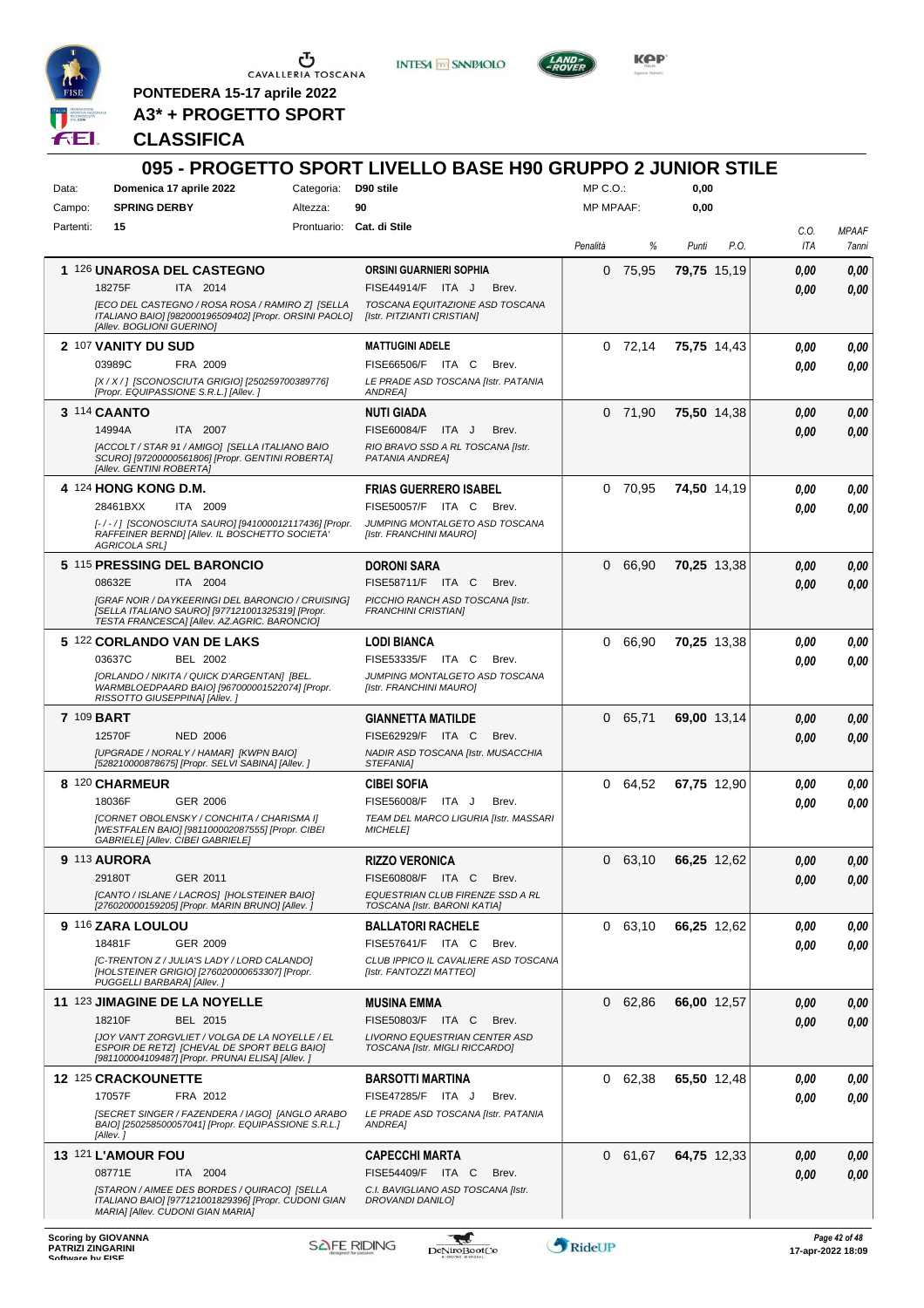

<u>ය</u> CAVALLERIA TOSCANA

**PONTEDERA 15-17 aprile 2022 A3\* + PROGETTO SPORT**

**CLASSIFICA**





**Kep** 

# **095 - PROGETTO SPORT LIVELLO BASE H90 GRUPPO 2 JUNIOR STILE**

| Data:     | Domenica 17 aprile 2022                                                                                                  | Categoria:  | D90 stile                                                      | $MP C. O.$ :     |       | 0,00        |      |            |              |
|-----------|--------------------------------------------------------------------------------------------------------------------------|-------------|----------------------------------------------------------------|------------------|-------|-------------|------|------------|--------------|
| Campo:    | <b>SPRING DERBY</b>                                                                                                      | Altezza:    | 90                                                             | <b>MP MPAAF:</b> |       | 0,00        |      |            |              |
| Partenti: | 15                                                                                                                       | Prontuario: | Cat. di Stile                                                  |                  |       |             |      | C.O.       | <b>MPAAF</b> |
|           |                                                                                                                          |             |                                                                | Penalità         | ℅     | Punti       | P.O. | <b>ITA</b> | 7anni        |
| 14        | 90 CHRISTEL B                                                                                                            |             | PIFFERI DOROTEA                                                | 0                | 60.00 | 63,00 12,00 |      | 0.00       | 0.00         |
|           | 15522E<br>NED 2007                                                                                                       |             | ITA J<br>FISE57610/F<br>Brev.                                  |                  |       |             |      | 0,00       | 0,00         |
|           | [MR. BLUE / VETAIRE / HEARTBREAKER] [KWPN BAIO]<br>[528003000708039] [Propr. CALDARI ANNA RITA] [Allev. ]                |             | PICCHIO RANCH ASD TOSCANA [Istr.<br><b>FRANCHINI CRISTIANI</b> |                  |       |             |      |            |              |
|           | 111 LARINKA K&M                                                                                                          |             | <b>COPPOLA SVEVA</b>                                           | Elim.            | 0,00  | 0,00        | 0.00 | 0.00       | 0,00         |
|           | 17884F<br>NED 2010                                                                                                       |             | ITA C<br>FISE61793/F<br>Brev.                                  |                  |       |             |      | 0,00       | 0,00         |
|           | [MEANDER V.D. HEIMERIETE / KATINKA / ENRICO]<br>[APPALOOSA SAURO] [528210002492715] [Propr.<br>COPPOLA STEFANOI [Allev.] |             | JUMPING MONTALGETO ASD TOSCANA<br>[Istr. FRANCHINI MAURO]      |                  |       |             |      |            |              |

Collegio Giudicante *Presidente CLAUDIA BOZZO MARCO VINICIUS AMARAL GARCIA GIULIA BECCARI FEDERICA CORRIERI MARCO CORTINOVIS STEFANO PAPERINI Giudici di Equitation:*

### **096 - PROGETTO SPORT LIVELLO BASE H90 GRUPPO 2 JUNIOR A FASI CONSECUTIVE**  $MDCO.$ **0,00**

| Data:     | Domenica 17 aprile 2022                                                                                                                               | Categoria: | <b>B90</b>                                                                     | MP C. O.         |             | 0,00  |      |            |              |
|-----------|-------------------------------------------------------------------------------------------------------------------------------------------------------|------------|--------------------------------------------------------------------------------|------------------|-------------|-------|------|------------|--------------|
| Campo:    | <b>SPRING DERBY</b>                                                                                                                                   | Altezza:   | 90                                                                             | <b>MP MPAAF:</b> |             | 0,00  |      |            |              |
| Partenti: | 15                                                                                                                                                    |            | Prontuario: n. 20.1 speciale a fasi consecutive (tempo della II fase) - Tab. A |                  |             |       |      | C.0.       | <b>MPAAF</b> |
|           |                                                                                                                                                       |            |                                                                                | Penalità         | Tempo       | Punti | P.O. | <b>ITA</b> | 7anni        |
|           | 1 107 VANITY DU SUD                                                                                                                                   |            | <b>MATTUGINI ADELE</b>                                                         | 0/0              | 23,96       | 0,00  | 9,00 | 0.00       | 0,00         |
|           | 03989C<br>FRA 2009                                                                                                                                    |            | FISE66506/F ITA C<br>Brev.                                                     |                  |             |       |      | 0.00       | 0.00         |
|           | [X / X / ] [SCONOSCIUTA GRIGIO] [250259700389776]<br>[Propr. EQUIPASSIONE S.R.L.] [Allev.]                                                            |            | LE PRADE ASD TOSCANA [Istr. PATANIA<br>ANDREA]                                 |                  |             |       |      |            |              |
|           | 2 124 HONG KONG D.M.                                                                                                                                  |            | <b>FRIAS GUERRERO ISABEL</b>                                                   | 0/0              | 25,53       | 0,00  | 8,85 | 0,00       | 0.00         |
|           | 28461BXX<br>ITA 2009                                                                                                                                  |            | FISE50057/F ITA C<br>Brev.                                                     |                  |             |       |      | 0.00       | 0,00         |
|           | [-/-/] [SCONOSCIUTA SAURO] [941000012117436] [Propr.<br>RAFFEINER BERND] [Allev. IL BOSCHETTO SOCIETA'<br><b>AGRICOLA SRL1</b>                        |            | JUMPING MONTALGETO ASD TOSCANA<br>[Istr. FRANCHINI MAURO]                      |                  |             |       |      |            |              |
|           | <b>3 126 UNAROSA DEL CASTEGNO</b>                                                                                                                     |            | <b>ORSINI GUARNIERI SOPHIA</b>                                                 | 0/0              | 26,19       | 0,00  | 8.70 | 0.00       | 0,00         |
|           | 18275F<br>ITA 2014                                                                                                                                    |            | FISE44914/F ITA J<br>Brev.                                                     |                  |             |       |      | 0.00       | 0.00         |
|           | [ECO DEL CASTEGNO / ROSA ROSA / RAMIRO Z] [SELLA<br>ITALIANO BAIO] [982000196509402] [Propr. ORSINI PAOLO]<br>[Allev. BOGLIONI GUERINO]               |            | TOSCANA EQUITAZIONE ASD TOSCANA<br>[Istr. PITZIANTI CRISTIAN]                  |                  |             |       |      |            |              |
|           | 4 122 CORLANDO VAN DE LAKS                                                                                                                            |            | <b>LODI BIANCA</b>                                                             | 0/0              | 26,86       | 0.00  | 8,55 | 0.00       | 0.00         |
|           | 03637C<br><b>BEL 2002</b>                                                                                                                             |            | FISE53335/F ITA C<br>Brev.                                                     |                  |             |       |      | 0.00       | 0,00         |
|           | [ORLANDO / NIKITA / QUICK D'ARGENTAN] [BEL.<br>WARMBLOEDPAARD BAIO] [967000001522074] [Propr.<br>RISSOTTO GIUSEPPINA] [Allev.]                        |            | JUMPING MONTALGETO ASD TOSCANA<br>[Istr. FRANCHINI MAURO]                      |                  |             |       |      |            |              |
|           | 5 114 CAANTO                                                                                                                                          |            | NUTI GIADA                                                                     |                  | $0/0$ 27,27 | 0.00  | 8.40 | 0.00       | 0.00         |
|           | 14994A<br>ITA 2007                                                                                                                                    |            | FISE60084/F<br>ITA J<br>Brev.                                                  |                  |             |       |      | 0.00       | 0.00         |
|           | [ACCOLT / STAR 91 / AMIGO] [SELLA ITALIANO BAIO<br>SCURO] [97200000561806] [Propr. GENTINI ROBERTA]<br>[Allev. GENTINI ROBERTA]                       |            | RIO BRAVO SSD A RL TOSCANA [Istr.<br>PATANIA ANDREAI                           |                  |             |       |      |            |              |
|           | 6 115 PRESSING DEL BARONCIO                                                                                                                           |            | <b>DORONI SARA</b>                                                             | 0/0              | 28.21       | 0.00  | 8.25 | 0.00       | 0,00         |
|           | 08632E<br>ITA 2004                                                                                                                                    |            | FISE58711/F ITA C<br>Brev.                                                     |                  |             |       |      | 0.00       | 0.00         |
|           | [GRAF NOIR / DAYKEERINGI DEL BARONCIO / CRUISING]<br>[SELLA ITALIANO SAURO] [977121001325319] [Propr.<br>TESTA FRANCESCA] [Allev. AZ.AGRIC. BARONCIO] |            | PICCHIO RANCH ASD TOSCANA [Istr.<br><b>FRANCHINI CRISTIAN]</b>                 |                  |             |       |      |            |              |
|           | 7 125 CRACKOUNETTE                                                                                                                                    |            | <b>BARSOTTI MARTINA</b>                                                        | 4/0              | 24,99       | 0,00  | 5,40 | 0.00       | 0.00         |
|           | 17057F<br>FRA 2012                                                                                                                                    |            | FISE47285/F ITA J<br>Brev.                                                     |                  |             |       |      | 0.00       | 0.00         |
|           | [SECRET SINGER / FAZENDERA / IAGO] [ANGLO ARABO<br>BAIO] [250258500057041] [Propr. EQUIPASSIONE S.R.L.]<br>[Allev.]                                   |            | LE PRADE ASD TOSCANA [Istr. PATANIA<br><b>ANDREA1</b>                          |                  |             |       |      |            |              |
| 8         | 90 CHRISTEL B                                                                                                                                         |            | PIFFERI DOROTEA                                                                |                  | $4/0$ 27,12 | 0,00  | 5,30 | 0,00       | 0,00         |
|           | 15522E<br><b>NED 2007</b>                                                                                                                             |            | FISE57610/F ITA J<br>Brev.                                                     |                  |             |       |      | 0.00       | 0.00         |
|           | IMR. BLUE / VETAIRE / HEARTBREAKER1 IKWPN BAIO1<br>[528003000708039] [Propr. CALDARI ANNA RITA] [Allev. ]                                             |            | PICCHIO RANCH ASD TOSCANA [Istr.<br><b>FRANCHINI CRISTIANI</b>                 |                  |             |       |      |            |              |
|           | 9 109 BART                                                                                                                                            |            | <b>GIANNETTA MATILDE</b>                                                       |                  | 4/0 27,48   | 0,00  | 5,20 | 0.00       | 0.00         |
|           | 12570F<br><b>NED 2006</b>                                                                                                                             |            | FISE62929/F ITA C<br>Brev.                                                     |                  |             |       |      | 0.00       | 0.00         |
|           | [UPGRADE / NORALY / HAMAR] [KWPN BAIO]<br>[528210000878675] [Propr. SELVI SABINA] [Allev. ]                                                           |            | NADIR ASD TOSCANA [Istr. MUSACCHIA<br>STEFANIA1                                |                  |             |       |      |            |              |
|           |                                                                                                                                                       |            |                                                                                |                  |             |       |      |            |              |

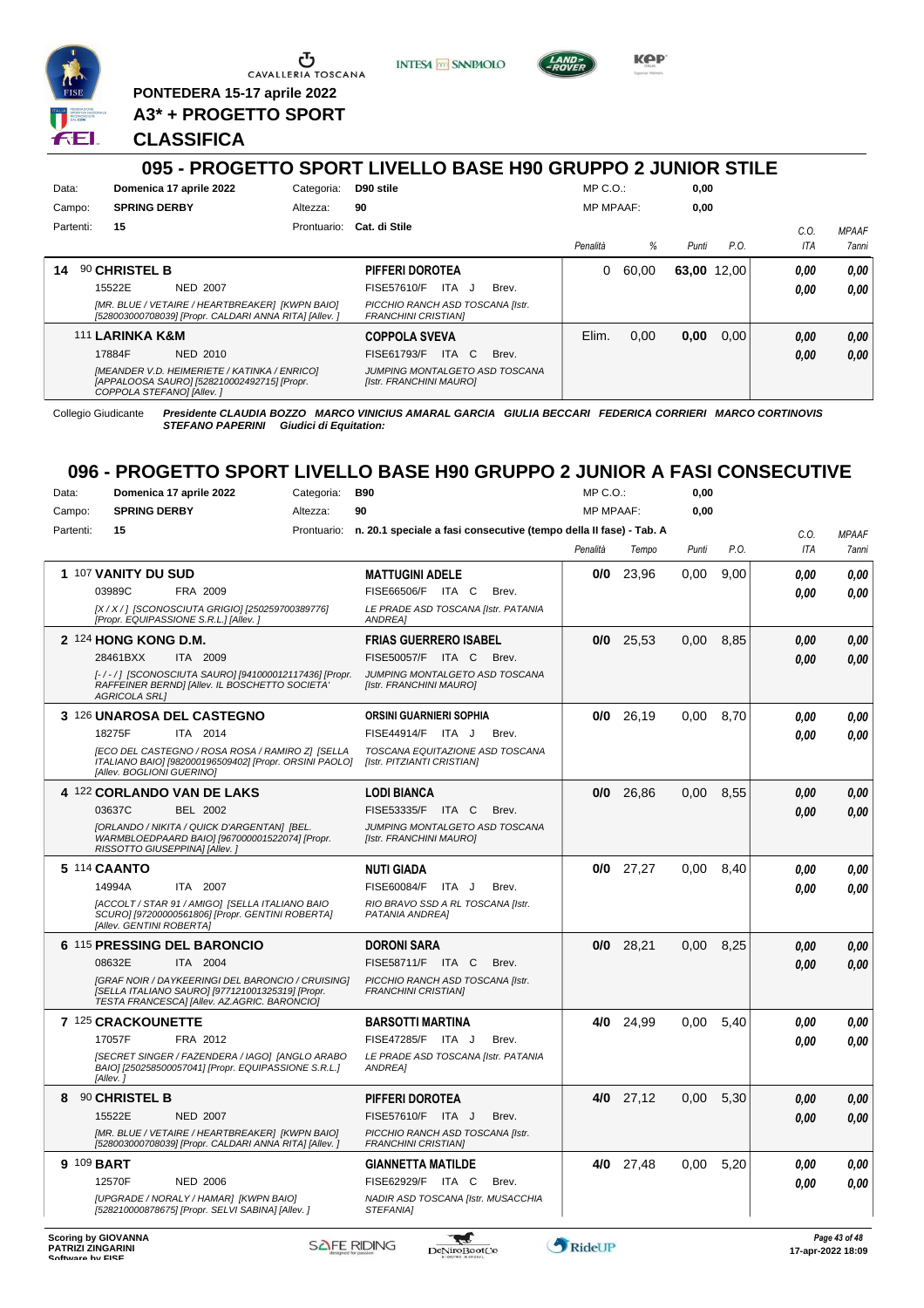

**PONTEDERA 15-17 aprile 2022 A3\* + PROGETTO SPORT** **INTESA M SANPAOLO** 



KOP

## **CLASSIFICA**

### **096 - PROGETTO SPORT LIVELLO BASE H90 GRUPPO 2 JUNIOR A FASI CONSECUTIVE** Data: **Domenica 17 aprile 2022** Categoria: B90 Prontuario: **n. 20.1 speciale a fasi consecutive (tempo della II fase) - Tab. A** Campo: **SPRING DERBY** Partenti: **15** Altezza: **90**  $MP \cap \bigcap$ MP MPAAF: **0,00 0,00** *Penalità Tempo Punti P.O. C.O. ITA MPAAF 7anni* **10** 120 **CHARMEUR** GER 2006 **CIBEI SOFIA** *[CORNET OBOLENSKY / CONCHITA / CHARISMA I] [WESTFALEN BAIO] [981100002087555] [Propr. CIBEI GABRIELE] [Allev. CIBEI GABRIELE] TEAM DEL MARCO LIGURIA [Istr. MASSARI MICHELE]* 18036F GER\_2006 FISE56008/F ITA J Brev. **0,00 0,00 0/4** 27,81 0,00 5,10 *0,00 0,00 0,00* **11** 123 **JIMAGINE DE LA NOYELLE** BEL 2015 **MUSINA EMMA** *[JOY VAN'T ZORGVLIET / VOLGA DE LA NOYELLE / EL ESPOIR DE RETZ] [CHEVAL DE SPORT BELG BAIO] [981100004109487] [Propr. PRUNAI ELISA] [Allev. ] LIVORNO EQUESTRIAN CENTER ASD TOSCANA [Istr. MIGLI RICCARDO]* 18210F BEL 2015 FISE50803/F ITA C Brev. **0,00 0,00 4/0** 29,77 0,00 5,00 *0,00 0,00 0,00* **12** 121 **L'AMOUR FOU** ITA 2004 **CAPECCHI MARTA** *[STARON / AIMEE DES BORDES / QUIRACO] [SELLA ITALIANO BAIO] [977121001829396] [Propr. CUDONI GIAN MARIA] [Allev. CUDONI GIAN MARIA] C.I. BAVIGLIANO ASD TOSCANA [Istr. DROVANDI DANILO]* 08771E ITA 2004 FISE54409/F ITA C Brev. **0,00 0,00 4/0** 32,69 0,00 5,00 *0,00 0,00 0,00* **13** 116 **ZARA LOULOU** GER 2009 **BALLATORI RACHELE** *[C-TRENTON Z / JULIA'S LADY / LORD CALANDO] [HOLSTEINER GRIGIO] [276020000653307] [Propr. PUGGELLI BARBARA] [Allev. ] CLUB IPPICO IL CAVALIERE ASD TOSCANA [Istr. FANTOZZI MATTEO]* 18481F GER\_2009 FISE57641/F ITA C Brev. **0,00 0,00 5/0** 26,32 0,00 4,50 *0,00 0,00 0,00* **14** 113 **AURORA** GER 2011 **RIZZO VERONICA** *[CANTO / ISLANE / LACROS] [HOLSTEINER BAIO] [276020000159205] [Propr. MARIN BRUNO] [Allev. ] EQUESTRIAN CLUB FIRENZE SSD A RL TOSCANA [Istr. BARONI KATIA]* 29180T GER\_2011 FISE60808/F ITA C Brev. *0,00 0,00* **5/0** 33,69 0,00 4,50 *0,00 0,00 0,00* 111 **LARINKA K&M** NED 2010 **COPPOLA SVEVA** *[MEANDER V.D. HEIMERIETE / KATINKA / ENRICO] [APPALOOSA SAURO] [528210002492715] [Propr. COPPOLA STEFANO] [Allev. ] JUMPING MONTALGETO ASD TOSCANA [Istr. FRANCHINI MAURO]* 17884F NED 2010 FISE61793/F ITA C Brev. *0,00 0,00* **Elim.** 0,00 0,00 0,00 *0,00 0,00 0,00* Collegio Giudicante *Presidente CLAUDIA BOZZO MARCO VINICIUS AMARAL GARCIA GIULIA BECCARI FEDERICA CORRIERI MARCO CORTINOVIS*

*STEFANO PAPERINI*

# **097 - PROGETTO SPORT LIVELLO BASE H90 GRUPPO 3 SENIOR A FASI CONSECUTIVE**

| Data:     | Domenica 17 aprile 2022                                                                                                                            | Categoria:  | <b>B90</b>                                                         | $MP C. O.$ :     |       | 0,00  |      |      |              |
|-----------|----------------------------------------------------------------------------------------------------------------------------------------------------|-------------|--------------------------------------------------------------------|------------------|-------|-------|------|------|--------------|
| Campo:    | <b>SPRING DERBY</b>                                                                                                                                | Altezza:    | 90                                                                 | <b>MP MPAAF:</b> |       | 0.00  |      |      |              |
| Partenti: | 5                                                                                                                                                  | Prontuario: | n. 20.1 speciale a fasi consecutive (tempo della II fase) - Tab. A |                  |       |       |      | C.O. | <b>MPAAF</b> |
|           |                                                                                                                                                    |             |                                                                    | Penalità         | Tempo | Punti | P.O. | ITA  | 7anni        |
|           | 1 102 NABRY                                                                                                                                        |             | <b>BULLI SIMONA</b>                                                | 0/0              | 29,04 | 0,00  | 9,00 | 0,00 | 0,00         |
|           | 18012F<br>ITA 2014                                                                                                                                 |             | <b>FISE9282/F</b><br><b>ITA</b><br>S.<br>Brev.                     |                  |       |       |      | 0,00 | 0,00         |
|           | INABAB DE REVE / DOLLY DEL POGGIOSECCO / ROBIN Z<br>II] [SELLA ITALIANO BAIO] [982000192784001] [Propr.<br>BULLI SIMONA] [Allev. CAM. ALLEVAMENTI] |             | C.I. LE STRADACCE ASD TOSCANA [Istr.<br><b>BADIANI RICCARDOI</b>   |                  |       |       |      |      |              |
|           | 2 117 GAIGIN                                                                                                                                       |             | <b>NANNI KATIUSCIA</b>                                             | 0/0              | 31,03 | 0,00  | 8,85 | 0.00 | 0,00         |
|           | 10871F<br>ITA 2006                                                                                                                                 |             | SA Brev.<br><b>FISE56700/F</b><br>ITA                              |                  |       |       |      | 0.00 | 0.00         |
|           | <b>IHEARTBREAKER / ELYSSA / NARCOS III ISELLA</b><br>ITALIANO BAIO] [972000000584716] [Propr. SCETTRO<br>LAURAI [Allev. SCETTRO LAURA]             |             | NADIR ASD TOSCANA [Istr. MUSACCHIA<br>STEFANIA1                    |                  |       |       |      |      |              |
|           | 3 511 KINGSIZE                                                                                                                                     |             | <b>DINI MORGANA</b>                                                | 4/0              | 28,00 | 0,00  | 5,80 | 0.00 | 0.00         |
|           | 18283F<br>BEL 2015                                                                                                                                 |             | FISE49900/F<br>ITA Y<br>Brev.                                      |                  |       |       |      | 0.00 | 0,00         |
|           | <b>IEVERGLADE VDL / URIELLE DE LA DRIE / OPIUM DE</b><br>LAUBRY] [KWPN BAIO] [528210004178533] [Propr. DINI<br>MORGANA] [Allev. ]                  |             | EQUESTRIAN CLUB FIRENZE SSD A RL<br>TOSCANA [Istr. BARONI KATIA]   |                  |       |       |      |      |              |
|           | 4 118 VIVINA                                                                                                                                       |             | <b>CASTELLACCI DUCCIO</b>                                          | 5/4              | 31,32 | 0,00  | 2,85 | 0.00 | 0,00         |
|           | ITA 2014<br>28545G                                                                                                                                 |             | FISE56550/F<br>ITA SA Brev.                                        |                  |       |       |      | 0.00 | 0.00         |
|           | [NADIR DI SAN PATRIGNANO / DORIN / 1 [SELLA<br>ITALIANO GRIGIO] [982000192789500] [Propr. PAIS<br>ANTONIO] [Allev. ]                               |             | CI EMPOLESE ASD TOSCANA [Istr. CORTI<br><b>OTTAVIAI</b>            |                  |       |       |      |      |              |

w

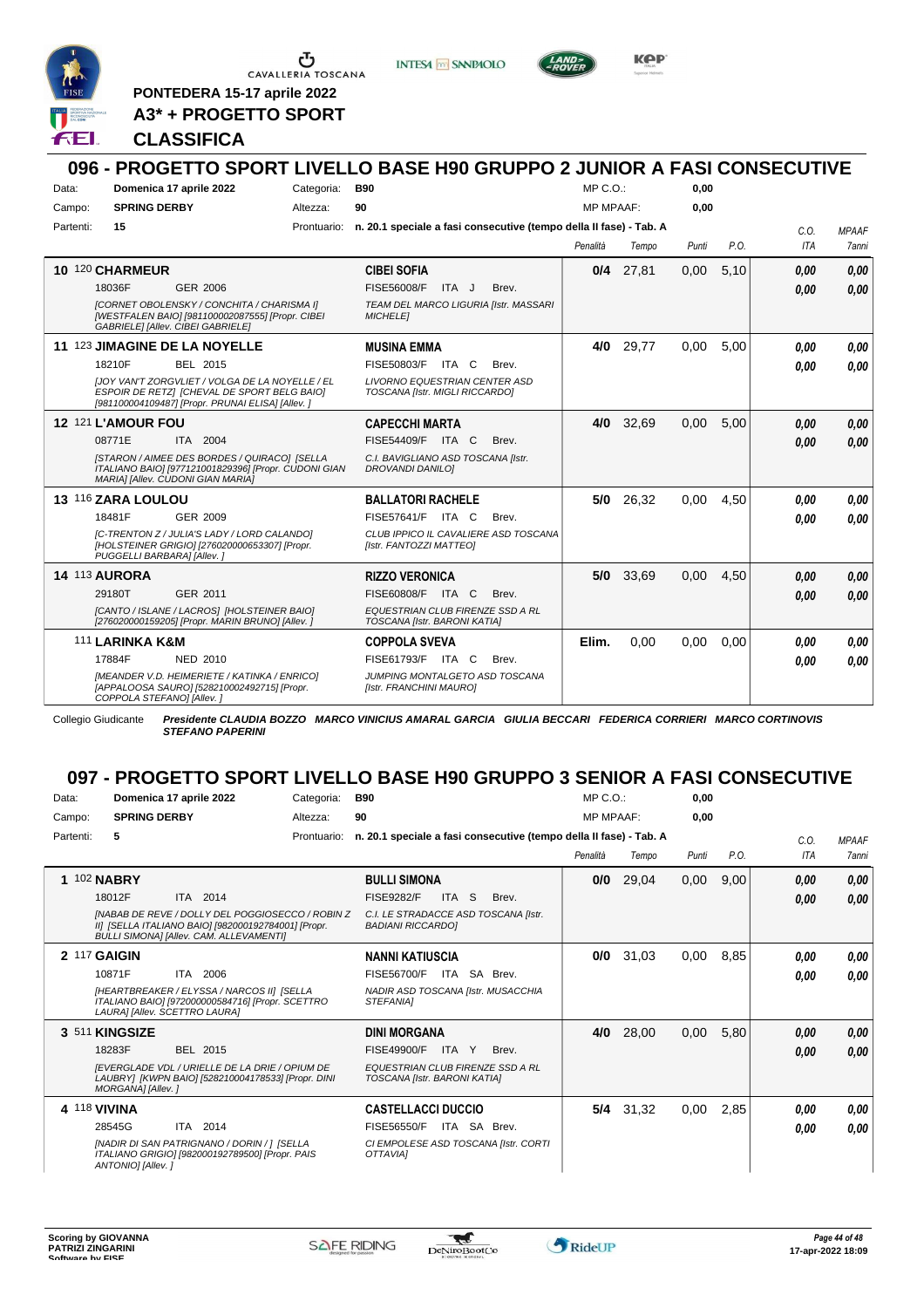

**PONTEDERA 15-17 aprile 2022 A3\* + PROGETTO SPORT**

### **CLASSIFICA**

### **097 - PROGETTO SPORT LIVELLO BASE H90 GRUPPO 3 SENIOR A FASI CONSECUTIVE** Data: **Domenica 17 aprile 2022** Categoria: B90 Prontuario: **n. 20.1 speciale a fasi consecutive (tempo della II fase) - Tab. A** Campo: **SPRING DERBY** Partenti: **5** Altezza: **90** MP C.O.: MP MPAAF: **0,00 0,00** *C.O. MPAAF*

**INTESA M** SANPAOLO

|                                                                                                                                     |                                                                    |             |       |       |       | $\mathsf{v} \mathsf{v} \mathsf{v}$ |       |
|-------------------------------------------------------------------------------------------------------------------------------------|--------------------------------------------------------------------|-------------|-------|-------|-------|------------------------------------|-------|
|                                                                                                                                     |                                                                    | Penalità    | Tempo | Punti | P.O.  | ITA                                | 7anni |
| NP 127 SPIRIT BAY                                                                                                                   | <b>MARTINI FRANCO</b>                                              | <b>N.P.</b> | 0.00  | 0.00  | 0.001 | 0.00                               | 0,00  |
| 2011<br>14476F<br>ITA.                                                                                                              | <b>ITA</b><br>SA Brev.<br><b>FISE34111/F</b>                       |             |       |       |       | 0.00                               | 0.00  |
| [CONCORAL / ZETA GIRL / PEROU DE ROCHE] [SELLA<br>ITALIANO BAIO] [941000012740679] [Propr. MARTINI<br>FRANCOI [Allev. FODDE FRANCO] | CANDELIRIA EQUESTRIAN CENTRE ASD<br>TOSCANA [Istr. GORINI GIACOMO] |             |       |       |       |                                    |       |

Collegio Giudicante *Presidente CLAUDIA BOZZO MARCO VINICIUS AMARAL GARCIA GIULIA BECCARI FEDERICA CORRIERI MARCO CORTINOVIS STEFANO PAPERINI*

# **098 - PROGETTO SPORT LIVELLO PONY H80 GRUPPO 1 PONY STILE**

| Data:      | Domenica 17 aprile 2022                                                                                                                                                                    | Categoria:  | D80 stile                                                                                               | MP C.O.:         |       | 0,00        |             |      |              |
|------------|--------------------------------------------------------------------------------------------------------------------------------------------------------------------------------------------|-------------|---------------------------------------------------------------------------------------------------------|------------------|-------|-------------|-------------|------|--------------|
| Campo:     | <b>SPRING DERBY</b>                                                                                                                                                                        | Altezza:    | 80                                                                                                      | <b>MP MPAAF:</b> |       | 0,00        |             |      |              |
| Partenti:  | 10                                                                                                                                                                                         | Prontuario: | Cat. di Stile                                                                                           |                  |       |             |             | C.O. | <b>MPAAF</b> |
|            |                                                                                                                                                                                            |             |                                                                                                         | Penalità         | %     | Punti       | P.O.        | ITA  | 7anni        |
|            | 1 131 SISTERS S&L                                                                                                                                                                          |             | <b>DELLA MAGGIORE ELENA</b>                                                                             | 0                | 71,67 |             | 75,25 14,33 | 0.00 | 0,00         |
|            | 17854F<br><b>BEL 2014 Pony</b>                                                                                                                                                             |             | FISE58839/F<br>ITA C<br>A LUDI                                                                          |                  |       |             |             | 0.00 | 0.00         |
|            | <b>IETERNITY VAN DE N.RANCH / MIEKE VAN DE</b><br>VONDELHOEVE / VEDET VAN DE VONDELHOEVEJ [BEL.<br>WARMBLOEDPAARD BAIO] [947000000497938] [Propr.<br>REALI VANNUCCI ANGELA MARIA] [Allev.] |             | CLUB IPPICO IL CAVALIERE ASD TOSCANA<br>[Istr. FANTOZZI MATTEO]                                         |                  |       |             |             |      |              |
|            | 1 528 CARAMELLO                                                                                                                                                                            |             | <b>BERTI ALESSIA</b>                                                                                    | 0                | 71,67 |             | 75,25 14,33 | 0.00 | 0.00         |
|            | 05975N<br>ITA 2015 Pony                                                                                                                                                                    |             | FISE58232/F<br>ITA C<br>A LUDI                                                                          |                  |       |             |             | 0.00 | 0.00         |
|            | [SCONOSCIUTO / SCONOSCIUTA / ] [PONY BAIO]<br>[380271006102236] [Propr. MANCA MARIO] [Allev. ]                                                                                             |             | EQUESTRIAN CLUB FIRENZE SSD A RL<br>TOSCANA [Istr. BARONI KATIA]                                        |                  |       |             |             |      |              |
|            | 3 132 PAPRIKA                                                                                                                                                                              |             | <b>ANZISI ALESSIA</b>                                                                                   | 0                | 68,57 | 72,00 13,71 |             | 0,00 | 0,00         |
|            | 02479R<br><b>SCN 2003 Pony</b>                                                                                                                                                             |             | FISE54609/F<br>ITA C<br>A LUDI                                                                          |                  |       |             |             | 0.00 | 0.00         |
|            | [-/-/] [SCONOSCIUTA GRIGIO] [941000011406753] [Propr.<br>GIULIANO RAFFAELLA] [Allev.]                                                                                                      |             | CI EMPOLESE ASD TOSCANA [Istr. CORTI<br>OTTAVIA]                                                        |                  |       |             |             |      |              |
| 4 129 PIU' |                                                                                                                                                                                            |             | <b>FERRI NOEMI</b>                                                                                      | 0                | 68,33 | 71,75 13,67 |             | 0.00 | 0.00         |
|            | 13823D<br><b>ITA</b> 2009 Pony                                                                                                                                                             |             | FISE66264/F<br>ITA C<br>A LUDI                                                                          |                  |       |             |             | 0.00 | 0.00         |
|            | [***/***/] [SCONOSCIUTA GRIGIO] [941000012036345]<br>[Propr. CAPPELLATO MATTEO] [Allev.]                                                                                                   |             | CENTRO IPPICO PEGASO IOLO ASD<br>TOSCANA [Istr. MORINI IRENE]                                           |                  |       |             |             |      |              |
|            | 5 101 SHAKIRA SPEED DOC BAR Q                                                                                                                                                              |             | <b>ORSINI GUARNIERI SOPHIA</b>                                                                          | 0                | 66,90 |             | 70,25 13,38 | 0.00 | 0.00         |
|            | ITA 2016 Pony<br>18602F                                                                                                                                                                    |             | FISE44914/F<br>ITA J<br>Brev.                                                                           |                  |       |             |             | 0.00 | 0,00         |
|            | [-/-/-] [PONY BAIO] [380271000011624] [Propr. SALVINI<br>MARIA] [Allev. AZ. AGR. BMV]                                                                                                      |             | TOSCANA EQUITAZIONE ASD TOSCANA<br>[Istr. PITZIANTI CRISTIAN]                                           |                  |       |             |             |      |              |
|            | 6 530 CARAMELLO                                                                                                                                                                            |             | <b>WANG JENNIFER</b>                                                                                    | 0                | 64,76 |             | 68,00 12,95 | 0,00 | 0,00         |
|            | ITA 2015 Pony<br>05975N                                                                                                                                                                    |             | FISE61438/F<br>ITA G<br>A LUDI                                                                          |                  |       |             |             | 0.00 | 0.00         |
|            | [SCONOSCIUTO / SCONOSCIUTA / ] [PONY BAIO]<br>[380271006102236] [Propr. MANCA MARIO] [Allev.                                                                                               |             | EQUESTRIAN CLUB FIRENZE SSD A RL<br>TOSCANA [Istr. BARONI KATIA]                                        |                  |       |             |             |      |              |
|            | 7 536 CARRANAGLOUGH LADY                                                                                                                                                                   |             | ANGERAME MATTIA                                                                                         | 0                | 63,81 |             | 67,00 12,76 | 0,00 | 0,00         |
|            | 13034F<br>IRL 2008 Pony                                                                                                                                                                    |             | <b>FISE71948/F</b><br>ITA G<br>A LUDI                                                                   |                  |       |             |             | 0.00 | 0.00         |
|            | [SEOIGEACH / GURTEEN LADY / GLENCARRIG LEXUS]<br>[CONNEMARA GRIGIO] [372100400010232] [Propr.<br><b>BORGHESI PAOLO] [Allev.]</b>                                                           |             | CANDELIRIA EQUESTRIAN CENTRE ASD<br>TOSCANA [Istr. ANGERAME FILIPPO]                                    |                  |       |             |             |      |              |
|            | 8 133 MALFORIN MAC BALOUBET                                                                                                                                                                |             | LANZILLOTTI GIUDITTA                                                                                    | 0                | 61,90 |             | 65,00 12,38 | 0,00 | 0,00         |
|            | 03036R<br>SUI 2001 Pony                                                                                                                                                                    |             | FISE50148/F ITA C ALUDI                                                                                 |                  |       |             |             | 0.00 | 0.00         |
|            | [/ / ] [SCONOSCIUTA BAIO] [756095200015846] [Propr.<br>PAMMELATI ANTONELLA] [Allev.]                                                                                                       |             | CI EMPOLESE ASD TOSCANA [Istr. CORTI<br>OTTAVIA]                                                        |                  |       |             |             |      |              |
|            | NP 128 LILY OF THE VALLEY                                                                                                                                                                  |             | <b>GIUNTINI GUIDO</b>                                                                                   | N.P.             | 0,00  | 0,00        | 0,00        | 0.00 | 0.00         |
|            | 16845F<br>ITA 2014 Pony                                                                                                                                                                    |             | <b>FISE71911/F</b><br>ITA GALUDI                                                                        |                  |       |             |             | 0.00 | 0,00         |
|            | [-/-/] [PONY BAIO] [380271001024444] [Propr. ASS.NE<br>IPPICA IN BATTAGLINO] [Allev. ANTICA OLIVETA DI<br>PATINA1                                                                          |             | CANDELIRIA EQUESTRIAN CENTRE ASD<br>TOSCANA [Istr. BIANCHI ELENA]                                       |                  |       |             |             |      |              |
|            | NP 130 RV ASSIA SAURA                                                                                                                                                                      |             | <b>CERVINO LUDOVICA</b>                                                                                 | N.P.             | 0,00  | 0,00        | 0,00        | 0,00 | 0.00         |
|            | 17946F<br>ITA 2013 Pony                                                                                                                                                                    |             | FISE62229/F ITA G<br>A LUDI                                                                             |                  |       |             |             | 0.00 | 0.00         |
|            | [-/-/-] [PONY SAURO] [380271006126462] [Propr.<br>CHIARENZA FILIPPO] [Allev. CHIARENZA FILIPPO]                                                                                            |             | CANDELIRIA EQUESTRIAN CENTRE ASD<br>TOSCANA [Istr. BIANCHI ELENA]                                       |                  |       |             |             |      |              |
|            | Collegio Giudicante<br>STEFANO PAPERINI Giudici di Equitation:                                                                                                                             |             | Presidente CLAUDIA BOZZO MARCO VINICIUS AMARAL GARCIA GIULIA BECCARI FEDERICA CORRIERI MARCO CORTINOVIS |                  |       |             |             |      |              |



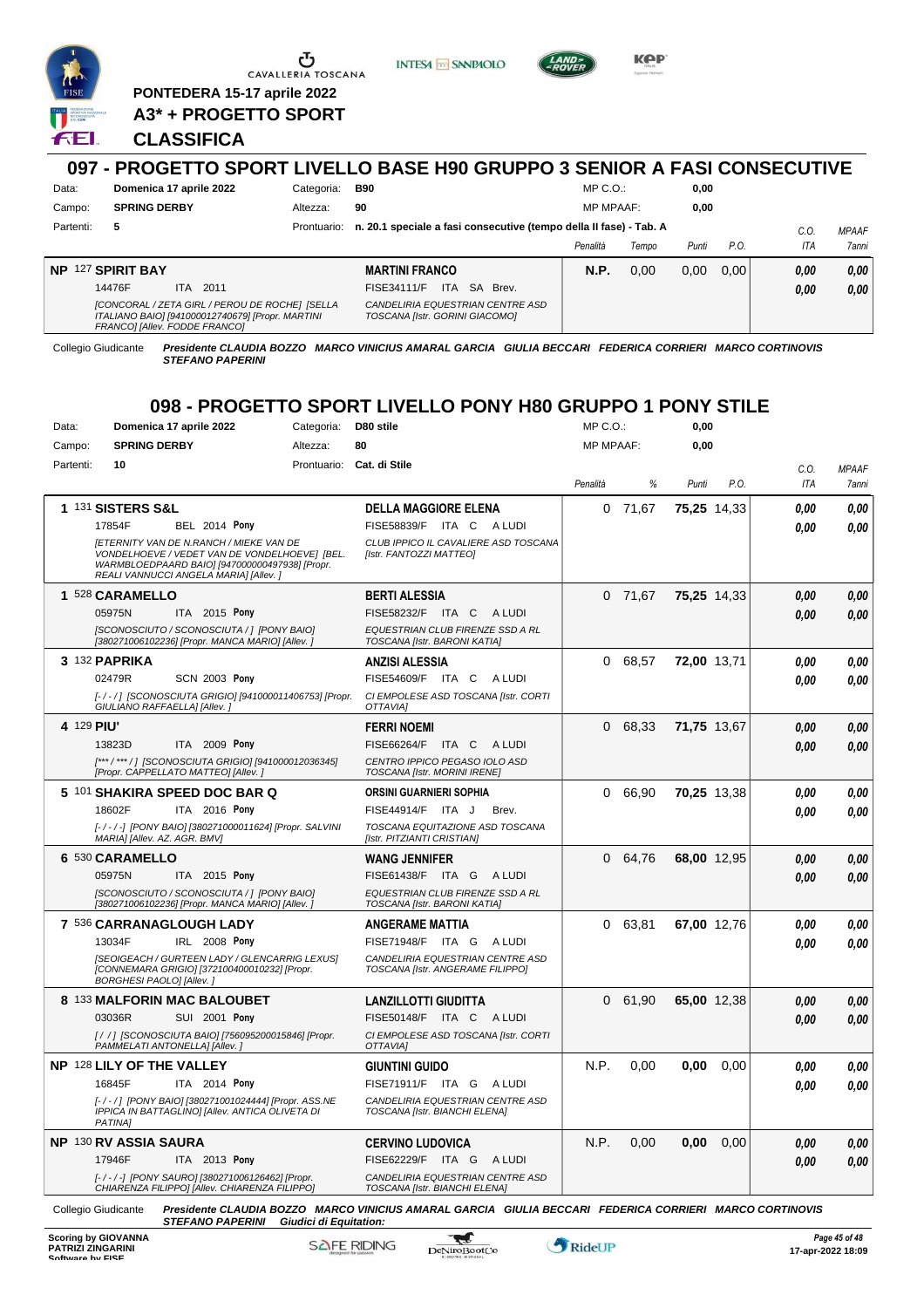

 $\sigma$  CAVALLERIA TOSCANA **PONTEDERA 15-17 aprile 2022**

**A3\* + PROGETTO SPORT**

*Presidente CLAUDIA BOZZO MARCO VINICIUS AMARAL GARCIA GIULIA BECCARI FEDERICA CORRIERI MARCO CORTINOVIS* **CLASSIFICA** *STEFANO PAPERINI Giudici di Equitation:*

## **099 - PROGETTO SPORT LIVELLO PONY H80 GRUPPO 1 PONY A FASI CONSECUTIVE**

**INTESA** M SANPAOLO

| Data: |           | Domenica 17 aprile 2022                                                                                                                           | Categoria: | LBP80                                                                          | MP C. O.         |             | 0,00  |      |      |              |
|-------|-----------|---------------------------------------------------------------------------------------------------------------------------------------------------|------------|--------------------------------------------------------------------------------|------------------|-------------|-------|------|------|--------------|
|       | Campo:    | <b>SPRING DERBY</b>                                                                                                                               | Altezza:   | 80                                                                             | <b>MP MPAAF:</b> |             | 0,00  |      |      |              |
|       | Partenti: | 10                                                                                                                                                |            | Prontuario: n. 20.1 speciale a fasi consecutive (tempo della II fase) - Tab. A |                  |             |       |      | C.0. | <b>MPAAF</b> |
|       |           |                                                                                                                                                   |            |                                                                                | Penalità         | Tempo       | Punti | P.O. | ITA  | 7anni        |
|       |           | 1 132 PAPRIKA                                                                                                                                     |            | <b>ANZISI ALESSIA</b>                                                          | 0/0              | 23,29       | 0,00  | 9,00 | 0.00 | 0.00         |
|       |           | <b>SCN 2003 Pony</b><br>02479R                                                                                                                    |            | FISE54609/F ITA C<br>A LUDI                                                    |                  |             |       |      | 0.00 | 0.00         |
|       |           | [-/-/] [SCONOSCIUTA GRIGIO] [941000011406753] [Propr.                                                                                             |            | CI EMPOLESE ASD TOSCANA [Istr. CORTI                                           |                  |             |       |      |      |              |
|       |           | GIULIANO RAFFAELLA] [Allev. ]                                                                                                                     |            | OTTAVIAI                                                                       |                  |             |       |      |      |              |
|       |           | 2 528 CARAMELLO                                                                                                                                   |            | <b>BERTI ALESSIA</b>                                                           | 0/0              | 27,77       | 0,00  | 8,85 | 0.00 | 0,00         |
|       |           | 05975N<br>ITA 2015 Pony                                                                                                                           |            | FISE58232/F<br>ITA C ALUDI                                                     |                  |             |       |      | 0.00 | 0.00         |
|       |           | [SCONOSCIUTO / SCONOSCIUTA / ] [PONY BAIO]<br>[380271006102236] [Propr. MANCA MARIO] [Allev. ]                                                    |            | EQUESTRIAN CLUB FIRENZE SSD A RL<br>TOSCANA [Istr. BARONI KATIA]               |                  |             |       |      |      |              |
|       |           | 3 131 SISTERS S&L                                                                                                                                 |            | <b>DELLA MAGGIORE ELENA</b>                                                    |                  | $0/0$ 27,91 | 0.00  | 8,70 | 0.00 | 0.00         |
|       |           | 17854F<br><b>BEL 2014 Pony</b>                                                                                                                    |            | FISE58839/F ITA C<br>A LUDI                                                    |                  |             |       |      | 0.00 | 0.00         |
|       |           | <b>IETERNITY VAN DE N.RANCH / MIEKE VAN DE</b><br>VONDELHOEVE / VEDET VAN DE VONDELHOEVE] [BEL.<br>WARMBLOEDPAARD BAIO] [947000000497938] [Propr. |            | CLUB IPPICO IL CAVALIERE ASD TOSCANA<br>[Istr. FANTOZZI MATTEO]                |                  |             |       |      |      |              |
|       |           | REALI VANNUCCI ANGELA MARIAI [Allev. ]<br>4 536 CARRANAGLOUGH LADY                                                                                |            | <b>ANGERAME MATTIA</b>                                                         | 0/0              | 29,04       | 0.00  | 8,55 | 0.00 | 0.00         |
|       |           | 13034F<br>IRL 2008 Pony                                                                                                                           |            | FISE71948/F ITA G ALUDI                                                        |                  |             |       |      |      |              |
|       |           | [SEOIGEACH / GURTEEN LADY / GLENCARRIG LEXUS]                                                                                                     |            | CANDELIRIA EQUESTRIAN CENTRE ASD                                               |                  |             |       |      | 0.00 | 0,00         |
|       |           | [CONNEMARA GRIGIO] [372100400010232] [Propr.<br><b>BORGHESI PAOLO] [Allev.]</b>                                                                   |            | TOSCANA [Istr. ANGERAME FILIPPO]                                               |                  |             |       |      |      |              |
|       |           | 5 129 PIU'                                                                                                                                        |            | <b>FERRI NOEMI</b>                                                             | 0/0              | 29,71       | 0.00  | 8.40 | 0.00 | 0.00         |
|       |           | 13823D<br><b>ITA 2009 Pony</b>                                                                                                                    |            | FISE66264/F<br>ITA C<br>A LUDI                                                 |                  |             |       |      | 0.00 | 0.00         |
|       |           | [***/***/] [SCONOSCIUTA GRIGIO] [941000012036345]<br>[Propr. CAPPELLATO MATTEO] [Allev.]                                                          |            | CENTRO IPPICO PEGASO IOLO ASD<br>TOSCANA [Istr. MORINI IRENE]                  |                  |             |       |      |      |              |
|       |           | 6 101 SHAKIRA SPEED DOC BAR Q                                                                                                                     |            | <b>ORSINI GUARNIERI SOPHIA</b>                                                 | 0/0              | 36.32       | 0.00  | 8,25 | 0.00 | 0,00         |
|       |           | 18602F<br>ITA 2016 Pony                                                                                                                           |            | FISE44914/F ITA J<br>Brev.                                                     |                  |             |       |      | 0.00 | 0.00         |
|       |           | [-/-/-] [PONY BAIO] [380271000011624] [Propr. SALVINI<br>MARIA] [Allev. AZ. AGR. BMV]                                                             |            | TOSCANA EQUITAZIONE ASD TOSCANA<br>[Istr. PITZIANTI CRISTIAN]                  |                  |             |       |      |      |              |
|       |           | 7 530 CARAMELLO                                                                                                                                   |            | <b>WANG JENNIFER</b>                                                           | 4/0              | 32,57       | 0.00  | 5,40 | 0.00 | 0,00         |
|       |           | 05975N<br>ITA 2015 Pony                                                                                                                           |            | FISE61438/F ITA G ALUDI                                                        |                  |             |       |      | 0.00 | 0.00         |
|       |           | [SCONOSCIUTO / SCONOSCIUTA / ] [PONY BAIO]<br>[380271006102236] [Propr. MANCA MARIO] [Allev. ]                                                    |            | EQUESTRIAN CLUB FIRENZE SSD A RL<br>TOSCANA [Istr. BARONI KATIA]               |                  |             |       |      |      |              |
|       |           | 8 133 MALFORIN MAC BALOUBET                                                                                                                       |            | <b>LANZILLOTTI GIUDITTA</b>                                                    | 0/Elim.          | 0,00        | 0,00  | 0,00 | 0.00 | 0.00         |
|       |           | 03036R<br>SUI 2001 Pony                                                                                                                           |            | FISE50148/F ITA C ALUDI                                                        |                  |             |       |      | 0.00 | 0.00         |
|       |           | [/ / ] [SCONOSCIUTA BAIO] [756095200015846] [Propr.<br>PAMMELATI ANTONELLA] [Allev.]                                                              |            | CI EMPOLESE ASD TOSCANA [Istr. CORTI<br><b>OTTAVIAI</b>                        |                  |             |       |      |      |              |
|       |           | NP 128 LILY OF THE VALLEY                                                                                                                         |            | <b>GIUNTINI GUIDO</b>                                                          | N.P.             | 0.00        | 0.00  | 0,00 | 0.00 | 0.00         |
|       |           | 16845F<br>ITA 2014 Pony                                                                                                                           |            | FISE71911/F ITA G ALUDI                                                        |                  |             |       |      | 0.00 | 0.00         |
|       |           | [-/-/] [PONY BAIO] [380271001024444] [Propr. ASS.NE<br>IPPICA IN BATTAGLINO] [Allev. ANTICA OLIVETA DI<br>PATINA]                                 |            | CANDELIRIA EQUESTRIAN CENTRE ASD<br>TOSCANA [Istr. BIANCHI ELENA]              |                  |             |       |      |      |              |
|       |           | <b>NP 130 RV ASSIA SAURA</b>                                                                                                                      |            | <b>CERVINO LUDOVICA</b>                                                        | N.P.             | 0.00        | 0,00  | 0,00 | 0.00 | 0,00         |
|       |           | 17946F<br>ITA 2013 Pony                                                                                                                           |            | FISE62229/F ITA G ALUDI                                                        |                  |             |       |      | 0.00 | 0.00         |
|       |           | [-/-/-] [PONY SAURO] [380271006126462] [Propr.<br>CHIARENZA FILIPPOI [Allev. CHIARENZA FILIPPO]                                                   |            | CANDELIRIA EQUESTRIAN CENTRE ASD<br>TOSCANA [Istr. BIANCHI ELENA]              |                  |             |       |      |      |              |

Collegio Giudicante *Presidente CLAUDIA BOZZO MARCO VINICIUS AMARAL GARCIA GIULIA BECCARI FEDERICA CORRIERI MARCO CORTINOVIS STEFANO PAPERINI*

# **100 - LB 80 DI PRECISIONE**

| Data:                                                                      | Domenica 17 aprile 2022                                                                                                                 | Categoria:  | <b>LB80</b>                                                      |       | $MP C. O.$ :     |       | 0,00  |      |         |                                    |
|----------------------------------------------------------------------------|-----------------------------------------------------------------------------------------------------------------------------------------|-------------|------------------------------------------------------------------|-------|------------------|-------|-------|------|---------|------------------------------------|
| Campo:                                                                     | <b>SPRING DERBY</b>                                                                                                                     | Altezza:    | 80                                                               |       | <b>MP MPAAF:</b> |       | 0.00  |      |         |                                    |
| Partenti:                                                                  | 6                                                                                                                                       | Prontuario: | n. 1 di Precisione - Tab. A                                      |       |                  |       |       |      | $C_{0}$ | <b>MPAAF</b>                       |
|                                                                            |                                                                                                                                         |             |                                                                  |       | Penalità         | Tempo | Punti | P.O. | ITA     | 7anni                              |
|                                                                            | 47 VERYBLUE                                                                                                                             |             | <b>CALARCO EMILIE</b>                                            |       | 0                | 0.00  | 0,00  | 0.00 | 0,00    | 0,00                               |
|                                                                            | 18581F<br>2017<br>ITA.                                                                                                                  |             | FISE30985/F<br>ITA Y                                             | Brev. |                  |       |       |      | 0.00    | 0.00                               |
|                                                                            | [PLOT BLUE / VERITAS D.C. / VERDI] [SELLA ITALIANO<br>BAIO] [380271000032528] [Propr. SAMMICHELI ANGELA]<br>[Allev. CATTABIANI CORRADO] |             | C.I. LE STRADACCE ASD TOSCANA [Istr.<br><b>BADIANI RICCARDOI</b> |       |                  |       |       |      |         |                                    |
| <b>Scoring by GIOVANNA</b><br><b>PATRIZI ZINGARINI</b><br>Coffware by EICE |                                                                                                                                         |             | <b>SAFE RIDING</b><br>DeNiroBootCo                               |       | RideUP           |       |       |      |         | Page 46 of 48<br>17-apr-2022 18:09 |

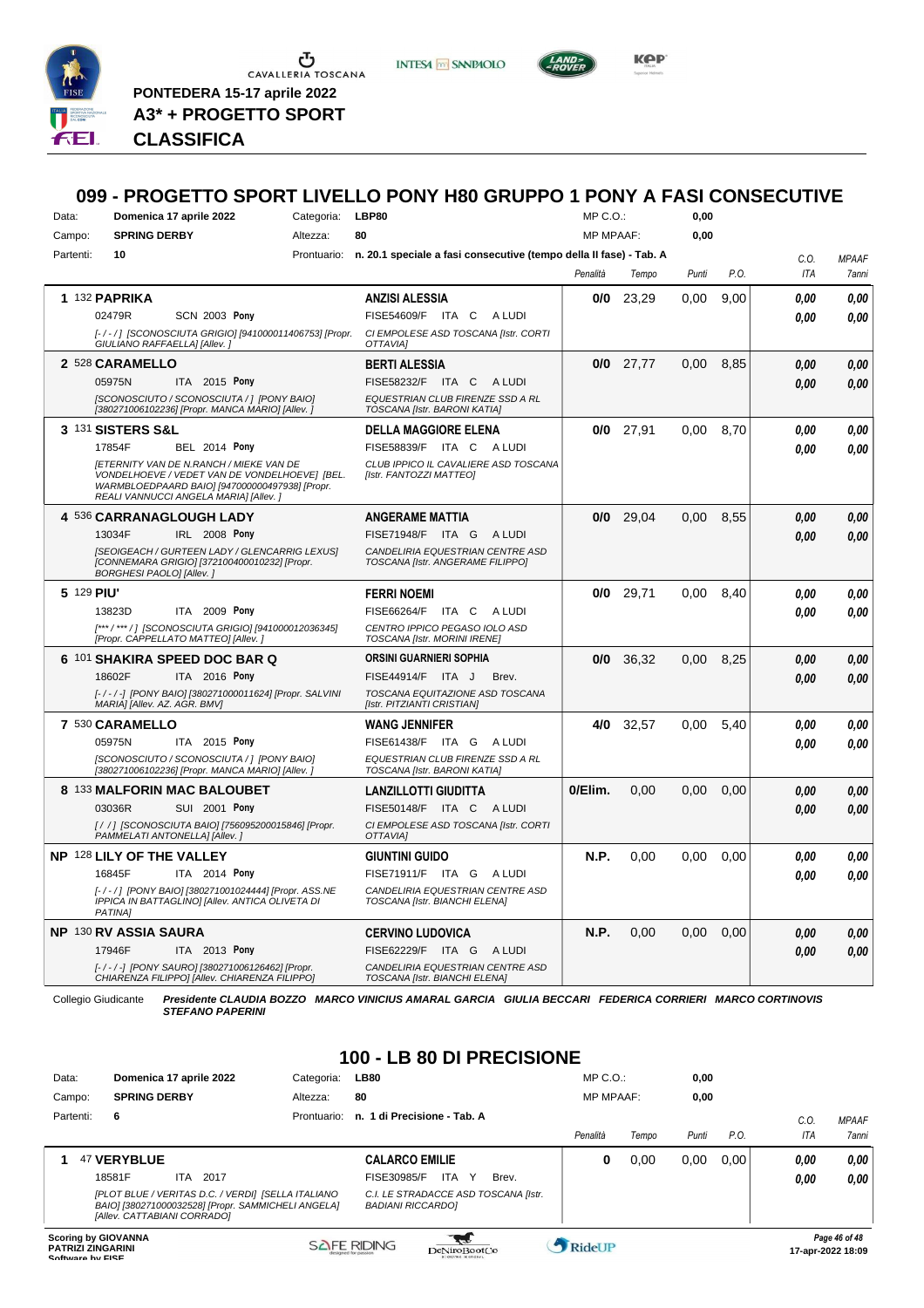

 $\sigma$  cavalleria toscana

**PONTEDERA 15-17 aprile 2022 A3\* + PROGETTO SPORT** **INTESA** M SANPAOLO



# **CLASSIFICA**

|        |              |                                                                                                                                                 |            | 100 - LB 80 DI PRECISIONE                                        |        |                  |       |       |      |            |              |
|--------|--------------|-------------------------------------------------------------------------------------------------------------------------------------------------|------------|------------------------------------------------------------------|--------|------------------|-------|-------|------|------------|--------------|
| Data:  |              | Domenica 17 aprile 2022                                                                                                                         | Categoria: | <b>LB80</b>                                                      |        | $MP C. O.$ :     |       | 0,00  |      |            |              |
| Campo: |              | <b>SPRING DERBY</b>                                                                                                                             | Altezza:   | 80                                                               |        | <b>MP MPAAF:</b> |       | 0,00  |      |            |              |
|        | Partenti:    | 6                                                                                                                                               |            | Prontuario: n. 1 di Precisione - Tab. A                          |        |                  |       |       |      | C.0.       | <b>MPAAF</b> |
|        |              |                                                                                                                                                 |            |                                                                  |        | Penalità         | Tempo | Punti | P.O. | <b>ITA</b> | 7anni        |
| 1      |              | <b>49 MISS CORALINE</b>                                                                                                                         |            | <b>SOTGIA ANNA</b>                                               |        | $\bf{0}$         | 0,00  | 0,00  | 0,00 | 0.00       | 0,00         |
|        |              | 13140F<br>ITA 2010                                                                                                                              |            | FISE21347/C ITA J                                                | Brev.  |                  |       |       |      | 0,00       | 0,00         |
|        |              | [ORLANDO / IDINE / SIT THIS ONE OUT] [SELLA ITALIANO<br>BAIO] [982000123237010] [Propr. MORELLO CECILIA]<br>[Allev. MORELLO CECILIA]            |            | TEAM DEL MARCO LIGURIA [Istr. MASSARI<br><b>MICHELEI</b>         |        |                  |       |       |      |            |              |
| З.     |              | <b>35 PRINCE GIOVANNI</b>                                                                                                                       |            | <b>ISMARI ASIA</b>                                               |        | 4                | 0,00  | 0,00  | 0.00 | 0,00       | 0.00         |
|        |              | 18079F<br>ITA 2009                                                                                                                              |            | FISE73142/F<br>ITA J                                             | A LUDI |                  |       |       |      | 0,00       | 0,00         |
|        |              | [DR DEVIOUS / WHITE QUARTZ / SADLER'S WELLS]<br>[PUROSANGUE INGLESE GRIGIO] [982000123226007]<br>[Propr. RICCI SILVIA] [Allev. BOESSO GIANLUCA] |            | TEAM DEL MARCO LIGURIA [Istr. MASSARI<br><b>MICHELE1</b>         |        |                  |       |       |      |            |              |
| FC 587 |              |                                                                                                                                                 |            | <b>PERUGI MARTINA</b>                                            |        | <b>Partito</b>   |       |       |      | 0.00       | 0,00         |
|        |              |                                                                                                                                                 |            | ITA <sub>S</sub><br><b>FISE8746/F</b><br>$1^{\circ}G$            |        |                  |       |       |      | 0,00       | 0.00         |
|        |              |                                                                                                                                                 |            | SCUDERIE DEL VENTO ASD TOSCANA [Istr.<br><b>INNOCENTI MARCOI</b> |        |                  |       |       |      |            |              |
| FC 48  |              |                                                                                                                                                 |            | <b>MANETTI MARTINA</b>                                           |        | <b>Partito</b>   |       |       |      | 0.00       | 0,00         |
|        |              |                                                                                                                                                 |            | FISE25622/F ITA S<br>$1^{\circ}G$                                |        |                  |       |       |      | 0,00       | 0.00         |
|        |              |                                                                                                                                                 |            | C.I. LE STRADACCE ASD TOSCANA [Istr.<br><b>BADIANI RICCARDO]</b> |        |                  |       |       |      |            |              |
| FC     | $\mathbf{1}$ |                                                                                                                                                 |            | <b>GENTILE FRANCESCA</b>                                         |        | <b>Partito</b>   |       |       |      | 0.00       | 0,00         |
|        |              |                                                                                                                                                 |            | 366/F<br>$SA$ 1°G                                                |        |                  |       |       |      | 0,00       | 0,00         |
|        |              |                                                                                                                                                 |            | ASD ENCHANTIX TOSCANA [Istr. GENTILE<br><b>FRANCESCA1</b>        |        |                  |       |       |      |            |              |

Collegio Giudicante *Presidente CLAUDIA BOZZO MARCO VINICIUS AMARAL GARCIA GIULIA BECCARI FEDERICA CORRIERI MARCO CORTINOVIS STEFANO PAPERINI*

# **101 - B100 DI PRECISIONE**

| Data:     | Domenica 17 aprile 2022      |                                                                                                             | Categoria:  | <b>B100</b>                                            |            |                                       | $MP C. O.$ :     |       | 0,00  |      |      |              |
|-----------|------------------------------|-------------------------------------------------------------------------------------------------------------|-------------|--------------------------------------------------------|------------|---------------------------------------|------------------|-------|-------|------|------|--------------|
| Campo:    | <b>SPRING DERBY</b>          |                                                                                                             | Altezza:    | 100                                                    |            |                                       | <b>MP MPAAF:</b> |       | 0,00  |      |      |              |
| Partenti: | $\mathbf{2}$                 |                                                                                                             | Prontuario: | n. 1 di Precisione - Tab. A                            |            |                                       |                  |       |       |      | C.0  | <b>MPAAF</b> |
|           |                              |                                                                                                             |             |                                                        |            |                                       | Penalità         | Tempo | Punti | P.O. | ITA  | <b>7anni</b> |
|           | 75 LEITRIM CLASSIC K         |                                                                                                             |             | <b>CROCETTI EMMA</b>                                   |            |                                       | 4                | 0.00  | 0.00  | 0.00 | 0,00 | 0,00         |
|           | 16832F                       | IRL 2004                                                                                                    |             | <b>FISE47056/F</b>                                     | ITA J      | Brev.                                 |                  |       |       |      | 0.00 | 0,00         |
|           | DELL'AMICO LUCIANA] [Allev.] | [LEITRIM ALDATUS K / LEITRIM VISION / CLASSIC VISION]<br>[IRISH SPORT HORSE BAIO] [372141404097470] [Propr. |             | <b>MICHELE1</b>                                        |            | TEAM DEL MARCO LIGURIA [Istr. MASSARI |                  |       |       |      |      |              |
| FC 25     |                              |                                                                                                             |             | <b>ARCANGELI JAY</b>                                   |            |                                       | <b>Partito</b>   |       |       |      | 0,00 | 0,00         |
|           |                              |                                                                                                             |             | 2334/F                                                 | S.<br>ITA. | $1^{\circ}$ G                         |                  |       |       |      | 0,00 | 0.00         |
|           |                              |                                                                                                             |             | TEAM DEL MARCO LIGURIA [Istr.<br><b>ARCANGELI JAYI</b> |            |                                       |                  |       |       |      |      |              |

Collegio Giudicante *Presidente CLAUDIA BOZZO MARCO VINICIUS AMARAL GARCIA GIULIA BECCARI FEDERICA CORRIERI MARCO CORTINOVIS STEFANO PAPERINI*

# **103 - C115 A TEMPO**

| Data:     | Domenica 17 aprile 2022                                                                                                                       | Categoria:  | C115                                            |      |    |              | $MP C. O.$ :     |       | 0,00  |      |            |              |
|-----------|-----------------------------------------------------------------------------------------------------------------------------------------------|-------------|-------------------------------------------------|------|----|--------------|------------------|-------|-------|------|------------|--------------|
| Campo:    | <b>SPRING DERBY</b>                                                                                                                           | Altezza:    | 115                                             |      |    |              | <b>MP MPAAF:</b> |       | 0,00  |      |            |              |
| Partenti: |                                                                                                                                               | Prontuario: | n. 3 a tempo - Tab. A                           |      |    |              |                  |       |       |      | C.0        | <b>MPAAF</b> |
|           |                                                                                                                                               |             |                                                 |      |    |              | Penalità         | Tempo | Punti | P.O. | <b>ITA</b> | 7anni        |
|           | 26 PORTLAND TER DOORN                                                                                                                         |             | <b>MASSARI MICHELE</b>                          |      |    |              | 0                | 75.14 | 0.00  | 0.00 | 0,00       | 0,00         |
|           | 18106F<br>BEL 2015                                                                                                                            |             | 3537/F/C                                        | ITA. | -S | $1^{\circ}G$ |                  |       |       |      | 0,00       | 0,00         |
|           | [KENTUCKY TER DOORN / JOPLIN TER DOORN / NABAB<br>DE REVEI [BEL. WARMBLOEDPAARD GRIGIO]<br>[981100004060081] [Propr. ARCANGELI JAY] [Allev. ] |             | TEAM DEL MARCO LIGURIA [Istr.<br>ARCANGELI JAY] |      |    |              |                  |       |       |      |            |              |